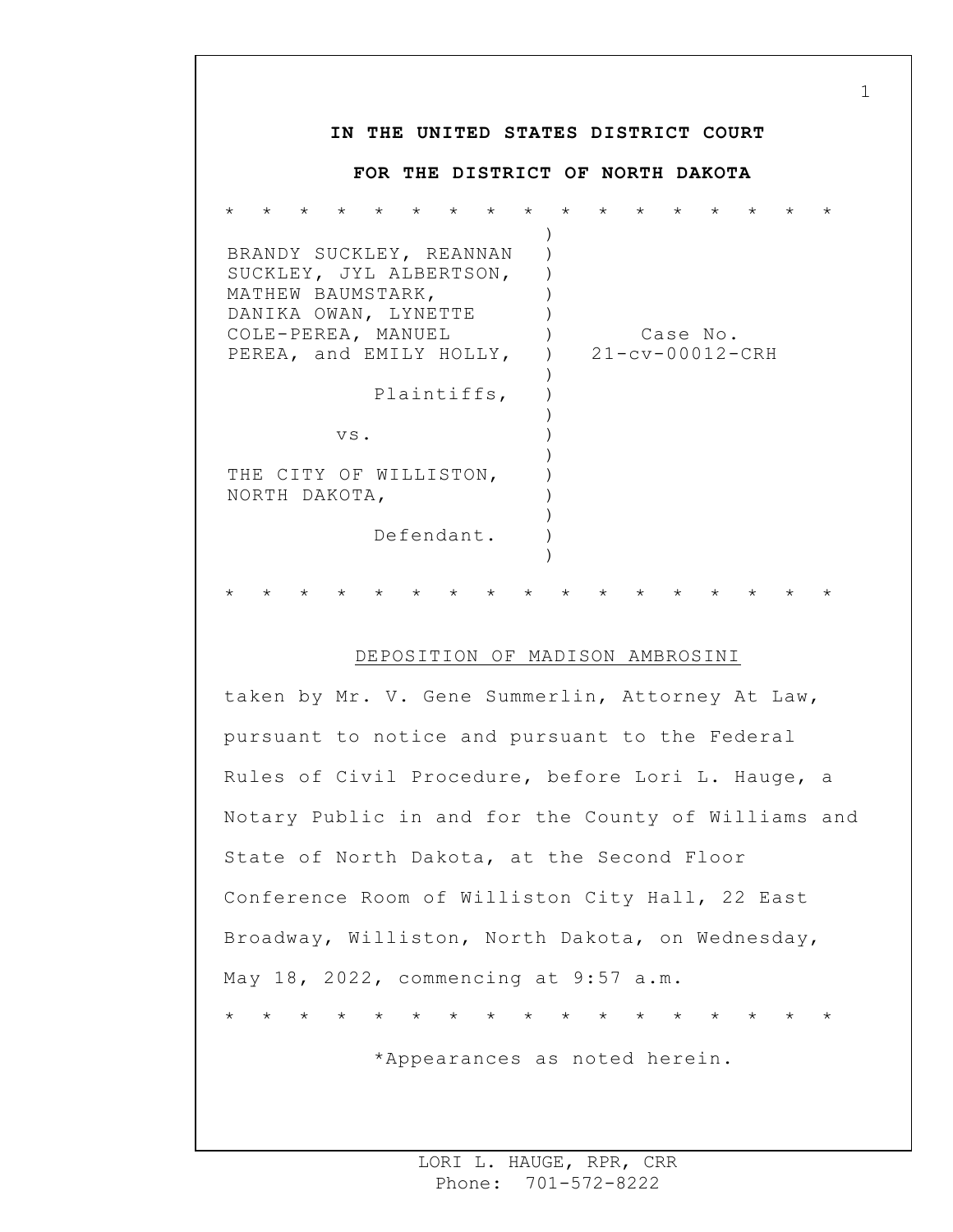A P P E A R A N C E S MR. V. GENE SUMMERLIN, Attorney At Law, and MS. AMANDA L. WALL, Attorney At Law, of Husch Blackwell LLP, 13330 California Street, Suite 200, Omaha, Nebraska, appeared as counsel for and on behalf of the Plaintiffs. MR. BRIAN D. SCHMIDT, Attorney At Law, of Smith Porsborg Schweigert Armstrong Moldenhauer & Smith, 122 East Broadway Avenue, P.O. Box 460, Bismarck, North Dakota, appeared as counsel for and on behalf of the Defendant. ALSO APPEARING: MS. MADISON AMBROSINI, Deponent.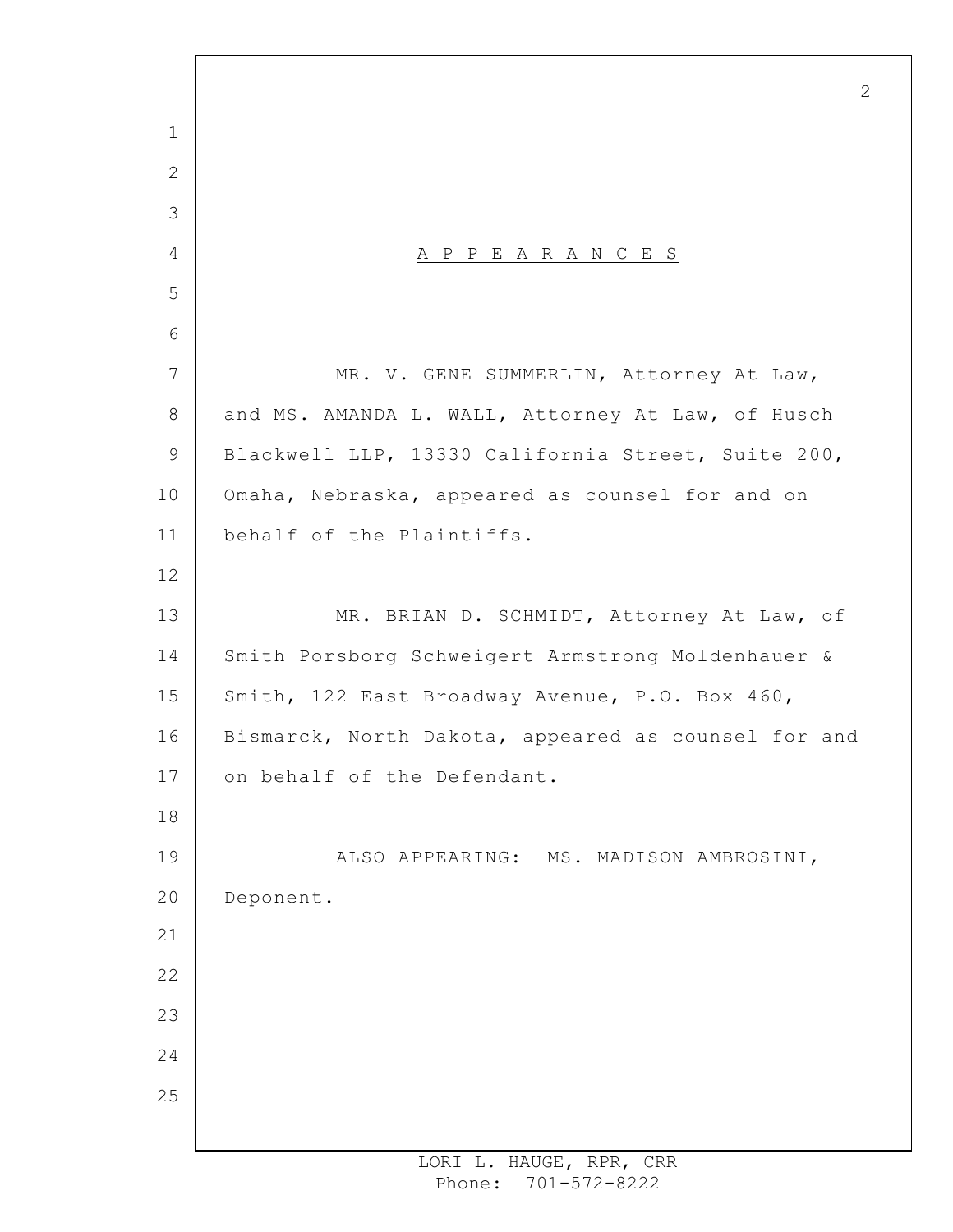| 1  |                                         | TABLE OF                                         | CONTENTS |            |
|----|-----------------------------------------|--------------------------------------------------|----------|------------|
| 2  |                                         |                                                  |          |            |
| 3  | MADISON AMBROSINI                       |                                                  |          |            |
| 4  | Examination by Mr. Summerlin  Page<br>4 |                                                  |          |            |
| 5  |                                         |                                                  |          |            |
| 6  |                                         |                                                  |          |            |
| 7  | <b>EXHIBITS</b>                         |                                                  |          |            |
| 8  |                                         | No. Description                                  | Marked   | Identified |
| 9  | $\mathbf{1}$                            | Introduction to Animal<br>Control By CSO Carli   |          |            |
| 10 |                                         | Wade                                             | 8        | 8          |
| 11 | $\overline{2}$                          | Williston Police<br>Department Animal            |          |            |
| 12 |                                         | Control Officer<br>Interview Questions,          |          |            |
| 13 |                                         | $City$ 453-456                                   | 15       | 15         |
| 14 | 3                                       | Photographs                                      | 55       | 55         |
| 15 | 4                                       | Photographs                                      | 61       | 61         |
| 16 | 5                                       | Williston Police<br>Department Statement         |          |            |
| 17 |                                         | Form, Supplement to<br>Statement Form, Inmate    |          |            |
| 18 |                                         | Animal Custody, Animal<br>Relinquishment, Notice |          |            |
| 19 |                                         | of Impoundment,<br>Adoption Form, and            |          |            |
| 20 |                                         | Williston Police<br>Department Basic             |          |            |
| 21 |                                         | Information,<br>City 458-502                     | 80       | 80         |
| 22 | 6                                       | Photographs                                      | 83       | 86         |
| 23 |                                         |                                                  |          |            |
| 24 | Certificate of Deponent  Page<br>96     |                                                  |          |            |
| 25 |                                         | Certificate of Court Reporter  Page              |          | 97         |
|    |                                         |                                                  |          |            |

Г

3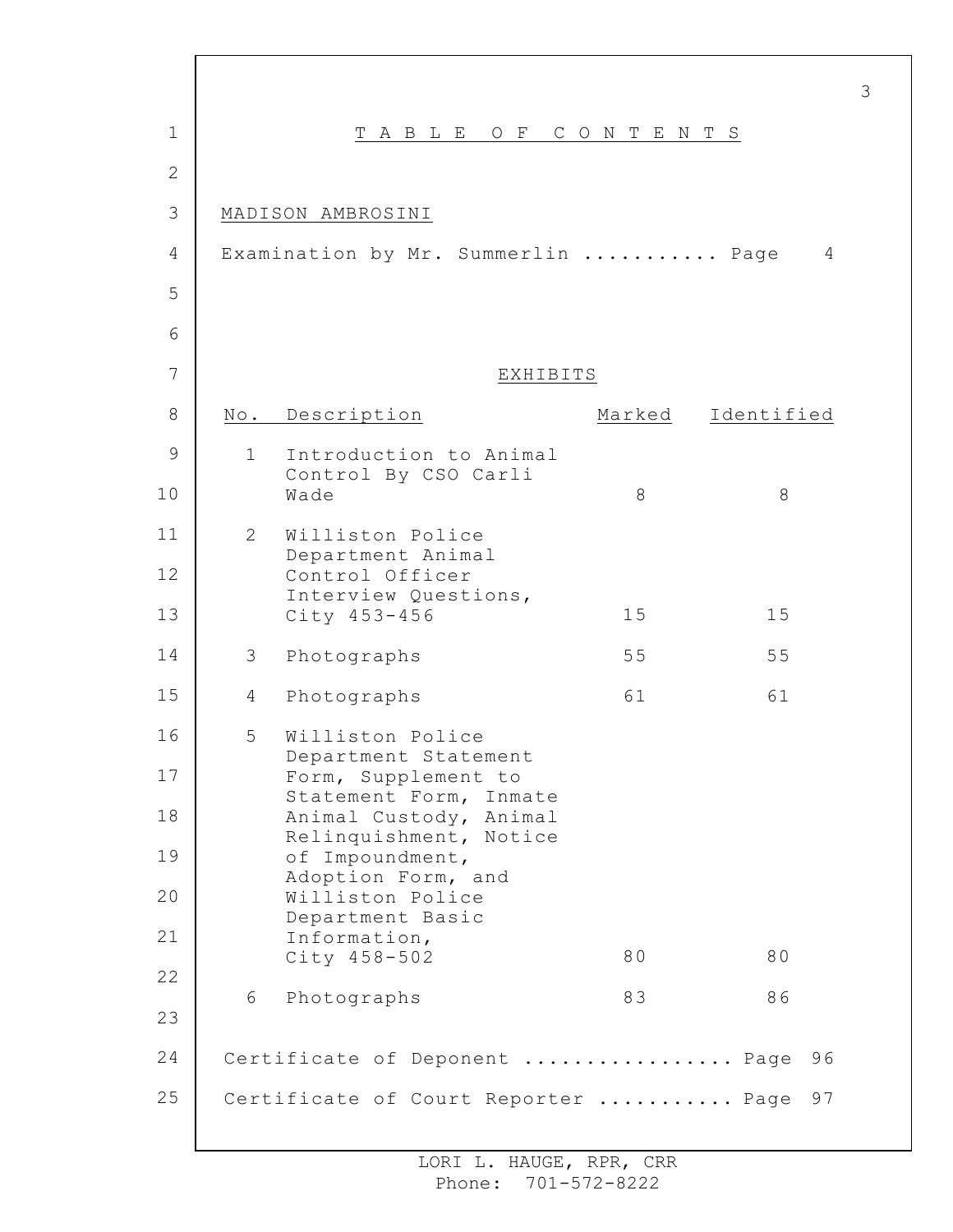1 2 3 4 5 6 7 8 9 10 11 12 13 14 15 16 17 18 19 20 21 22 23 24 25 (The proceedings commenced at 9:57 a.m.) Whereupon, MADISON AMBROSINI, called as a witness by the plaintiffs, after having been first duly sworn, was examined and testified as follows: EXAMINATION BY MR. SUMMERLIN: Q. Hi, Madison. My name is Gene Summerlin. We met just a moment ago. You understand that you're here today to give a deposition in a case that's pending in Federal District Court for the District of North Dakota; correct? A. Yes. Q. Would you please state your name and occupation. A. Madison Ambrosini, community service officer for the Williston Police Department. Q. How long have you been a community service officer? A. About a year and a half. Q. Okay. Were you employed by the City prior to that? A. No.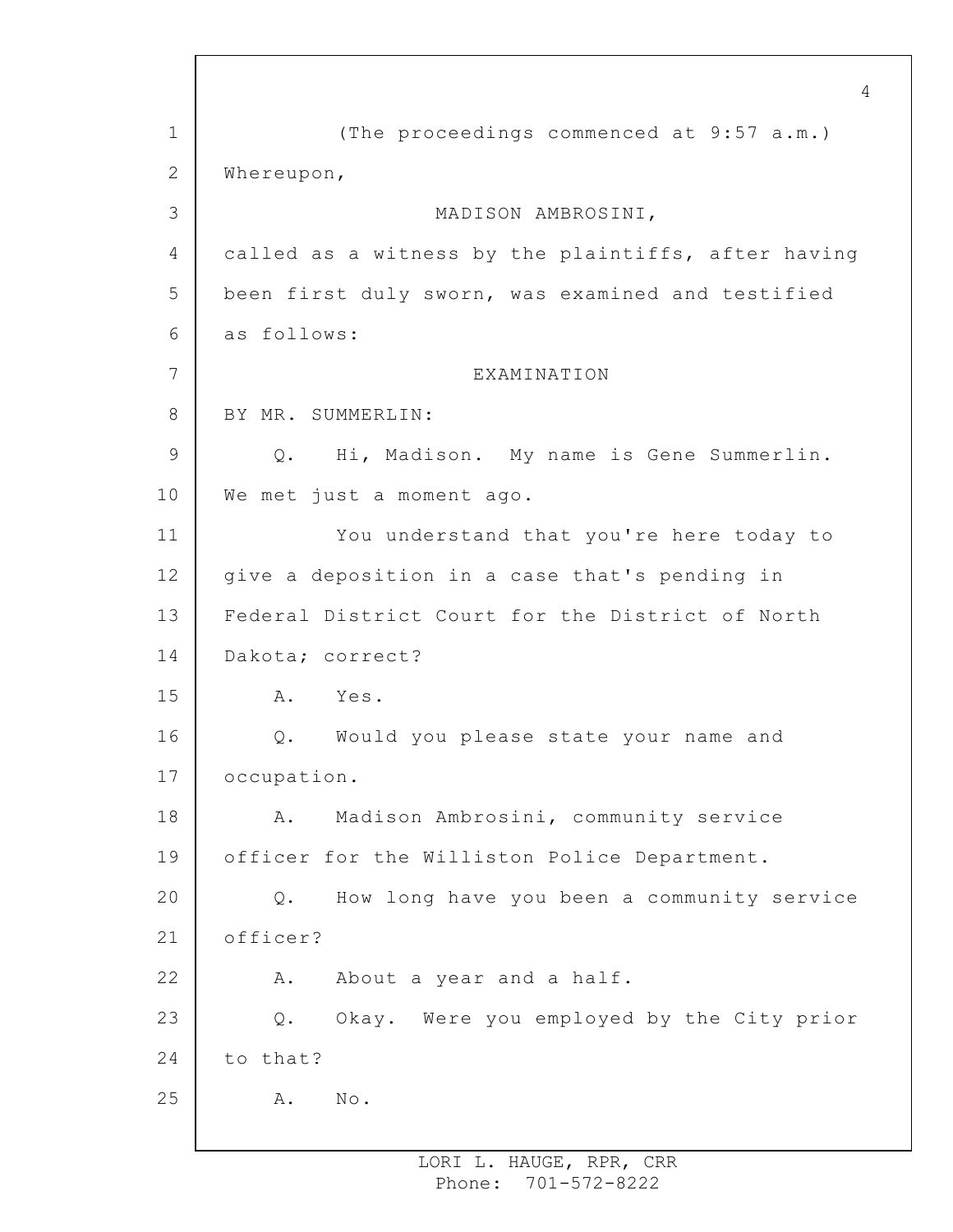1 2 3 4 5 6 7 8 9 10 11 12 13 14 15 16 17 18 19 20 21 22 23 24 25 5 Q. Okay. Just briefly, what's your educational and employment history? A. You mean previous to this? Q. Mm-hmm (nodding affirmatively). A. I have a degree in geography. I worked at a veterinary clinic for a short time, and I have been a GIS analyst and  $a - I$  used to be an intern for the County as well. THE COURT REPORTER: Excuse me. For a county? THE DEPONENT: Yeah, No. As --THE COURT REPORTER: For the County as well? THE DEPONENT: For the County --THE COURT REPORTER: Okay. THE DEPONENT: -- from where I'm from, Sonoma County. BY MR. SUMMERLIN: Q. Is that in North Dakota as well? A. No. Q. Where is that at? A. California. Q. Oh. Oh, the real Sonoma. So you said you've been a -- a community service officer for, what, a year and a half?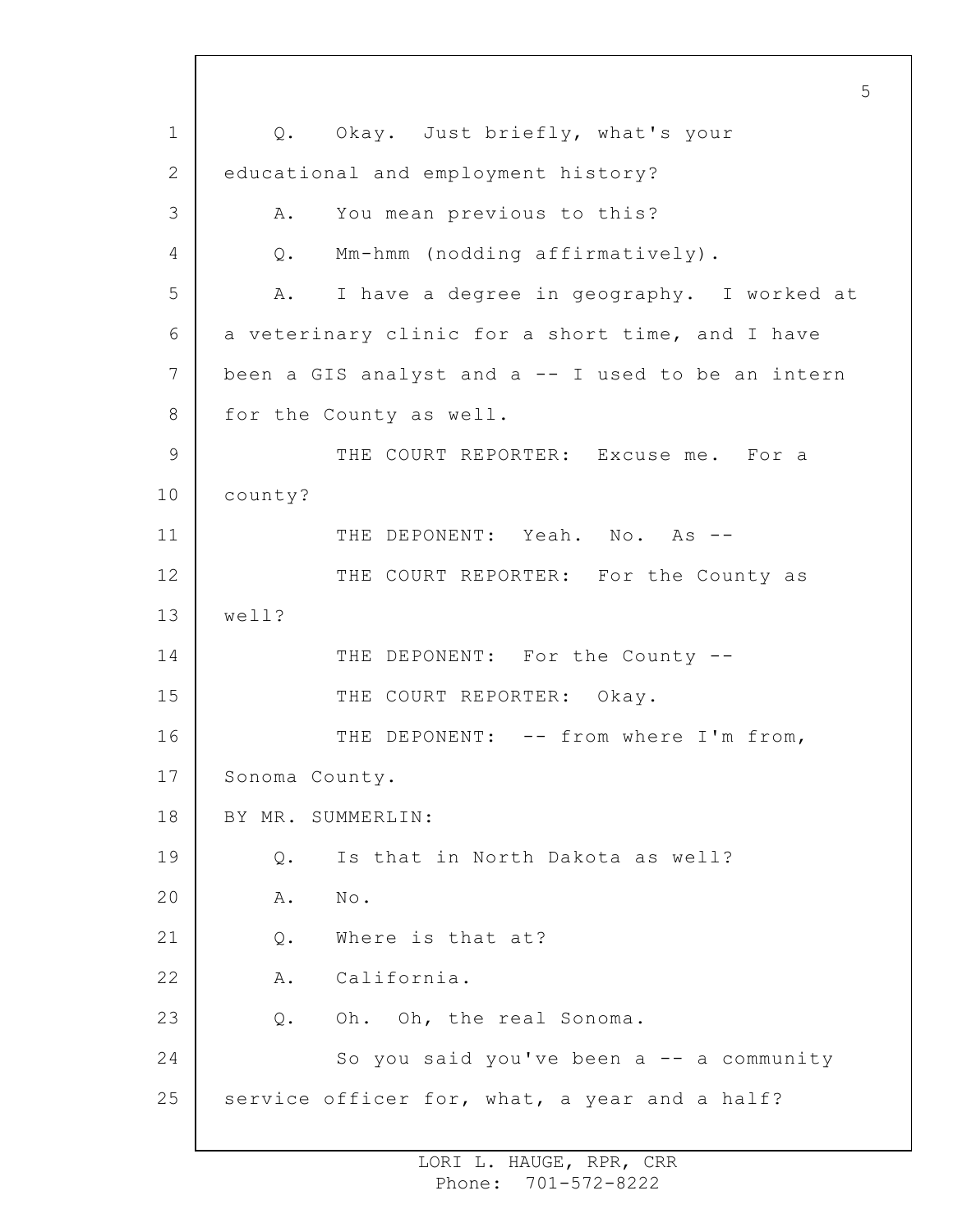1 2 3 4 5 6 7 8 9 10 11 12 13 14 15 16 17 18 19 20 21 22 23 24 25 6 A. Mm-hmm (nodding affirmatively). Q. Was it called a community service officer the whole time you've been employed by the City? A. My hiring paperwork put me as an animal control officer, but very soon after I came, it became community service. Q. Okay. So from the time that you were hired as an animal control officer until the time that -- or until immediately after the time that the title changed to community service officer, did your job change at all, or was it just the title that changed? A. It was just the title. Q. Okay. When you worked for a -- a veterinarian, what did you do? A. I was a kennel assistant. Q. Okay. And was that in California? A. Mm-hmm (nodding affirmatively). Q. Okay. Just tell me generally, what are your -- what are your job duties as a community service officer? A. Animal control and parking enforcement. Q. Okay. So what does animal control mean? A. Picking up stray animals, caring for the animals at the pound, enforcing all of the animal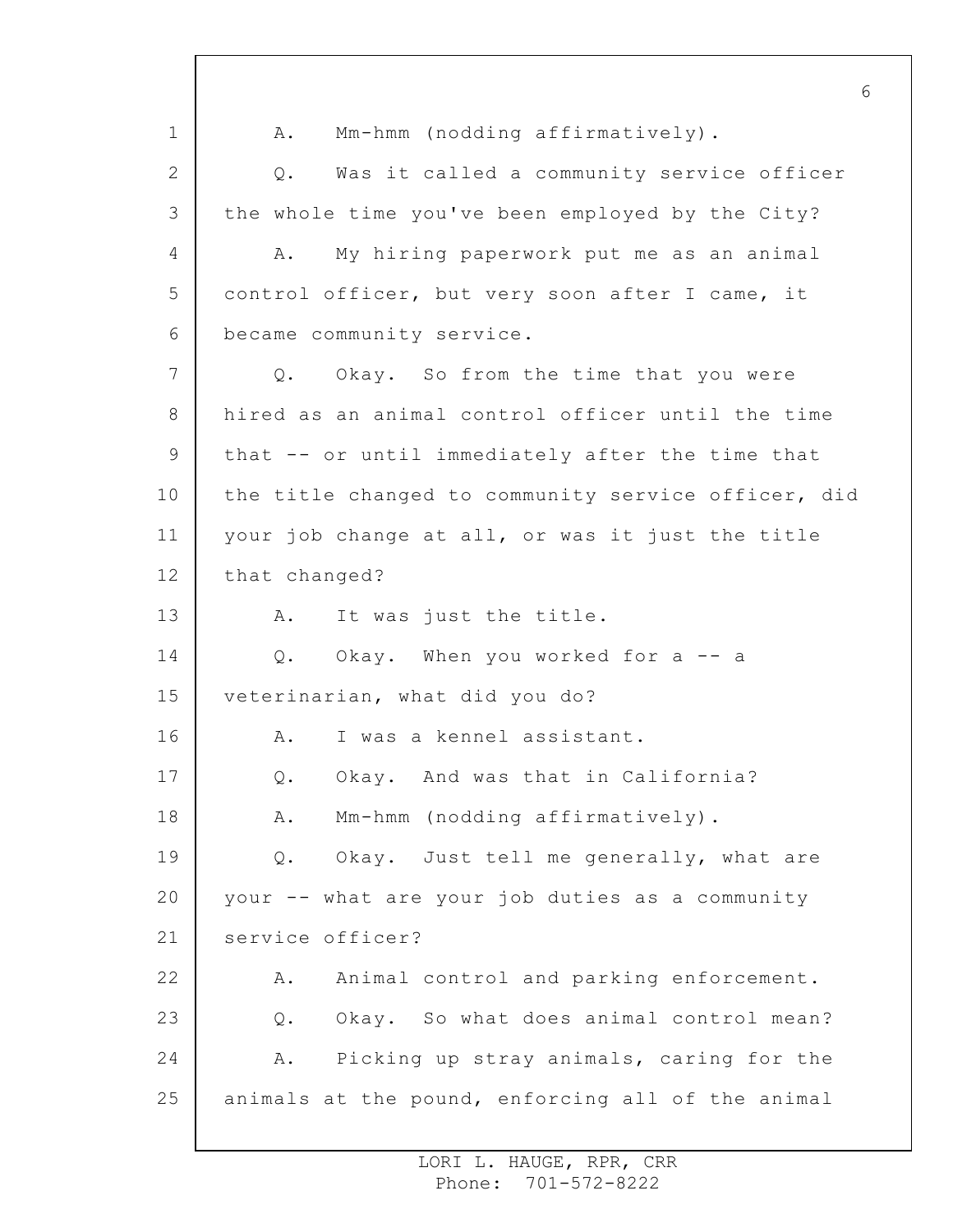1 2 3 4 5 6 7 8 9 10 11 12 13 14 15 16 17 18 19 20 21 22 23 24 25 7 ordinances -- Q. Okay. A. -- generally. Q. And then parking, I assume, just -- is that just driving around, looking for meter violations, things like that? A. We have a separate person to do downtown. I do the rest of the city. So not meter, but other parking violations. Q. Okay. Is your job kind of -- I'm trying to think of a good way to ask. Do you do both at the same time, animal control and  $--$  and parking, or is it kind of divided up? A. No. I do both. Q. All right. What kind of training did you get to become an animal control officer -- or for the animal control portion of your duties? A. I believe it was about a month and a half, I rode along with our current -- at the time, she was an animal control officer. She's now our supervisor, Carli Wade. Q. Okay. Currently, how many other people are involved in animal control enforcement in Williston? A. There are two other officers like me, and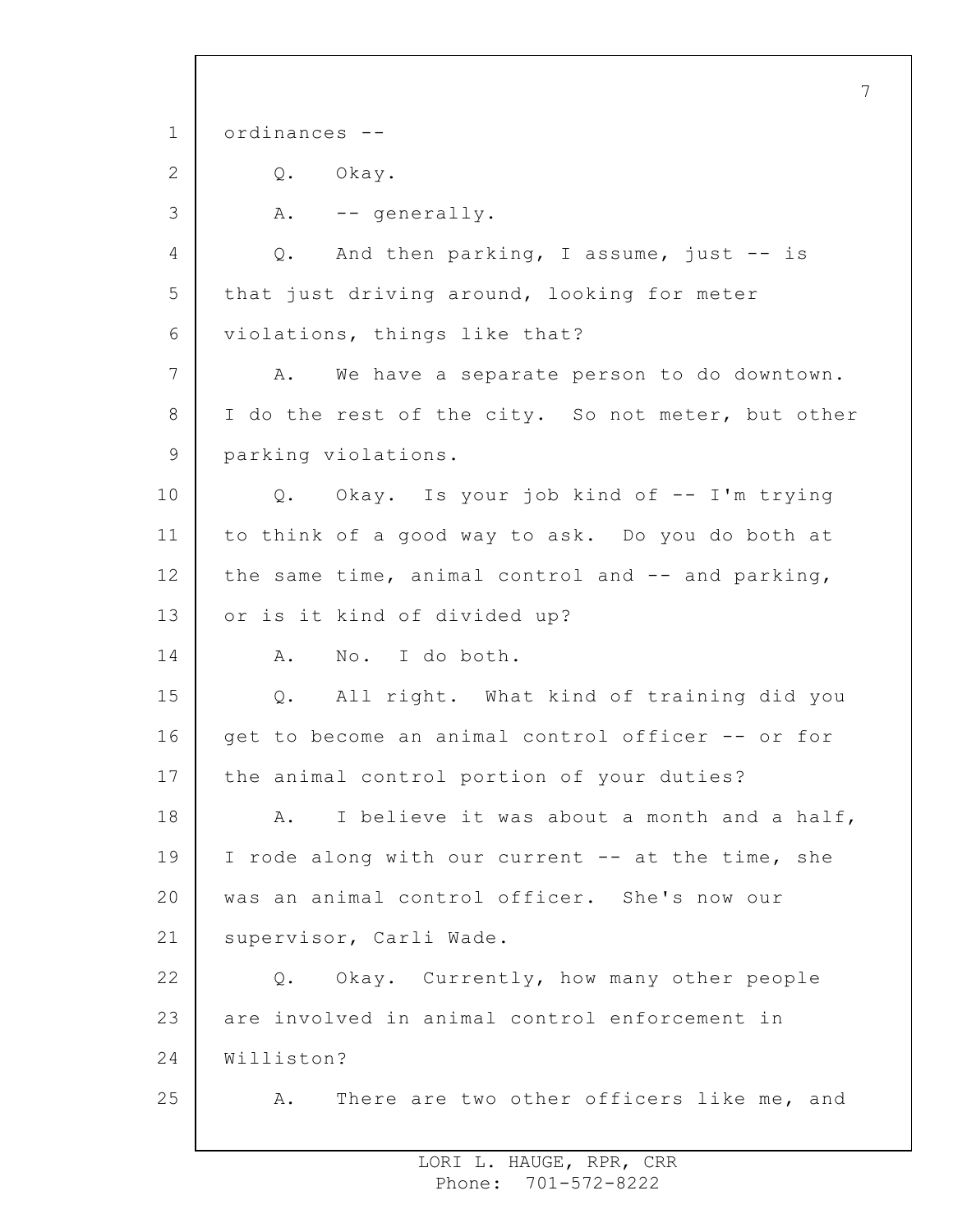1 2 3 4 5 6 7 8 9 10 11 12 13 14 15 16 17 18 19 20 21 22 23 24 25 8 then Carli as our supervisor. Q. Who are the two other officers? A. Amber Pelzl and Yulissa Jimenez. Q. I caught Amber. What was the second one? A. Yulissa Jimenez. Q. Okay. And as between you and Amber and Yulissa, are your job duties all essentially the same? A. Yeah. Q. Okay. MR. SCHMIDT: Gene, could we go off the record for just one second. (There was a discussion off the record. Deposition Exhibit Number 1 was marked for identification by the court reporter.) BY MR. SUMMERLIN: Q. Madison, I'm going to hand you what the court reporter just marked as Exhibit 1 (doing so), and I will tell you that's a document that the City produced that appears to be prepared by Carli Wade. Would you take a -- a look at that and tell me if you've ever seen this -- it's a PowerPoint -- if you've ever seen this PowerPoint before. A. Yes (complying with Counsel's request). Q. Was that part of your training?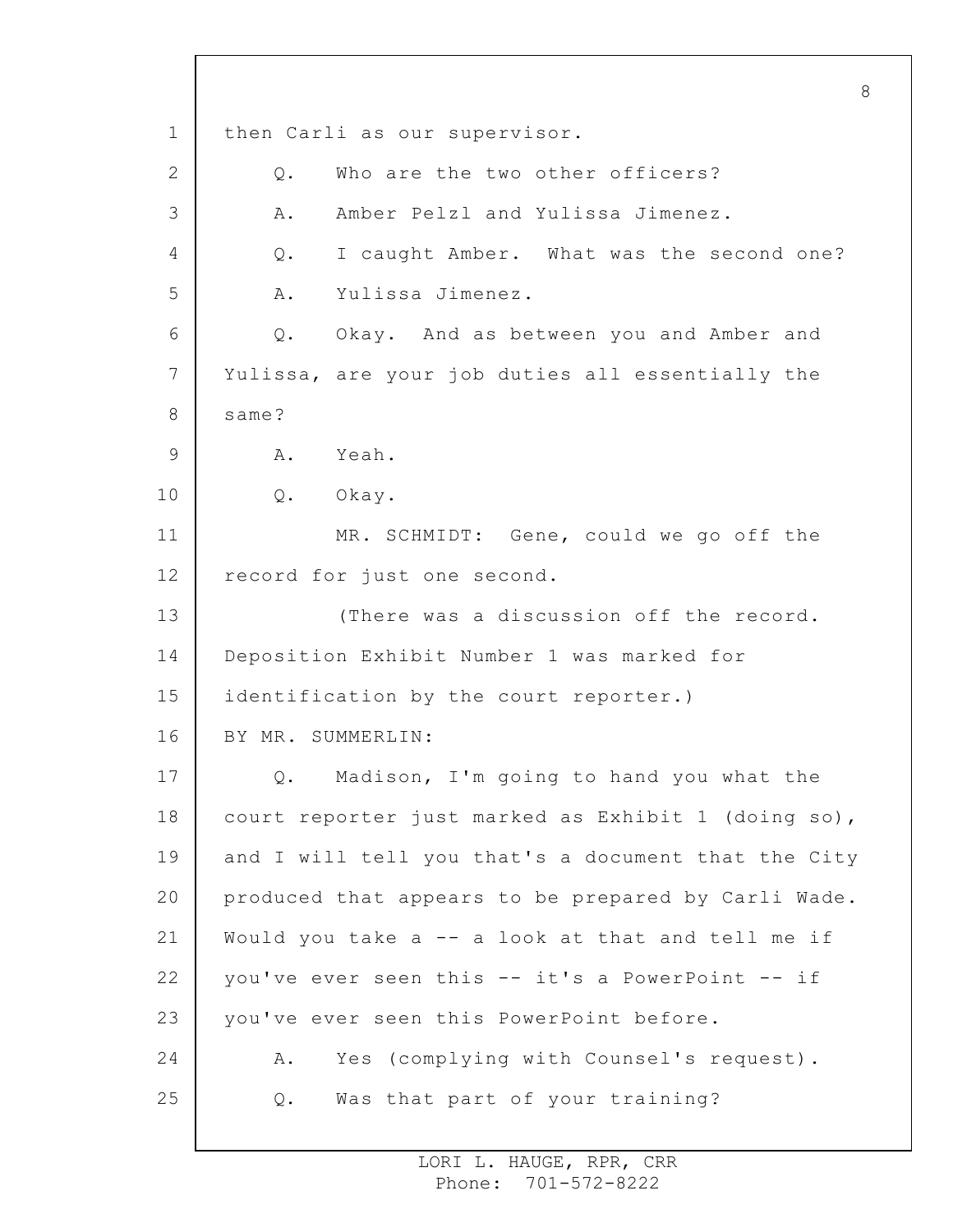1 2 3 4 5 6 7 8 9 10 11 12 13 14 15 16 17 18 19 20 21 22 23 24 25 9 A. Mm-hmm (nodding affirmatively). Q. So kind of describe for me, like, how that worked. Did you sit down in a room with someone and they walked through it, or -- A. Yeah. Q. -- what happened? A. I sat down with Carli, and she went over the slides with me. Q. Okay. About how long do you think you spent going through this? A. I don't know. Q. Did it take multiple days? A. No. Q. Was it a day? A. Yep. It was within a day. Q. Okay. A. I don't know how long. Q. Do you think it took, like, the entire morning or the entire afternoon? A. I don't know. Q. You don't remember if you broke for lunch? A. No. Q. Do you remember what time you started? A. No. Q. Okay. How long do you think we've been in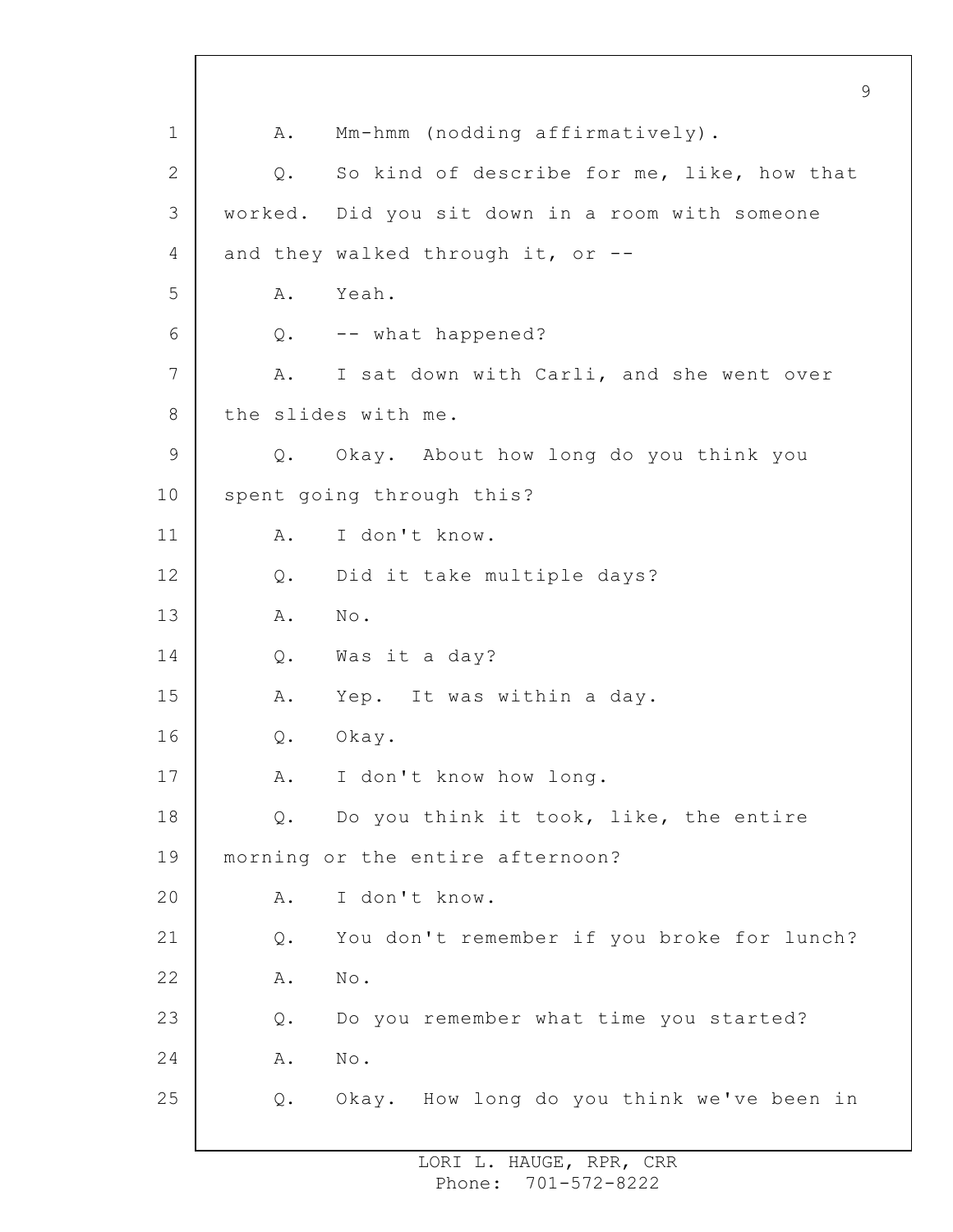1 2 3 4 5 6 7 8 9 10 11 12 13 14 15 16 17 18 19 20 21 22 23 24 25 10 this deposition? A. Four minutes (referring to her watch). Q. Okay. Did it take longer than that? A. Yes. Q. Do you think it took longer than six hours? A. No. Q. Do you think it took longer than three hours? A. I don't know. Q. Okay. So somewhere between four minutes and six hours is your best guess? A. Somewhere in between that. Q. Okay. And you can't get any more specific than that? A. I don't remember. Q. Okay. So as you think about it in your head, do you remember being in the room, looking at this? A. Mm-hmm. Q. Okay. Where was it? A. It -- it was within the police department somewhere. Q. Okay. Is there -- was it in a conference room, or was it in a hallway?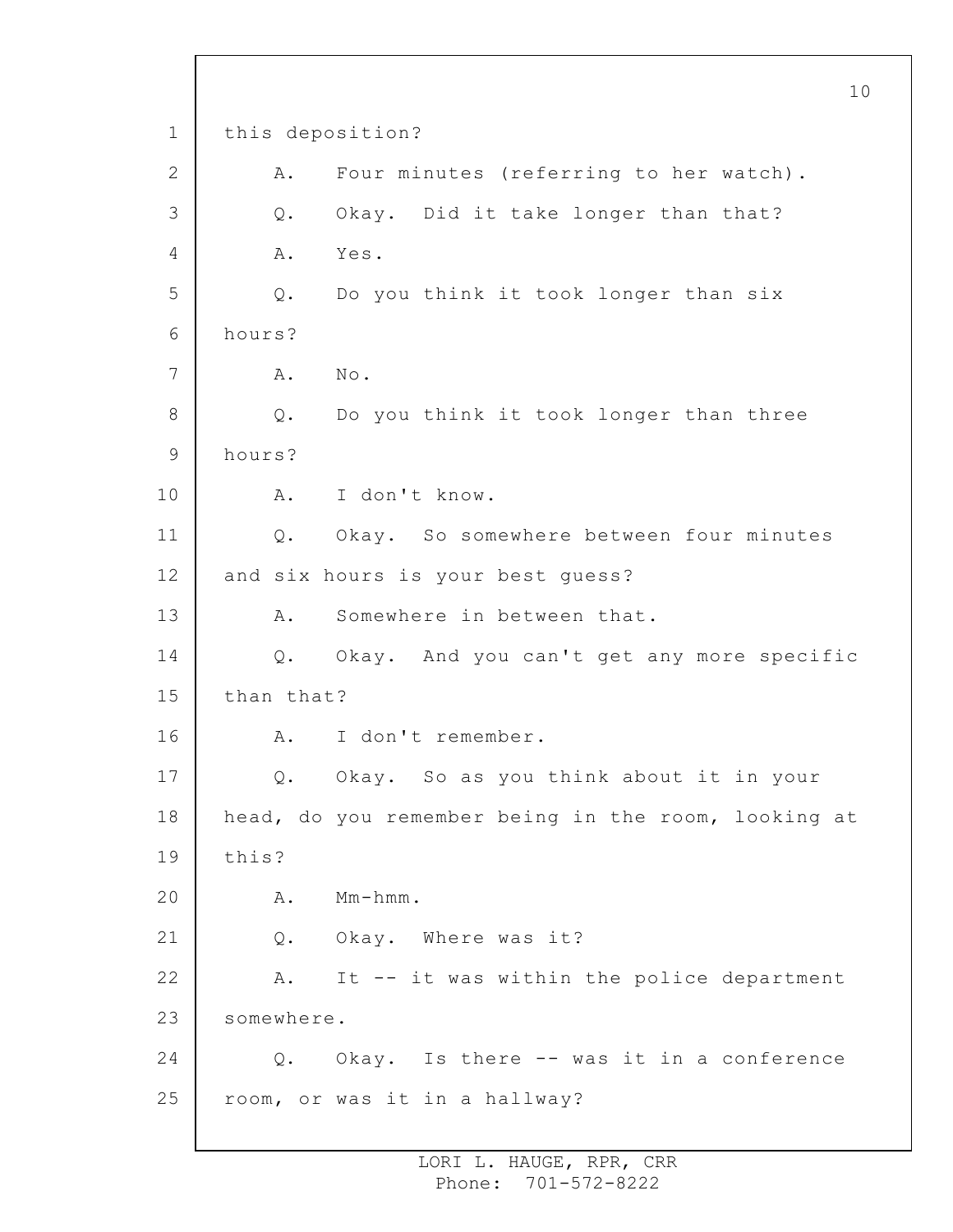1 2 3 4 5 6 7 8 9 10 11 12 13 14 15 16 17 18 19 20 21 22 23 24 25 A. I believe it was in the briefing room, but I'm not positive. Q. Okay. Did you look at the PowerPoint on a screen, or did you have a hard copy? A. I had a hard copy. Q. Okay. Was there anybody else in the room? A. To my recollection, it was just me and Carli. Q. Okay. Other than the PowerPoint, did you go through any other documents that day? A. I don't remember. Q. Okay. And I'm -- I'm not trying to - well, I guess I am trying to test your memory, but  $I$  --  $I$  -- I want to -- I want you to try and be as detailed as you can on this. Can you describe for me how Carli went through the PowerPoint with you? Did you guys go, like, page by page, or did she say, "Just review it"? A. No. She walked me through each page and explained what she needed to explain for each slide. Q. Okay. So -- and if I look at this, it's 64 pages. Do you think you spent more than a minute on each page? A. I don't know.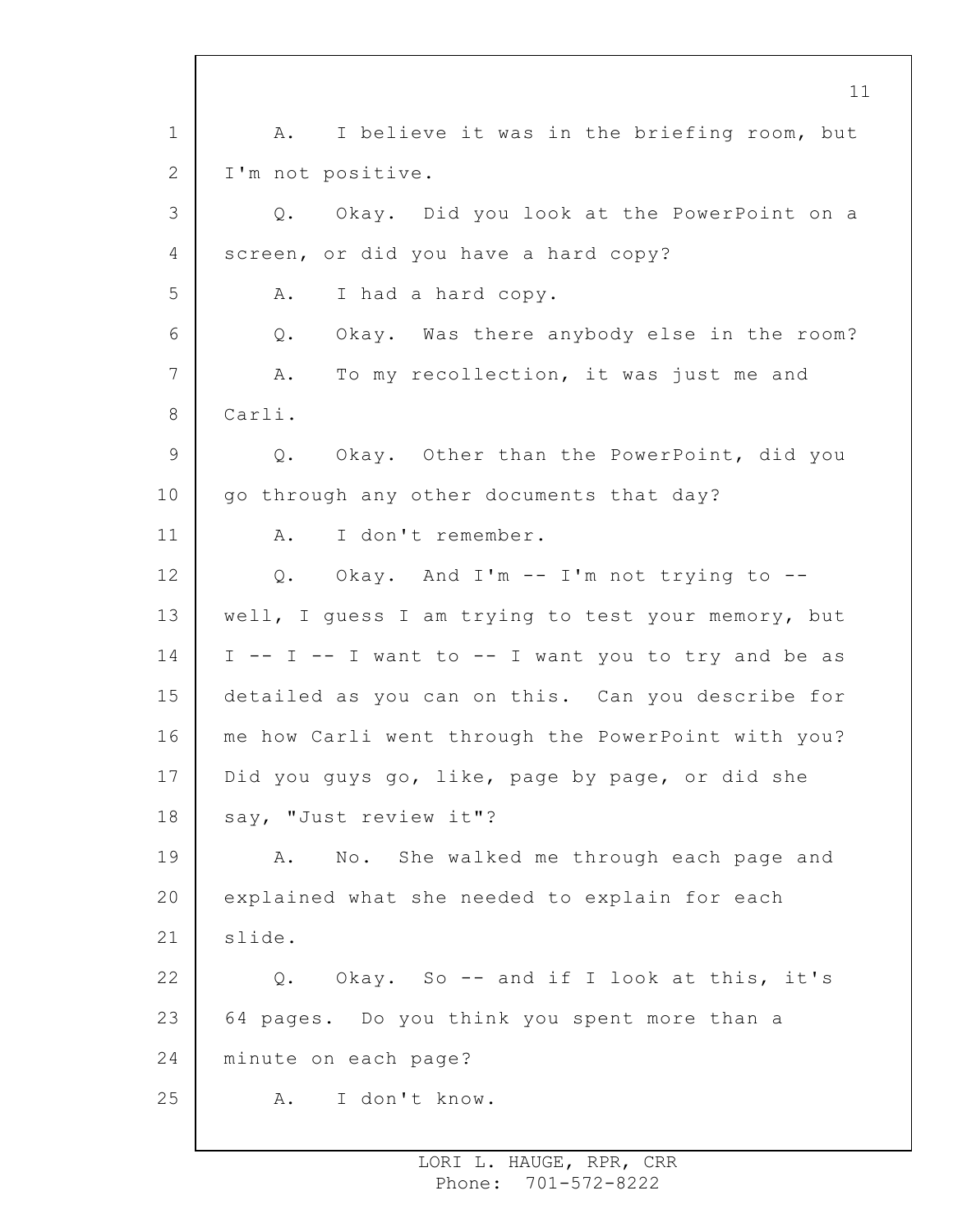1 2 3 4 5 6 7 8 9 10 11 12 13 14 15 16 17 18 19 20 21 22 23 24 25 Q. Okay. So you -- A. I would assume, but I don't remember. Q. Okay. Was there anything else that Carli reviewed with you at that time as part of your training to be an animal control officer? A. At that time? Q. (Mr. Summerlin nodded affirmatively.) A. I don't remember. Q. Okay. At other times, did Carli go through other materials with you as part of your training? A. Yes. Q. Okay. What other things did you review with her? A. We went over police department policy, things like that. Q. Okay. I want to step back for a second. How did -- how did you learn about the position of animal control or community service officer being available in Williston? A. Through Indeed. Q. Okay. And that's a website that's got jobs on it? A. Mm-hmm (nodding affirmatively). Q. What was involved in applying for the

> LORI L. HAUGE, RPR, CRR Phone: 701-572-8222

12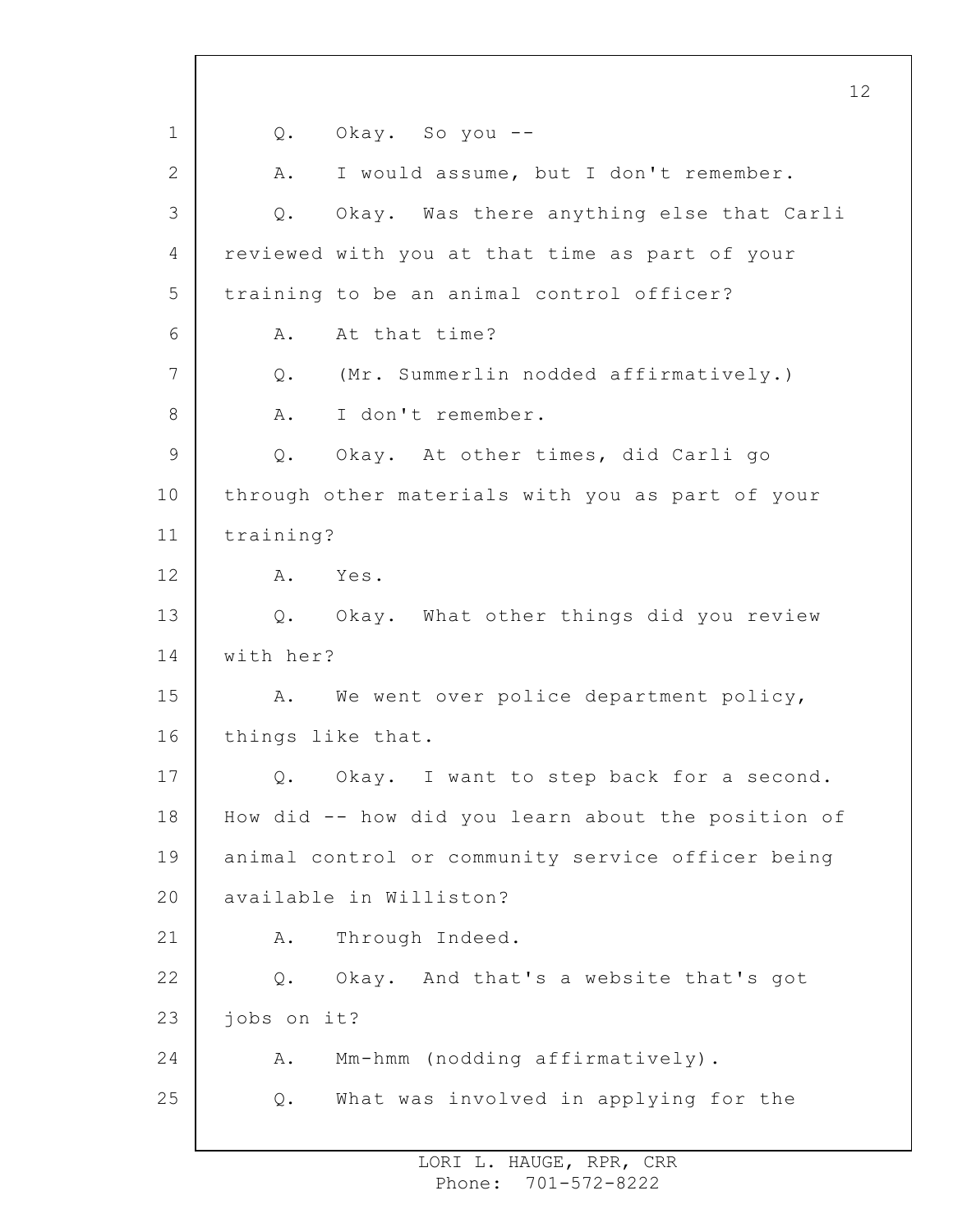1 2 3 4 5 6 7 8 9 10 11 12 13 14 15 16 17 18 19 20 21 22 23 24 25 position, from your standpoint? Like, what did you have to do? A. I sent my résumé and cover letter, and then I was sent some more paperwork to fill out, and then we set up an interview. Q. Okay. How quickly after your interview were you informed that the City would hire you? A. I don't remember, but it was not a quick process. Q. Okay. So between submitting your résumé and being notified of the hiring, you indicated there was an interview -- A. Yeah.  $Q.$  -- right? A. There were two. Q. Two interviews? A. (The deponent nodded affirmatively.) Q. Whom were the interviews with? A. Catherine Larson, the HR person, and Lieutenant Dustin Celander, and there were also other people in the first interview, but I don't remember who. Q. Okay. So you said there were two interviews? A. (The deponent nodded affirmatively.)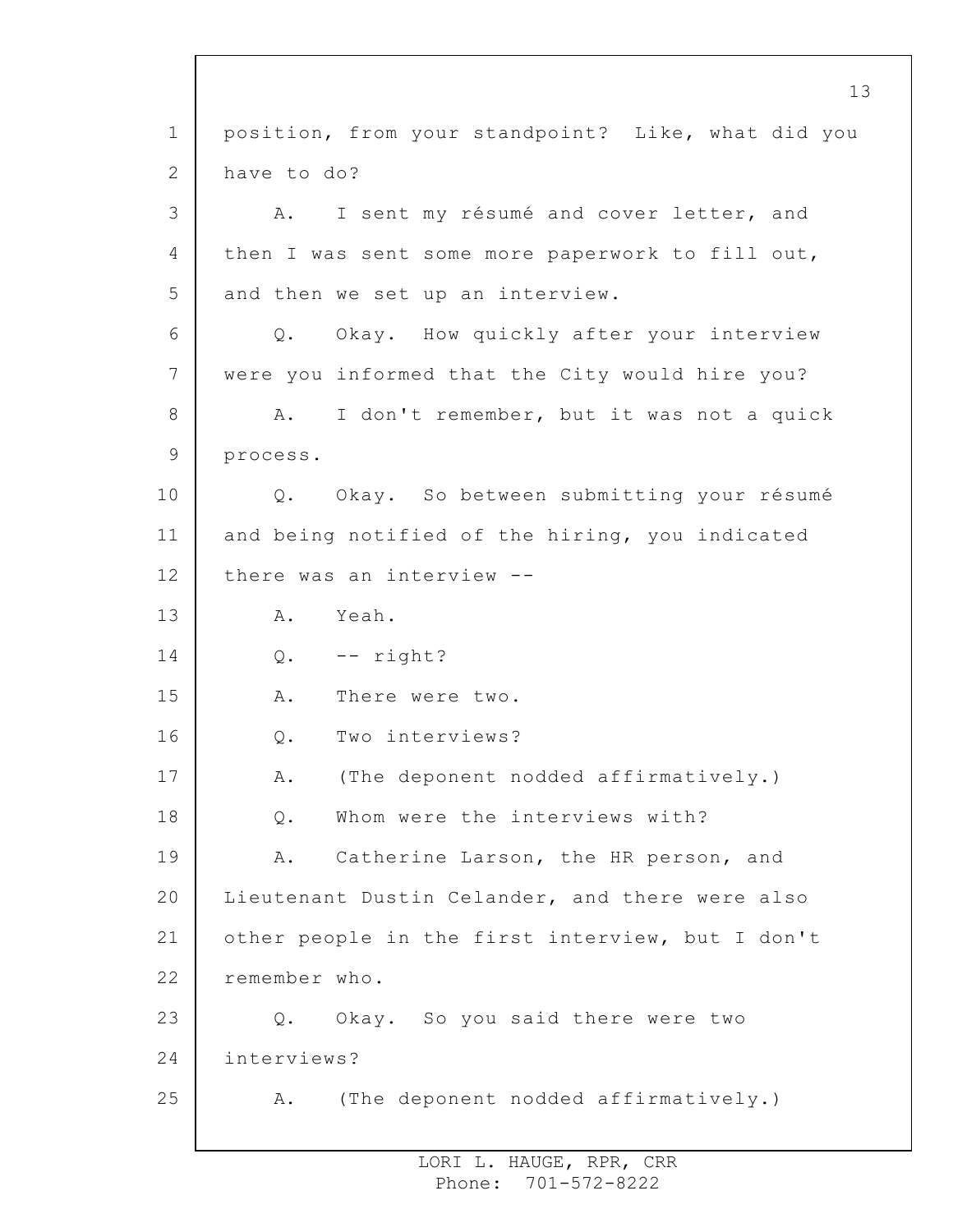1 2 3 4 5 6 7 8 9 10 11 12 13 14 15 16 17 18 19 20 21 22 23 24 25 Q. Was the first one with Catherine Larson, Dustin Celander, and some other people that you don't remember? A. Mm-hmm (nodding affirmatively). Q. Okay. Whom was the second interview with? A. It was Catherine and Dustin. Q. Okay. So same people in both interviews? A. Yeah. Q. Okay. Was Carli Wade part of the interviews? A. No, she was not present for it, but I did do a ride-along with Carli as well. Q. As part of the -- A. As part of the process. Q. Okay. What did the ride-along consist of? A. Riding along. Q. So she was just out in an animal control vehicle, and you were in the passenger seat? A. Mm-hmm (nodding affirmatively). Q. Did she talk about the job? A. Yeah (nodding affirmatively). Q. Talk about what she did? A. Mm-hmm (nodding affirmatively). Q. Okay. So we've got the two interviews, the ride-along. Was there anything else you were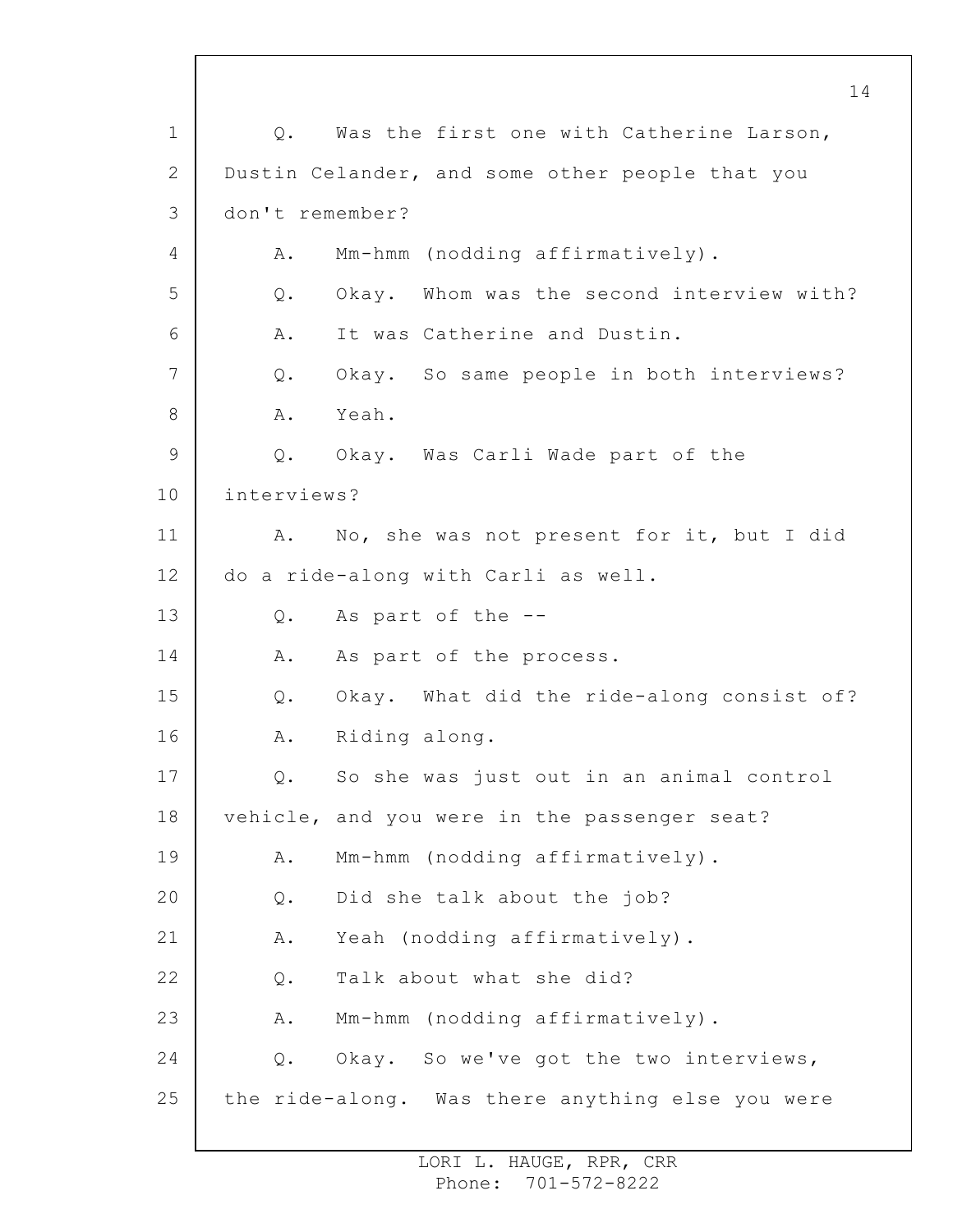1 2 3 4 5 6 7 8 9 10 11 12 13 14 15 16 17 18 19 20 21 22 23 24 25 asked to do as part of the hiring process? A. I -- in the interview, I was given a breed test of identification. (There was a discussion off the record between Mr. Summerlin and Ms. Wall. Deposition Exhibit Number 2 was marked for identification by the court reporter.) MR. SUMMERLIN: I'll let you guys share. It's not a very long document. BY MR. SUMMERLIN: Q. Handing you what's been marked as Exhibit 2 (doing so). Is that the  $-$  the form that you had to fill out as part of the process? A. I don't believe I filled that out, no. Q. Okay. Go to page -- what's Number 455. A. (The deponent complied with Counsel's request.) Q. Is that at least the -- is that the format of the breed test that you did? A. Yes. So they showed me pictures of these breeds and had me identify them verbally. I didn't fill anything out, though. Q. Okay. So it was just a -- like, a verbal test? A. Mm-hmm.

15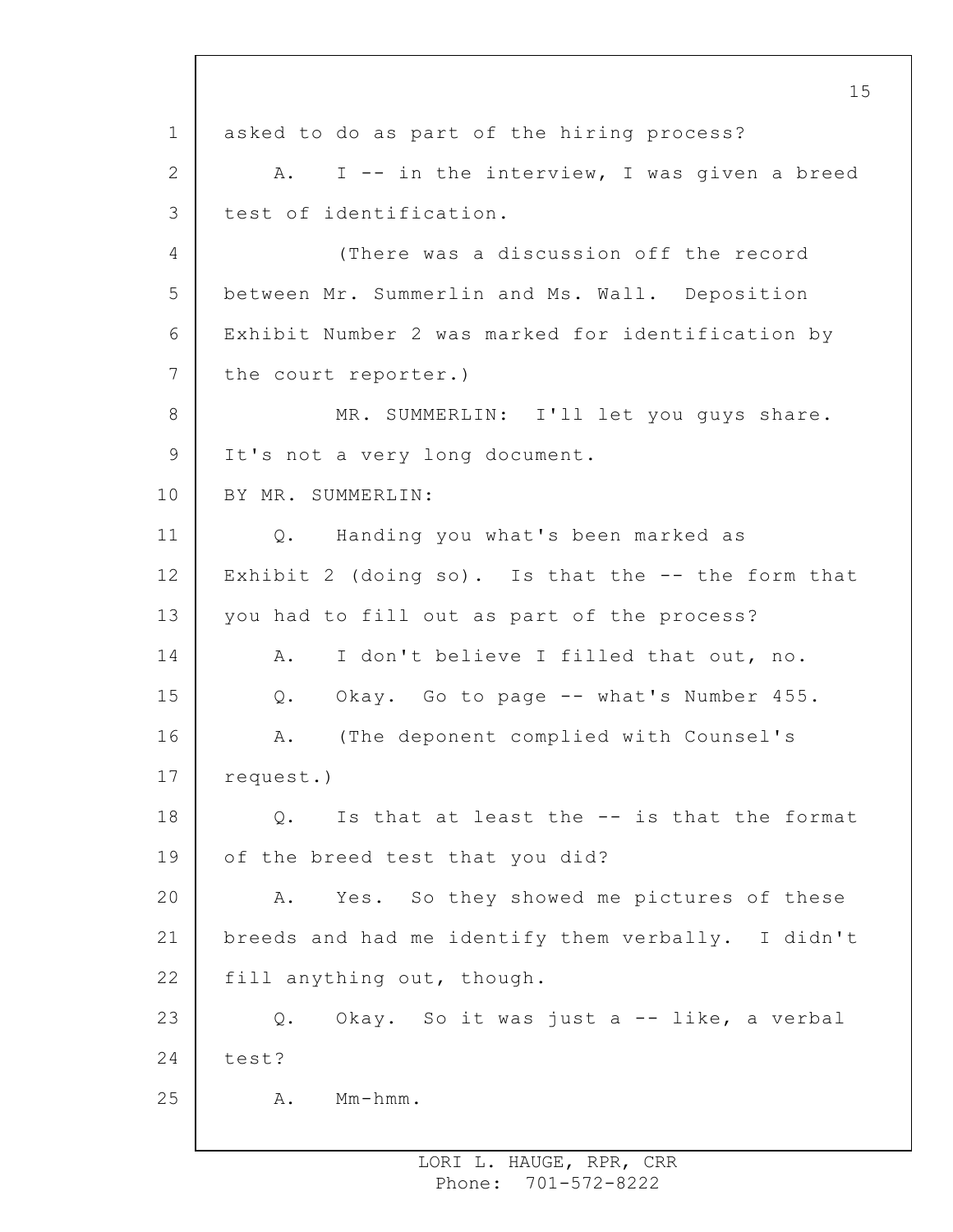1 2 3 4 5 6 7 8 9 10 11 12 13 14 15 16 17 18 19 20 21 22 23 24 25 Q. Did you have this in front of you that gave you the names of the breeds? A. No. Q. So you were just shown pictures and then asked to -- to state what breed you thought that dog was? A. Yes. Q. Okay. Did you know that you were going to be taking a breed test? A. No. Q. Okay. Do you know how you did on it? A. I got ten out of ten. Q. Okay. A. Or -- I thought there was ten. Q. Well, and it may have been different than this form, so -- A. Okay. Q. -- it could have been ten. A. I thought there was. Q. All right. So you mentioned that you had worked for a veterinarian in California. Did you do anything else that provided you with experience to be -- or preparation to be an animal control officer? A. Not professionally, but I had been around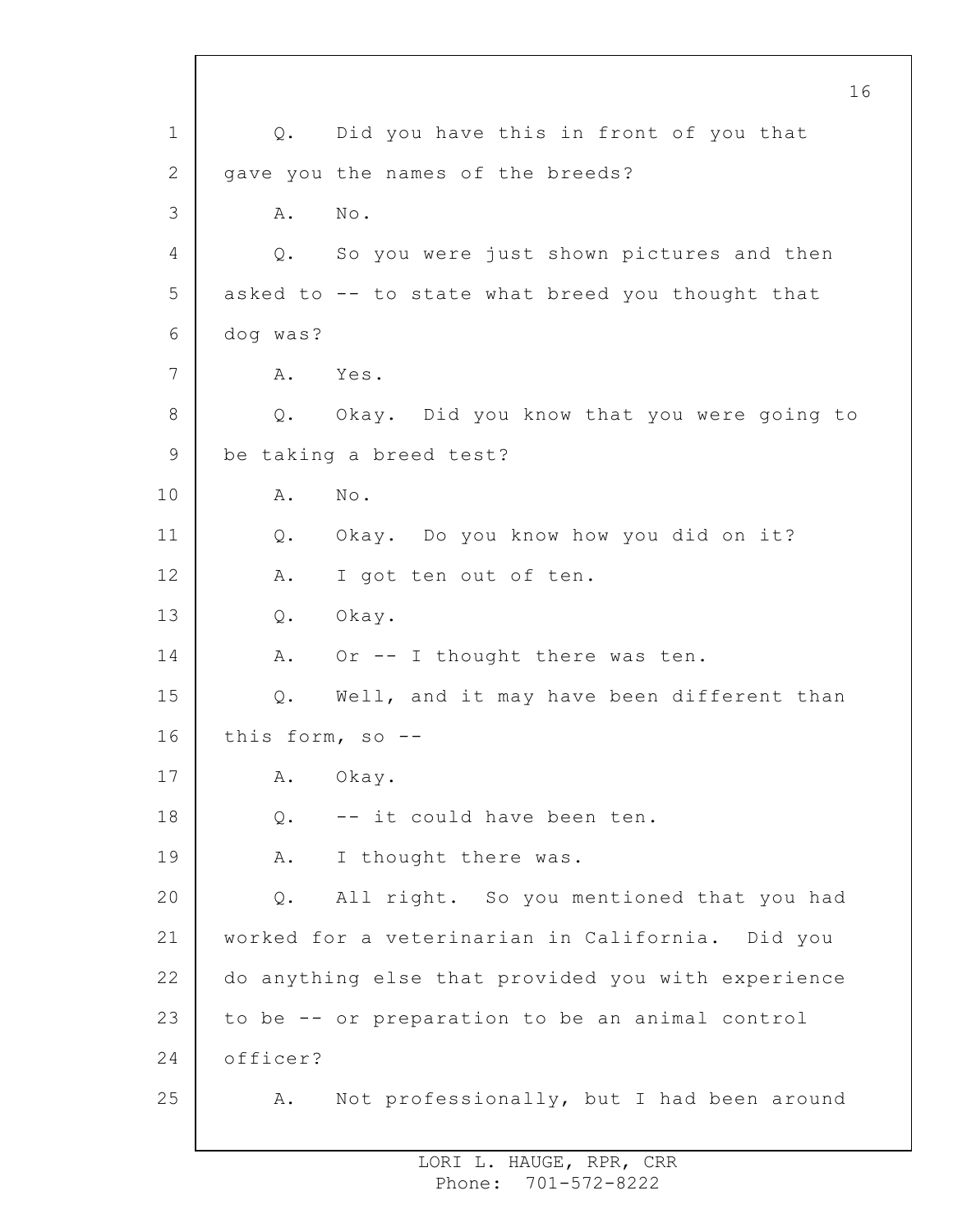1 2 3 4 5 6 7 8 9 10 11 12 13 14 15 16 17 18 19 20 21 22 23 24 25 17 animals my entire life. I grew up raising livestock and volunteering with 4-H and FFA, and I had always been very involved with animals, so I had personal experience. Q. Okay. Did any of that in -- experience involve dogs? A. Yeah. Personally, I had always had dogs. I had always been interested in dogs. I read books and was very familiar with the breeds already. Q. Okay. Turn to page 23 of Exhibit 1. A. (The deponent complied with Counsel's request.) Q. And I think that from that page 23 until page 58 -- and I'll ask you to briefly look at that in a second, but that kind of walks through the laws and ordinances that apply to animals in the city of Williston -- Williston with, also, some reference to North Dakota. Would -- would you kind of quickly look at that and tell me if my assumption is correct. A. (The deponent complied with Counsel's request.) Yes. Q. Okay. So would it be fair to say that as part of this training session, going through this PowerPoint with Carli Wade, did she walk you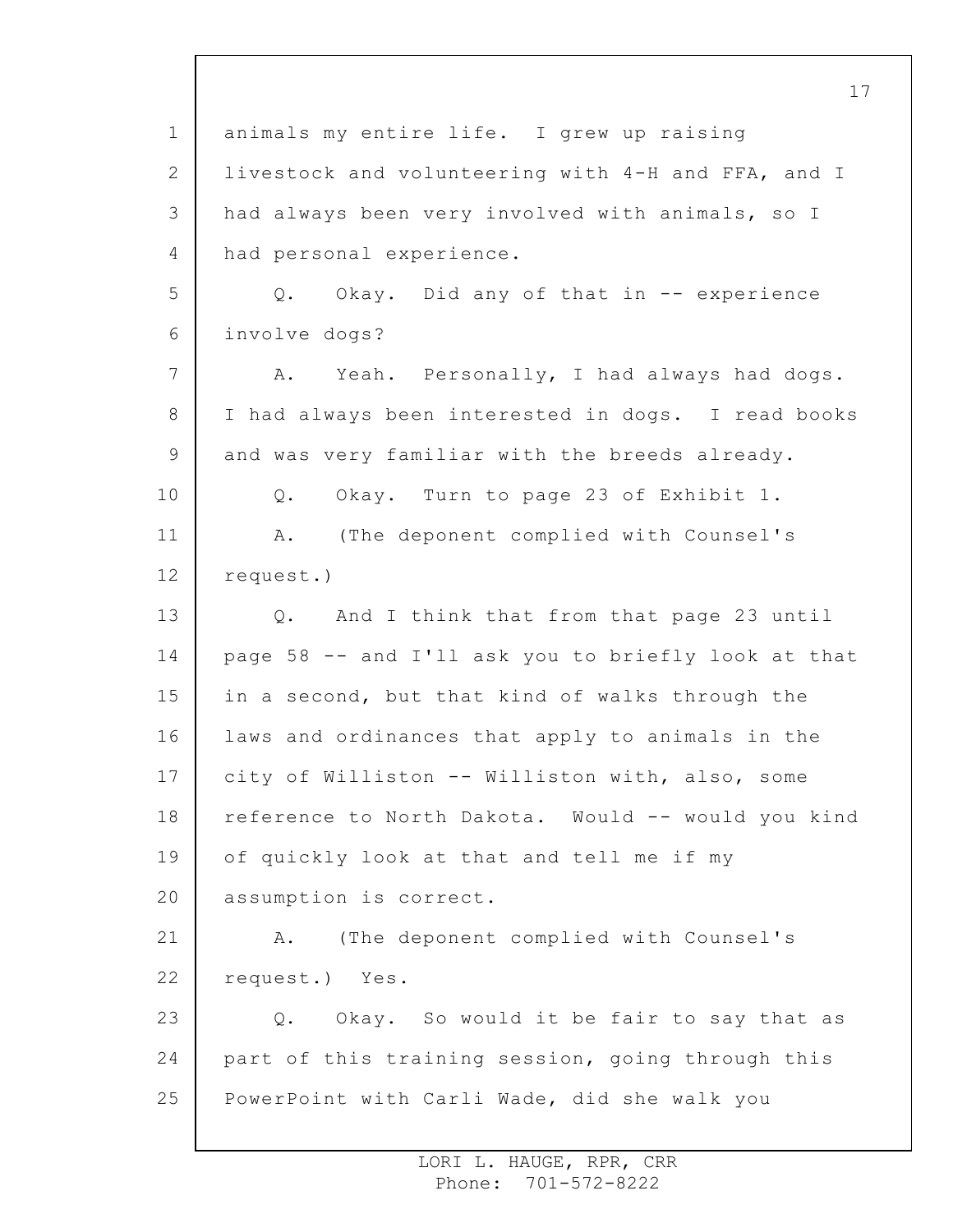1 2 3 4 5 6 7 8 9 10 11 12 13 14 15 16 17 18 19 20 21 22 23 24 25 18 through each page of this, you know, discussing how animal control enforces the ordinances that are referenced -- A. Yes. Q. -- in the PowerPoint? A. Yes. Q. Okay. And go to page 24. A. (The deponent complied with Counsel's request.) Q. And on the left side of that page, it indicates "Citations" and walks through first offense, second offense, third offense, and four - fourth offense; correct? A. Mm-hmm. Q. And that's for nuisance animals; right? A. The fourth offense is nuisance. Q. Okay. So she would walk through with you these -- you know, "If someone violates this ordinance, here's the" -- "here are the penalties for each offense and subsequent offense"? A. Yes. Q. Okay. So go to page 29. A. (The deponent complied with Counsel's request.) Q. What is the violation that's being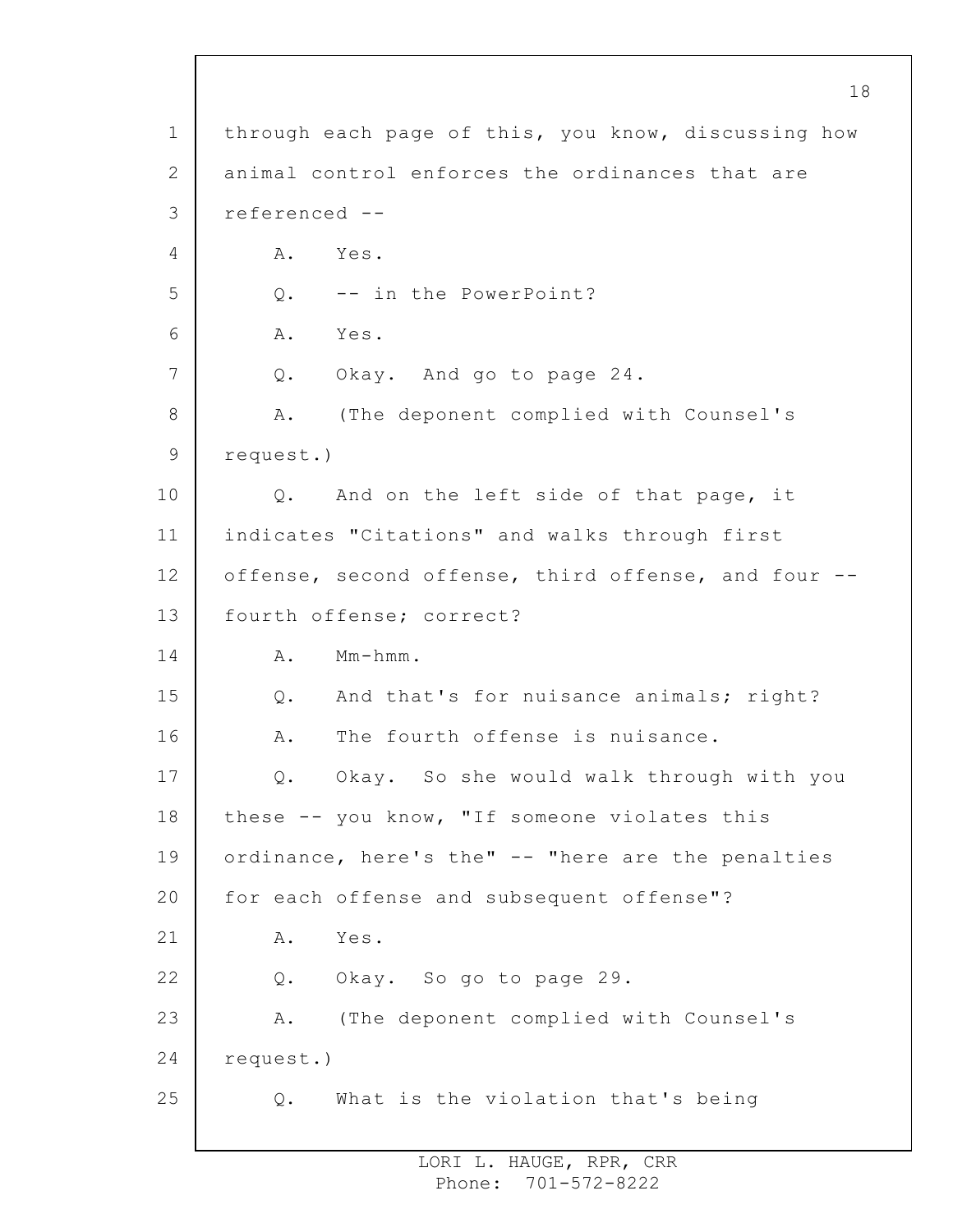1 2 3 4 5 6 7 8 9 10 11 12 13 14 15 16 17 18 19 20 21 22 23 24 25 19 discussed on page 29? A. 4-5 "Animal Cruelty." Q. Okay. And so it kind of walks you through a definition of animal cruelty? A. Mm-hmm (nodding affirmatively). Q. Okay. Did you have discussions with Carli, during the session, that kind of talked about how animal control interprets this ordinance? A. I don't recall. Q. Okay. Well, because I -- I guess the reason I'm asking, I mean, if  $--$  if we look at the definition that's provided on page 29, the first definition is, "Torture, torment, deprive of necessary food or water, or cruelly beat any animal"; right? A. Mm-hmm. Q. And then the second definition is, "Harmfully and knowingly expose any animal to heat or cold"; correct? A. Correct. Q. Okay. So did you have a discussion about, "Well, what does that mean? What's too much heat or too much cold?" A. I don't know if we had that discussion in this moment, but we've had that discussion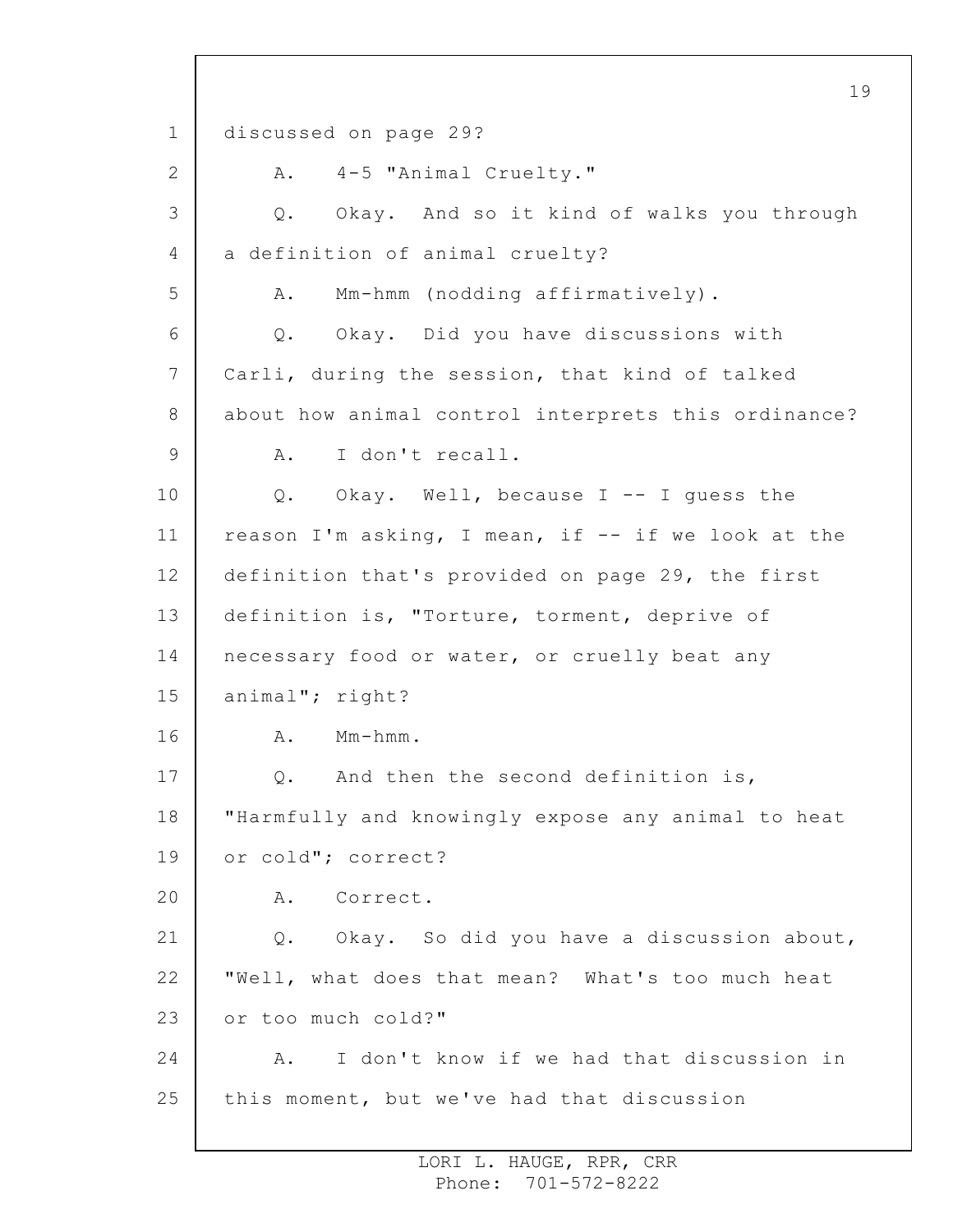1 2 3 4 5 6 7 8 9 10 11 12 13 14 15 16 17 18 19 20 21 22 23 24 25 20 regarding cases. Q. Okay. So there's some discretion that an animal control officer has to exercise in enforcing this particular ordinance because you'd agree with me, right, that all animals are exposed to heat or cold? A. Correct. I believe the wording in the ordinance is extreme heat or cold. Q. Okay. And then if you go to the next page, 30, it walks through what the penalties are for violating that ordinance; correct? A. Correct. Q. Okay. And for a first offense, it states that the "owner is not physically arrested at this time but given a PR bond with a \$400 citation"; correct? A. Correct. Q. Okay. And then it says for a second offense, the "owner is physically arrested and given a second offense violation with a \$400 citation"? A. Correct. Q. Okay. Did you have discussions with Carli about how you would effectuate an arrest? A. Yes.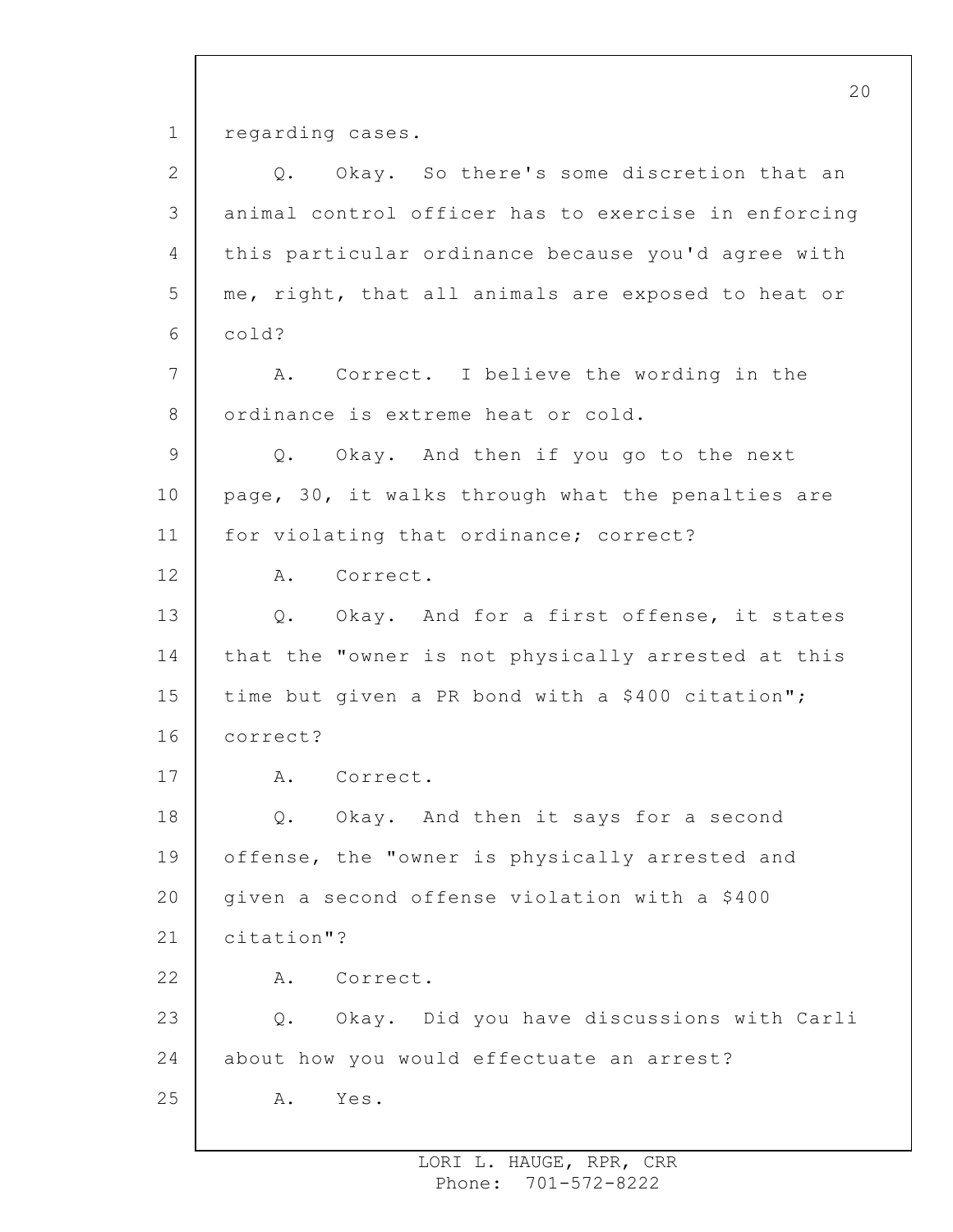1 2 3 4 5 6 7 8 9 10 11 12 13 14 15 16 17 18 19 20 21 22 23 24 25 21 Q. Okay. What were you told? A. We would call a licensed police -- police officer to do the arrest. Q. Have you had training as a law enforcement officer? A. No. Q. Okay. You didn't go to, like, the -- the Law Enforcement Training Center in Bismarck or anyplace else? A. No. Q. Okay. And you didn't understand that part of your job as an animal control officer would be to effectuate arrests? MR. SCHMIDT: Object to form. Go ahead. MR. SUMMERLIN: Well, let me try and fix it. BY MR. SUMMERLIN: Q. Did you have an understanding as to whether your job as an animal control officer would require you to actually physically arrest people? A. I don't physically do the arresting. Q. Okay. And so when you got hired, did you expect that you would have to physically arrest people?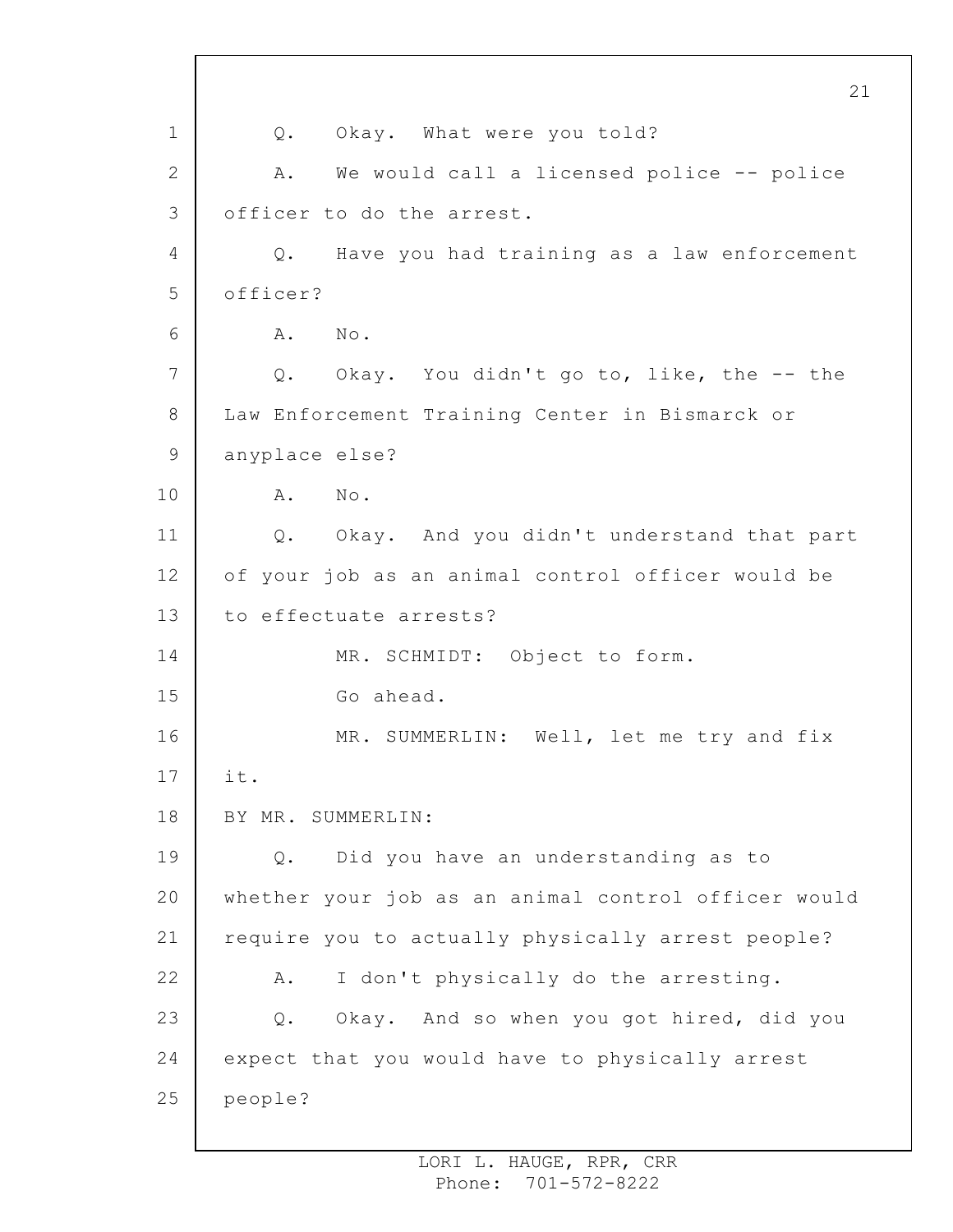1 2 3 4 5 6 7 8 9 10 11 12 13 14 15 16 17 18 19 20 21 22 23 24 25 22 A. Not myself, no. Q. Okay. So it's just a question of whether, as an animal control officer, you would ask a police officer to arrest someone? A. Correct. Q. Okay. And you've not been trained on how to arrest someone? A. Correct. Q. Did you have discussions with Carli or anyone else, as part of your training, on when a violation of Williston's animal control ordinances would result in an arrest of the person? A. Yes. It's the second offense of certain violations of ordinances. Q. Okay. Were you told why, for some violations, a second offense would result in an arrest? A. Well, B misdemeanors are always arrestable offenses, so it's just policy to not arrest on the first offense. Q. Okay. So every B misdemeanor requires an arrest on the second offense? MR. SCHMIDT: Object to form. BY MR. SUMMERLIN: Q. Well, what I -- I want to know your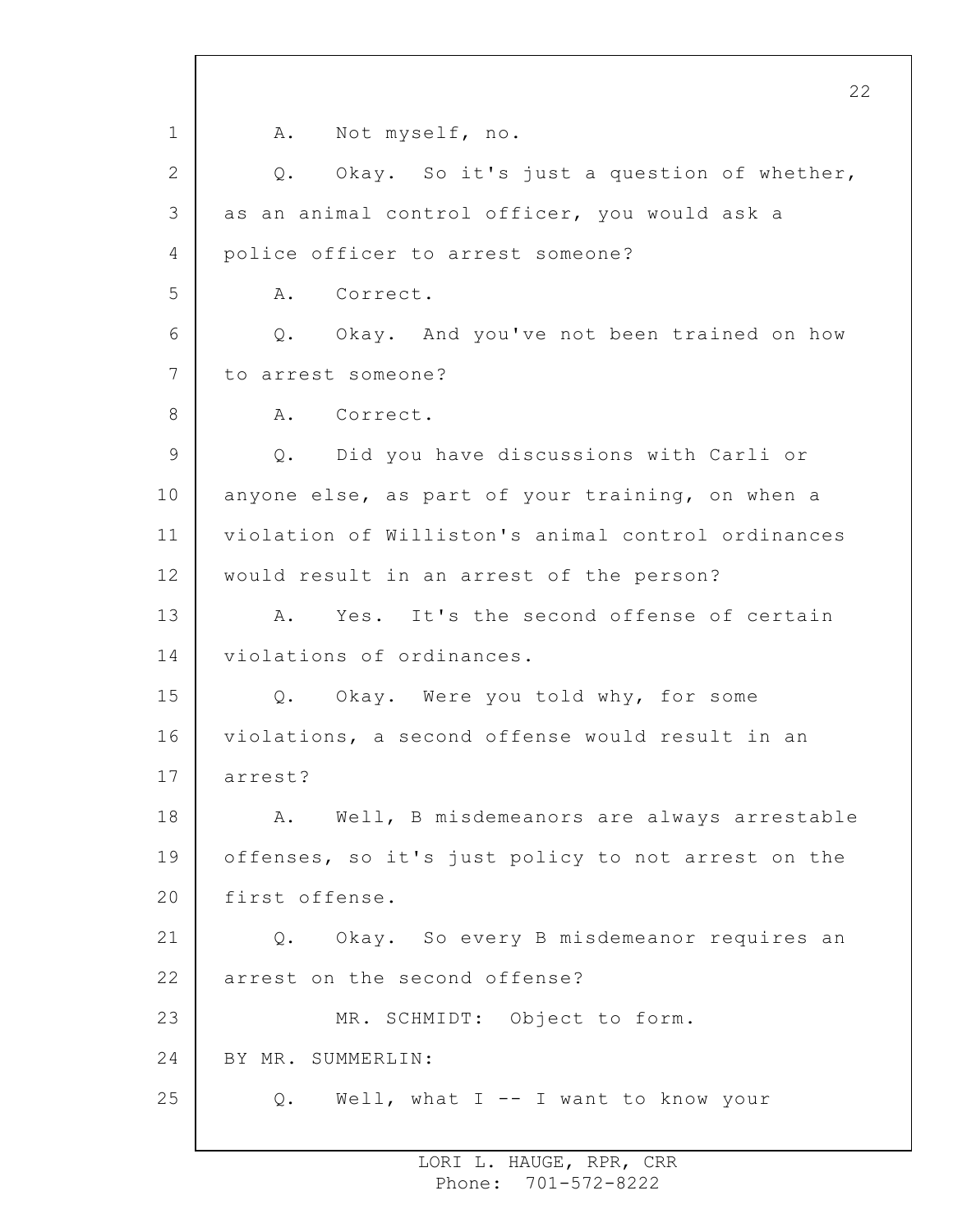1 2 3 4 5 6 7 8 9 10 11 12 13 14 15 16 17 18 19 20 21 22 23 24 25 understanding. So for the purposes of this question, I'm just asking what you have been instructed. Does every B misdemeanor require an arrest if it's a second offense? A. For certain ordinance violations. Q. Is that -- do you know where that comes from? Is that in the ordinance that says it's arrestable, or is that a policy --  $A.$  I  $Q. \t-- or what?$ A. It's the department policy. Q. Okay. When you say "the department," what department are you referring to? A. The police department. Q. Okay. And I just want to make sure I'm really clear on this. Is it every B misdemeanor, or is it just some B misdemeanors? A. I'm only familiar with animal ordinances, so I don't deal with -- Q. Okay. A. -- misdemeanors outside of that. Q. Is it every animal B misdemeanor or just some animal B misdemeanors? A. I believe it's the second offense for all B misdemeanors; however, I only have experience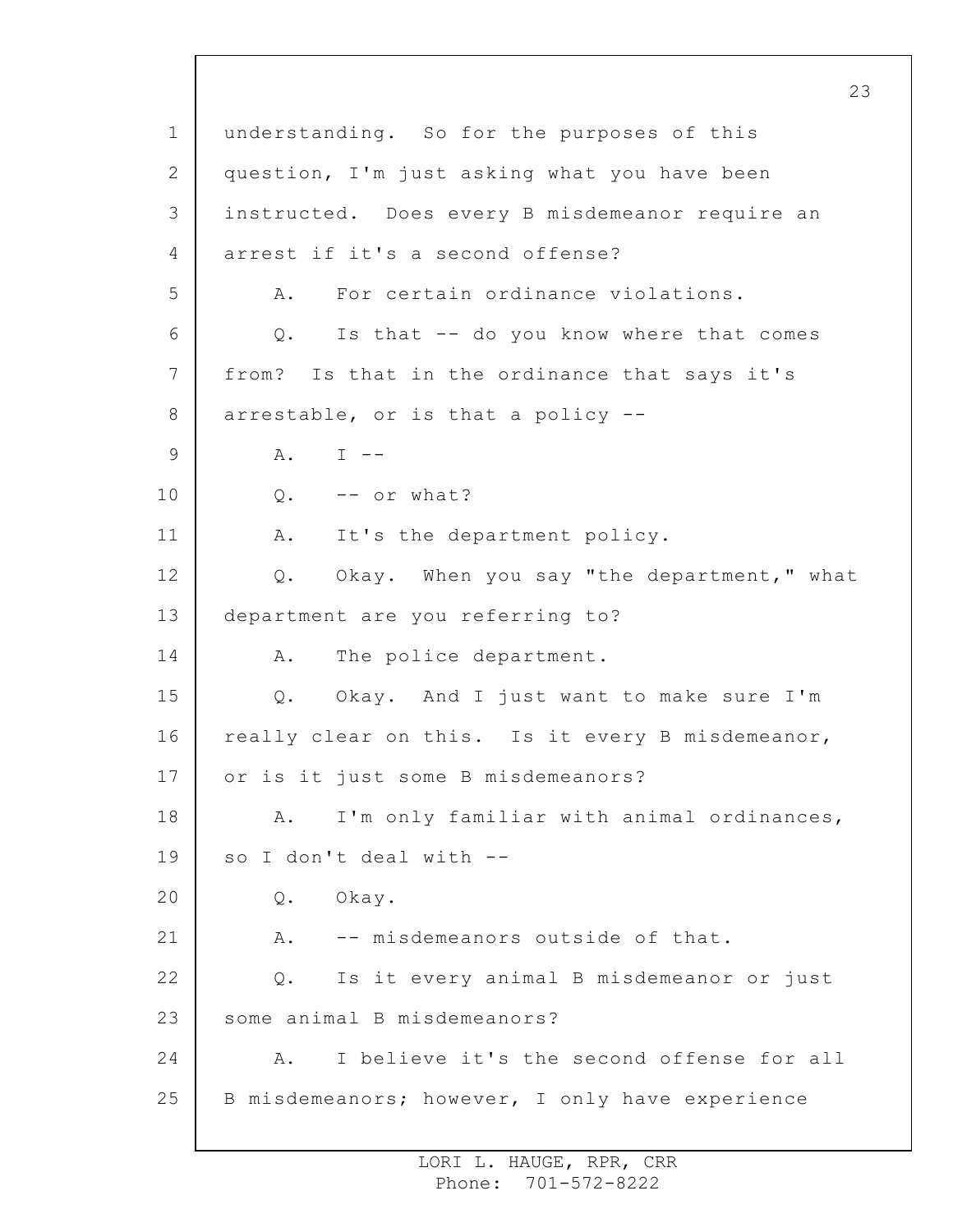1 2 3 4 5 6 7 8 9 10 11 12 13 14 15 16 17 18 19 20 21 22 23 24 25 with second-offense pit bull and second-offense -- I don't remember the other one. I believe it's just second-offense pit bull that I've dealt with. Q. I'm sorry? A. I believe it's just second-offense pit bull that I've dealt with -- Q. Okay. A. -- and thoroughly read and had to deal with it personally. Q. Okay. What is a B misdemeanor? MR. SCHMIDT: Object to form. Go ahead. BY MR. SUMMERLIN: Q. For all of these questions, I'm just asking your understanding as an animal control officer employed by the City of Williston. Okay? A. It's a criminal offense. Q. What are the classifications of misdemeanors -- animal control misdemeanors in Williston other than B misdemeanors? A. To my knowledge, I believe we only have B misdemeanors for animal offenses -- Q. Okay. A. -- for city ordinances. Q. So is it your understanding, then, that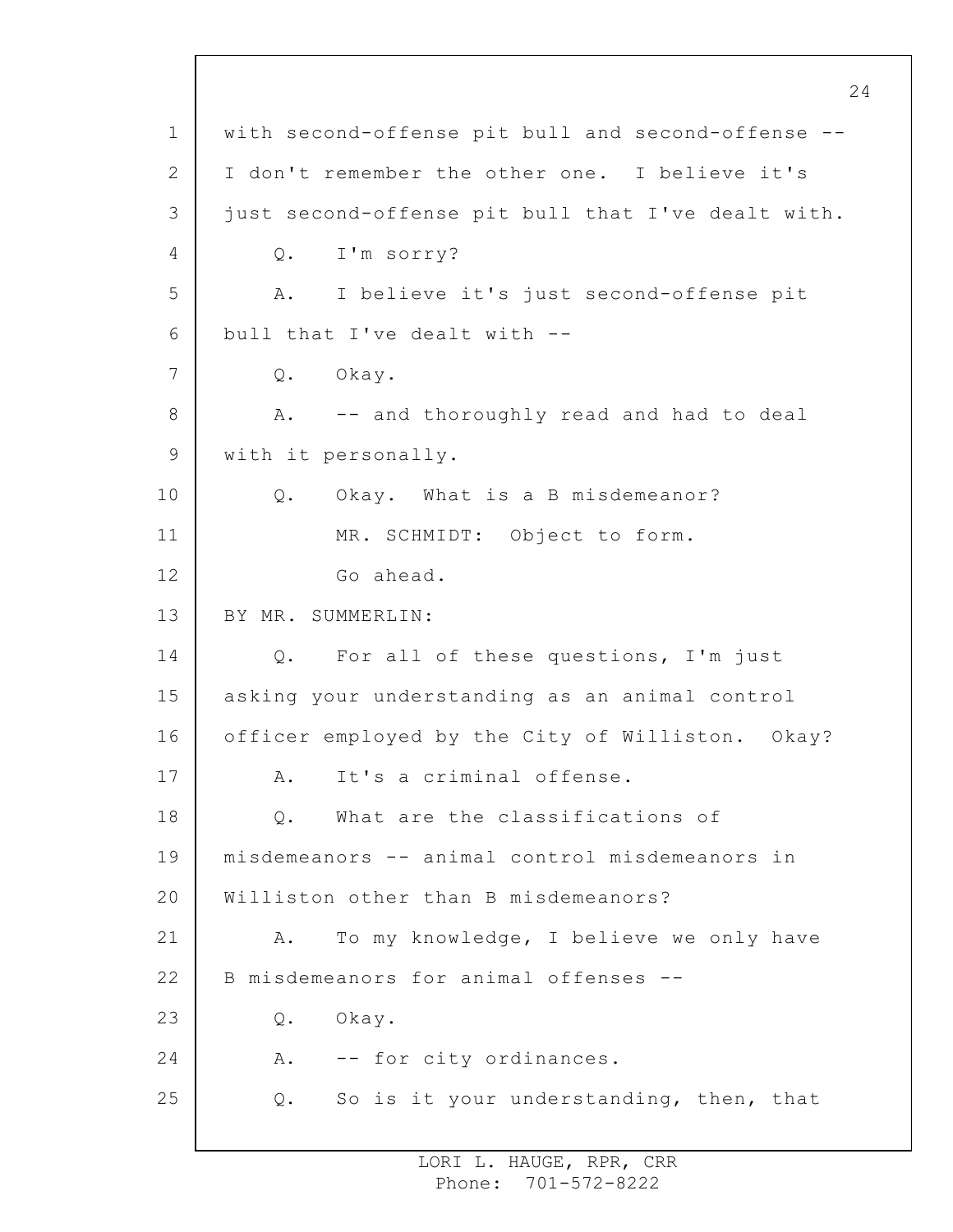1 2 3 4 5 6 7 8 9 10 11 12 13 14 15 16 17 18 19 20 21 22 23 24 25 every Williston animal control ordinance violation is a criminal offense? A. No. Q. All right. So I'm not -- I'm not tracking. A. Every animal violation is not a criminal violation. The B misdemeanors are criminal. Q. Okay. What animal control ordinances are not criminal, based on your understanding? A. For example, not having a city license. Q. Okay. So if licensing is not a criminal violation, what kind of a violation is it? A. It's an infraction. Q. Is the distinction between whether an animal control or -- the violation of an animal control ordinance results in an infraction or a criminal misdemeanor set forth in the ordinance itself, or is that policy that's set? A. I believe it's in the ordinance. Q. Okay. Is there language in the ordinance that says, "This is an infraction," or, "This is an in" -- "a misdemeanor," or is it based on the penalty that the ordinance provides? MR. SCHMIDT: Object to form. Go ahead.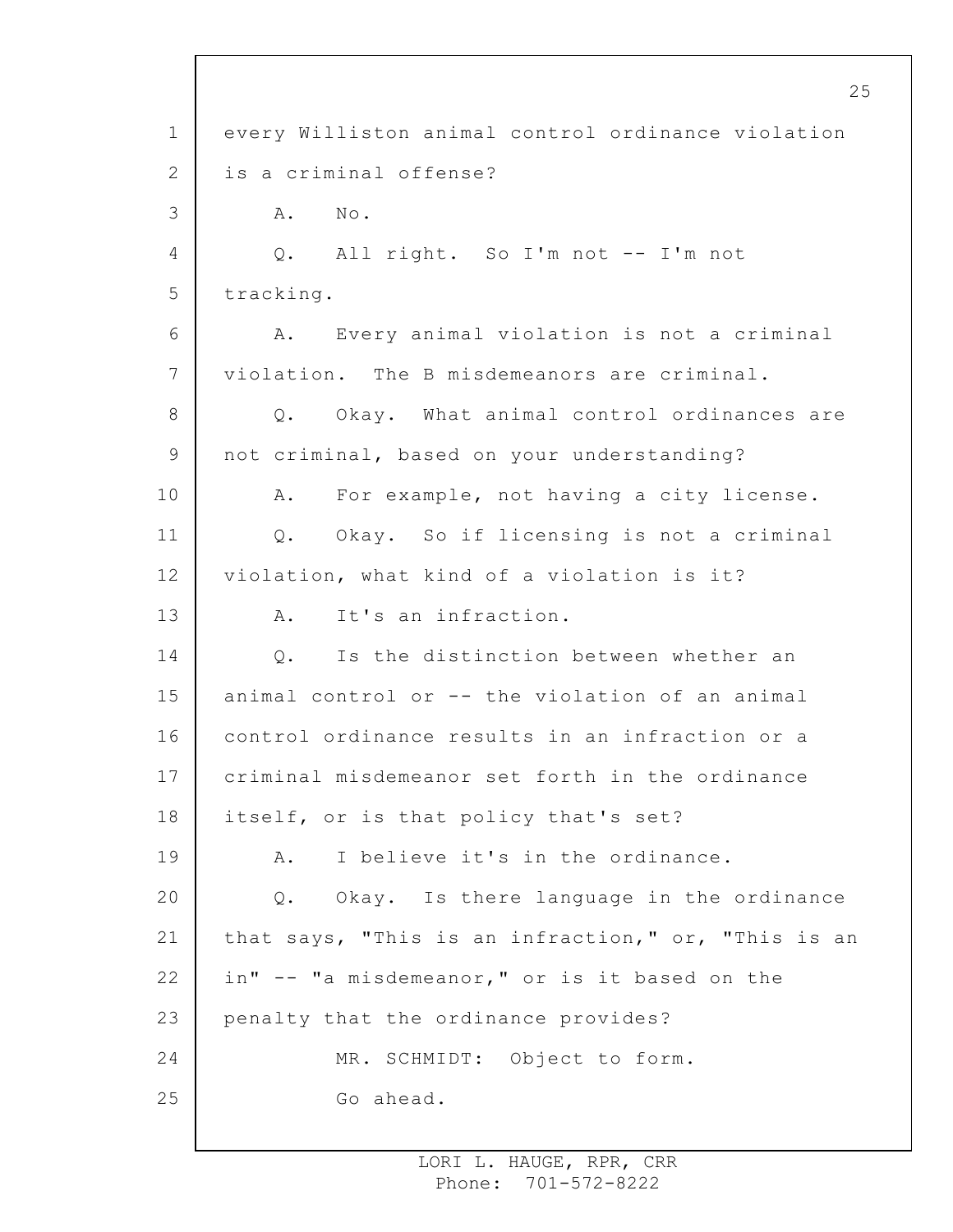1 2 3 4 5 6 7 8 9 10 11 12 13 14 15 16 17 18 19 20 21 22 23 24 25 26 MR. SUMMERLIN: Well, no. I want to fix it. BY MR. SUMMERLIN: Q. So you understand that I'm asking for your understanding as an animal control officer in the city of Williston; right? A. Mm-hmm. Q. I'll say it again just to make sure. For all of these questions about the ordinances that I'm asking you, I'm only asking for your understanding as an animal control officer/community service officer employed by the City of Williston. Okay? A. Okay (nodding affirmatively). Q. All right. Now I forgot the question. MR. SUMMERLIN: Would you read it back. (A previous question was read back by the court reporter: "Q. Okay. Is there language in the ordinance that says, 'This is an infraction,' or, 'This is an in' -- 'a misdemeanor,' or is it based on the penalty that the ordinance provides?") THE DEPONENT: Off the top of my head, I believe there is language in the ordinance when it states it's a misdemeanor.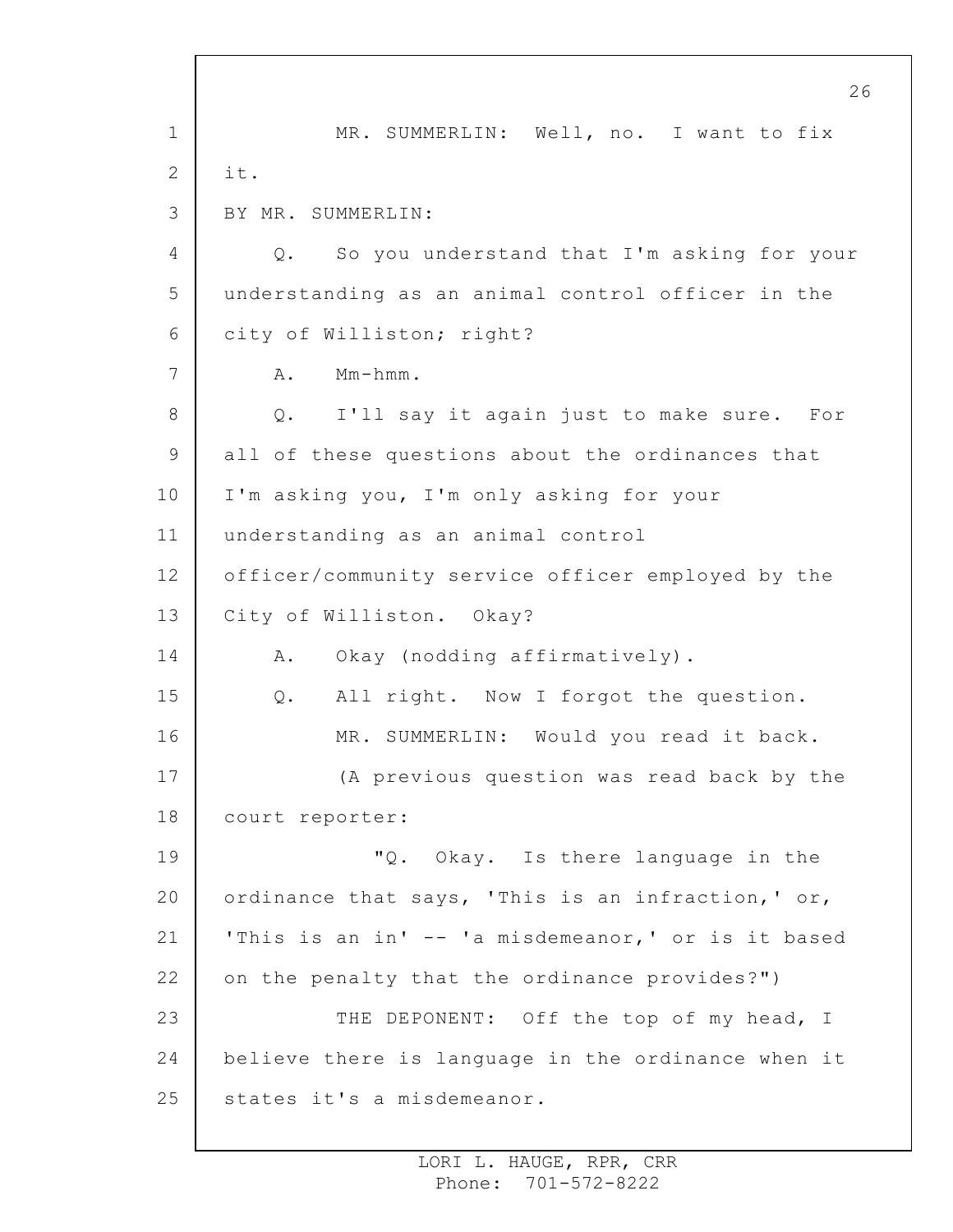1 2 3 4 5 6 7 8 9 10 11 12 13 14 15 16 17 18 19 20 21 22 23 24 25 BY MR. SUMMERLIN: Q. Okay. All right. So let's go to page 30. Actually, I guess page 29. Well, it's the same one. I'm sorry. Page 31. A. (The deponent complied with Counsel's request.) Q. And this one deals with Ordinance 4-6, "Animals Declared a Nuisance"; correct? A. Correct. Q. So is that a misdemeanor or an infraction? A. That is a B misdemeanor. Q. Okay. And so if we go to page 32 -- A. (The deponent complied with Counsel's request.) Q. -- the second offense of having a nuisance animal results in the physical arrest of the owner; correct? A. Can you say that one more time? Q. Yeah. So the second offense of having an animal declared a nuisance results in the arrest of the owner? A. Yeah, second offense. Q. Okay. And so if we go back to page 31 to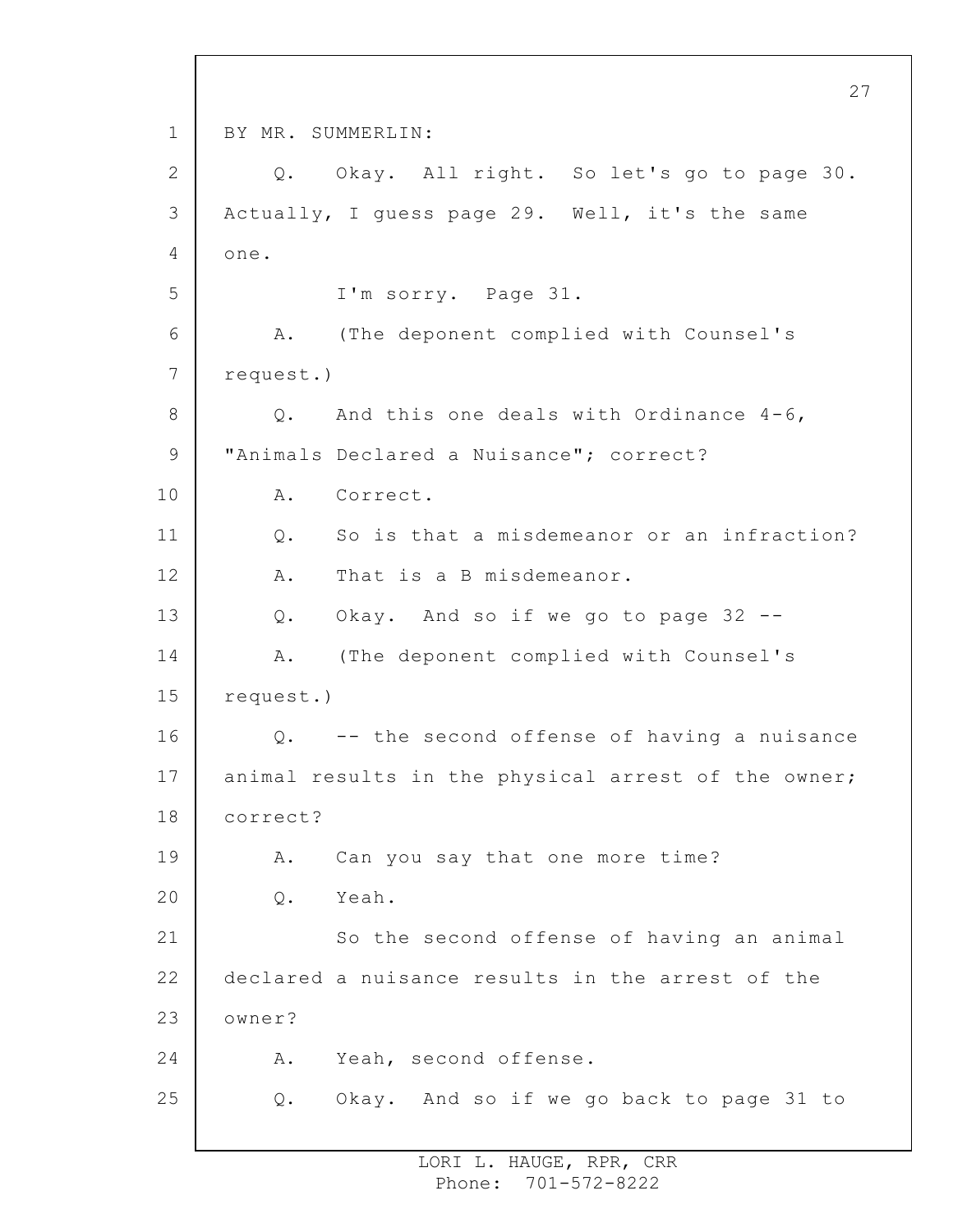1 2 3 4 5 6 7 8 9 10 11 12 13 14 15 16 17 18 19 20 21 22 23 24 25 see, like, what a nuisance animal would be, that would include, if you look at the third bullet point from the bottom, doesn't have on a collar and registration and license tag; correct? A. Correct. Q. So the second time animal control would encounter a dog without a collar and a license tag, that could result in the arrest of the owner? A. Technically, it could be; however, we have discretion in the field. Q. Okay. And similarly, like, a dog that barks, the second-from-the-bottom bullet point, the second time animal control cited someone for a barking dog, they could arrest the owner or have the owner arrested? A. It could be, yes. Q. Okay. And you said that you've got discretion on whether you would require the arrest of the owner? A. No, discretion on if we would charge for a nuisance on -- for that offense. Q. Okay. But if it's a second offense, you have no discretion on whether the person's going to be arrested? A. If we decided to charge them with that and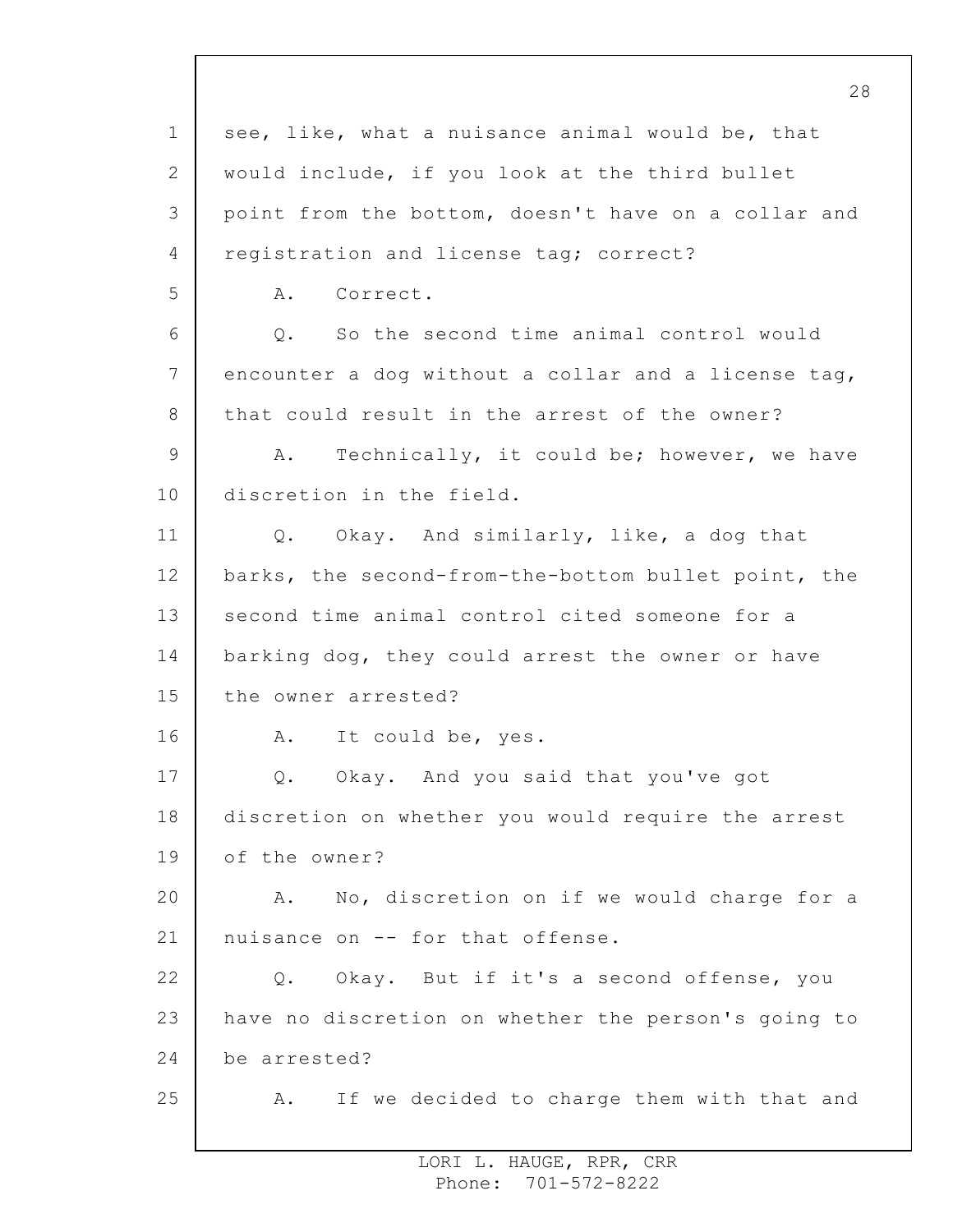1 2 3 4 5 6 7 8 9 10 11 12 13 14 15 16 17 18 19 20 21 22 23 24 25 29 it was the second offense, then they would be arrested. Q. Okay. Do you know why that is? A. That's the policy. Q. Okay. And, again, you said that policy is set by the police department? A. To my knowledge. Q. Do you know who at the police department sets that policy? A. No. Q. Okay. Let's go to page 35. A. (The deponent complied with Counsel's request.) MR. SUMMERLIN: Can I take two minutes? MR. SCHMIDT: Sure. (The proceedings recessed at 10:32 a.m. and reconvened with everyone present at 10:34 a.m.) MR. SUMMERLIN: All right. Sorry about that. BY MR. SUMMERLIN: Q. Okay. So if we look at page 35, this is Ordinance 4-8, which is "Pet Shops and Kennels"; correct? A. Correct. Q. And it requires that if you have a pet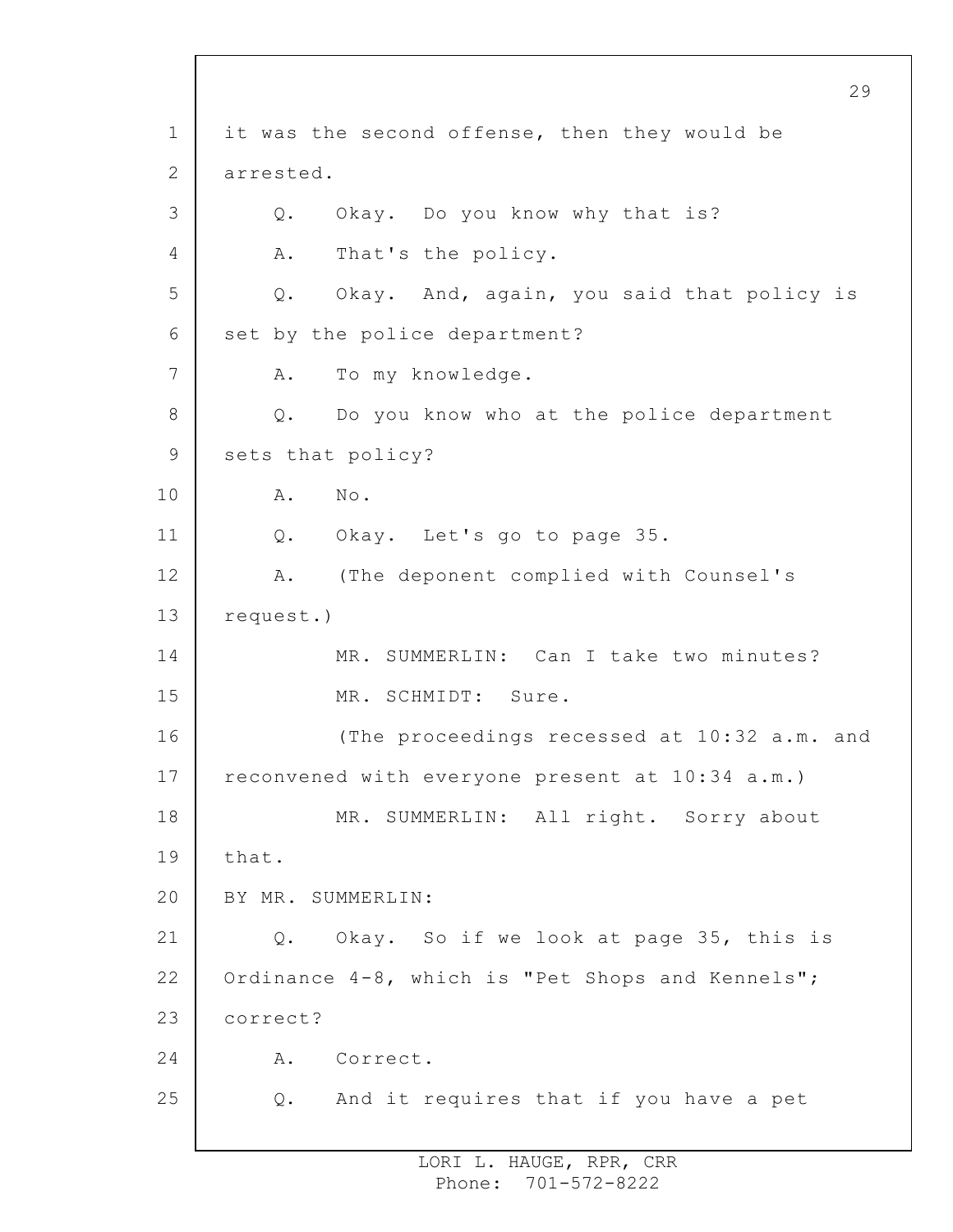1 2 3 4 5 6 7 8 9 10 11 12 13 14 15 16 17 18 19 20 21 22 23 24 25 30 shop, you have a license? A. If you have more than the allowed number of animals, you have to have a pet shop license as well. Q. Okay. Yeah, and the first line in the first bullet point says, "License required. It shall be unlawful to operate a kennel or pet shop anywhere in the city without first securing a license from the city auditor's office"; correct? A. Correct. Q. So am I reading that incorrectly to say if you have a pet shop in the city of Williston, you have to have a license? A. No. That's correct. Q. Okay. And then if we go to page 36 -- A. (The deponent complied with Counsel's request.) Q. -- the second offense of operating a pet sop -- shop without a license would require the arrest of the owner? A. Correct. Q. Okay. Okay. Let's go to page 39. A. (The deponent complied with Counsel's request.) Q. And this section deals with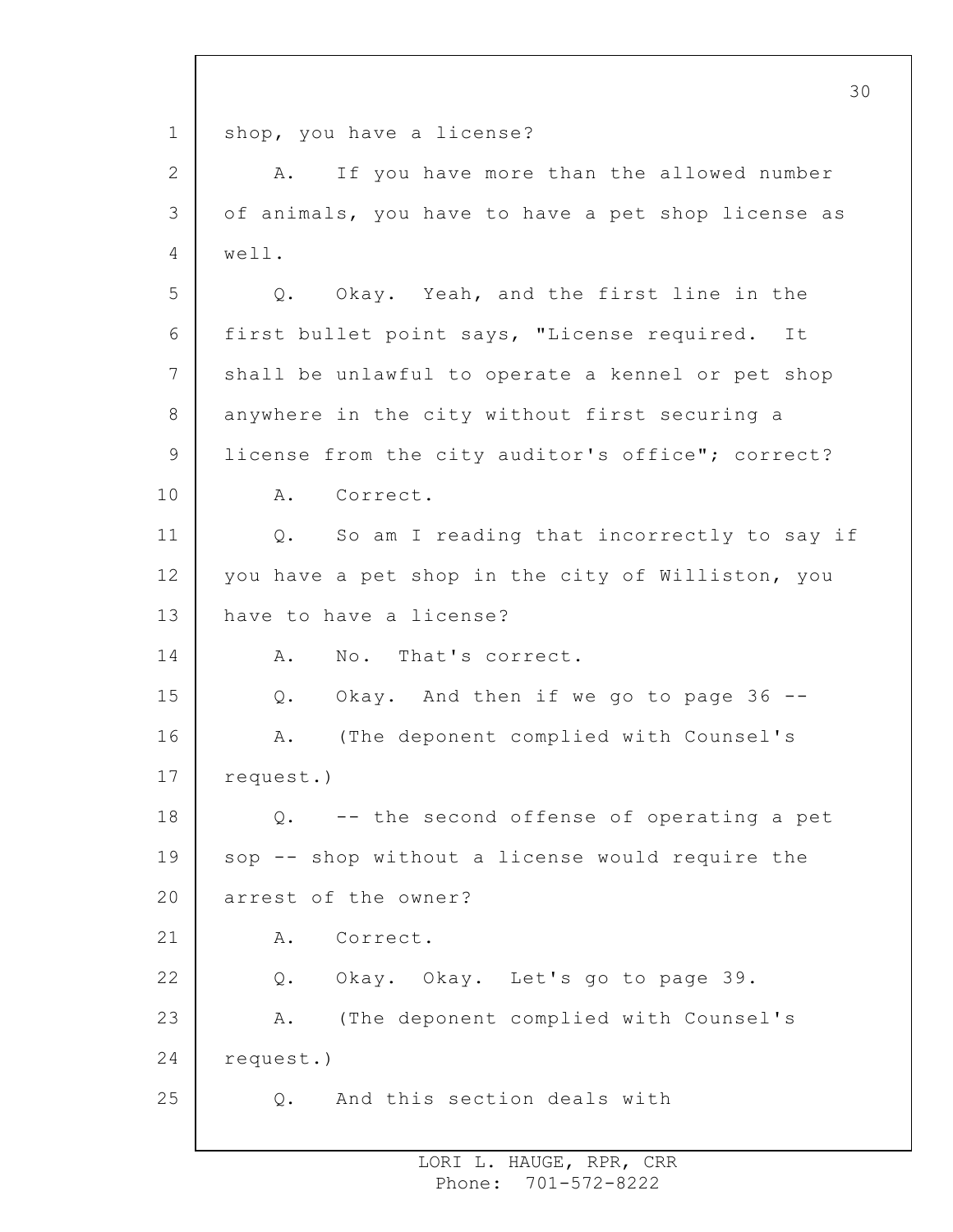1 2 3 4 5 6 7 8 9 10 11 12 13 14 15 16 17 18 19 20 21 22 23 24 25 Ordinance 4-10, "Vicious Animal"? A. Correct. Q. Okay. And I just wanted to ask about the -- the last bullet point on that page. "Any animal found to be vicious may be destroyed or may be removed from the city limits of the city of Williston"; correct? A. Correct. Q. Is that your understanding of how the ordinance operates? A. Yes. Q. Okay. So if there's a determination that an animal is vicious, the animal can either be euthanized or removed from the city limits? A. Yes. There are rare instances where we are able to get them to rescue where they can be trained if we feel that the dog is not a major threat. Q. Okay. So if an owner has a dog that's been declared vicious and they find a home for the dog outside of the -- the city of Williston limits, will animal control release the dog to the owner to have it removed from the city? A. It's up to the judge to decide if the animal is returned to the owner to remove from the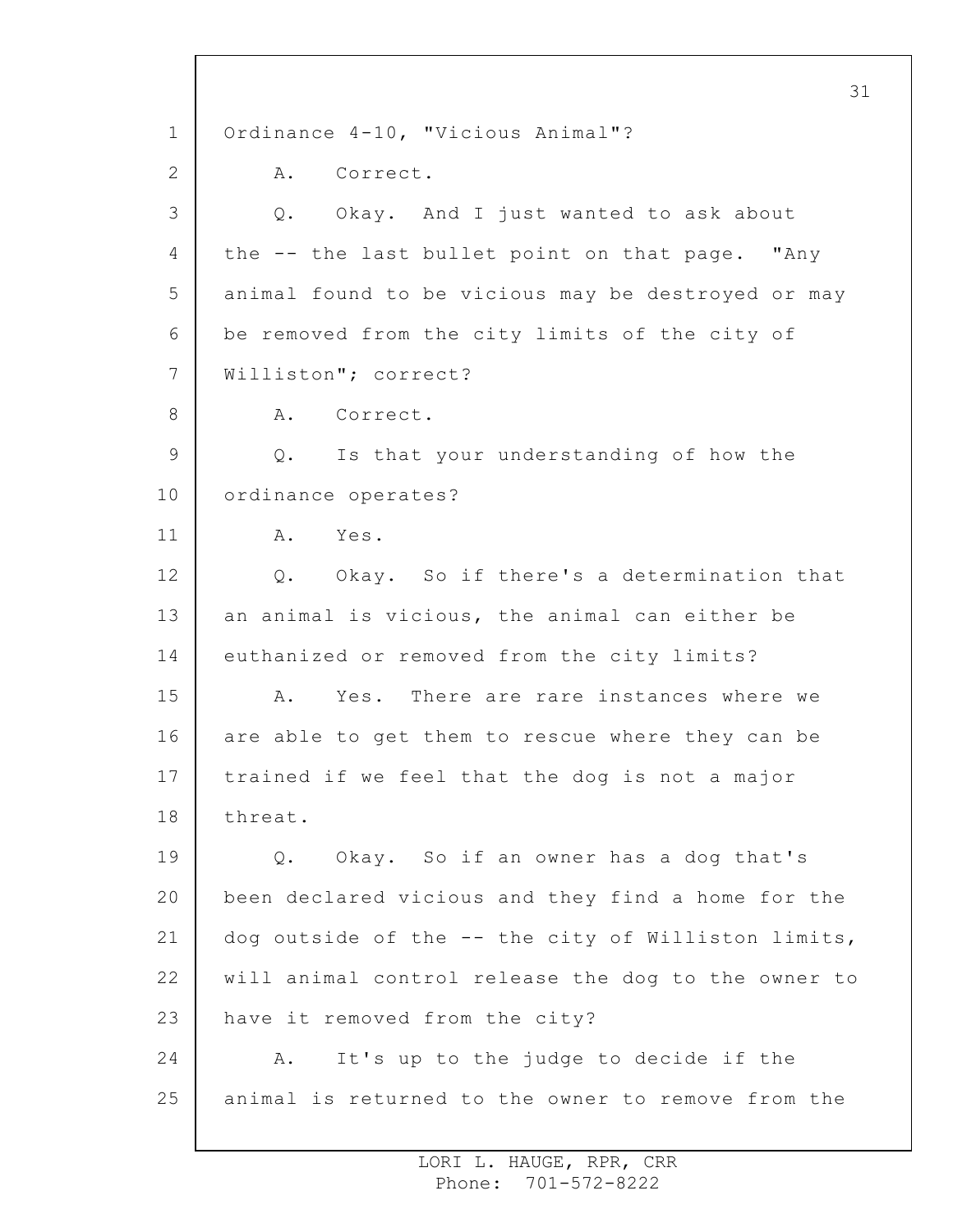1 2 3 4 5 6 7 8 9 10 11 12 13 14 15 16 17 18 19 20 21 22 23 24 25 city or if it is relinquished to the City of Williston. Q. Okay. So that's just part of the -- the legal process? A. Correct. Q. It's not animal control that determines that; it's a judge? A. Correct. Q. Okay. And then if you go to page 40 -- A. (The deponent complied with Counsel's request.) Q. -- these are the penalties for violating the vicious dog ordinance; correct? A. Correct. Q. And, again, like these others that we've talked about, if it's a second offense, the owner is physically arrested? A. Correct. Q. And that's pursuant to police department policy? A. Correct. Q. And you don't know who it is at the police department that sets that policy? A. Correct. Q. Okay. If you look at the little -- the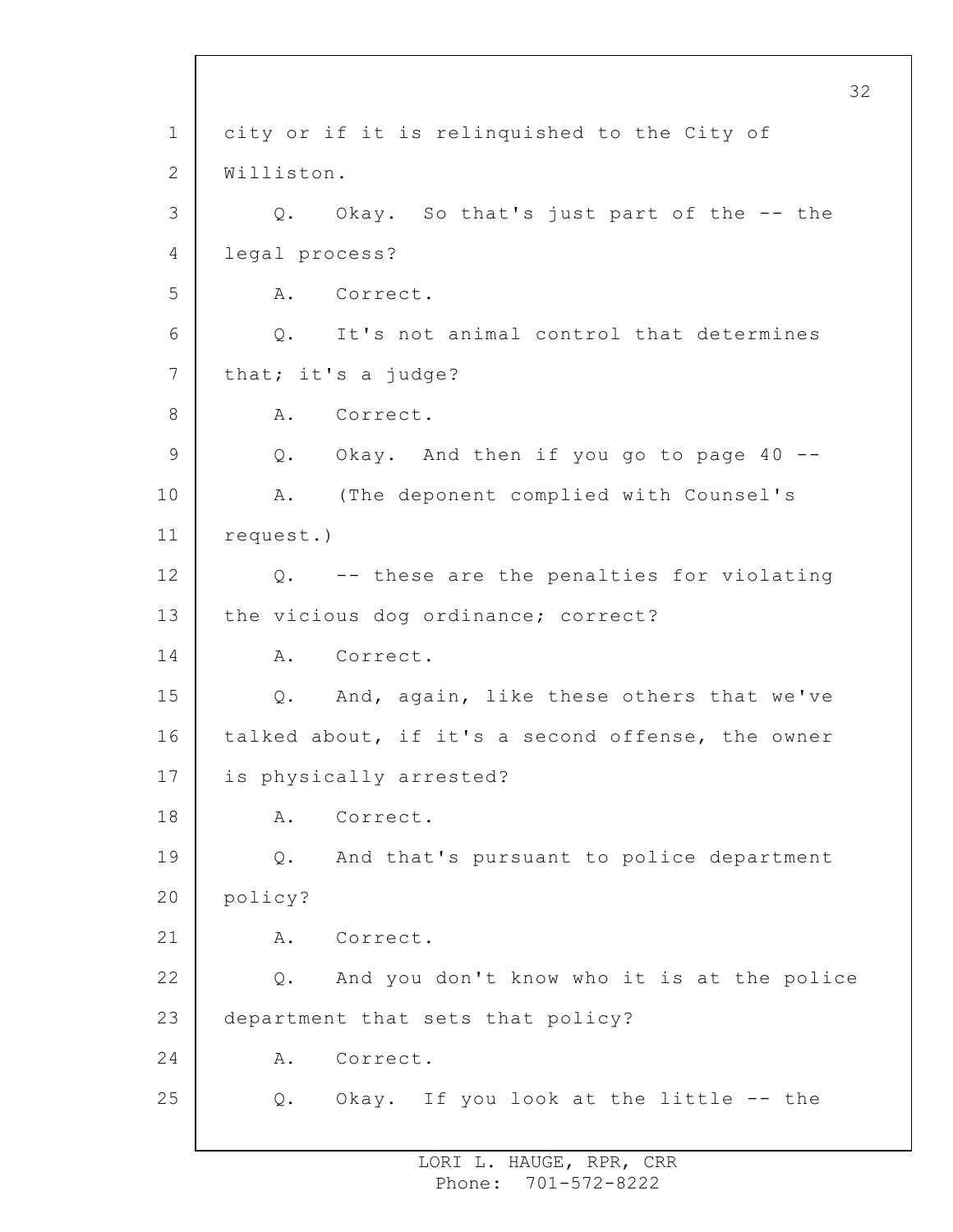1 2 3 4 5 6 7 8 9 10 11 12 13 14 15 16 17 18 19 20 21 22 23 24 25 last bullet point on this page with the asterisks, it says, "Typically, if convicted, the dog is returned to the owner. The owner is given five to ten days to remove the dog from the city limits." Do you see that? A. Mm-hmm (nodding affirmatively). Q. Is that your understanding of, typically, how this ordinance operates? A. Yeah. It depends on the judge's decision, and her decision is usually dependent upon what the dog did. Q. Okay. And maybe this is obvious, but, again, based on your understanding as an animal control officer, is the reason that the City has to be -- or that the dog has to be removed from the city limits is because Williston only exercises jurisdiction within the city limits? A. I don't know why they require it to be removed. Q. Okay. As an animal control officer, do you patrol outside of the city limits? A. No. Q. Okay. So you wouldn't -- you wouldn't cite someone for a violation of Williston's animal control ordinances if the violation took place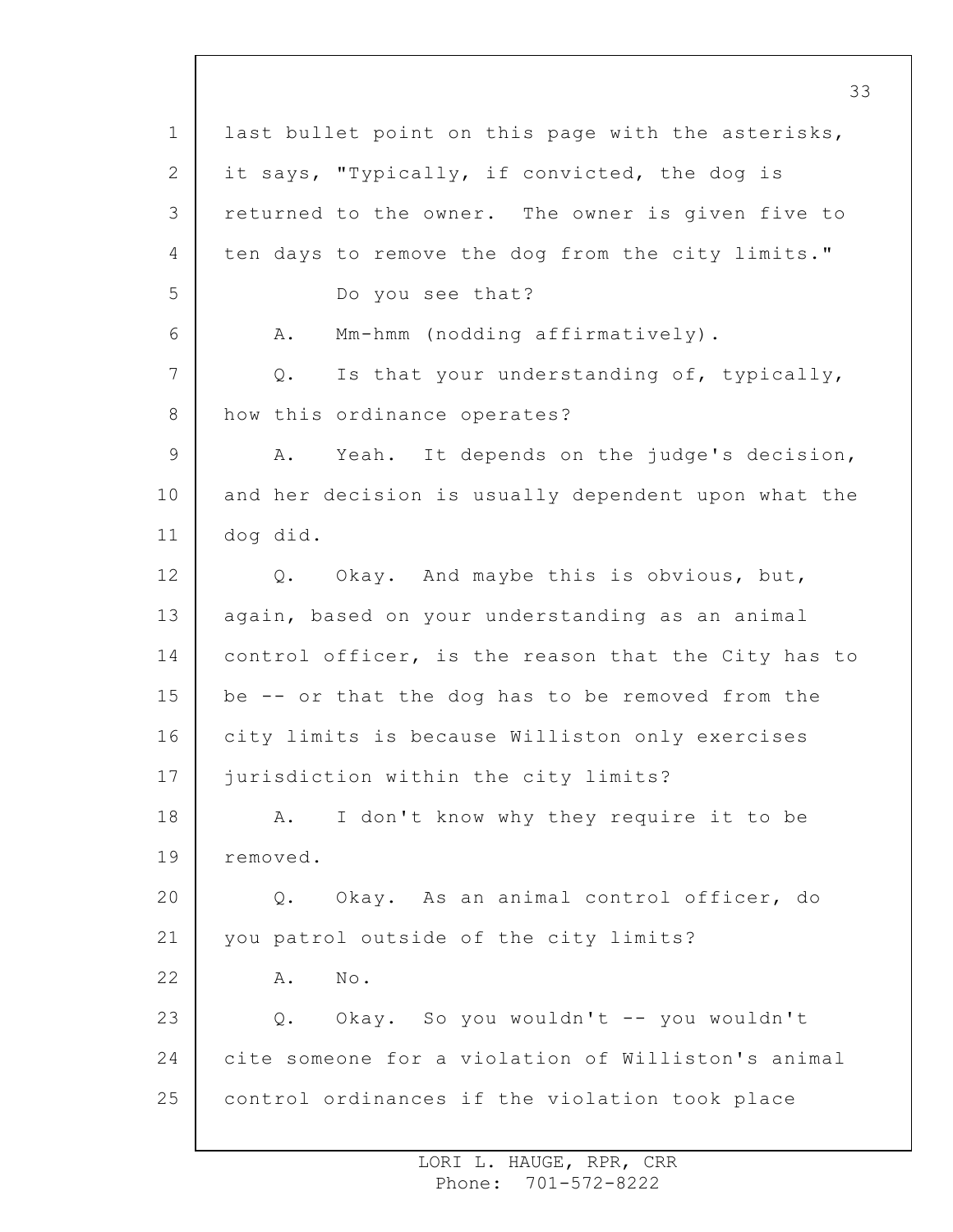1 2 3 4 5 6 7 8 9 10 11 12 13 14 15 16 17 18 19 20 21 22 23 24 25 34 outside of the city limits? A. No. Q. And is that something that you were instructed on as an animal control officer? A. Yes. Q. Okay. You can only enforce the ordinances within the city limits of Williston? A. Correct. Q. Go to page 44. A. (The deponent complied with Counsel's request.) Q. And this page deals with Ordinance 4-23, "Dogs and Cat License" -- "Dogs and Cat Tags and Licenses"; correct? A. Correct. Q. And then if you look at page 45 -- A. (The deponent complied with Counsel's request.) Q. -- that has the penalties for a violation of the ordinance related to tags and licenses; correct? A. Correct. Q. Okay. And on this one, it's a little bit different because the second offense does not result in the arrest; correct?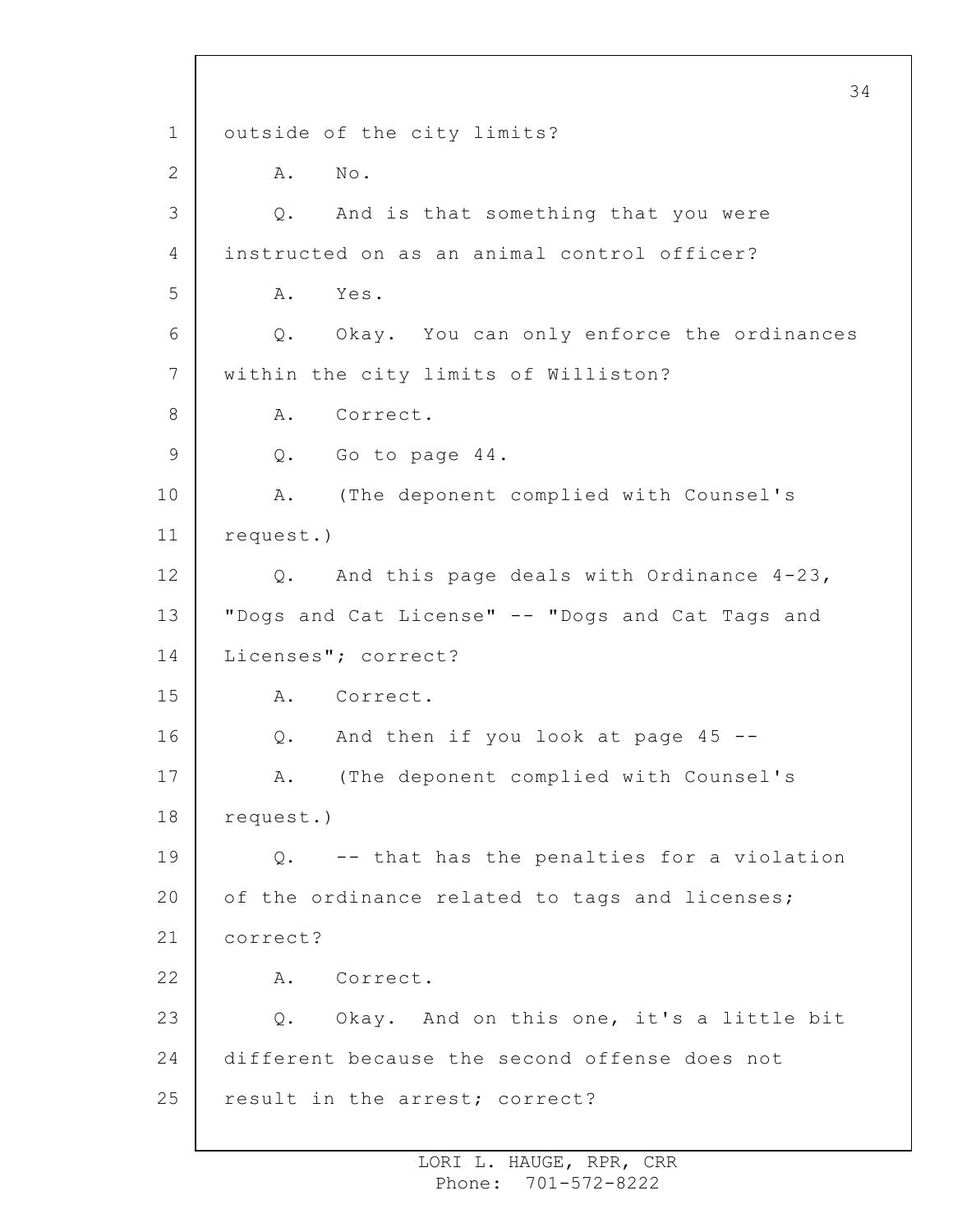1 2 3 4 5 6 7 8 9 10 11 12 13 14 15 16 17 18 19 20 21 22 23 24 25 35 A. Correct. Q. But it states that a fourth offense would result in the arrest; correct? A. It's arrestable. It typically does not result in an arrest, but all B misdemeanors are arrestable. Q. Okay. So -- and I guess that's why I wanted to talk about this. So a fourth offense of not having your pet licensed is a B misdemeanor; correct? A. It becomes nuisance animal after the third offense, which is an -- a B misdemeanor. Q. Okay. So that's like -- we talked about that before, because under nuisance animal, it talked about a dog without a collar and tags? A. Correct. Q. Okay. And so is that determination that a fourth offense of an unlicensed pet will be treated as a nuisance animal and a B misdemeanor, again, policy of the police department? A. Yes. Q. Okay. But here, because it says "arrestable," does that mean that the policy gives you discretion on whether to arrest? A. No. No. It becomes nuisance, so we would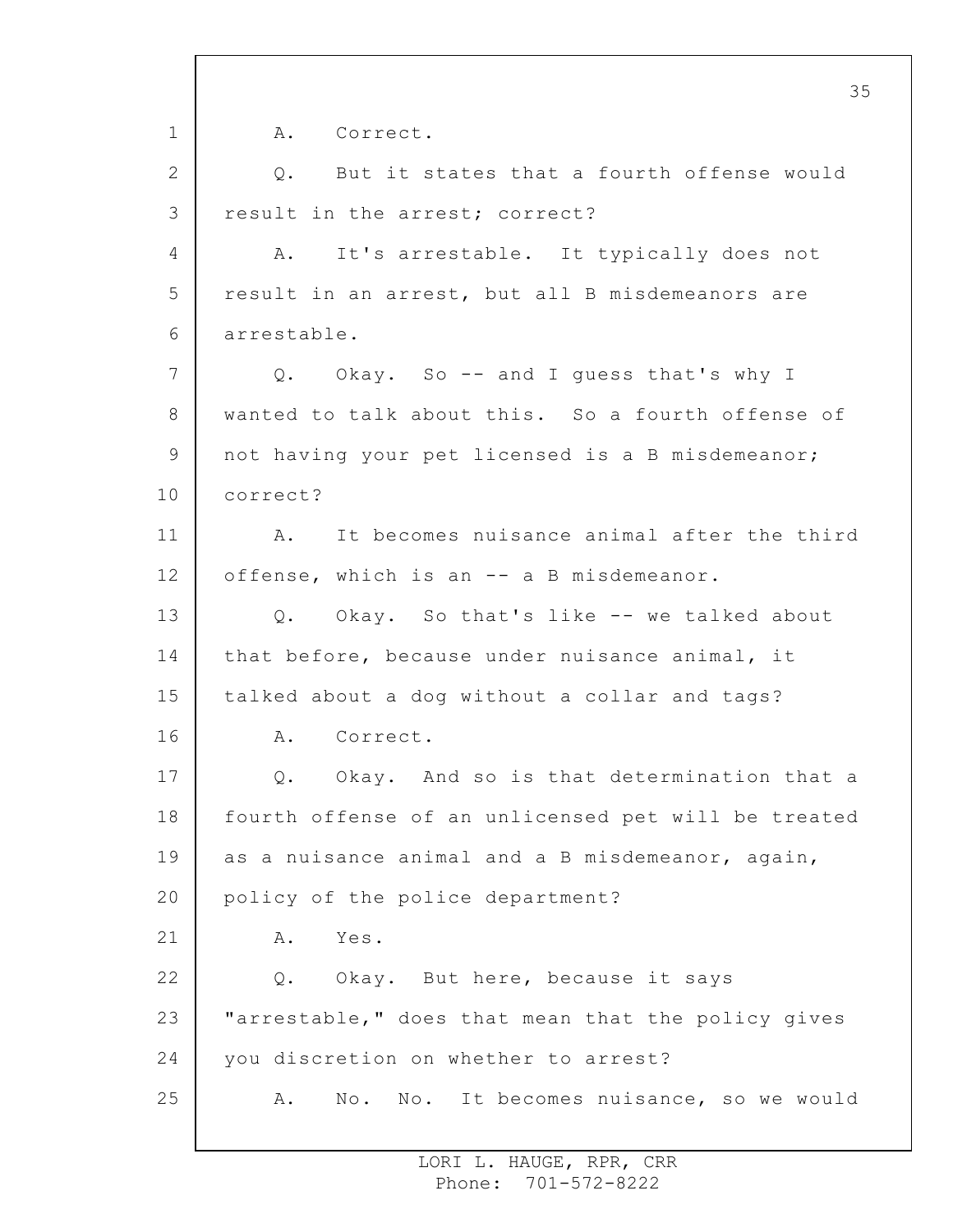1 2 3 4 5 6 7 8 9 10 11 12 13 14 15 16 17 18 19 20 21 22 23 24 25 refer to the nuisance ordinance, which the first offense, they're not arrested. They're PR-bonded. Q. Okay. So "arrestable" here doesn't mean you could or you couldn't; it means you must? A. Not on the first offense, no. Q. Well, it doesn't say "arrestable" on the first offense; right? A. So after the third offense, it becomes - the fourth offense is first-offense nuisance. Q. Okay. So when -- the fourth offense is a nuisance but not an arrestable nuisance unless you've got a prior nuisance? A. Correct. Q. All right. And for B misdemeanors, is the first offense on a B misdemeanor not typically an arrestable offense? A. It is arrestable, but it's not policy to arrest on the first offense. Q. Okay. So when we say "arrestable" for a first-offense B misdemeanor, it means discretion to arrest? A. It means that the B misdemeanor is an arrestable offense, but it is our policy to not arrest for the first offense. Q. Okay. I think I understand.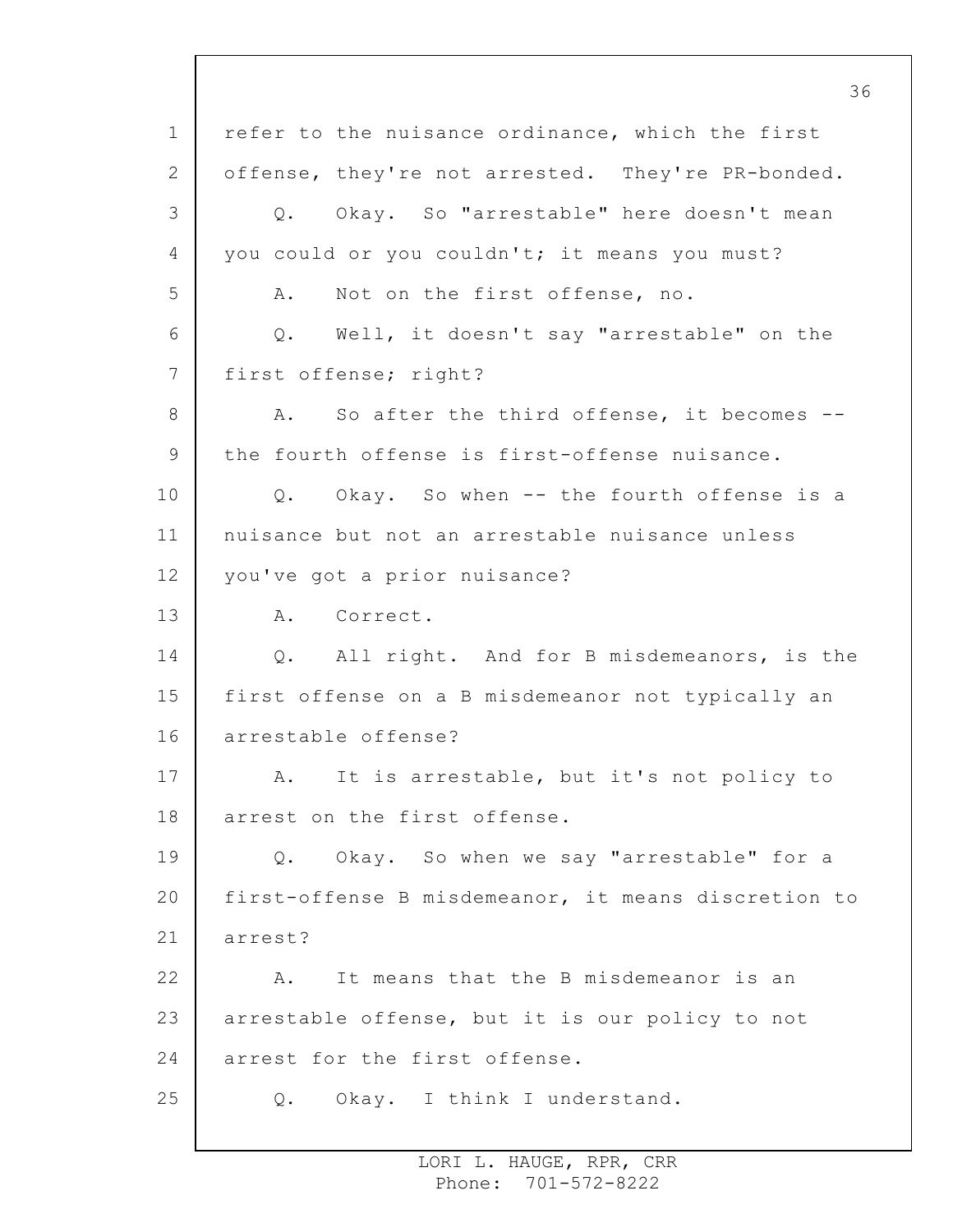1 2 3 4 5 6 7 8 9 10 11 12 13 14 15 16 17 18 19 20 21 22 23 24 25 37 Okay. Let's go to page 50. A. (The deponent complied with Counsel's request.) Q. This page discusses Ordinance 4-89, "Pit Bull Dogs - Keeping and Prohibited"; correct? A. Correct. Q. Okay. And that's the ordinance in Williston that prohibits, in most cases, keeping a pit bull-type dog within the city limits; right? A. Correct. Q. Okay. What kinds of dogs are subject to this ordinance? A. Any pit bull-type dog. Q. Okay. And then the ordinance defines that as bull terriers, Staffordshire bull terriers, American pit bull terriers, and American Staffordshire terriers? A. Correct. Q. Okay. And then the ordinance also includes dogs of mixed breed or of other breeds than those we just mentioned if that breed or mixed breed is known as a pit bull, a pit bull dog, or a pit bull terrier? A. Correct. Q. Okay. And then the ordinance also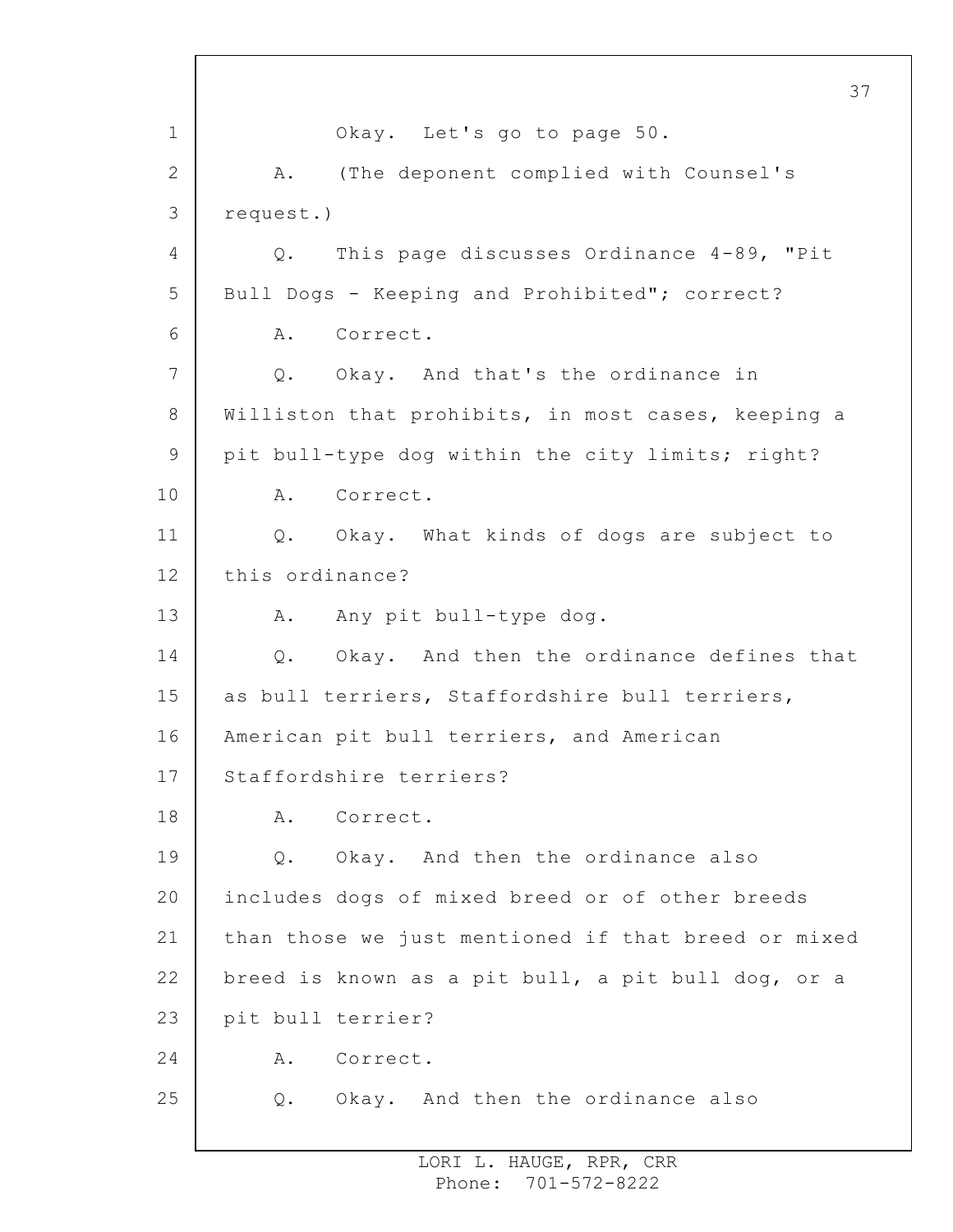1 2 3 4 5 6 7 8 9 10 11 12 13 14 15 16 17 18 19 20 21 22 23 24 25 includes "Any dog which has the appearance and characteristics of being predominantly of the breeds of bull terrier, Staffordshire bull terrier, American pit bull terrier, American Staffordshire terrier, or any other breed commonly known as a pit  $b$ ull"? A. Correct. Q. Okay. Or any combination of those breeds? A. Correct. Q. All right. So how do you figure out if a dog is subject to those breed restrictions? A. Appearance. Q. Okay. Anything else? A. Occasionally, the owners will admit that they are pit bulls or pit bull mixes. Q. Okay. When you say "appearance," does that mean that you physically look at the dog and its physical characteristics to make your determination on whether it falls within the ban? A. Correct. Q. Okay. What do you look for when you're examining a dog to determine if it has the physical characteristics of a pit bull or one of the other banned breeds? A. It's difficult to describe, but it -- you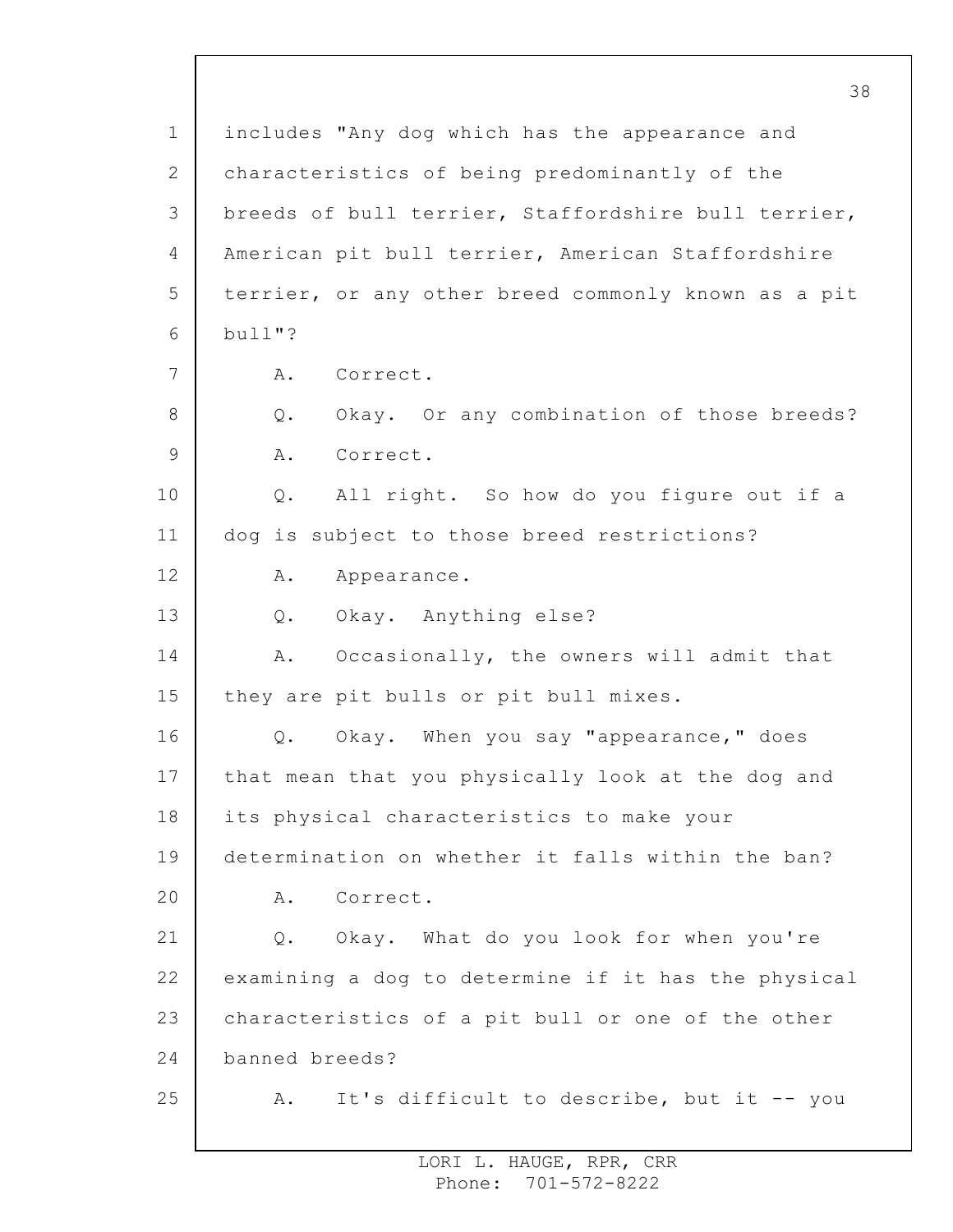1 2 3 4 5 6 7 8 9 10 11 12 13 14 15 16 17 18 19 20 21 22 23 24 25 39 know it when you see it. Q. It's like obscenity. Okay. So how do you know it when you see it? A. Experience and knowledge. Q. Okay. What experience and knowledge allows you to know it when you see it? A. I'm familiar with the breeds. Q. Okay. What breeds are you familiar with? A. All of the listed breeds -- Q. Okay. A. -- that are banned. Q. Okay. Tell me about your experience with those breeds. A. I'm familiar with what they look like. Q. Okay. How did you become familiar with what they look like? A. Personal experience being around them, reading books. Q. Okay. Let's start off with the "reading books" part. What books did you review that provided you with experience to know what these dogs look like? A. I don't remember them. Q. You don't have a title?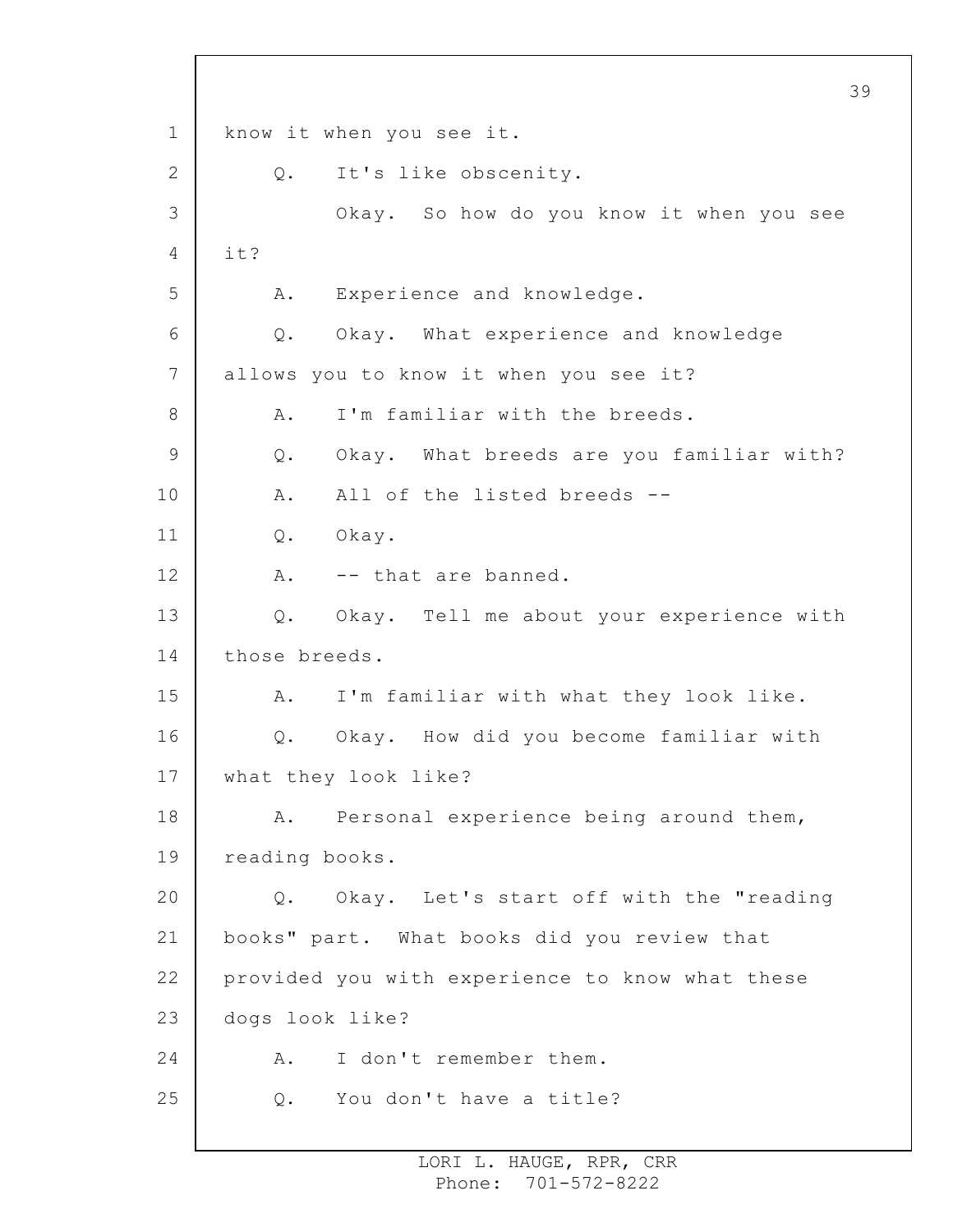1 2 3 4 5 6 7 8 9 10 11 12 13 14 15 16 17 18 19 20 21 22 23 24 25 40 A. No. Q. Do you know how many books you looked at? A. No. Q. Do you know when you looked at them? A. I do not. We do have a breed book as well at the police department that we can refer to. Q. Okay. Is that *The Complete Dog Breeds Book*? A. Yes. I believe so. Q. Okay. Have you -- have you studied that book? A. Not that book. Not -- I have flipped through it, but I haven't studied it. Q. Okay. So, for example, if I asked you how does *The Complete Dog Book* -- *The Complete Dog Breeds Book* describe the personality of a pit bull, could you tell me what it says? A. No. Q. Any other book? A. Not -- I don't have names. Q. You think there are other books; you just don't know what they are? A. Yeah. And my personal time growing up and -- I've just been familiar with dogs and read books, but I don't have any specific titles.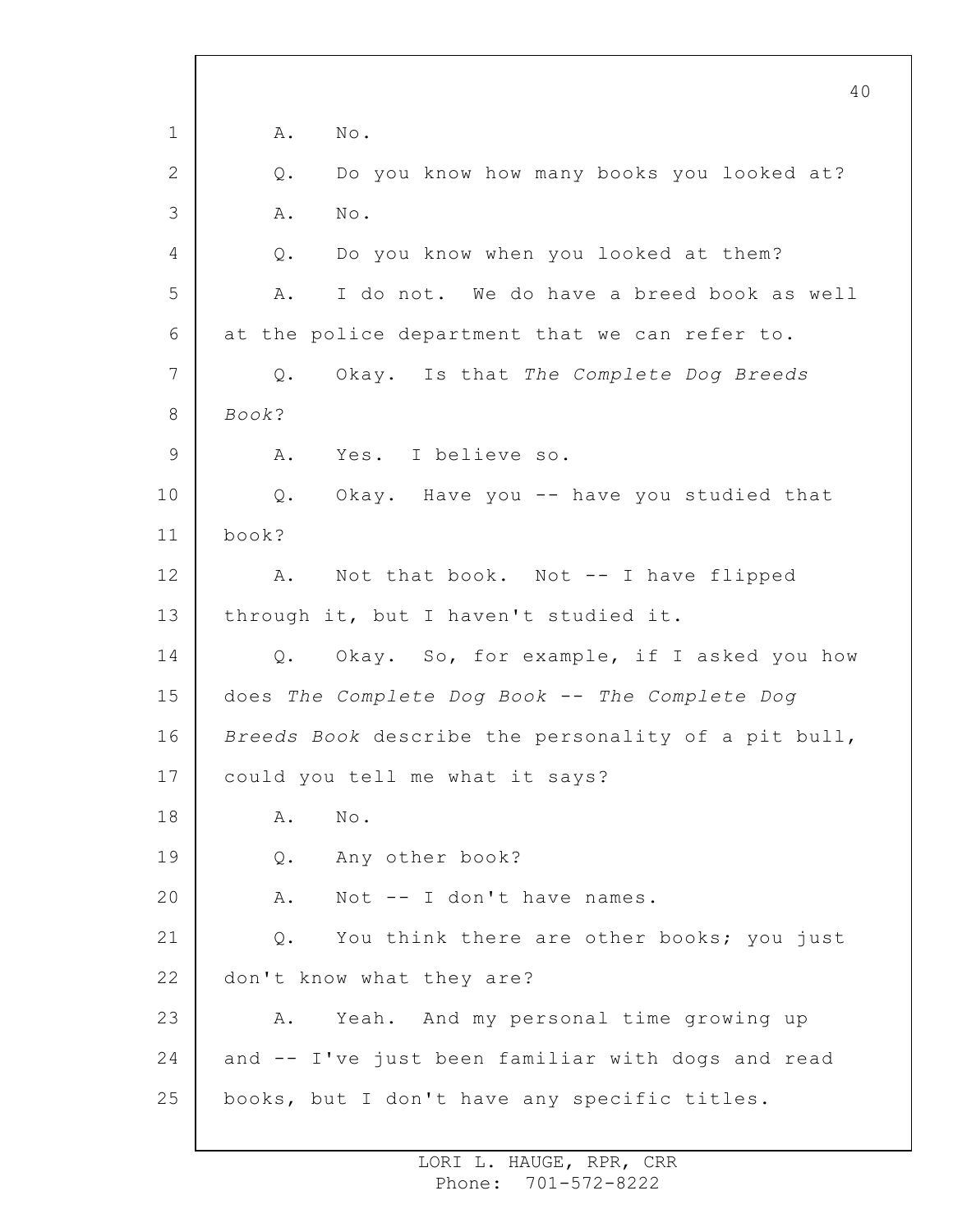1 2 3 4 5 6 7 8 9 10 11 12 13 14 15 16 17 18 19 20 21 22 23 24 25 Q. Okay. So let -- yeah, let's talk about that, because you said your personal experience is based on reading books but also being around dogs; correct? A. Correct. Q. Okay. So I take it in your job as an animal control officer, that's part of your personal experience? A. That -- I'm counting experience before the job, but I have obviously gotten experience from the job as well. Q. Okay. So before you became an animal control officer, were you called upon to look at dogs based on their physical characteristics and identify breed? A. Before this job? Q. Yes. A. No. Q. Okay. In this job, obviously, you're - you're asked to look at a dog and, based on its physical experience [sic], identify a breed? A. Correct. Q. Okay. And that's part of your experience that you've got in breed identification? A. I guess.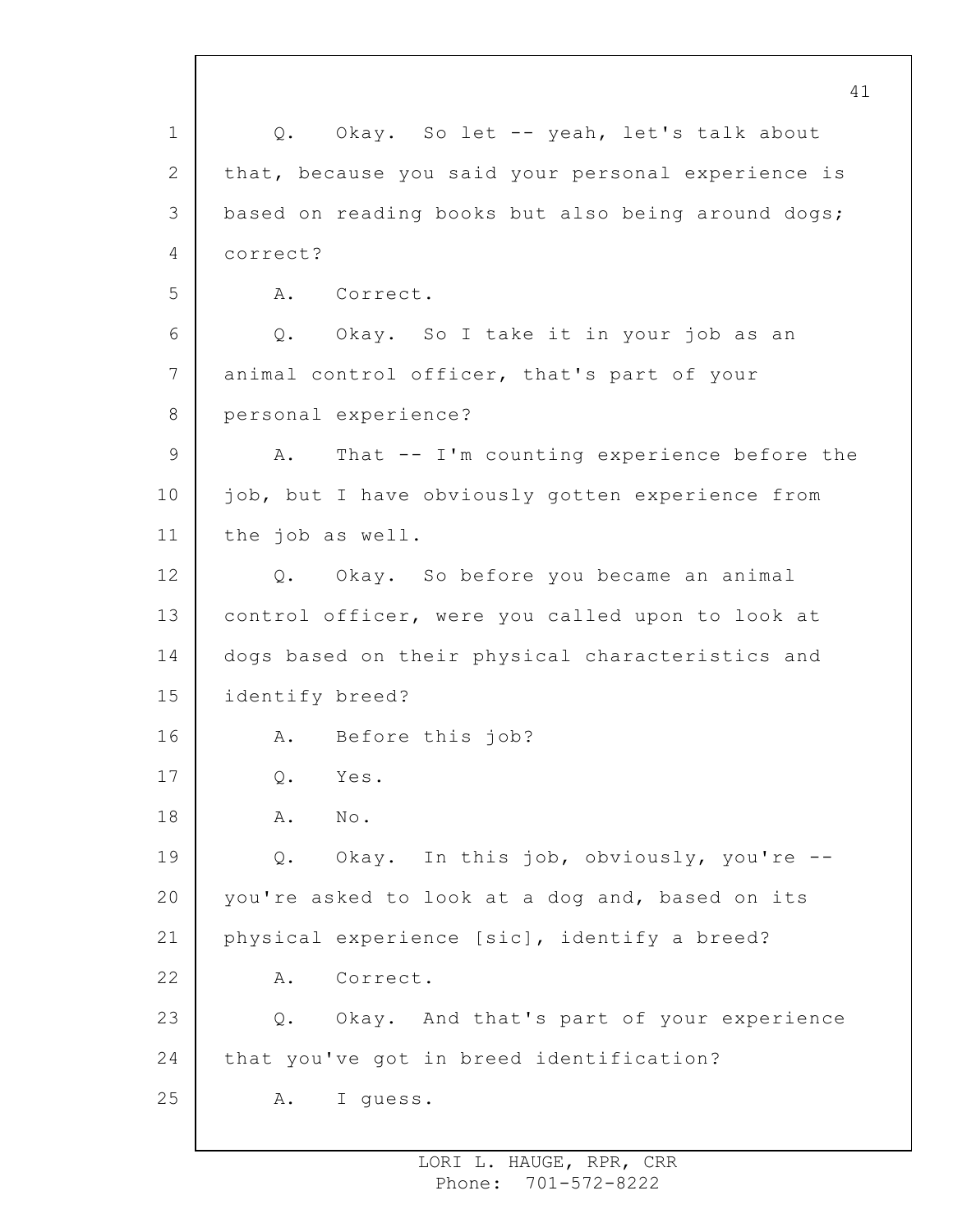1 2 3 4 5 6 7 8 9 10 11 12 13 14 15 16 17 18 19 20 21 22 23 24 25 Q. I mean, you do that; right? That's part of your job? A. Yes. Q. And everything you do is part of your past experience? A. Correct. Q. All right. How many times do you think that you have, as an animal control officer, been called to look at a dog and determine if it's one of the banned breeds? A. I don't know. Q. Is it a lot? A. I don't know. Q. Have you done it more than twice? A. Yes. Q. Have you done it more than ten times? A. I don't know. Q. So somewhere between two and ten? A. I don't know if it's more or less than ten. Q. Well, is it more or less than a hundred? A. Less. Q. Okay. More or less than 50? A. Less. Q. More or less than 25?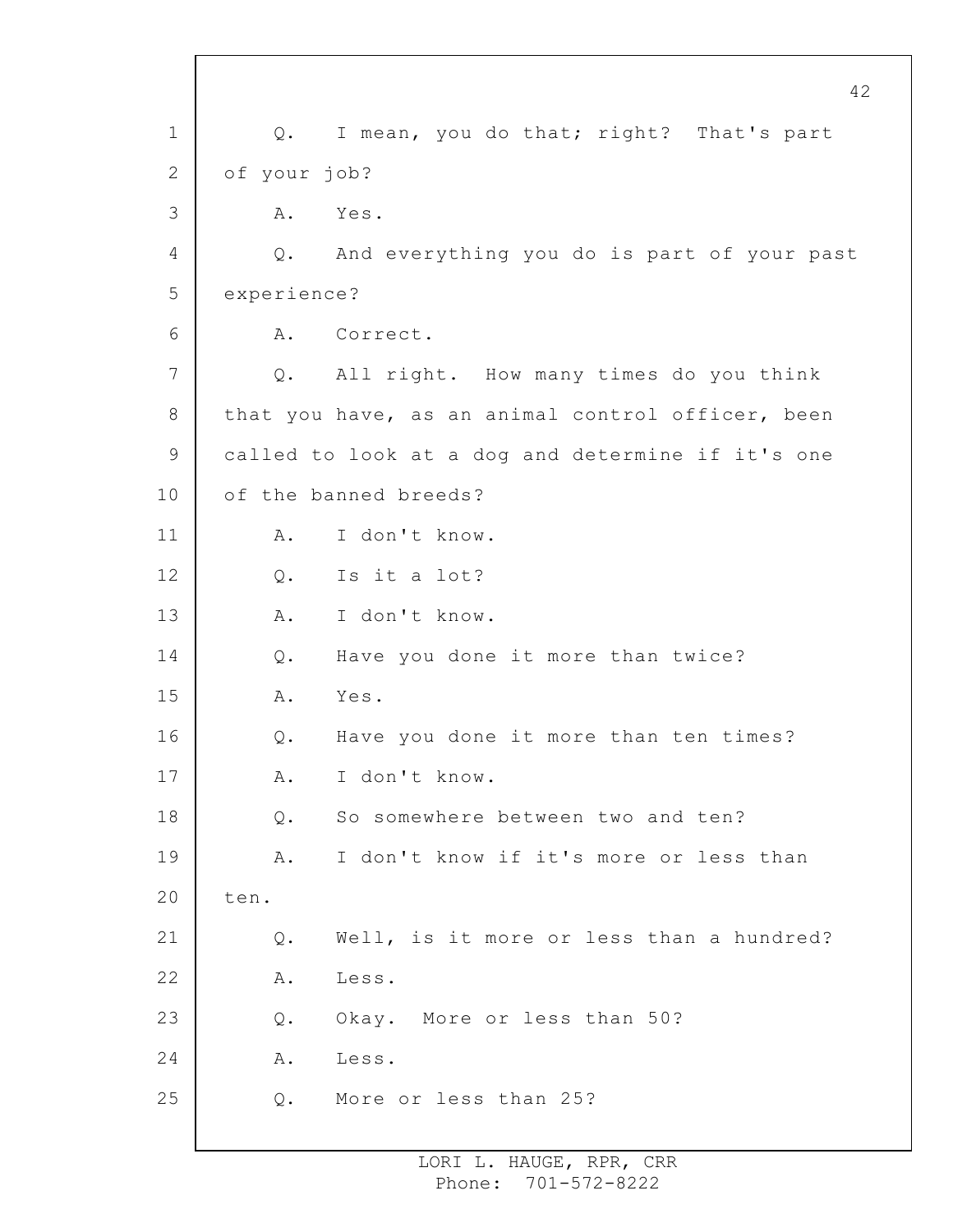1 2 3 4 5 6 7 8 9 10 11 12 13 14 15 16 17 18 19 20 21 22 23 24 25 43 A. I don't know. Q. Okay. So we're kind of getting to the - the gray range; right? A. Mm-hmm (nodding affirmatively). Q. When you've looked at a dog, whether it's 2 times or 25 times or 24 times, and made a determination that it either is or is not one of the banned breeds, how do you know if you're right? A. I don't cite unless I am confident that I'm right. I also refer to Carli to make sure that she agrees, and in most of my cases, I believe the dogs were DNA-tested. Q. Okay. What makes you -- so you said that you don't make a breed determination unless you're confident that you're right. What is it that makes you confident? A. My knowledge. Q. Okay. But specifically with respect to an individual dog, what is it that gives you confidence in saying, "I'm going to assign a breed to this dog"? A. Its appearance. Q. Okay. And I guess this applies generally to the enforcement of this ordinance. When you're looking at appearance, so what the dog looks like,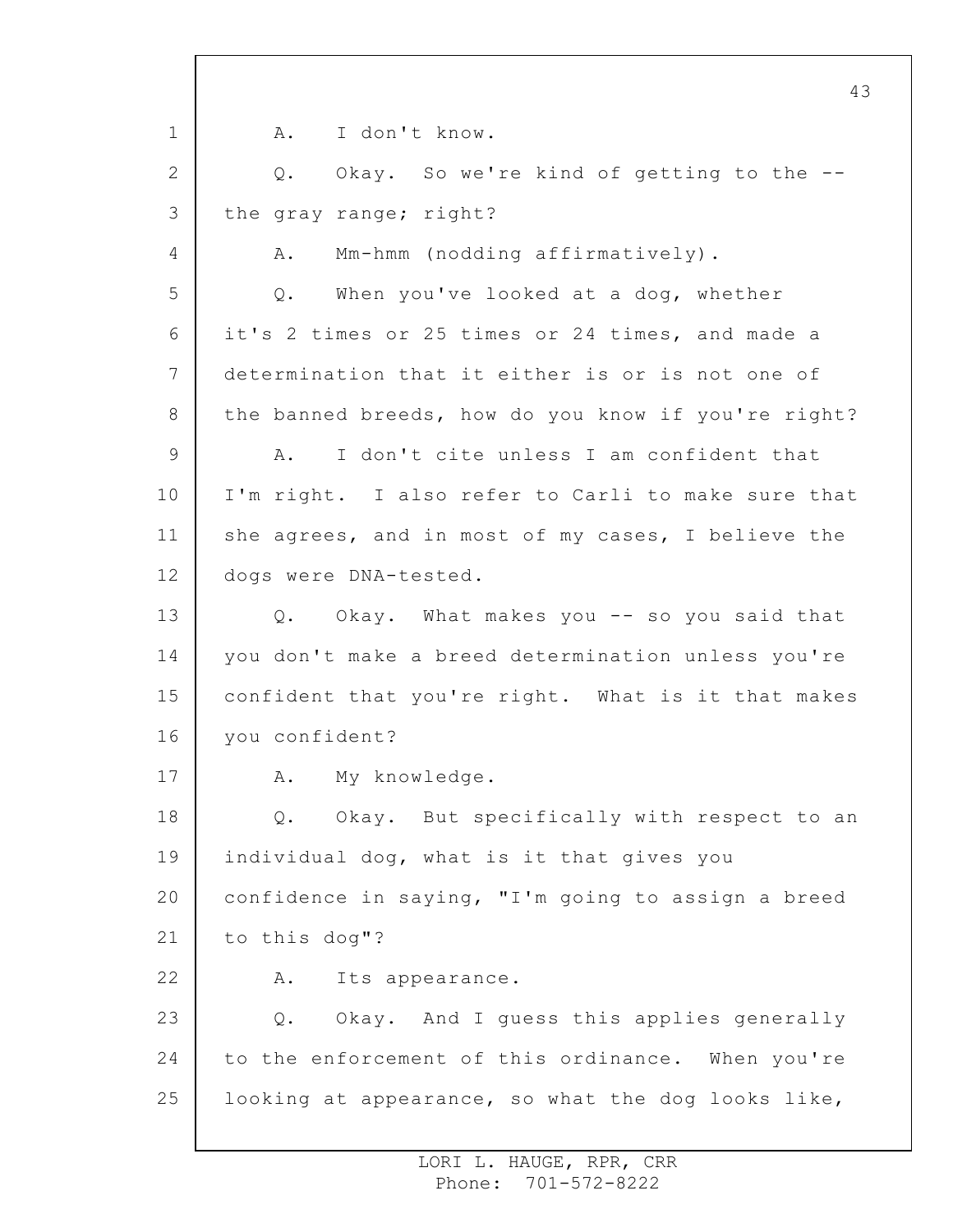1 2 3 4 5 6 7 8 9 10 11 12 13 14 15 16 17 18 19 20 21 22 23 24 25 44 to determine -- you're -- you're trying to determine what the dog's breed is; right? A. Mm-hmm (nodding affirmatively). Q. So you're using physical appearance as a proxy for that dog's genetic breed makeup? A. Correct. Q. Okay. And as an animal control officer in Williston, your understanding is that this ordinance is intended to prohibit having dogs that are predominantly the breed of pit bulls or the other banned breeds in the city of Williston? A. Correct. Q. Okay. And is it your understanding that the reason these breeds are banned is because they're comparatively more dangerous than other breeds? A. I believe that's why it was put in place. Q. Okay. And when we say "more dangerous," we're saying they're more likely to cause harm to a human or another animal? A. I believe that they are capable of doing more damage when they do attack. Q. What is it about these breeds that make them capable of doing more damage as compared to other breeds?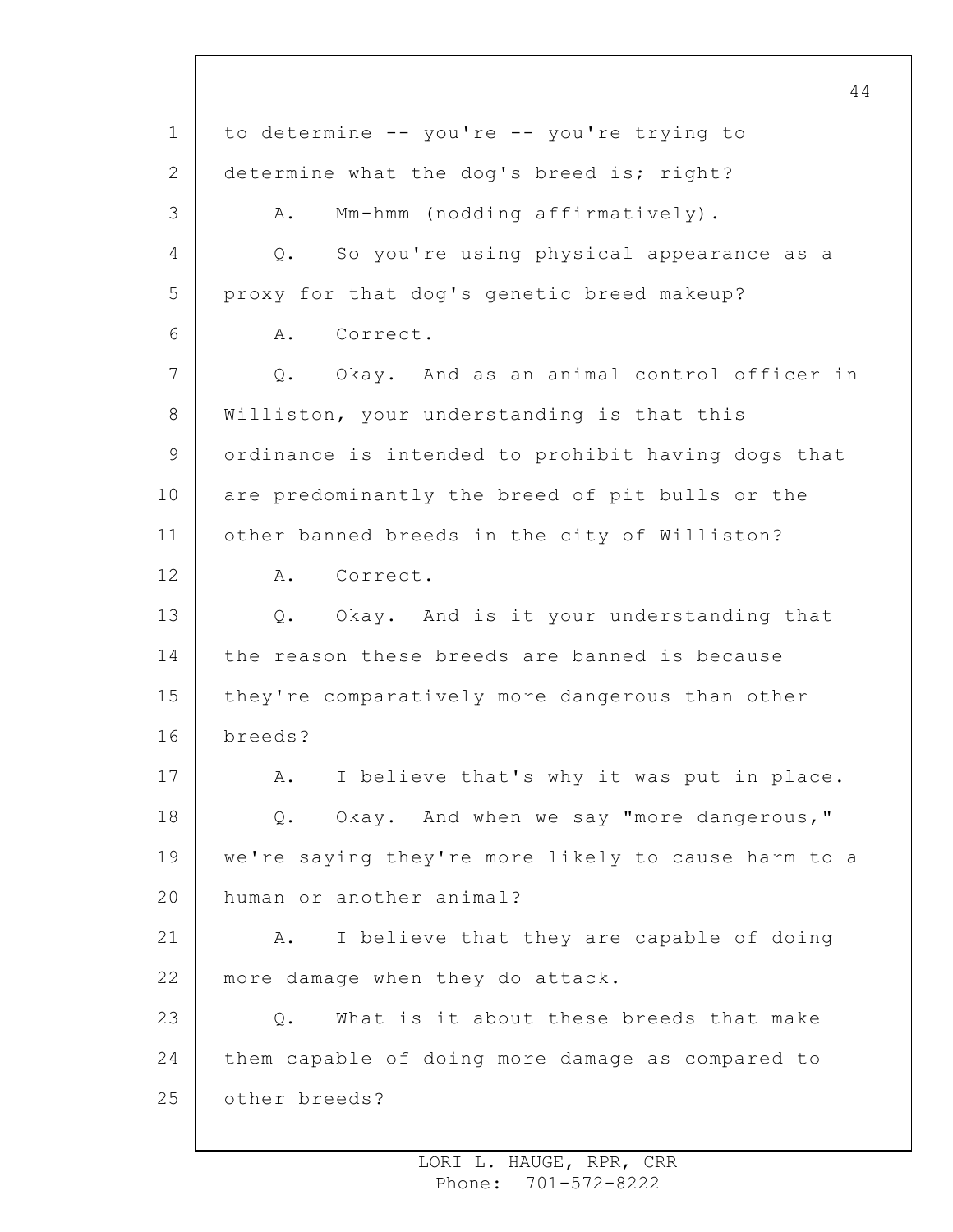1 2 3 4 5 6 7 8 9 10 11 12 13 14 15 16 17 18 19 20 21 22 23 24 25 A. I don't know. Q. Okay. So that's just -- your understanding is the reason these breeds are banned is that they're capable of doing more damage if they attack, but you don't know why that is? A. Yeah, I didn't put the ordinance in place. Q. Okay. Have you ever studied or been educated on canine genetics and how that affects a dog's physical appearance? A. No. Q. Do you have any knowledge of how physical appearance relates to breed in mixed-breed dogs? A. Phenotype. Q. So phenotype is just physical appearance. A. Correct. Q. So do you know, with mixed-breed dogs, how, genetically, it's determined which physical characteristics the offspring of a mixed-breed dog will express? A. No. Q. Okay. For mixed-breed dogs, do you know how accurate the physical exper -- the physical appearance of offspring is in relation to that dog's actual breed makeup? A. No.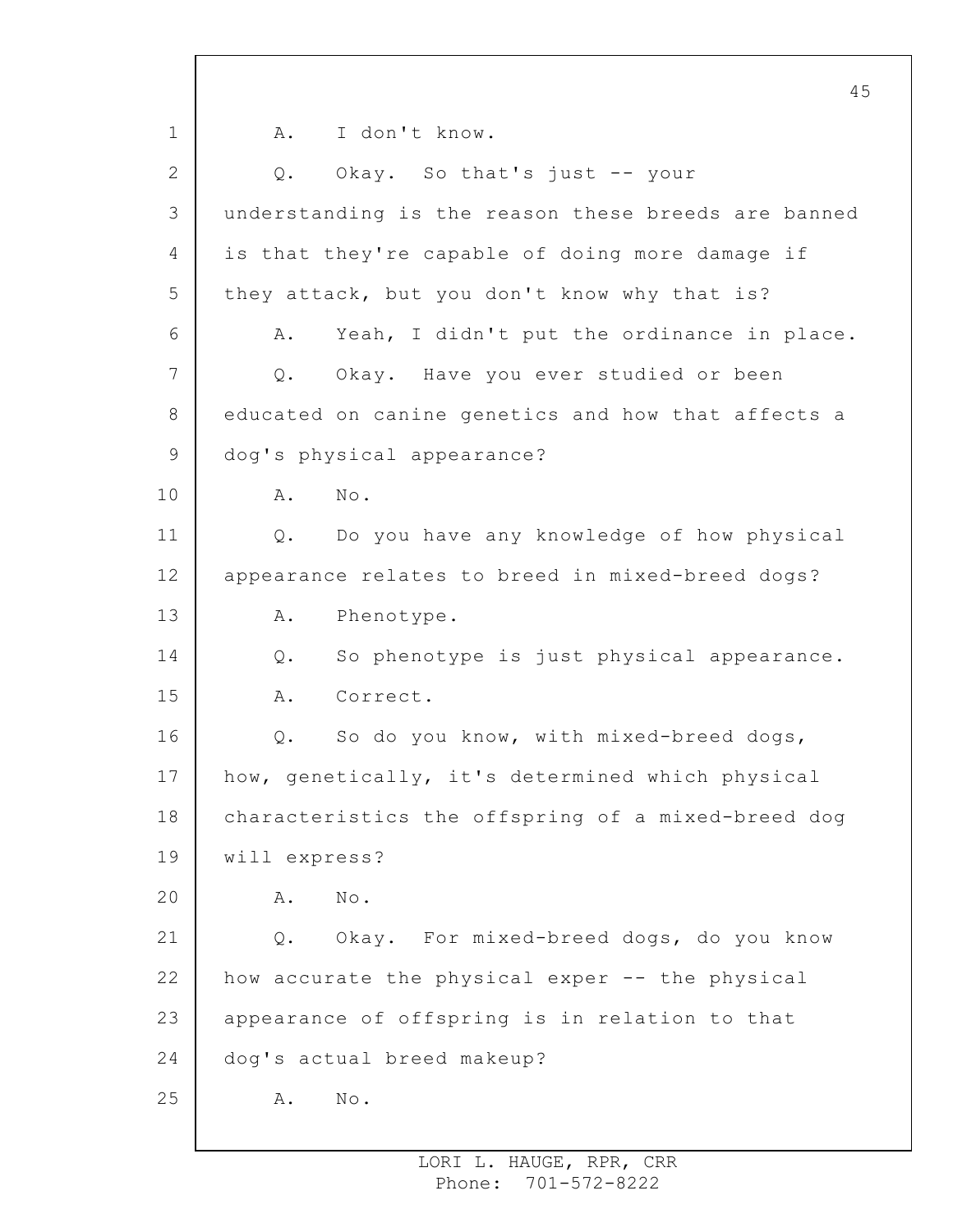1 2 3 4 5 6 7 8 9 10 11 12 13 14 15 16 17 18 19 20 21 22 23 24 25 46 Q. Do you know what Mendelian genetics are? A. No. Q. Or Mendelian traits? A. (The deponent shook her head negatively.) Q. When you look at a dog and you're making a breed determination--I know you said that, like, it's you know it when you see it, but it's hard to describe--I want you to describe as best you can what it is you look for. A. It's a combination of traits. It's difficult to describe. Q. Okay. Well, what traits do you look at, either alone or in combination? A. Whether they exhibit characteristics that these banned breeds are known to have. Q. Okay. What characteristics? A. Physical. Q. What physical characteristics? A. Head shape, jaw shape, tail, ear shape. Q. Any others? A. There's many. Stature, nose shape, color. That's all I have off the top of my head. Q. What about hair type? A. Yeah. Q. Short hair versus long hair?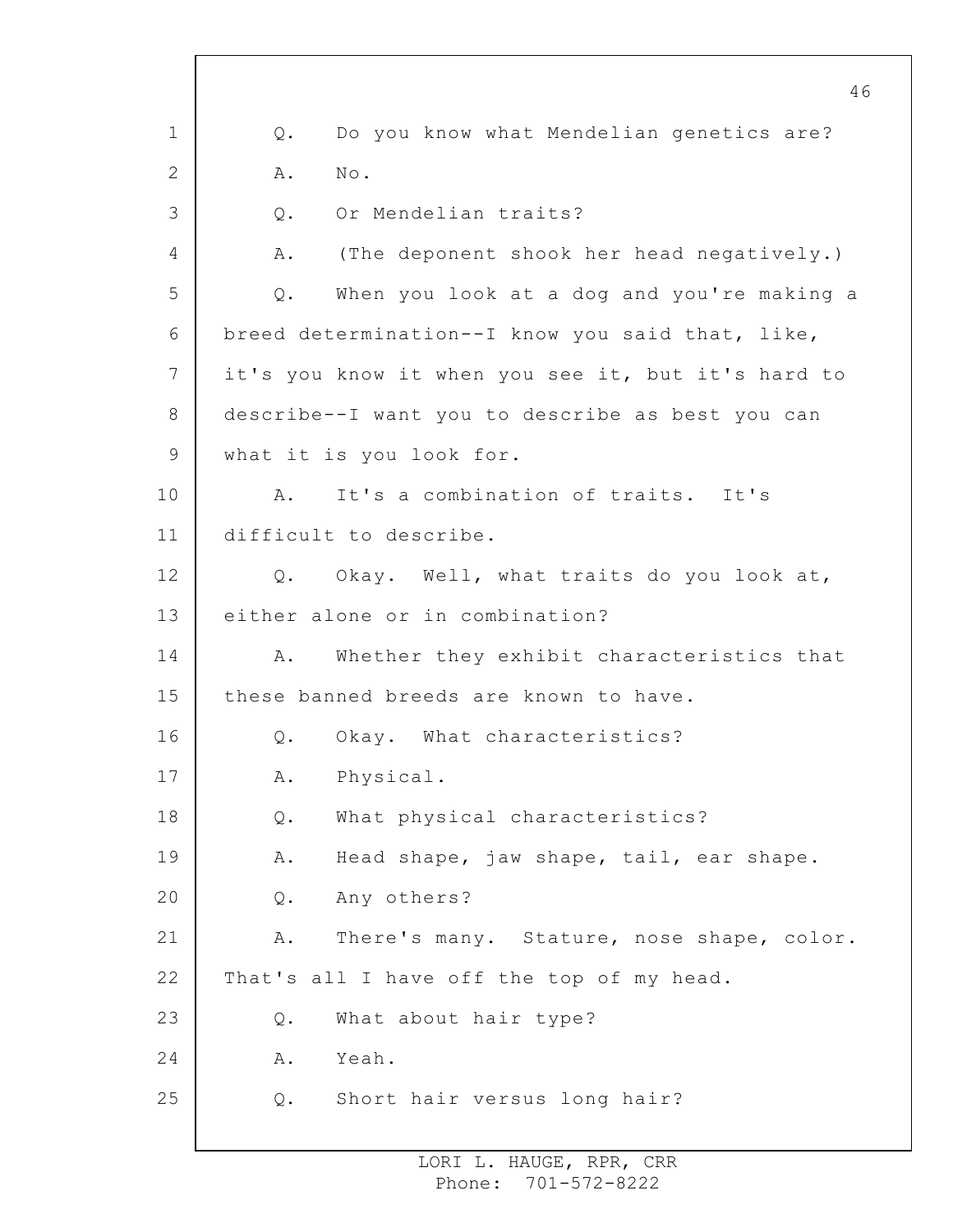1 2 3 4 5 6 7 8 9 10 11 12 13 14 15 16 17 18 19 20 21 22 23 24 25 47 A. Mm-hmm (nodding affirmatively). Q. Curly hair versus straight hair? A. (The deponent nodded affirmatively.) Yep. Q. Okay. Color patterns? A. Mm-hmm (nodding affirmatively). Q. What color patterns do you look for? A. For example, if an owner tells me that a dog is a boxer, and it's blue, boxers don't come in blue. Q. Okay. With respect to pit bull-type dogs, are there certain color patterns that you look for? A. If a dog is a pattern that I know to be a pit bull pattern, then it makes it slightly more likely. Q. Okay. And what is a pit bull pattern? A. Blue, brindle. There's few -- none of them are exclusive to pit bulls, but it's in a combination of it -- Q. Okay. Patches? A. -- char -- characteristics. They can, yes. Q. Well, are patches something that you look for? A. No. Q. Okay. All right.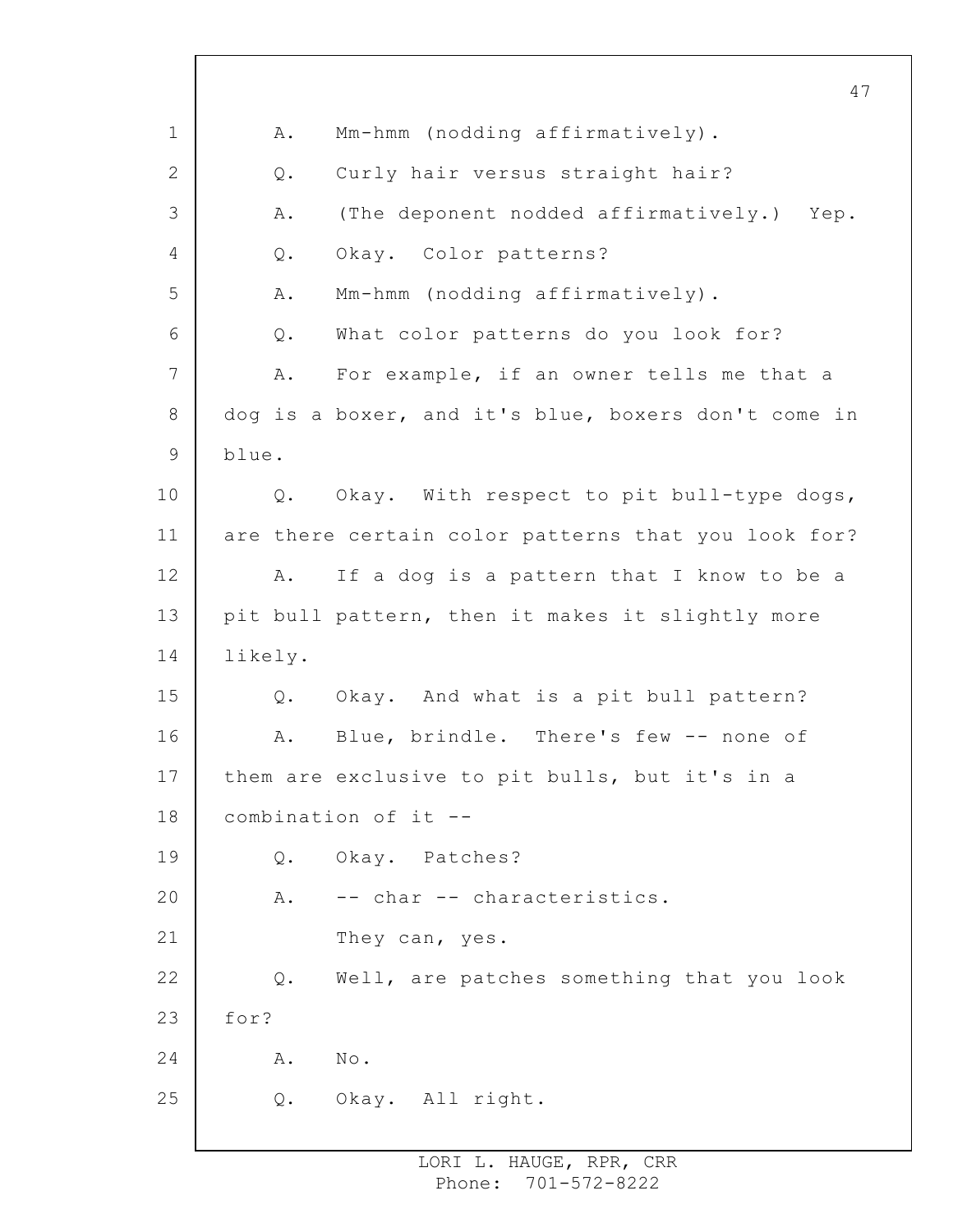1 2 3 4 5 6 7 8 9 10 11 12 13 14 15 16 17 18 19 20 21 22 23 24 25 (There was a discussion off the record between Mr. Summerlin and Ms. Wall.) BY MR. SUMMERLIN: Q. Okay. I want to talk about the -- the last bullet point on page 50. So it's a "dog which has the appearance and characteristics of being predominantly of the breeds," and then it lists all the things that are banned; right? A. Correct. Q. Okay. So when it says "predominantly" here, what does that mean to you? A. Personally, I don't cite unless the dog looks mostly pit bull -- Q. Okay. A. -- or any combination of those breeds. Q. All right. So I'll ask it this way, then: What does "mostly pit bull" mean? A. For example, if I look at a dog and I think that it might be pure pit bull or a combination of pit bull and Staffordshire terrier, then I would cite. We generally don't cite if they look like they have a small amount, because we only cite if we're sure. Q. Okay. A second ago, you just said "pure pit bull." What do you mean by "pure pit bull"?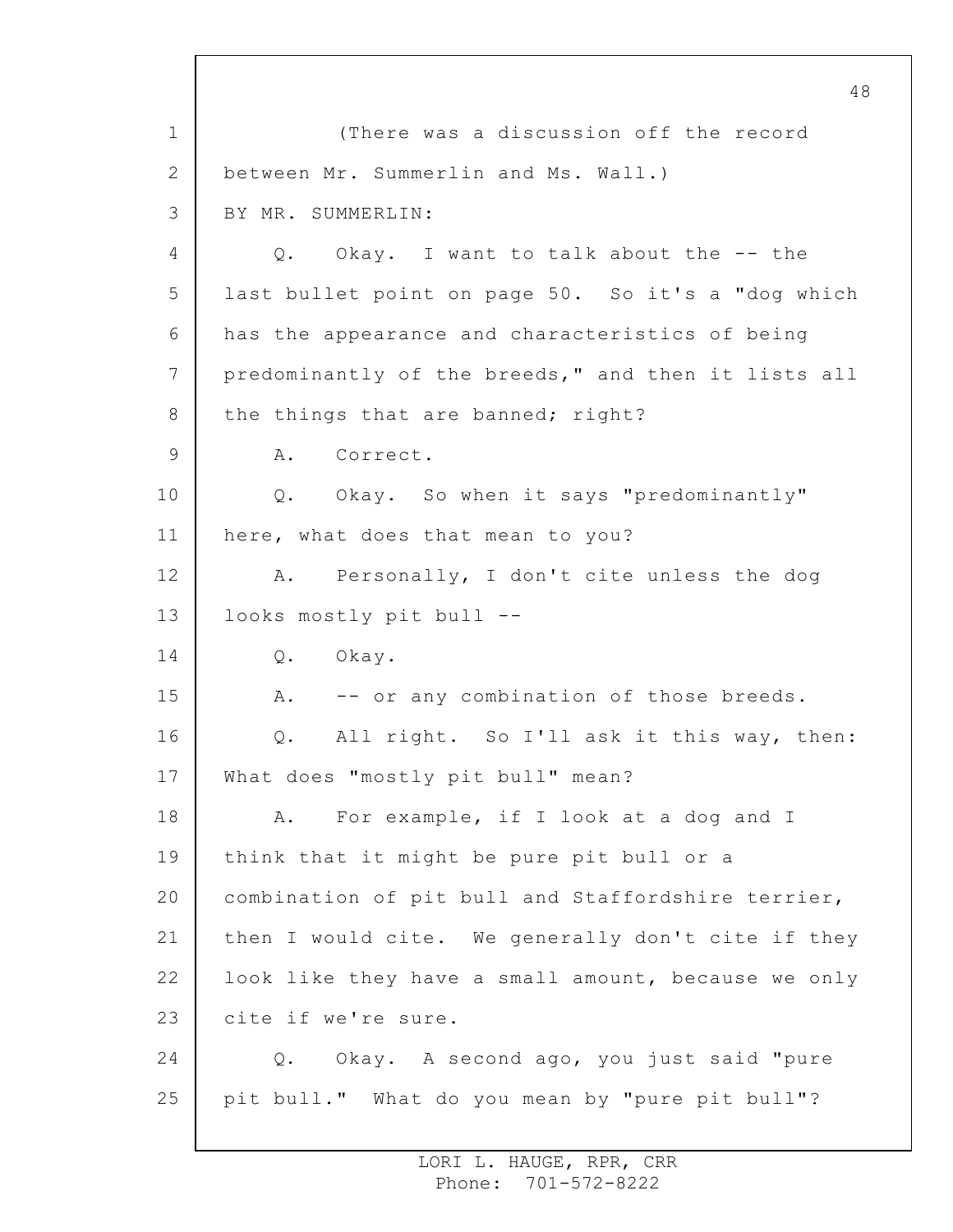1 2 3 4 5 6 7 8 9 10 11 12 13 14 15 16 17 18 19 20 21 22 23 24 25 A. If most of its characteristics align with a banned breed. Q. Okay. Is pit bull itself a breed? A. There's American pit bull terriers, but the term "pit bull" is an umbrella term in our ordinance. Q. Okay. What is a breed of dog? A. I don't know how to describe it. Q. Okay. Let me ask you kind of a hypothetical. If you looked at a dog and, based on your physical appearance -- or your physical inspection of the dog's appearance -- Sorry about that. MR. SUMMERLIN: You know what's sad is that's not going to be the stupidest thing I say today. It may be close, though. BY MR. SUMMERLIN: Q. Okay. So if you look at a dog and, based on the dog's physical appearance, you make the determination that it's mostly pit bull, and then a DNA test would show that that dog is less than 50 percent of any banned breed, as an animal control officer, is it your understanding that that dog would still be in violation of the ordinance? A. Yes.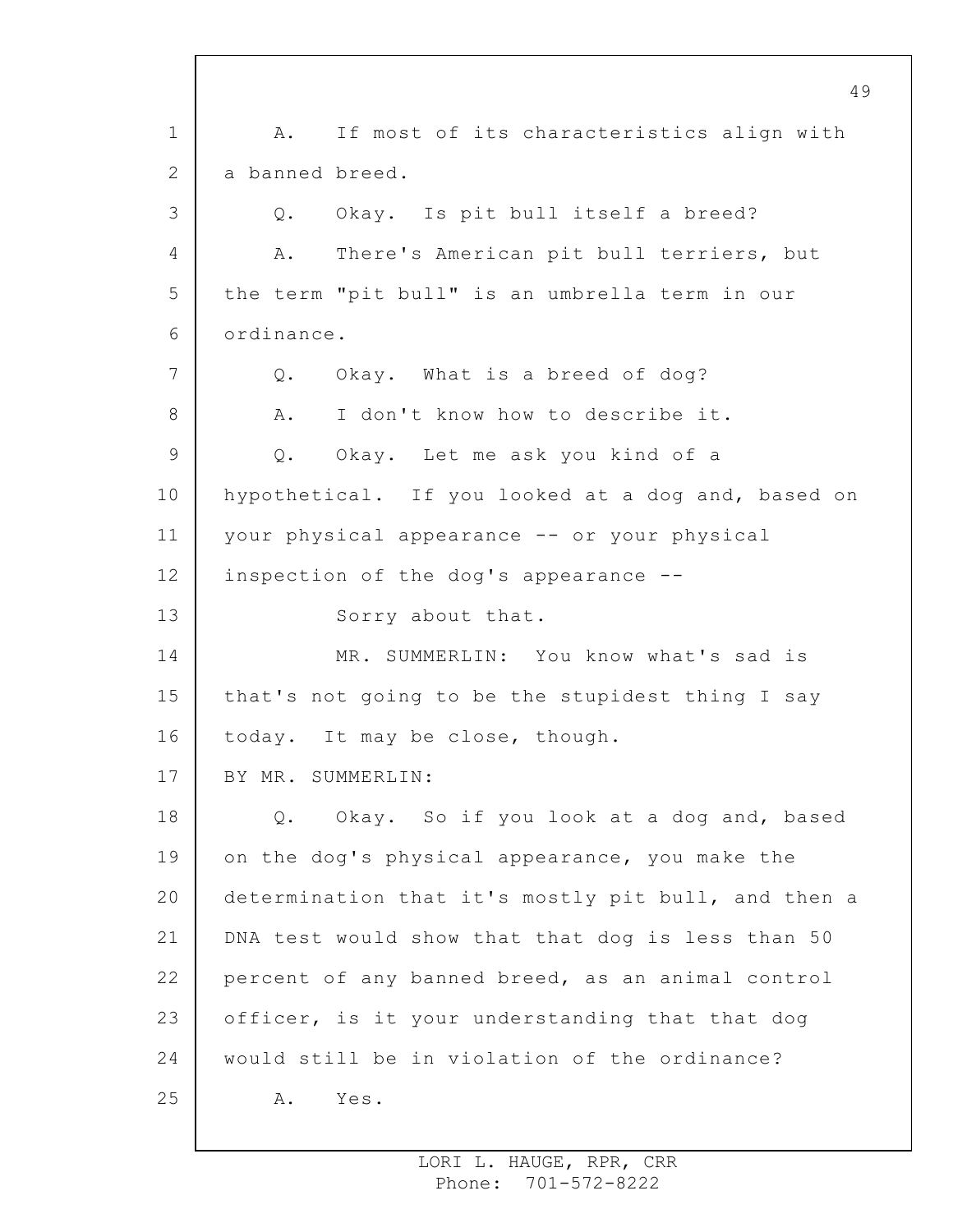1 2 3 4 5 6 7 8 9 10 11 12 13 14 15 16 17 18 19  $20$ 21 22 23 24 25 50  $Q.$  "Yes"? A. (The deponent nodded affirmatively.) Q. Why? A. Because it has the appearance and characteristics, predominantly. Q. Okay. So what if a DNA result showed that that dog had zero percent of one of the banned breeds in its genetic makeup? Would it still be a violation of the ordinance? A. No, but that has never happened. Q. Okay. What if the dog had 25 percent of the banned breeds in its genetic makeup? A. That still would be in violation. Q. Okay. What if the dog had 2 percent of a banned -- of the banned breeds in its genetic makeup? MR. SCHMIDT: I just want to make sure you're asking for her opinion based on an animal -- MR. SUMMERLIN: Yeah. MR. SCHMIDT: -- control officer. Okay. THE DEPONENT: Technically, it is still a mixed breed, so it still would be in violation. This ordinance states any dog mixed with the breed and has the appearance.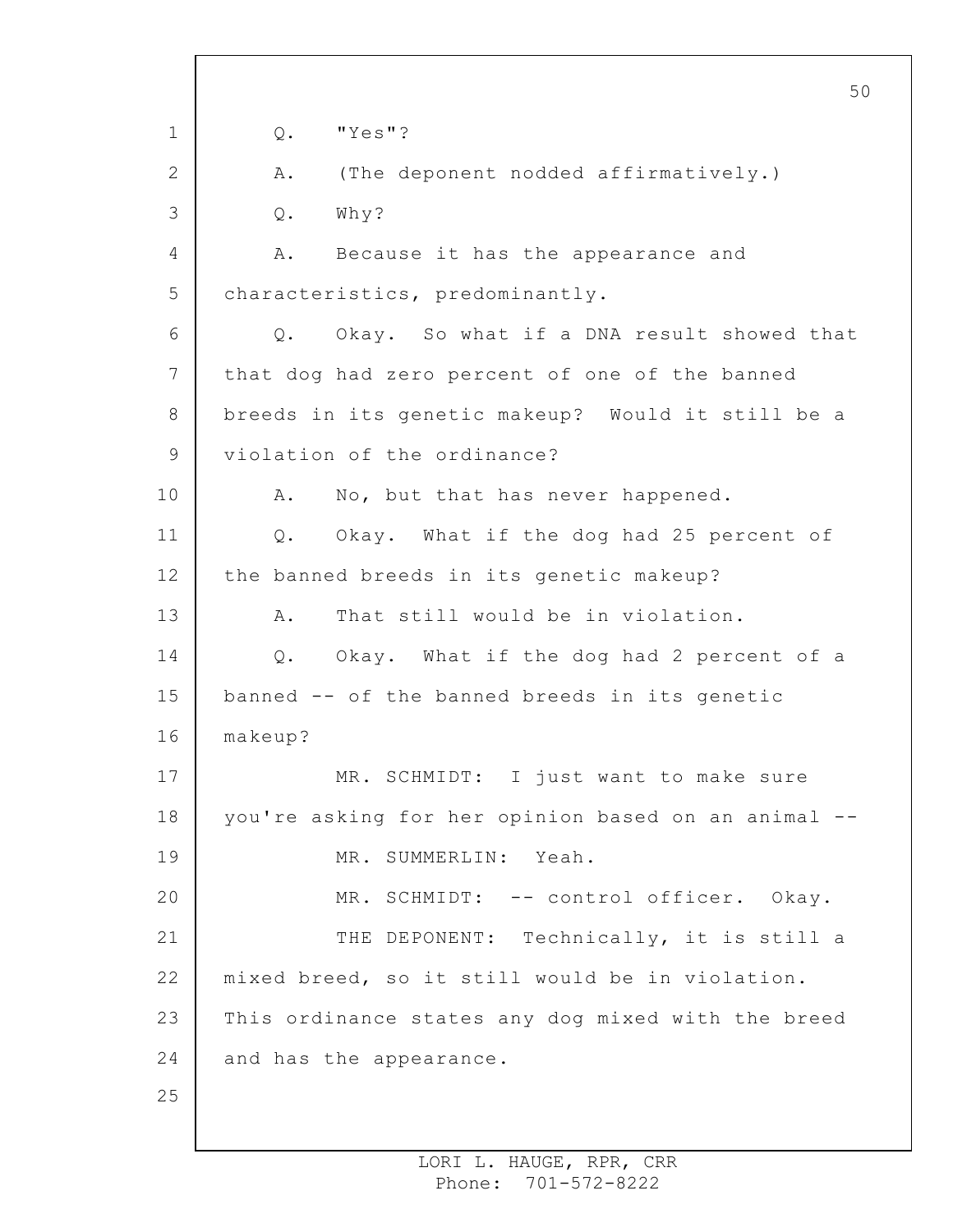1 2 3 4 5 6 7 8 9 10 11 12 13 14 15 16 17 18 19 20 21 22 23 24 25 BY MR. SUMMERLIN: Q. And you said earlier that you don't make a breed determination unless you're confident that the dog has an appearance of a certain breed; correct? A. Correct. Q. You have to answer out loud. A. Correct. Q. So if you looked at a dog and, in your mind, the dog half looked like a pit bull and half looked like a collie, you would not make a breed determination that that dog was one of the banned breeds; right? A. Correct. If I'm unsure. Collies can - when they're mixed with other  $--$  other dogs, they can look similar to pit bull heads. Q. And Labradors can, too; right? A. Correct. Q. Any dog with a blocky head can potentially look like a pit bull? A. Correct, so I don't cite unless it clearly looks pit bull. Q. And when we talk about whether a dog "clearly looks pit bull," that's where you can't describe it, but you know it when you see it?

> LORI L. HAUGE, RPR, CRR Phone: 701-572-8222

51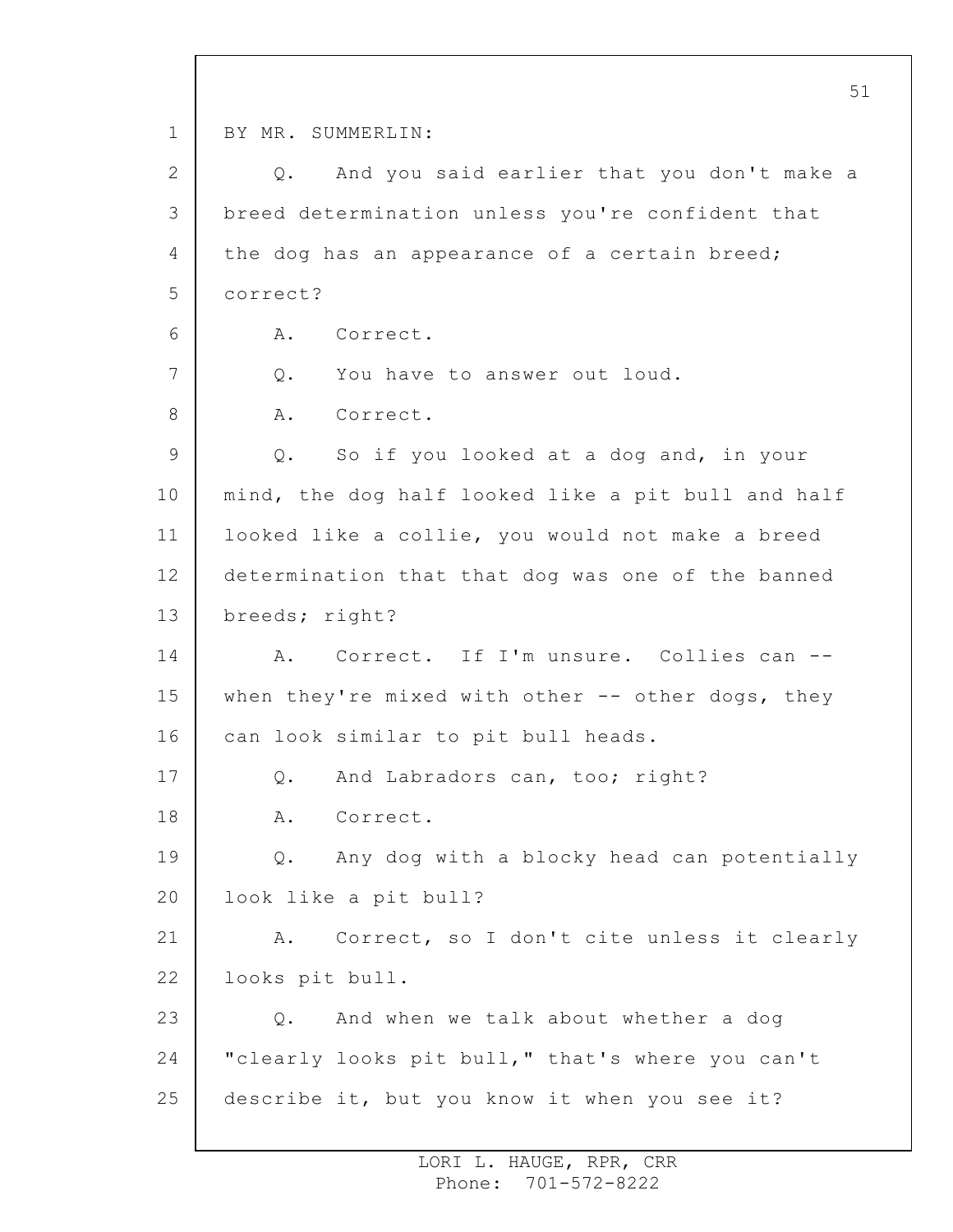1 2 3 4 5 6 7 8 9 10 11 12 13 14 15 16 17 18 19 20 21 22 23 24 25 A. It has more -- more of the traits that combine to make it look like one, rather than just head shape or ear shape. It's -- if the dog has basically all of them -- Q. Okay. A. -- all of the traits that we look at, then it's pretty positive. Q. Are some traits more important than other traits in terms of your physical examination? A. It's more of a combination, if they have a large combination of all of the traits. Q. Okay. When we look at the combination, is it a mathematical formula where it's like, "Okay. I've got ten traits that I'm looking at. If there are four traits, it's not a pit bull, but if there are six traits, it is"? A. No. It's -- you know it when you see it. Q. Okay. And you've never done any kind of experiment where you've looked at a number of different dogs and said, "Okay. This is the breed that I think these are," and then compared your breed determinations with breed characteristics based on DNA? A. I haven't done an experiment, no, but we have DNA-tested almost all of the dogs I've cited.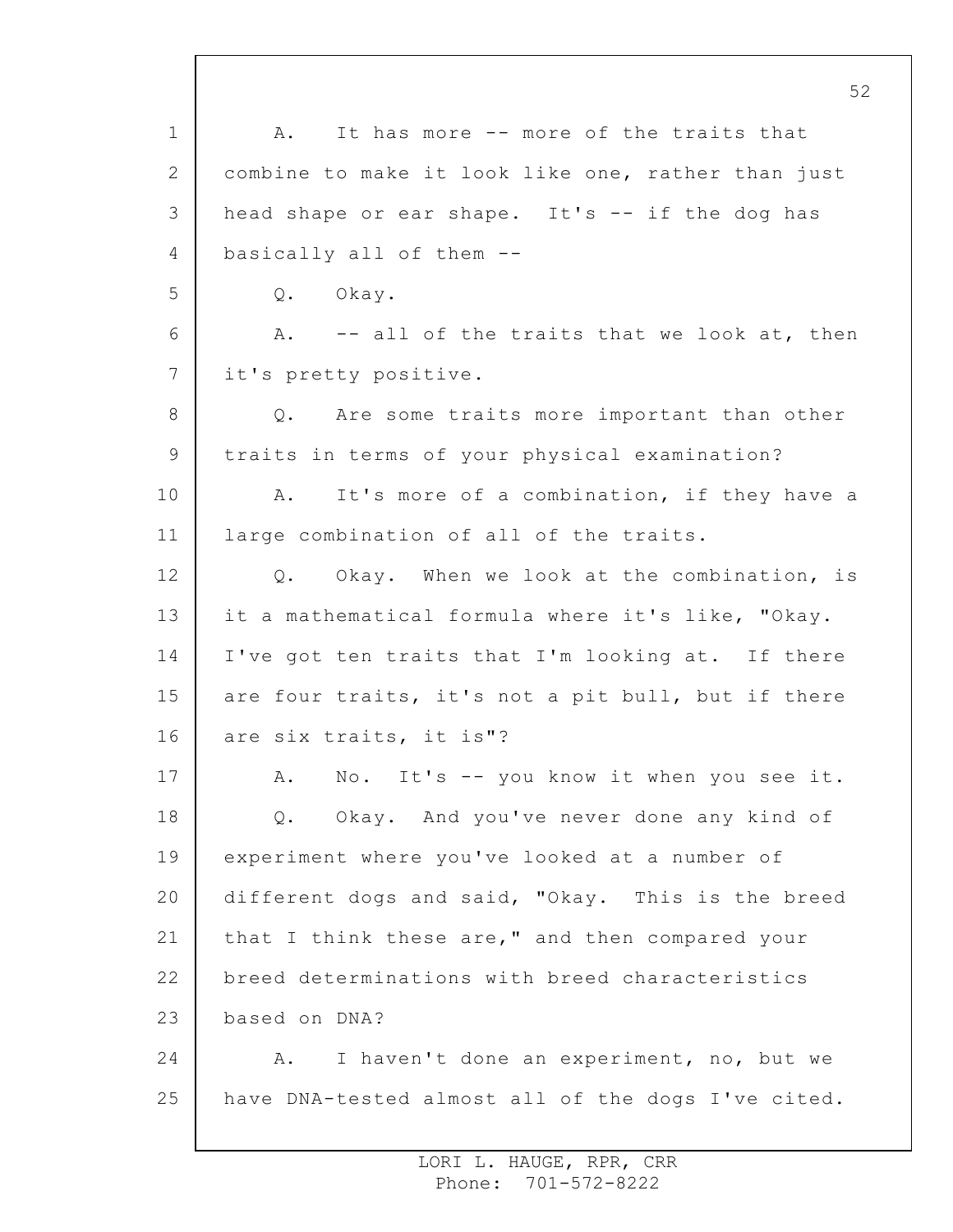1 2 3 4 5 6 7 8 9 10 11 12 13 14 15 16 17 18 19 20 21 22 23 24 25 Q. Okay. Do you know how many dogs you've cited? A. No. Q. Okay. That's where we said it was somewhere between two and ten? A. I don't know if it's more or less than ten. Q. Okay. Have all of the dogs that you've cited and that have been DNA-tested had more than 50 percent pit bull? A. I don't remember. Q. Okay. Have any of the dogs that you've -- And when we say "pit bull," for the purposes of this deposition, we're talking about all the banned breeds; right? A. Mm-hmm (nodding affirmatively). Q. Okay. Have any of the dogs that you've cited been DNA-tested and had none of the banned breeds? A. No. Q. Okay. Have any had just a small percentage? Say, less than 25 percent. A. I don't believe any have been less than 25 percent, to my knowledge. Q. Have some been less than 50 percent?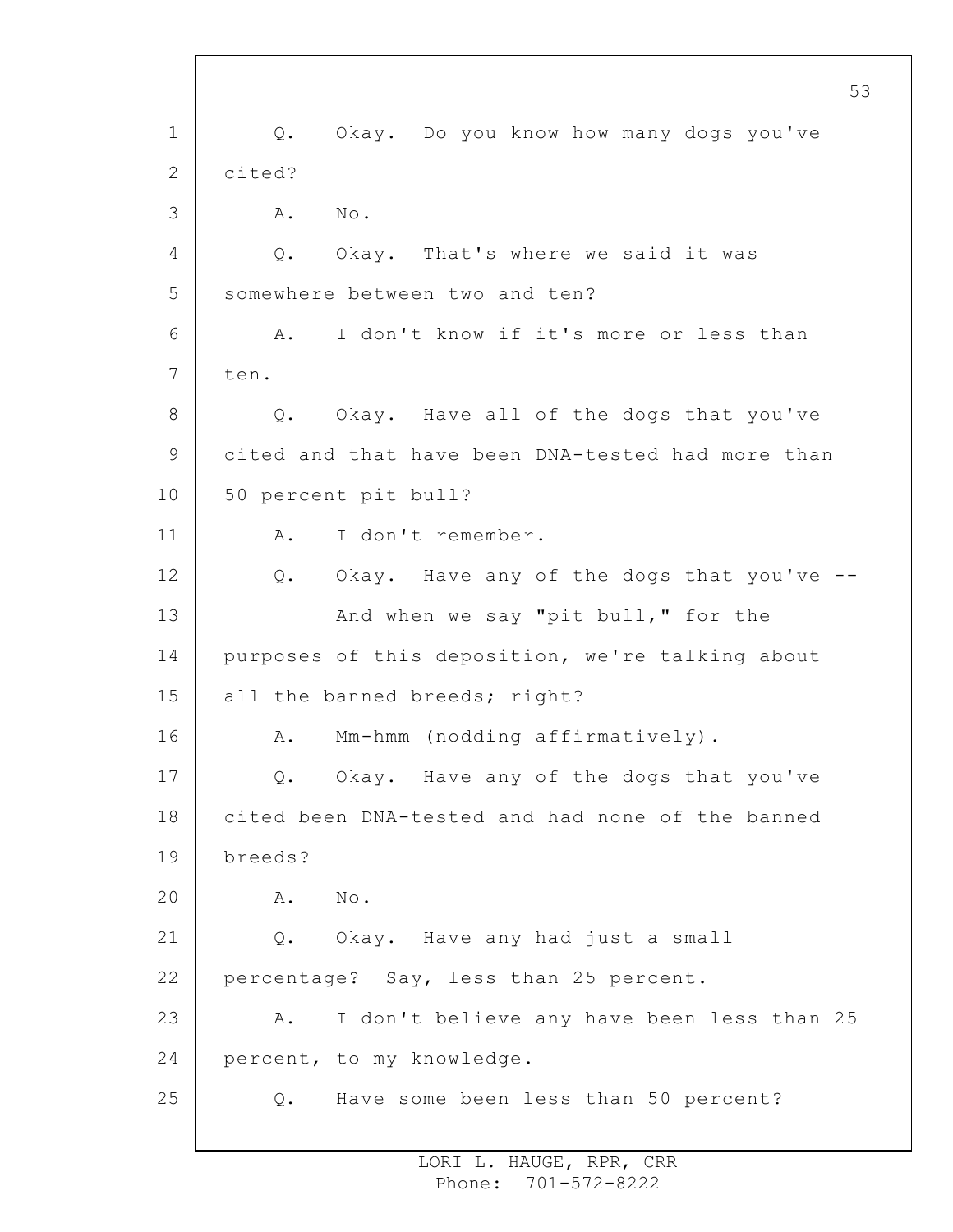1 2 3 4 5 6 7 8 9 10 11 12 13 14 15 16 17 18 19 20 21 22 23 24 25 A. I believe so. Q. Okay. Have some been a hundred percent? A. Yes. Q. Okay. Do you know what the National Animal Control Association is? A. Yes. Q. Okay. Are you a member? A. No. Q. Okay. What is -- is it called NACA? A. Yes. Q. What is NACA? A. I don't know how to describe it, except for its title. Q. Okay. Is it -- let me offer a -- an explanation. You can tell me if you disagree. Is it, like, a professional association for animal control officers? A. Yes. Q. Okay. Do you know if NACA has taken a position on the validity of visual breed identification? A. I do not. Q. Okay. Would it surprise you to learn that NACA has publicly stated that using visual identification to identify the breed of a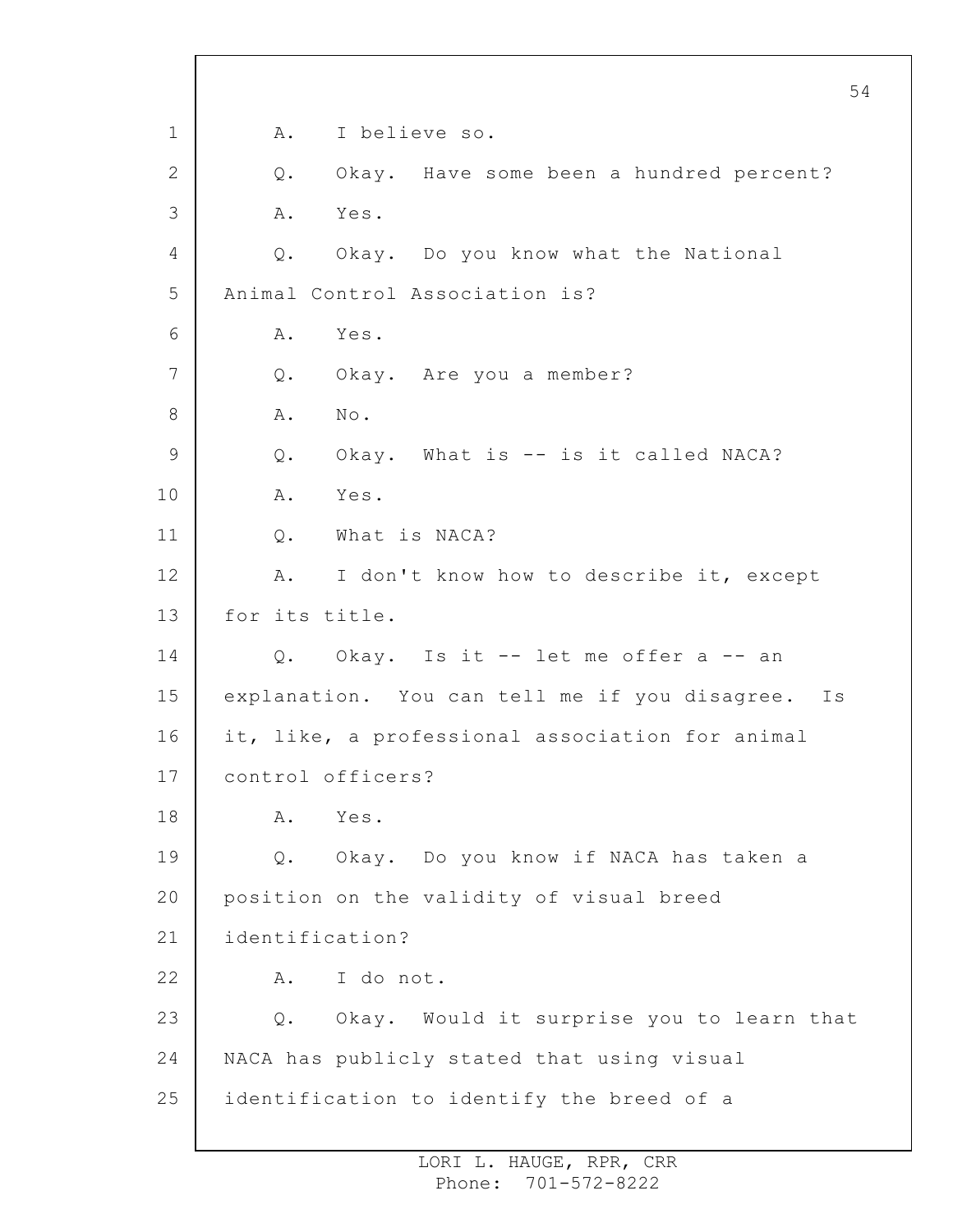1 2 3 4 5 6 7 8 9 10 11 12 13 14 15 16 17 18 19 20 21 22 23 24 25 mixed-breed dog is almost impossible? A. I don't know if I'd be surprised. I don't really have an opinion. Q. Okay. This is maybe more of a philosophical question, but do you think that a dog's breed affects the dog's behavior? A. Yes. Q. Okay. It's kind of the idea that retrievers retrieve and pointers point? A. Yes. Q. Okay. Do you know how breed affects behavior in dogs that are multiple breeds? A. No. Q. Do you know whether all dogs of a given breed will express the behaviors that people associate with that breed? A. I don't know, no. Q. Okay. (Deposition Exhibit Number 3 was marked for identification by the court reporter.) BY MR. SUMMERLIN: Q. Okay. I'll hand you what's been marked as Exhibit 3 (doing so). Are these photographs - take a look at them. A. (The deponent complied with Counsel's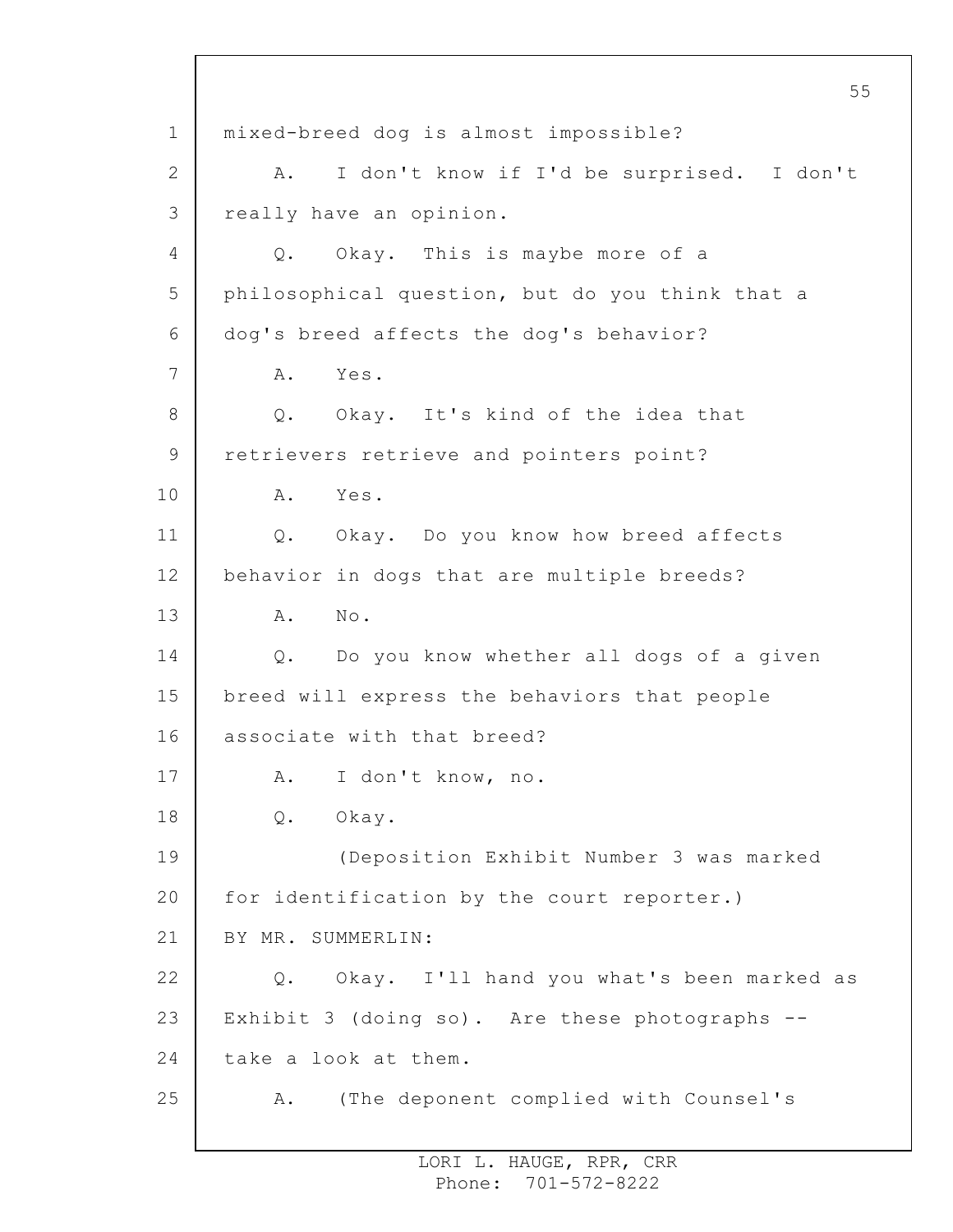1 2 3 4 5 6 7 8 9 10 11 12 13 14 15 16 17 18 19 20 21 22 23 24 25 56 request.) Q. Have you seen these photographs before? A. I don't know. Q. Okay. Let's just go through them page by page. Looking at the dog that appears on page 1, what breed would you attribute to that dog? A. Bull terrier. Q. Okay. And page 2? A. Some type of dog falling under the term pit bull. Q. Okay. And page 3? A. Again, falling under the term pit bull. Q. Okay. Page 4? A. Falling under the term pit bull. Q. Okay. Page 5? A. Under the term pit bull. Q. Okay. Page 6? A. That looks like a cane corso. Q. Okay. And page 7? A. I -- some kind of mastiff, I believe, cane corso. Q. Okay. And page 8? A. This one is hard to tell without seeing it standing, but I believe that's an American bulldog. Q. Okay. And page 9?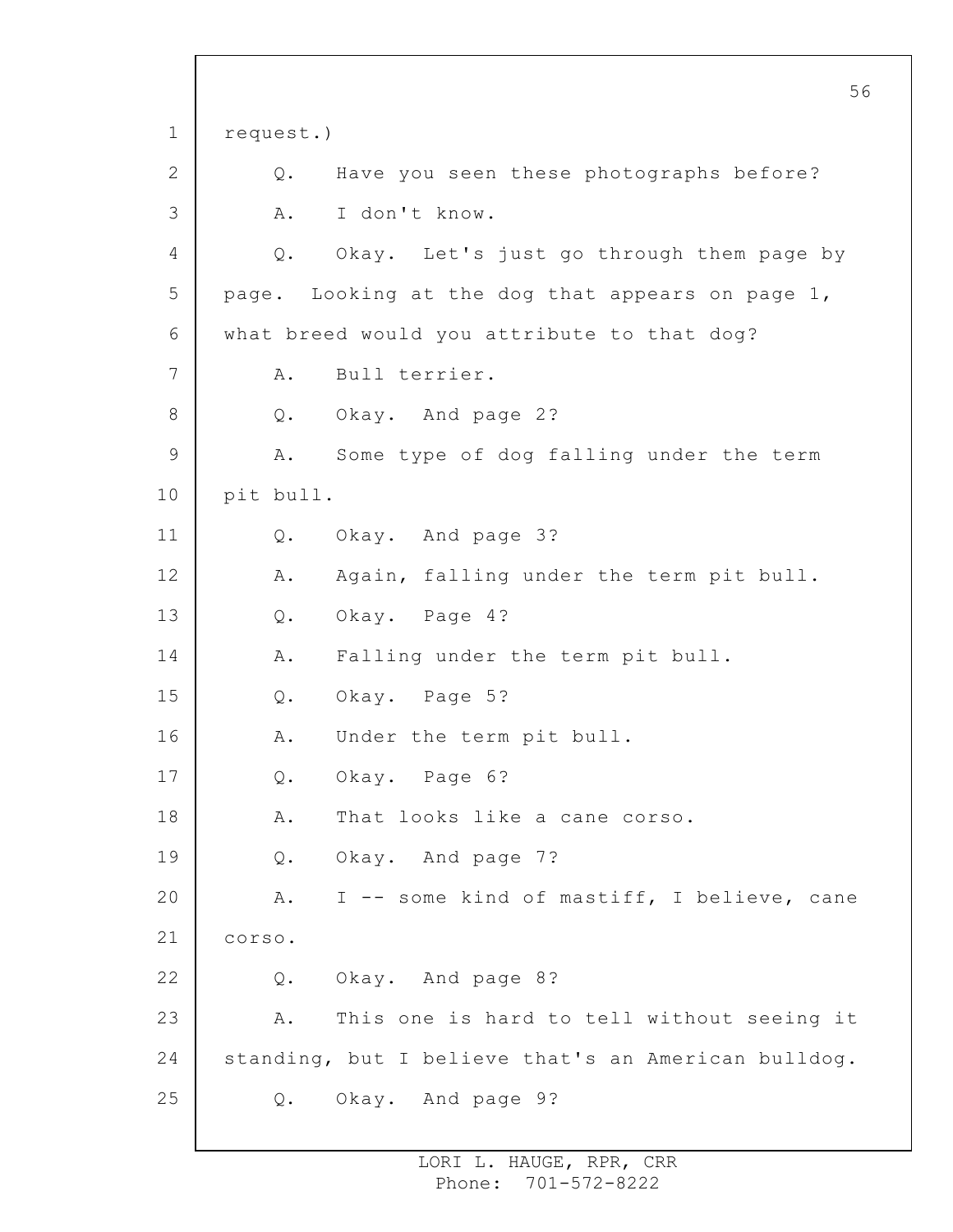1 2 3 4 5 6 7 8 9 10 11 12 13 14 15 16 17 18 19 20 21 22 23 24 25 57 A. That looks like a cane corso again. Q. Okay. So the dogs on pages 1, 2, 3, 4, and 5 would be subject to the ordinance? A. Yes. Q. Okay. And the dogs on pages 6 through 9 would not be? A. Correct. Q. Okay. And then if you go to page 52 and page 53 -- A. (The deponent complied with Counsel's request.) Q. -- those are pictures of the dogs that we just looked at in Exhibit 3; correct? A. Mm-hmm (nodding affirmatively). Q. Okay. So what I'd like you to do for me, if you can, is look at -- well, let's take the bullmastiff at page 7 of Exhibit 3. A. (The deponent complied with Counsel's request.) Q. And comparing the physical appearance of the bullmastiff on page 7 of Exhibit 3 with the appearance of the dogs on page 52 of Exhibit -- MR. SUMMERLIN: What is this one? 1? MR. SCHMIDT: 1. MR. SUMMERLIN: Yeah.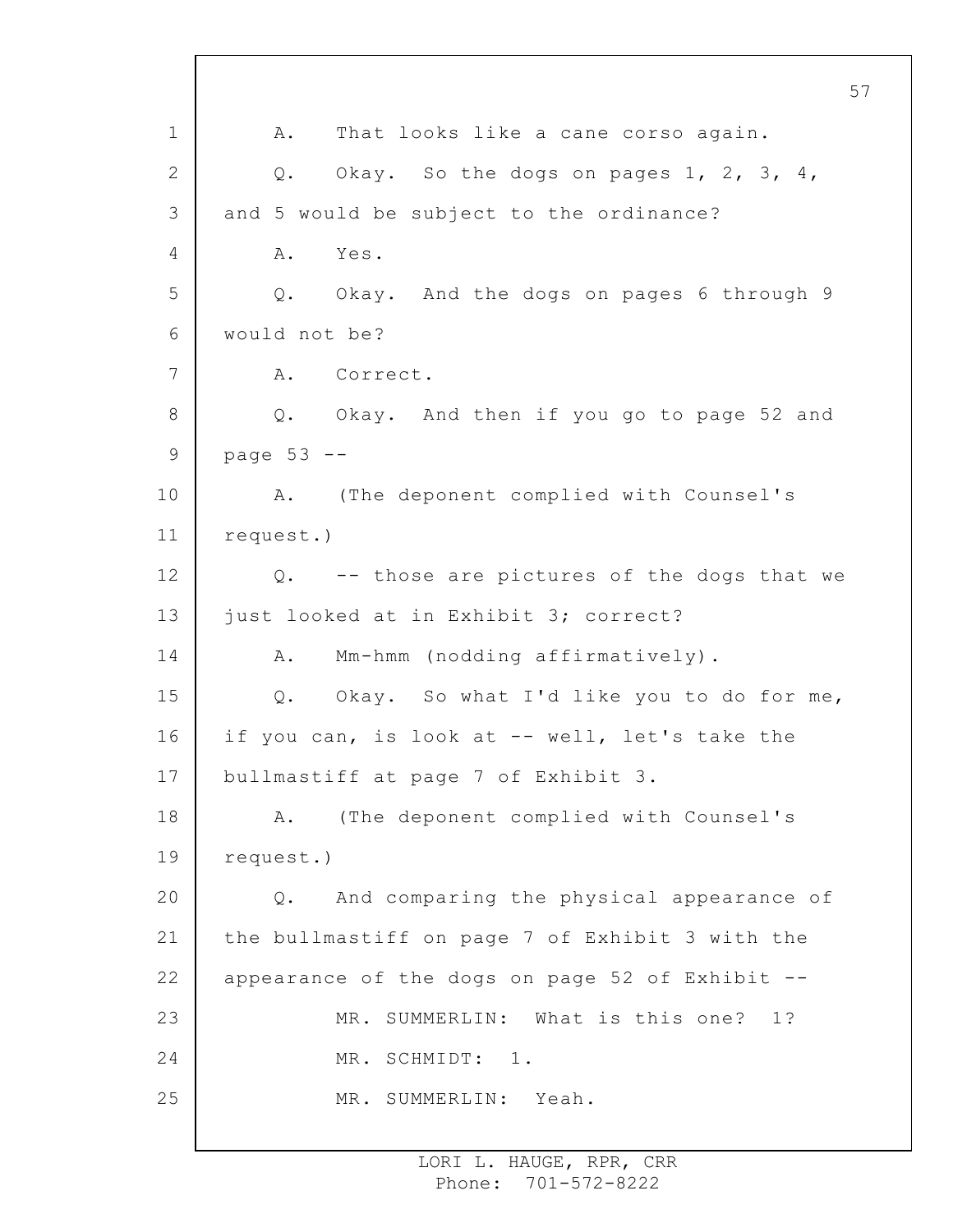1 2 3 4 5 6 7 8 9 10 11 12 13 14 15 16 17 18 19 20 21 22 23 24 25 BY MR. SUMMERLIN: Q. -- of Exhibit 1, what is it that you see about the physical characteristics of the bullmastiff that allows you to say that dog is not one of the banned breeds? A. Stature, ears, nose, head, no -- Q. Okay. So I -- I want you to be a little bit more specific. So when you say "stature," tell me what it is about the stature that you look at and say, "Okay. That doesn't look like one of the banned breeds." A. They're taller, leaner, much larger. Q. Okay. And then you said ears? A. Yep. Q. So what is it about the ears of that breed that aren't like the ears of a banned breed? A. They have a totally different shape. Q. What about the shape is different? A. Shape. I don't know how to describe it. They're different. Q. Okay. What about the -- did you say coat color? A. No. Q. Okay. So would the coat color be similar to what you might see in a banned breed?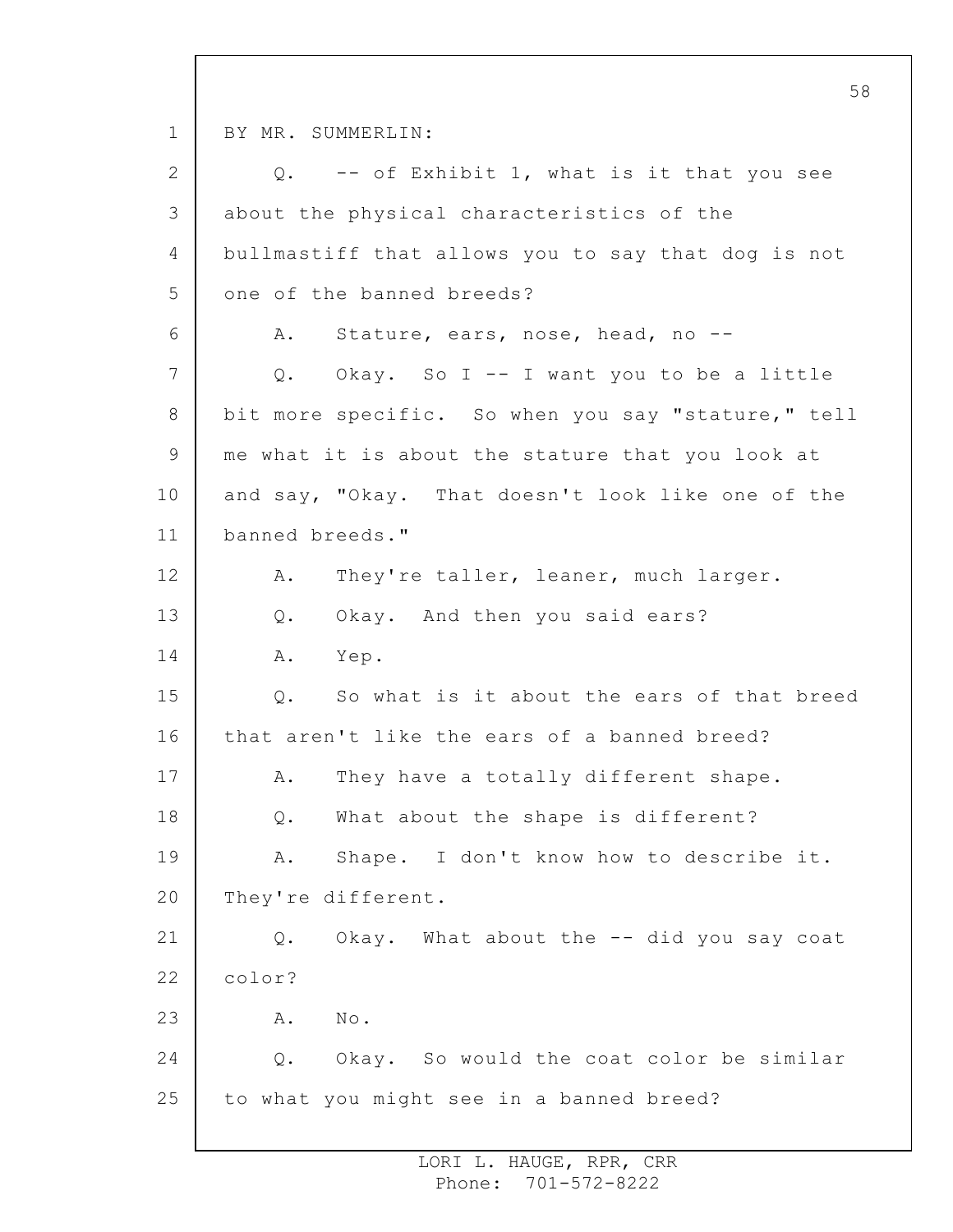1 2 3 4 5 6 7 8 9 10 11 12 13 14 15 16 17 18 19 20 21 22 23 24 25 59 A. They can be brindle, yes. Q. Okay. And it looks like hair type, this would be short hair? A. Mm-hmm. Q. And short hair would also potentially be in a banned breed? A. Yep. Any dog can have short hair. Q. Okay. What else did you say? Nose? A. Mm-hmm. Q. So how is the nose different in a bullmastiff from an American pit bull terrier? A. Like I said, it's difficult to describe. You just know it when you see it. Q. Okay. So does every American pit bull terrier have the same nose? A. No. Q. Boy. So understanding that it's difficult to describe, I want you to do your best to describe the difference between this bullmastiff's nose on page 7 of Exhibit -- MR. SCHMIDT: 3. BY MR. SUMMERLIN: Q. -- 3--I should write the exhibit numbers on this--with the pit bull terrier -- or the American pit bull terrier on the top right corner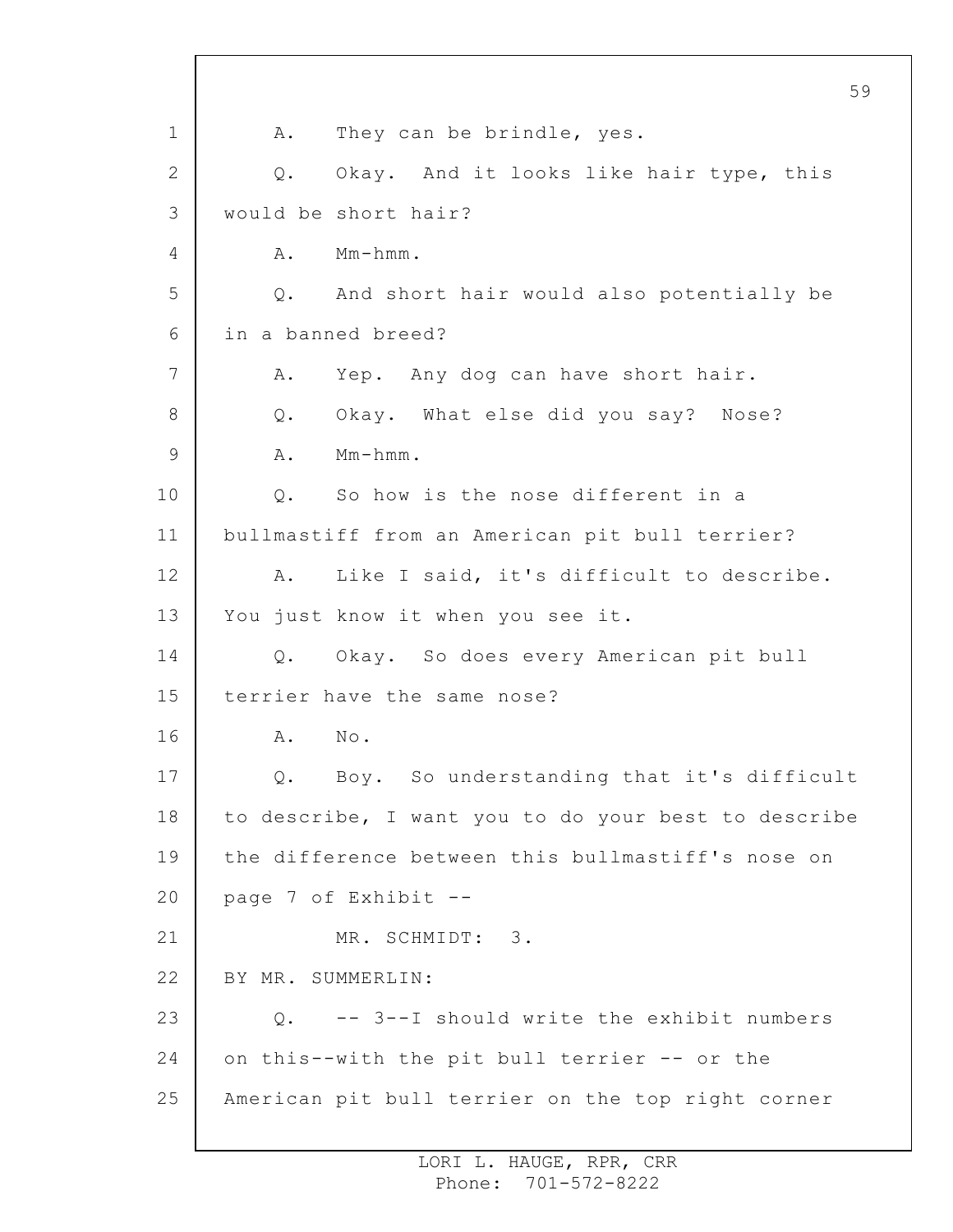1 2 3 4 5 6 7 8 9 10 11 12 13 14 15 16 17 18 19 20 21 22 23 24 25 60 of page 52 of Exhibit 1. A. It's not something I can describe. Q. Like, words fail you? A. I don't have the words to describe it. Mastiffs also have much larger jowls than -- Q. Okay. Well, we're just talking about the nose right now. A. I don't have the words to describe a - the differences in a dog's nose. Q. Okay. So if you don't have the words to describe it, how can your brain process that? A. I got all of the breeds correct. It's something you know when you see, from experience and knowledge. Q. But you can't tell me the difference between a bullmastiff's nose and a pit bull's nose? It's not size or shape? It's some undis - unarticulable factor? A. It is the size and the shape. Like I said, bullmastiffs are much larger. They have much larger heads. Therefore, much larger noses. They're very different. Q. Okay. So it's -- the nose of a bullmastiff is bigger -- A. Mm-hmm (nodding affirmatively).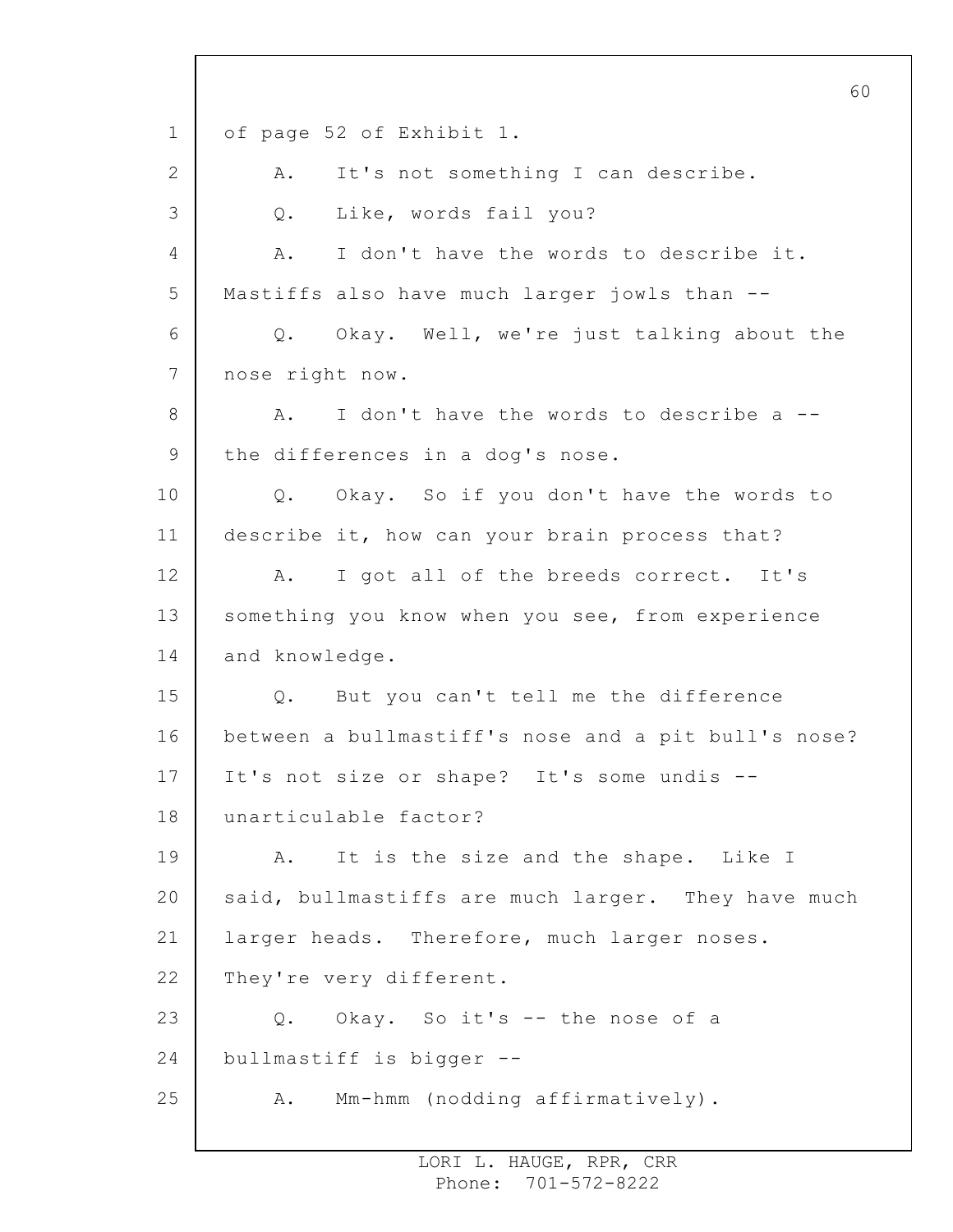1 2 3 4 5 6 7 8 9 10 11 12 13 14 15 16 17 18 19 20 21 22 23 24 25 61 Q. -- than a pit bull? A. They're altogether larger dogs. Everything on them is larger. Q. Okay. (There was a discussion off the record between Mr. Summerlin and Ms. Wall. Deposition Exhibit Number 4 was marked for identification by the court reporter.) BY MR. SUMMERLIN: Q. Okay. I hand you what's been marked Exhibit 4 (doing so). Take a look at the dog on page 1 of Exhibit 4. Tell me what breed or breeds you think that dog is. A. It doesn't have characteristics enough for me to be able to tell you with any certainty what breed it is. Q. Okay. MS. WALL: I don't think they were paginated. MR. SUMMERLIN: Okay. All right. I'll just do it as I go. BY MR. SUMMERLIN: Q. So for this dog, you have no breed determination? A. No.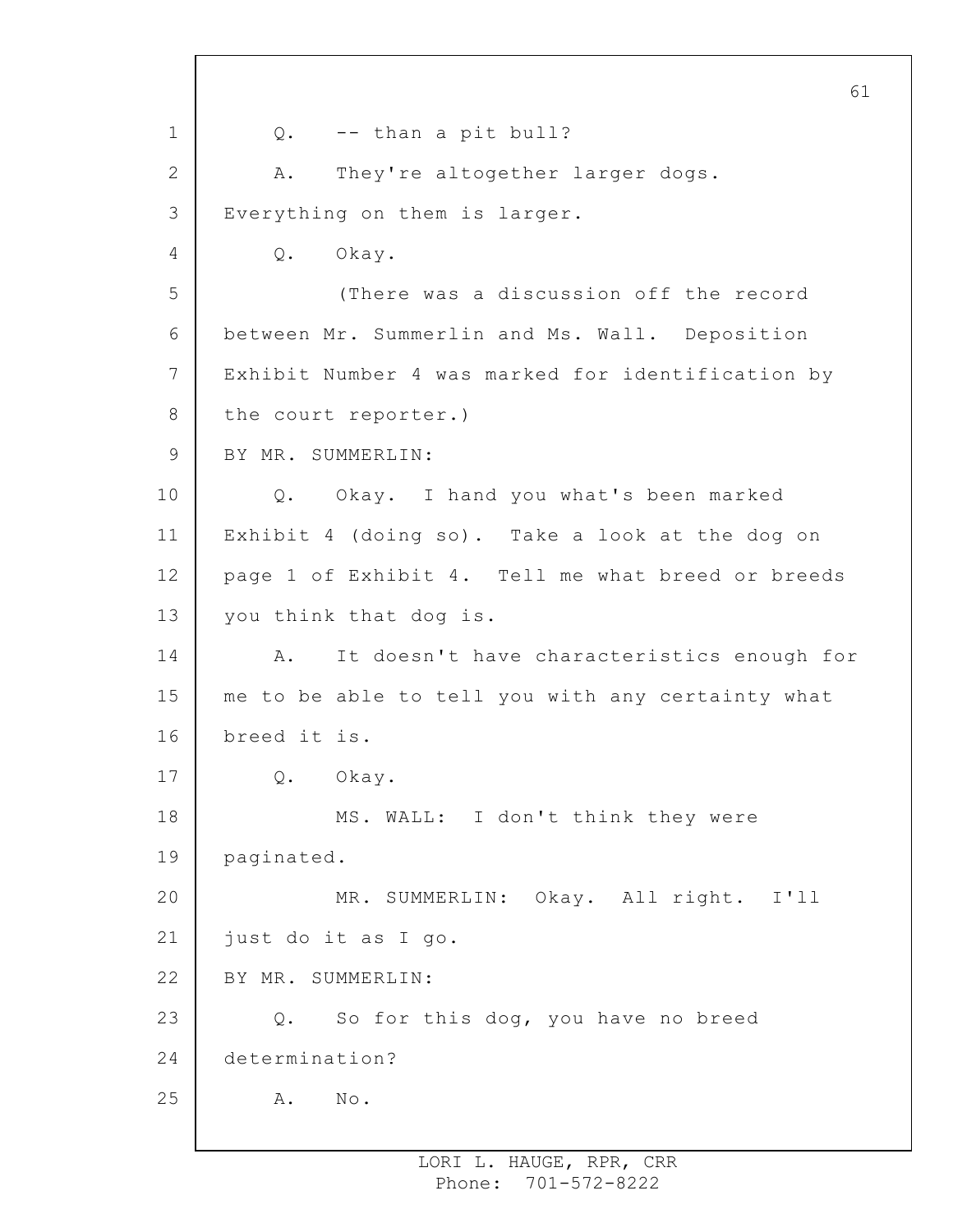1 2 3 4 5 6 7 8 9 10 11 12 13 14 15 16 17 18 19 20 21 22 23 24 25 62 Q. Okay. So let's go to page 2. A. (The deponent complied with Counsel's request.) Q. And page 3 is also the same dog. Can you make a breed determination on that dog? A. Not with any certainty, no. Q. Okay. What about page 4? A. Not with certainty. Q. And page 5 is the same dog. What about page 6? And that's the white -- yeah. Okay. A. Without seeing the dog in person, seeing their size, I wouldn't be able to tell you. Q. Okay. Why -- so based on head shape, nose shape, ears, coat color, coat, that's not enough for you to make a determination on the dog -- for the dog on page 6? A. If I saw it in person and I felt like, in person, its characteristics -- characteristics were consistent with a banned breed, then it would be, but I can't  $-$ Q. Okay. So what would you need to see in person that you can't see in the picture? A. The actual size of the dog, the tail. Q. Okay. So let's say this is a 60-pound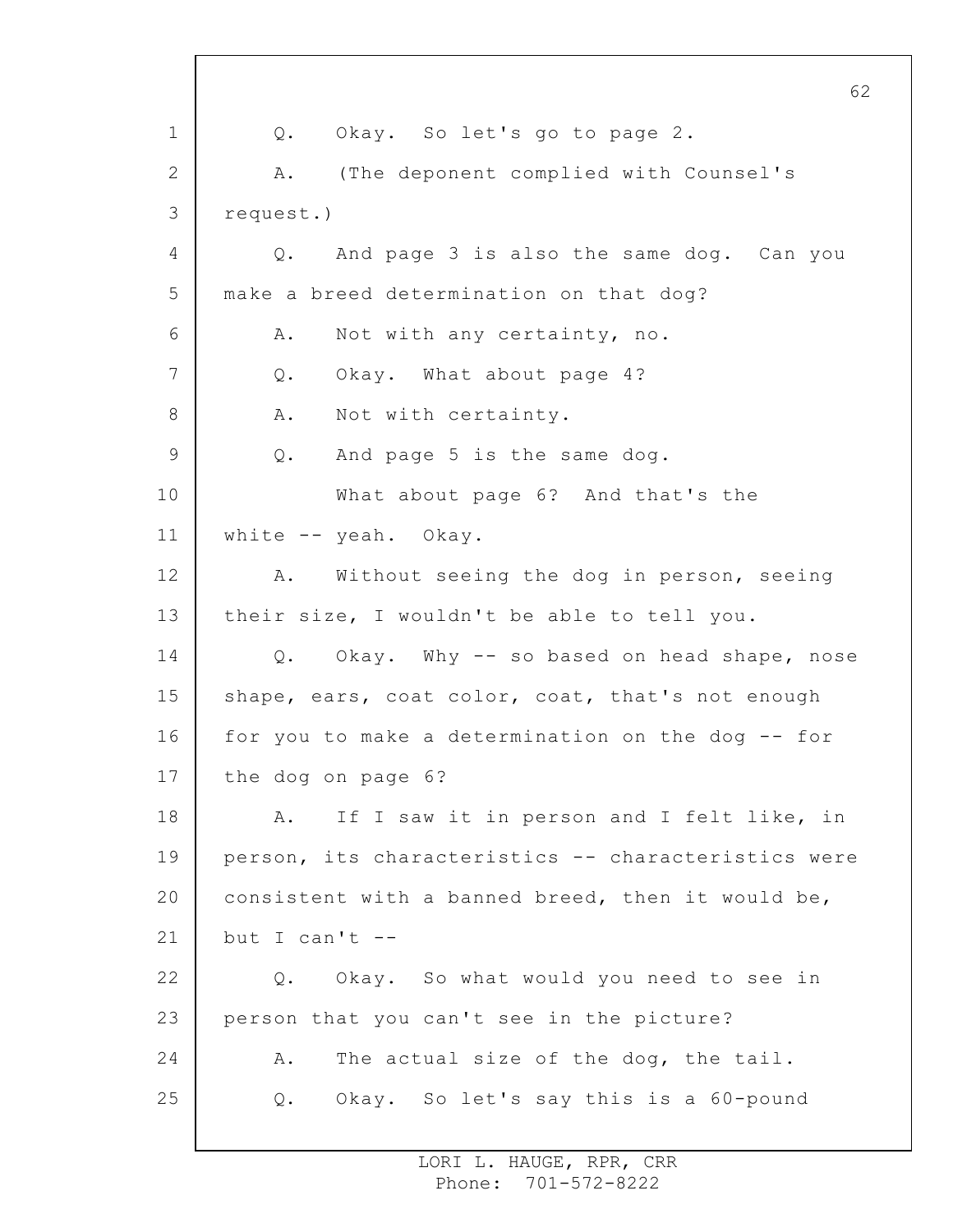1 2 3 4 5 6 7 8 9 10 11 12 13 14 15 16 17 18 19 20 21 22 23 24 25 63 dog. A. Then it would likely be enough to cite. Q. So -- I'm sorry. Enough to cite? A. Mm-hmm. Q. Okay. Okay. Page 7 is the same dog. What about page 8? That's the dog with the little scarf on; right? A. Mm-hmm (nodding affirmatively). Q. And page 9 is also that same dog. A. Yeah, it doesn't show the characteristics enough to determine. Q. Okay. So from this dog, head shape and size, ear shape, nose shape, color pattern, that's not enough for you to make a breed determination at all? A. I could give a quess, but not -- it -- I would guess some kind of border collie mix -- Q. Okay. A. -- but I wouldn't have a definite answer. Q. Okay. Let's go to page 10. A. (The deponent complied with Counsel's request.) Q. What about this dog? A. It doesn't show characteristics enough to determine.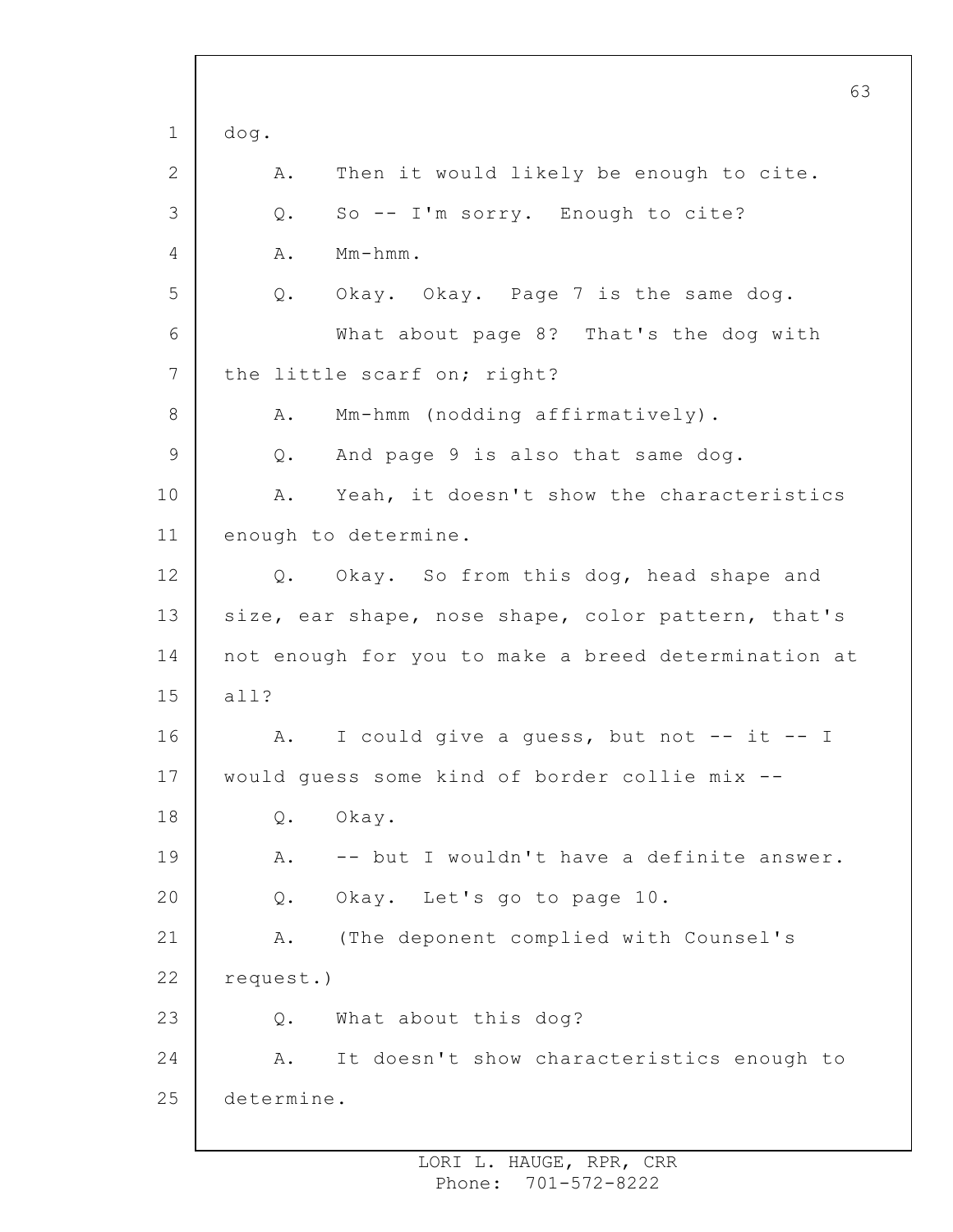1 2 3 4 5 6 7 8 9 10 11 12 13 14 15 16 17 18 19 20 21 22 23 24 25 64 Q. I'm sorry? A. It doesn't show characteristics enough to determine. Q. Okay. What characteristics would you need to make a determination on this dog? A. Are you asking if I would determine it as a pit bull or just any breed determination? Q. Both. So what would you need to determine it as a pit bull, and what would you need to determine any guess on breed? A. I don't see the characteristics of a pit bull in it. Q. Okay. A. I don't see a dominant breed in it enough -- especially with this picture, it's hard to tell how big the dog is at all, so I wouldn't have a guess for breed. Q. Okay. So if that dog were roughly a foot tall when standing--at the shoulders--would that assist you in making a breed determination? A. No. Q. No? What else would you need to see? A. I -- I don't see enough pit bull characteristics to cite for it, and I don't --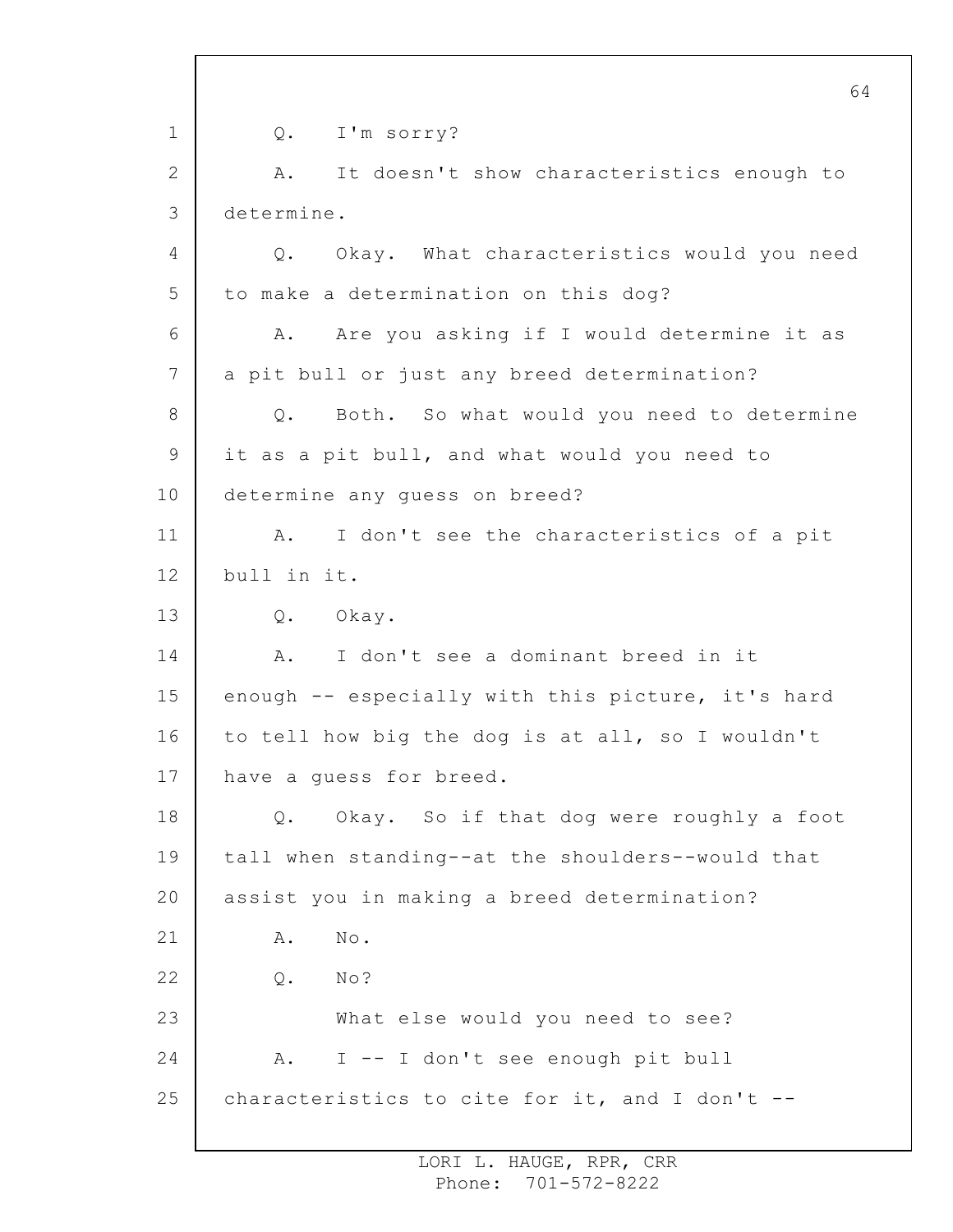1 2 3 4 5 6 7 8 9 10 11 12 13 14 15 16 17 18 19 20 21 22 23 24 25 65 Q. Okay. A. -- typically go around just guessing random breeds of dogs. Q. So when you look at a dog like this one on page 10 and you say you don't see enough pit bull characteristics to -- that you would be confident in citing this dog, right -- A. (The deponent nodded affirmatively.) Q. -- does that just mean that as you look at the physical characteristics of this dog, it's your impression that the dog is not sufficiently one of the banned breeds? A. It's my determination that I am not able to say with any certainty if it does have a banned breed in it, so I would not cite. Q. Okay. So you're not saying that it's not one of the banned -- A. It could --  $0.$  -- breeds --A. -- but I don't have enough evidence in order for me to cite, in my personal opinion. Q. Okay. So if you looked at this dog, based on physical appearance alone, you would not cite this dog? A. Correct.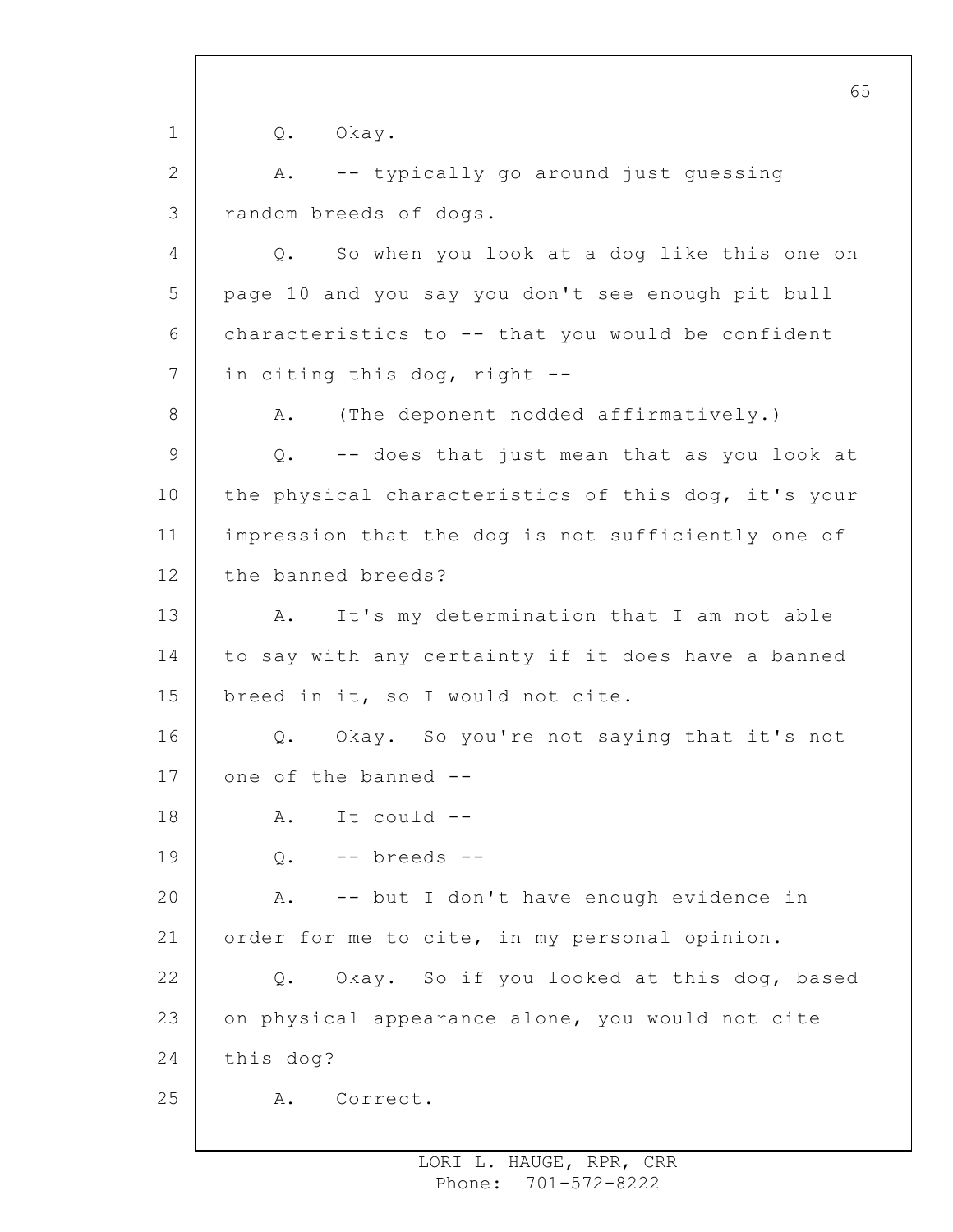1 2 3 4 5 6 7 8 9 10 11 12 13 14 15 16 17 18 19 20 21 22 23 24 25 Q. Okay. If you were provided a DNA test for this dog that showed he was 74.6 percent American pit bull terrier and 16.6 percent American Staffordshire terrier and 4.9 percent bull terrier, would you cite this dog? A. If the owner told me that they knew it was pit bull, then I would, yes. Q. Yeah. So if you have the DNA test and -- and it showed that this dog was the breeds and the percentages I just mentioned, then you would cite this dog? A. Then I would have enough evidence to cite, yes. Q. Okay. So when you look at a dog and decide not to cite it, you're not making the determination that the dog is not one of the banned breeds; it's just that you don't have enough evidence? A. In my discretion, I -- yeah. Q. Yeah, you don't have enough evidence to - to justify a citation? A. Yeah, in my own personal opinion. Q. Okay. Let's look at 11. A. (The deponent complied with Counsel's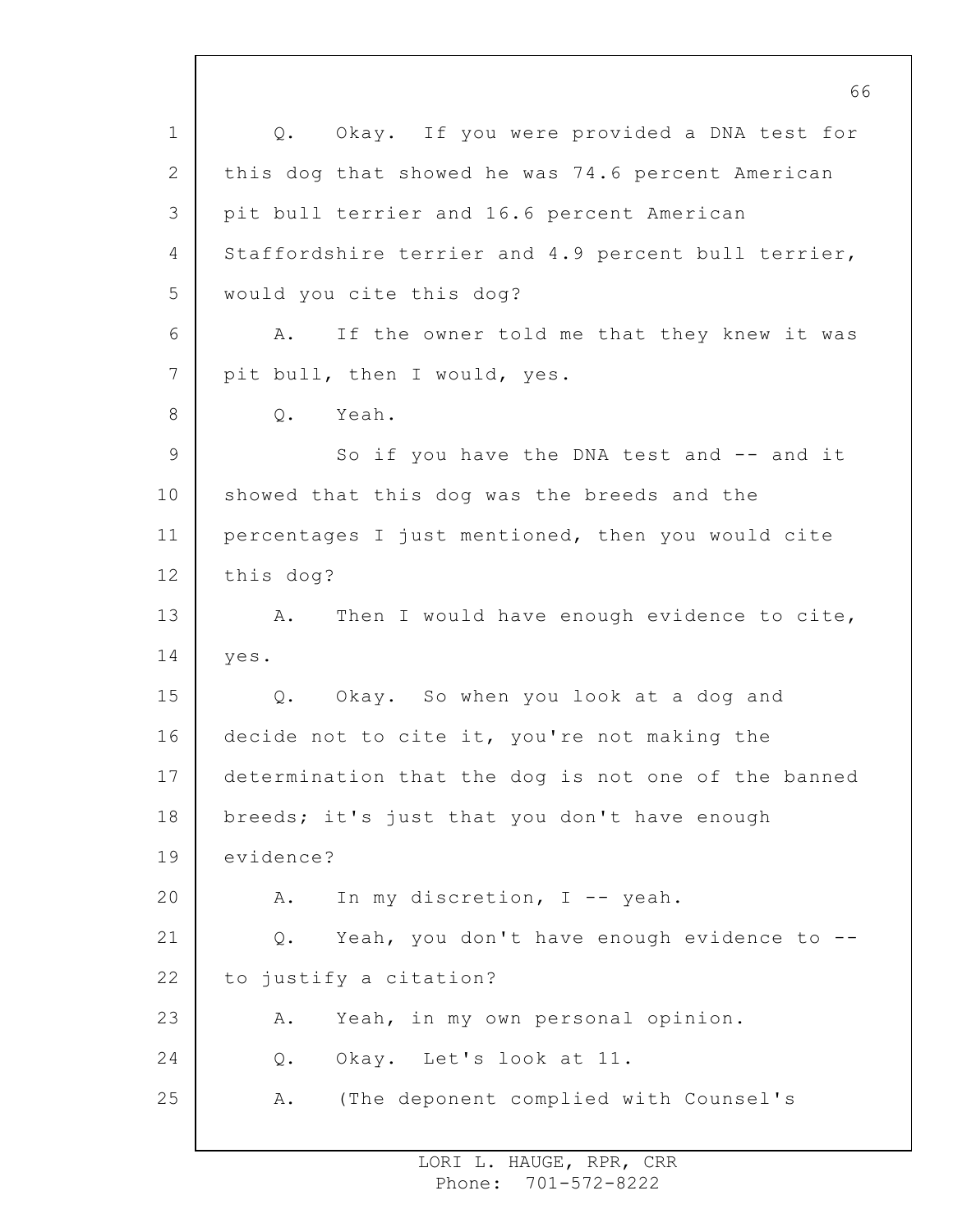1 2 3 4 5 6 7 8 9 10 11 12 13 14 15 16 17 18 19 20 21 22 23 24 25 67 request.) Q. What about that dog? A. I don't see characteristics enough to make a determination. Q. And if you were provided evidence by an owner that that dog was 33.9 percent American pit bull terrier, would you then cite the dog? A. Yeah, if they gave me that information. Q. Okay. Even though it doesn't look like a pit bull? A. It has characteristics that could be consistent with it; however, not enough for me to cite on appearance alone. Q. Okay. So looking at the dog on page 11, what are the characteristics that you say -- that you see that are consistent with a pit bull? A. Based on this picture alone, the head shape, possi -- I can't tell the other characteristics. Q. Okay. So when you look at this picture on page 11, you would -- you would call that a blocky head? A. It's consistent with a pit bull-type breed. It can be. Q. Okay. What about the dog on page 12?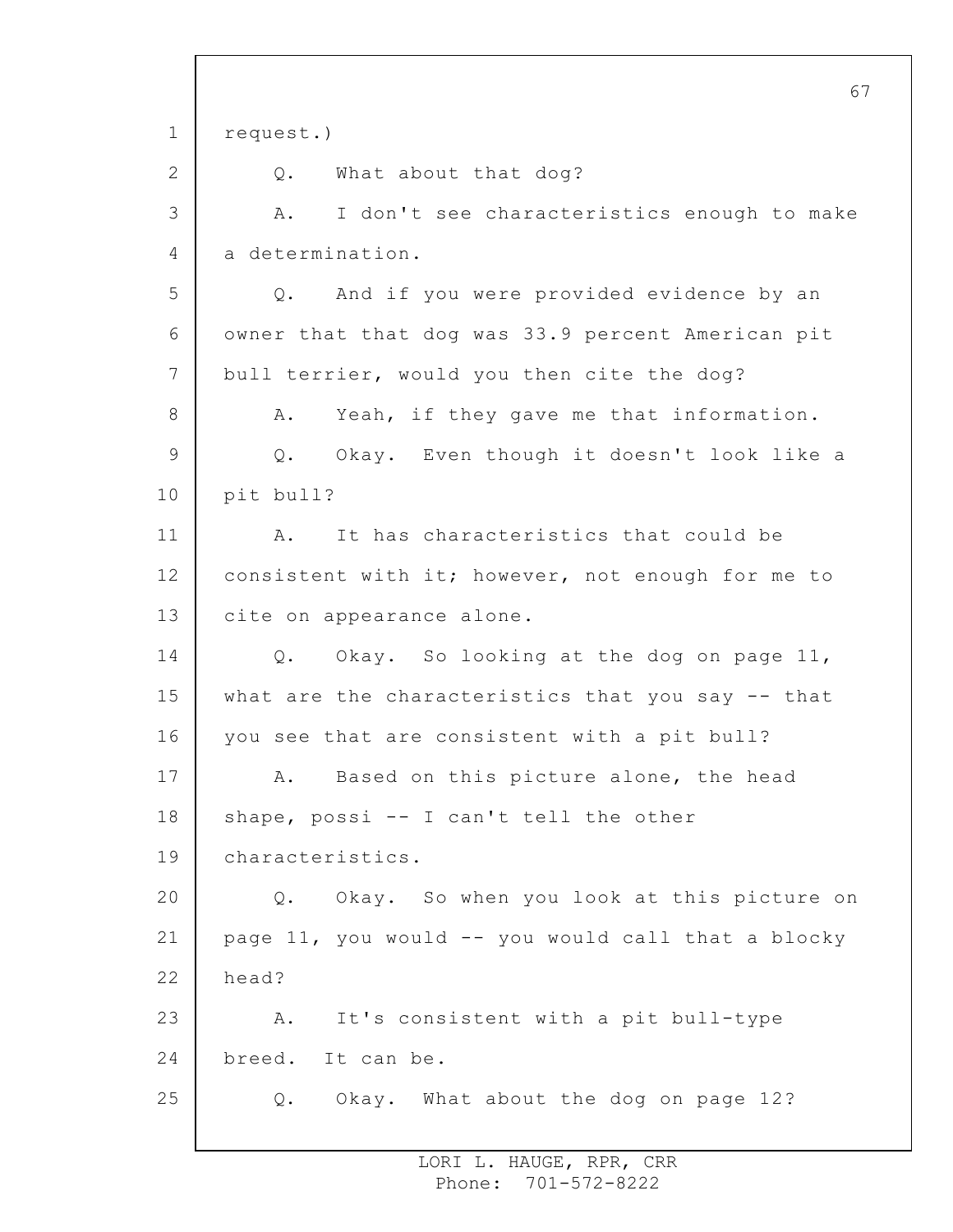1 2 3 4 5 6 7 8 9 10 11 12 13 14 15 16 17 18 19 20 21 22 23 24 25 A. I wouldn't cite without further evidence -- Q. Okay. A. -- especially because it looks like a puppy, and puppies can be difficult to determine. Q. Okay. So is there an age that you feel comfortable making a breed determination based on physical appearance? A. No. It just varies on the dog. If it's a purebred pit bull puppy, then that's obvious. But puppies can change as they grow, so if it appears to be a mix of something, we are more cautious. Q. Okay. Okay. Let's go to the dog on page 14. A. (The deponent complied with Counsel's request.) Q. And page 15 is the same dog. What about that dog? MR. SCHMIDT: 14 and 15 are the same dog? MR. SUMMERLIN: Oops. Did I get off? I must have. Let's see. So that -- what do you have  $--$ MR. SCHMIDT: So that's --MR. SUMMERLIN: Is that --MR. SCHMIDT: This is what I have for 14

> LORI L. HAUGE, RPR, CRR Phone: 701-572-8222

68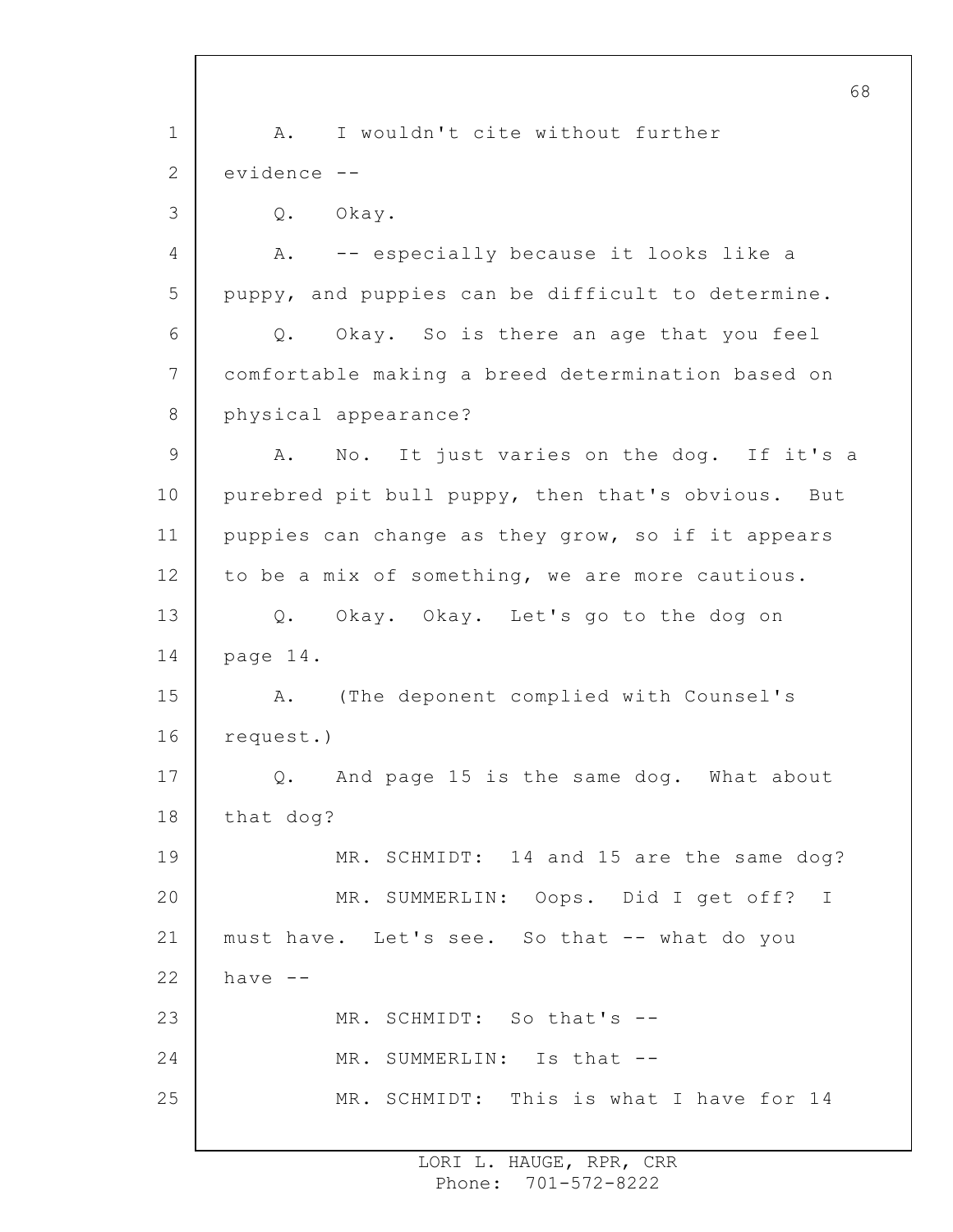```
1
2
3
 4
5
 6
7
8
9
10
11
12
13
14
15
16
17
18
19
20
21
22
23
24
25
                                                        69
     (indicating).
              MR. SUMMERLIN: Okay. So I meant 15 and
     16.
              MR. SCHMIDT: Okay. When you said 14 and
     15 are the same dog, that's --
              MR. SUMMERLIN: He's a master of disguise.
              MS. WALL: Show me what your page 12 was.
              THE DEPONENT: Page -- mine aren't
     numbered.
              MS. WALL: Then this should be -- the next
     page should be 13.
              MR. SUMMERLIN: Yep.
              MS. WALL: Yeah, so that was the same dog
     as this one (indicating)?
              MR. SUMMERLIN: Yep.
              MS. WALL: So then 14 should be this one
     (indicating).
              THE DEPONENT: Okay.
              MS. WALL: And 15 should be this one
     (indicating). Sorry it's not --
              MR. SCHMIDT: Okay.
              MS. WALL: -- paginated.
              MR. SUMMERLIN: Yeah. Okay. So is this
     page --
              MS. WALL: 14.
```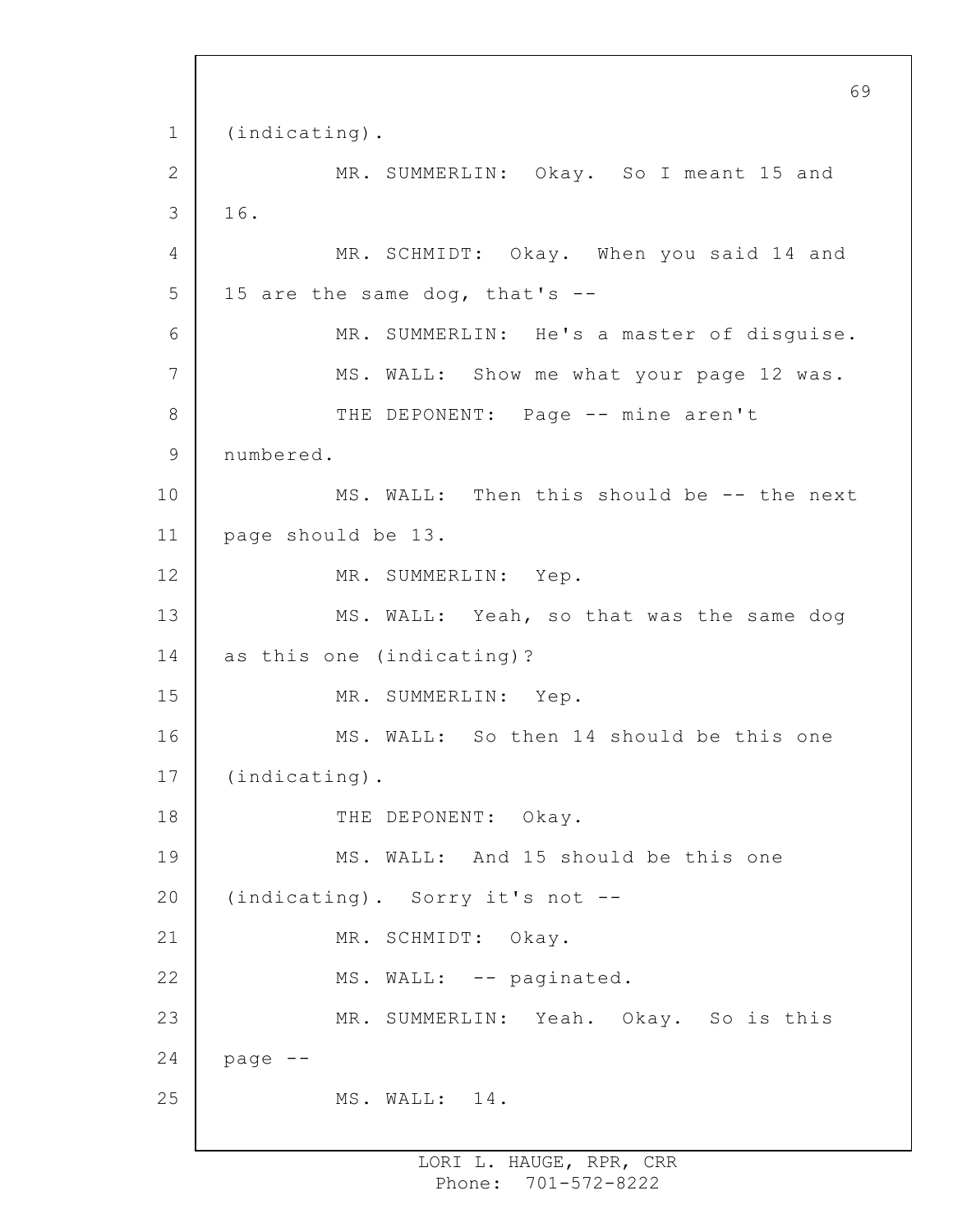1 2 3 4 5 6 7 8 9 10 11 12 13 14 15 16 17 18 19 20 21 22 23 24 25 70 MR. SUMMERLIN: -- 14 for everyone (indicating)? So we're talking about the same thing -- MR. SCHMIDT: Okay. MR. SUMMERLIN: -- is that -- is that right in your numbers? Okay. MR. SCHMIDT: I think we had skipped 13 the first time and called it page 14 -- MR. SUMMERLIN: Ah. That's --MR. SCHMIDT: -- and that's how we ended up where we are, so -- MR. SUMMERLIN: Okay. BY MR. SUMMERLIN: Q. All right. So 14 and 15, we're looking at a brindle-colored dog that in  $--$  on 14, is lying down with what appears to be a harness on and on 15, also lying down with a red bandanna around its neck. So can you make a breed determination on that dog? A. No. Q. No? Okay. And then 17 [sic] and 18 [sic]? A. No. Q. And that is a dog, in 17, with a blue collar and, in 18, same dog with a red collar, and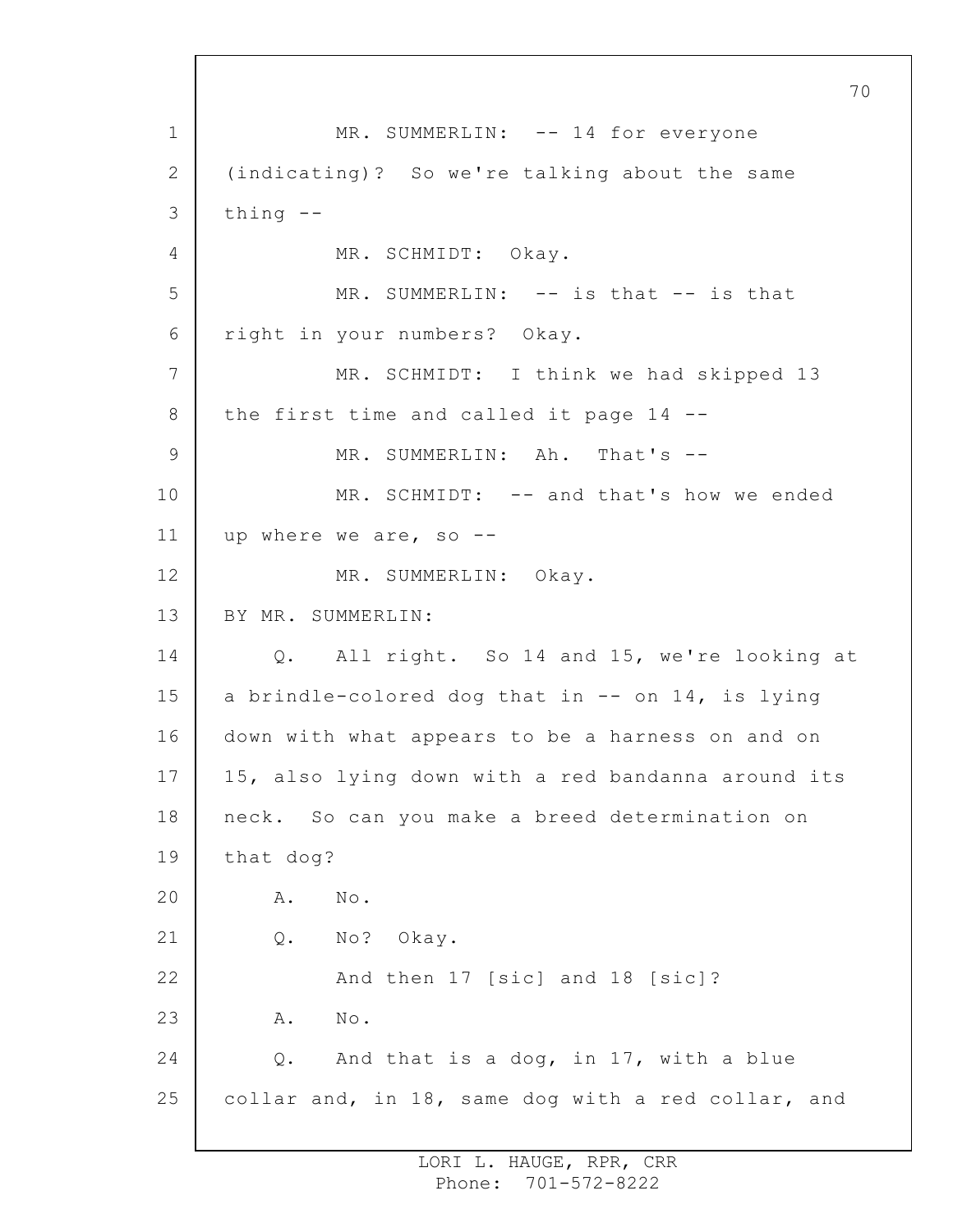1 2 3 4 5 6 7 8 9 10 11 12 13 14 15 16 17 18 19 20 21 22 23 24 25 you can't make a breed determination on that dog? A. No. Q. Okay. So when we looked at the photographs in Exhibit 3 right there (indicating), you were looking at -- Well, do you know the source of these photographs, I mean, other than they were in your training materials? A. No. Q. When you look at a dog -- a purebred dog of a given breed, you would expect, generally, all -- let me start over. When you look at purebred dogs of a given breed, you would expect uniformity in appearance among purebred dogs of a given breed; correct? A. Somewhat. Q. Okay. What is the "somewhat"? What areas of uniformity do you think there would exist in purebreds, or nonuniformity? A. Well, it depends on their breeding, so -they can vary even in the same breed. Q. What kind of characteristics vary within a purebred breed? A. Any can. You can get different strains of Labs that look different.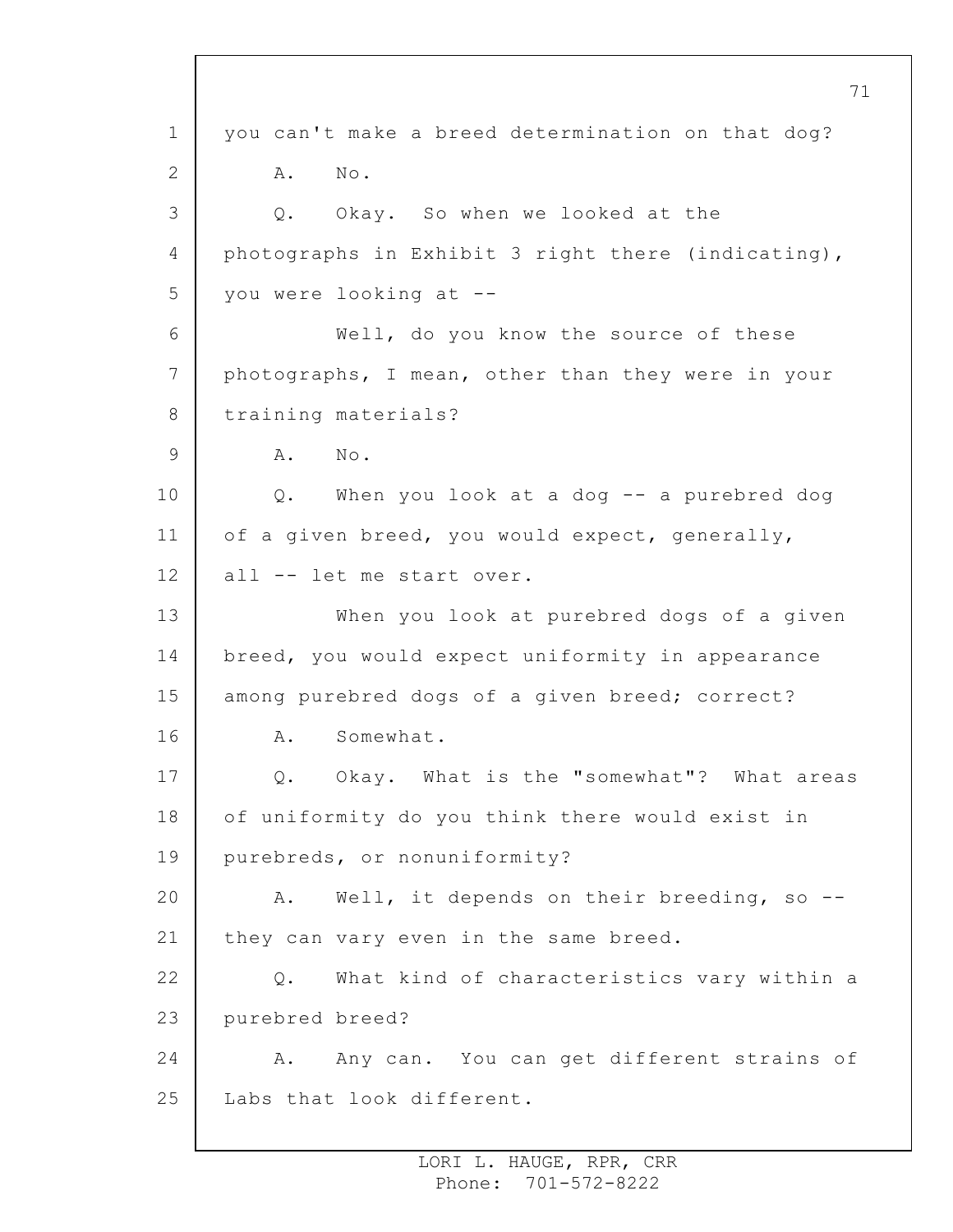1 2 3 4 5 6 7 8 9 10 11 12 13 14 15 16 17 18 19 20 21 22 23 24 25 72 Q. Okay. So let -- let -- let's talk about Labs. That's a good one. There are black Labs; there are yellow Labs; there are chocolate Labs. Right? A. There are English and American Labs. Q. Okay. So you can have color variation? A. Mm-hmm. Q. What other kinds of variation would you expect to see within a purebred breed? A. Well, like I said, depending on their breeding, there's -- English Labs and American Labs have different statures. Q. Okay. Are those different breeds? A. I believe they're technically the same breed but a different breeding. Q. Okay. And when you say "stature," you're talking about size? A. Size and body shape. Q. Okay. Do you think you see more variation in mixed-breed dogs as compared to purebred dogs of one breed? A. Yes. Q. Okay. Is it more difficult to determine breed, based on visual identification, for mixed-breed dogs as compared to purebred dogs?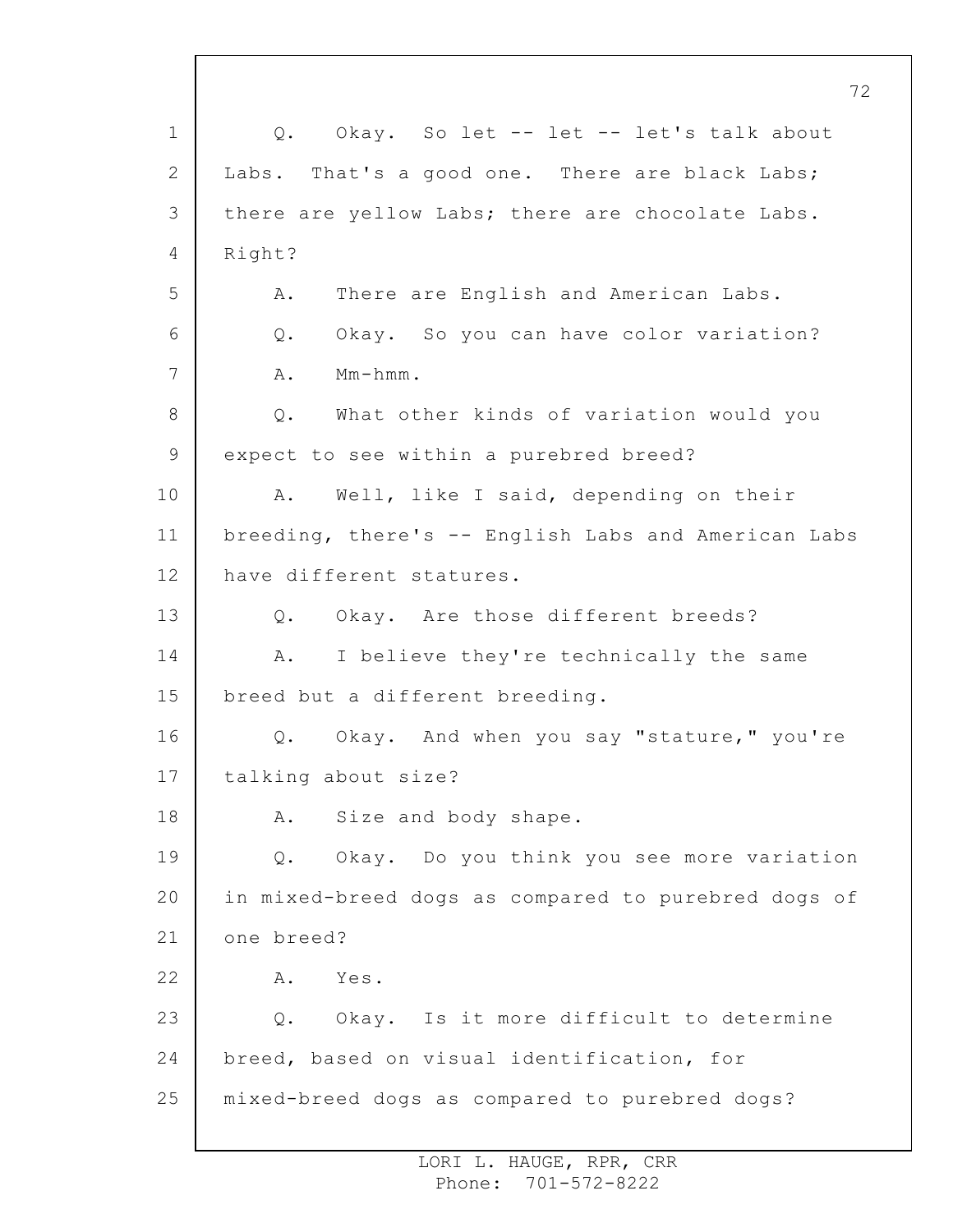1 2 3 4 5 6 7 8 9 10 11 12 13 14 15 16 17 18 19 20 21 22 23 24 25 73 A. Yes. Q. Why is that? A. Because the -- it depends, in mixed breeds, how the phenotypes show. Q. Yeah. So you have -- A. It varies. Q. -- a mom and dad that look different. Their offspring will get some characteristics from the mother and some characteristics from the father? A. Correct. Q. Okay. Okay. Let's go to page 51 of Exhibit 1. A. (The deponent complied with Counsel's request.) Q. And this is the part of your training that discusses the penalties for violations of the pit bull ban in Williston? A. Yes. Q. Okay. So, again, a first offense, the owner is not physically arrested; second offense, the owner would be arrested? A. Correct. Q. Okay. Does it matter whether the first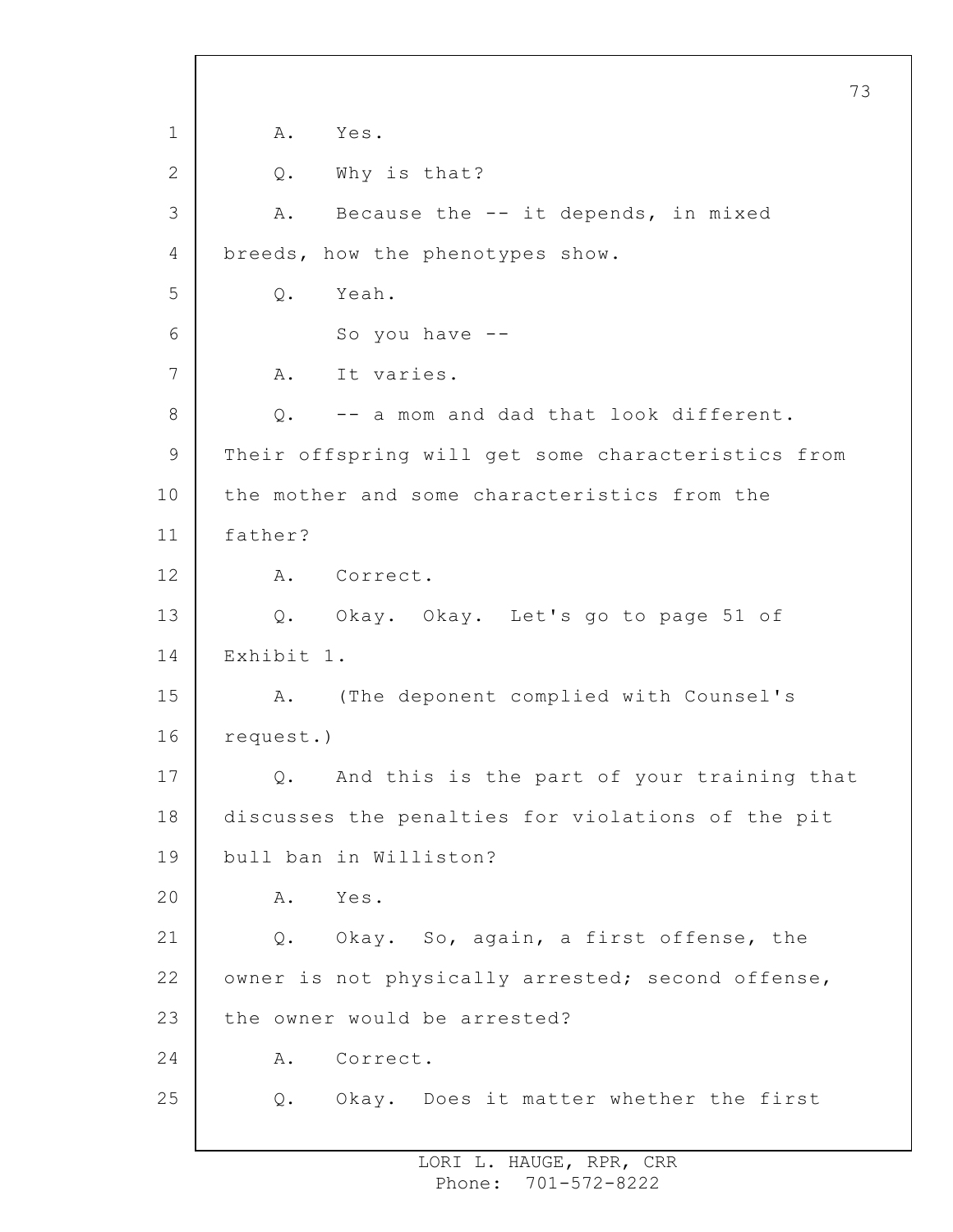1 2 3 4 5 6 7 8 9 10 11 12 13 14 15 16 17 18 19 20 21 22 23 24 25 74 offense was for the same dog? A. No. Q. So any second offense; it can be a different dog? A. Correct. Q. All right. All right. And then on page 52 and page 53, you have the -- the photographs that we looked at in Exhibit 3. What do you recall Carli Wade discussing with you as you looked at these photographs? A. I don't recall. That was a long time ago. Q. Okay. Have you had discussions with Ms. Wade or anyone else involved in animal control about how to identify dogs that are subject to the ban in Williston? A. I believe so. Q. Okay. What -- what were those discussions? A. Talking about what we look for. Q. All right. And that's the combination of traits that you talked about earlier? A. Correct. Q. Okay. And I think when you were talking about that and your personal experience in identifying breeds, you mentioned that you'll talk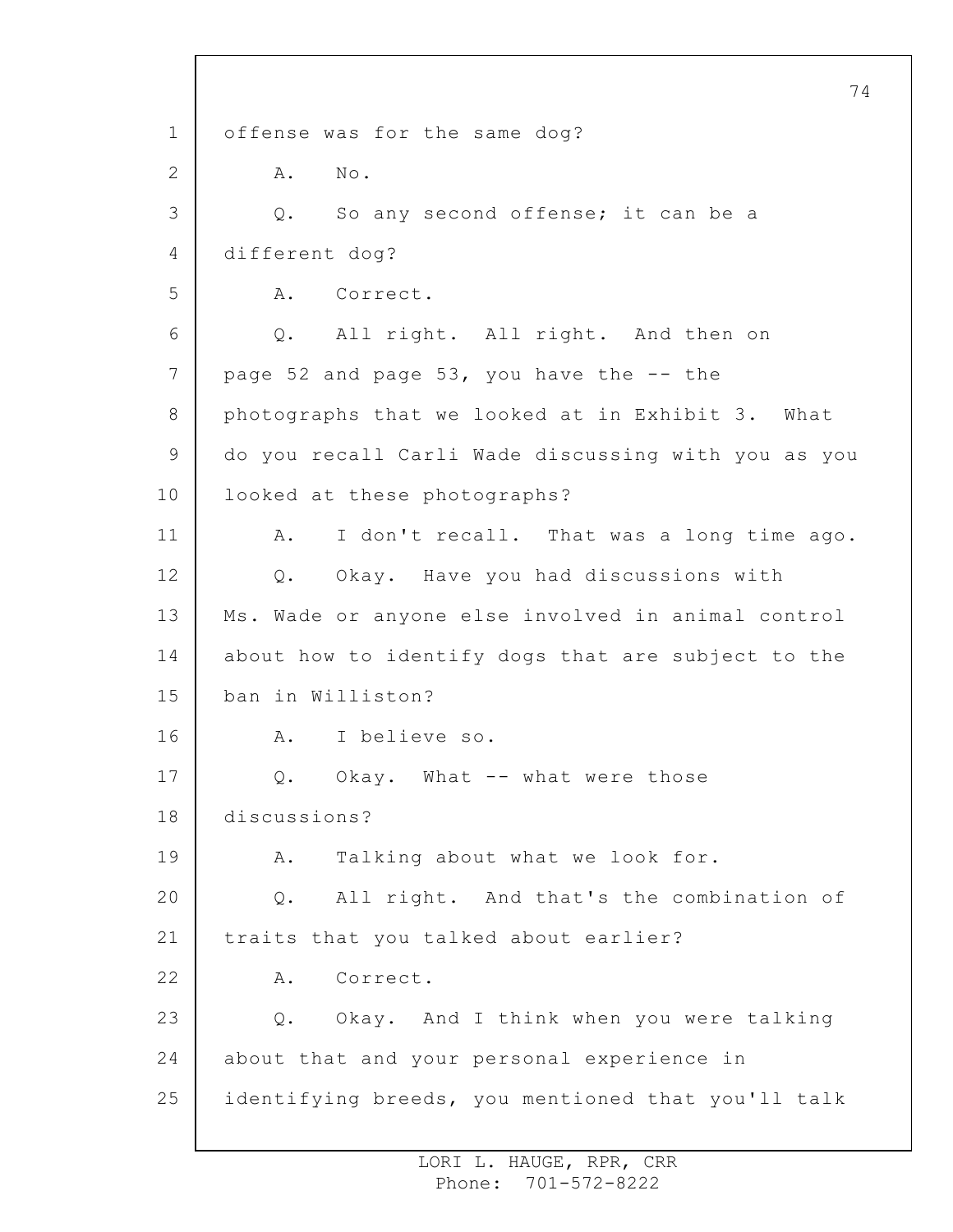1 2 3 4 5 6 7 8 9 10 11 12 13 14 15 16 17 18 19 20 21 22 23 24 25 to other people in animal control to see whether they agree with you about your breed determination? A. I usually ask Carli if she agrees with me. Q. Okay. Have you had situations where she didn't agree with you? A. I don't believe so. Q. Okay. So she's always agreed with your breed determination? A. To the best of my knowledge, yeah. Q. Okay. When you're asking for Ms. Wade's opinion on your breed determination, is that because you've cited a dog, or do you do that also before you cite? A. I ask her before I cite. Q. Okay. And I think you just said she's never disagreed with you? A. Not to my knowledge. Q. Well, that reminds me, you -- so you said that with the cases that you've been involved in, you've always done a DNA test? A. I believe in most of them, we have, yes. Q. Okay. And has that been true since you were initially hired by the City, that you do DNA tests on dogs that you've cited for pit bull? A. They've always had the option to request

> LORI L. HAUGE, RPR, CRR Phone: 701-572-8222

75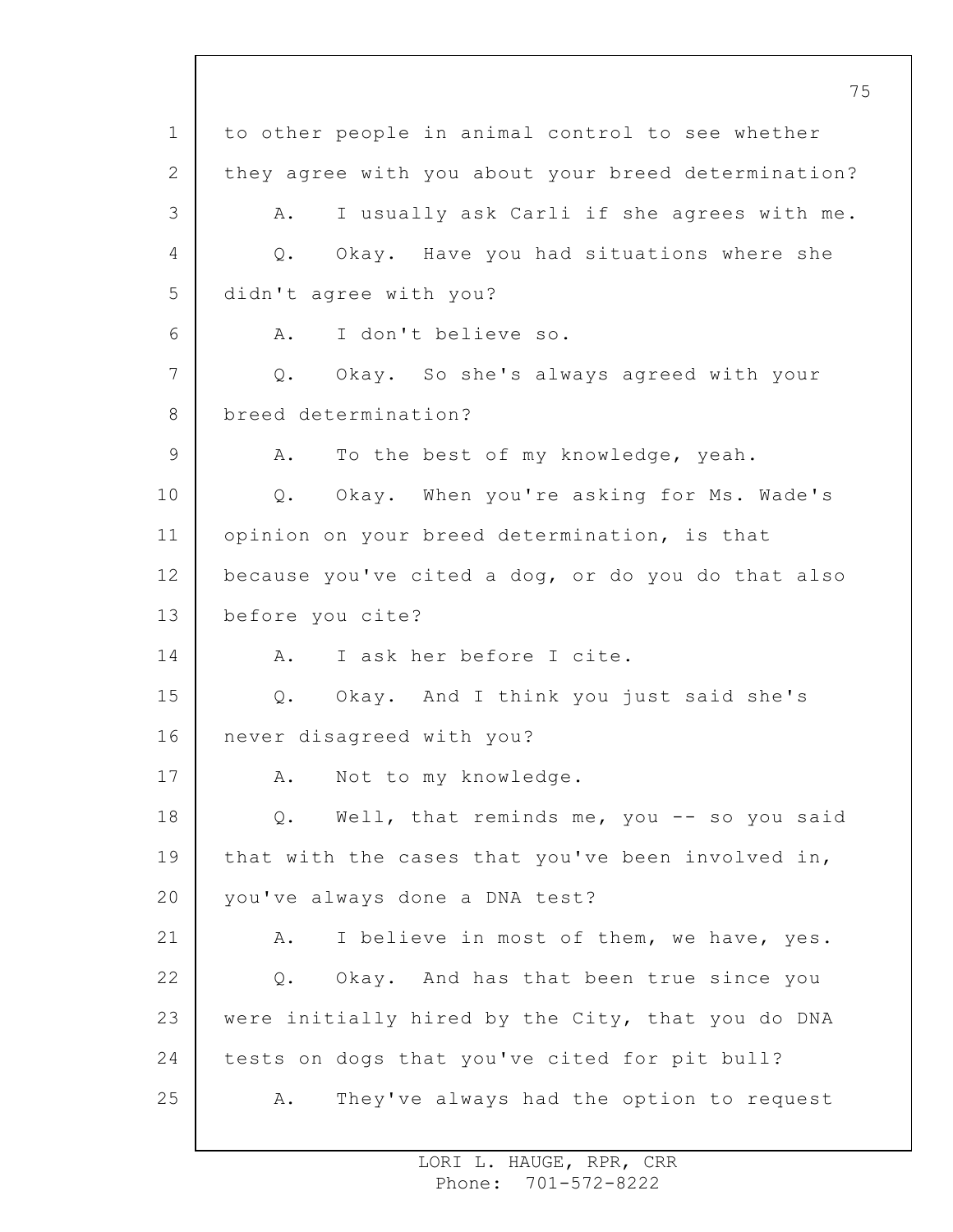1 2 3 4 5 6 7 8 9 10 11 12 13 14 15 16 17 18 19 20 21 22 23 24 25 it; however, it recently -- we recently started doing it for all of them, regardless if they request it. Q. Okay. And so when did you start automatically doing DNA tests? A. Sometime last year. Q. And you said that "they" always had the option. When you say "they," are you referring to owners? A. Yes. Q. So owners have always had the option to DNA their dog? A. Yes, they're -- to my knowledge, they've always had the option in court to request a DNA test if they disagree with their charge. Q. Were owners informed of that option? A. To my knowledge, yes. Q. Do you know how they were informed? A. Either told by an animal control officer or -- I'm not sure if they told them in court, but I think for the most part, animal control officers informed them. I can't speak for other officers. Q. It's been your practice to inform owners? A. Yeah -- Q. Okay.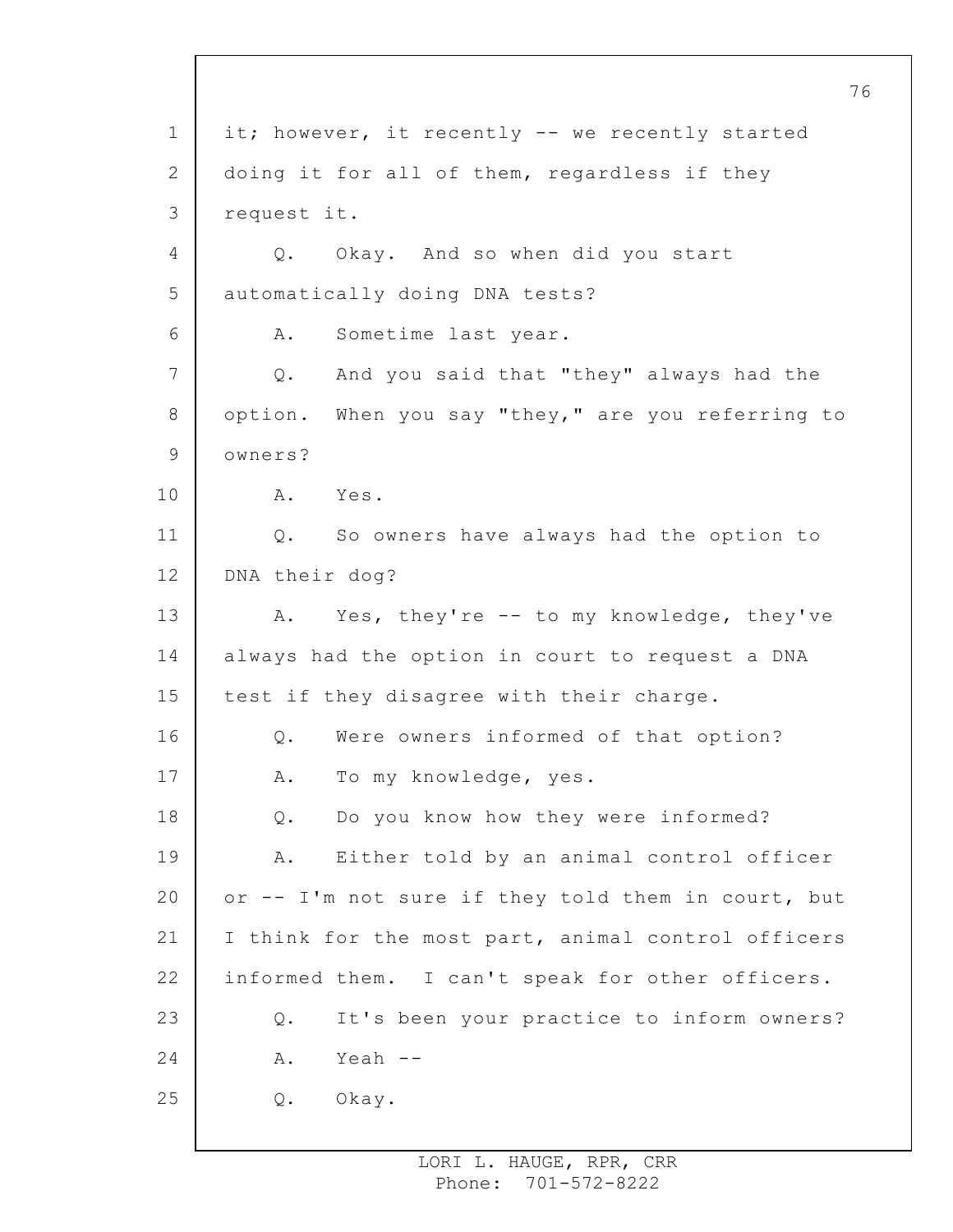1 2 3 4 5 6 7 8 9 10 11 12 13 14 15 16 17 18 19 20 21 22 23 24 25 A. -- when we -- before we did mandatory ones, I would tell them. Q. Okay. Is there a -- a policy in writing somewhere about the -- either the optional DNA or mandatory DNA? A. I don't know if it's in writing. Q. Okay. When the City submits DNA on a dog, what lab do they use for analysis? A. Wisdom Panel™. Q. Do you know who collects the sample? A. It's usually whatever officer is doing the citation. Q. Okay. Do you know, are the samples cheek swabs? A. Yes. Q. Okay. And so would the officer take the cheap -- excuse me -- take the cheek swab and then send that sample to GeneSeek for the Wisdom Panel™ to be run? A. Yeah, we mail it through Wisdom Panel™. Q. Okay. When the results come back, what do you do with the results? A. We typically add it to the report. Q. Do you provide a copy of the results to the owner?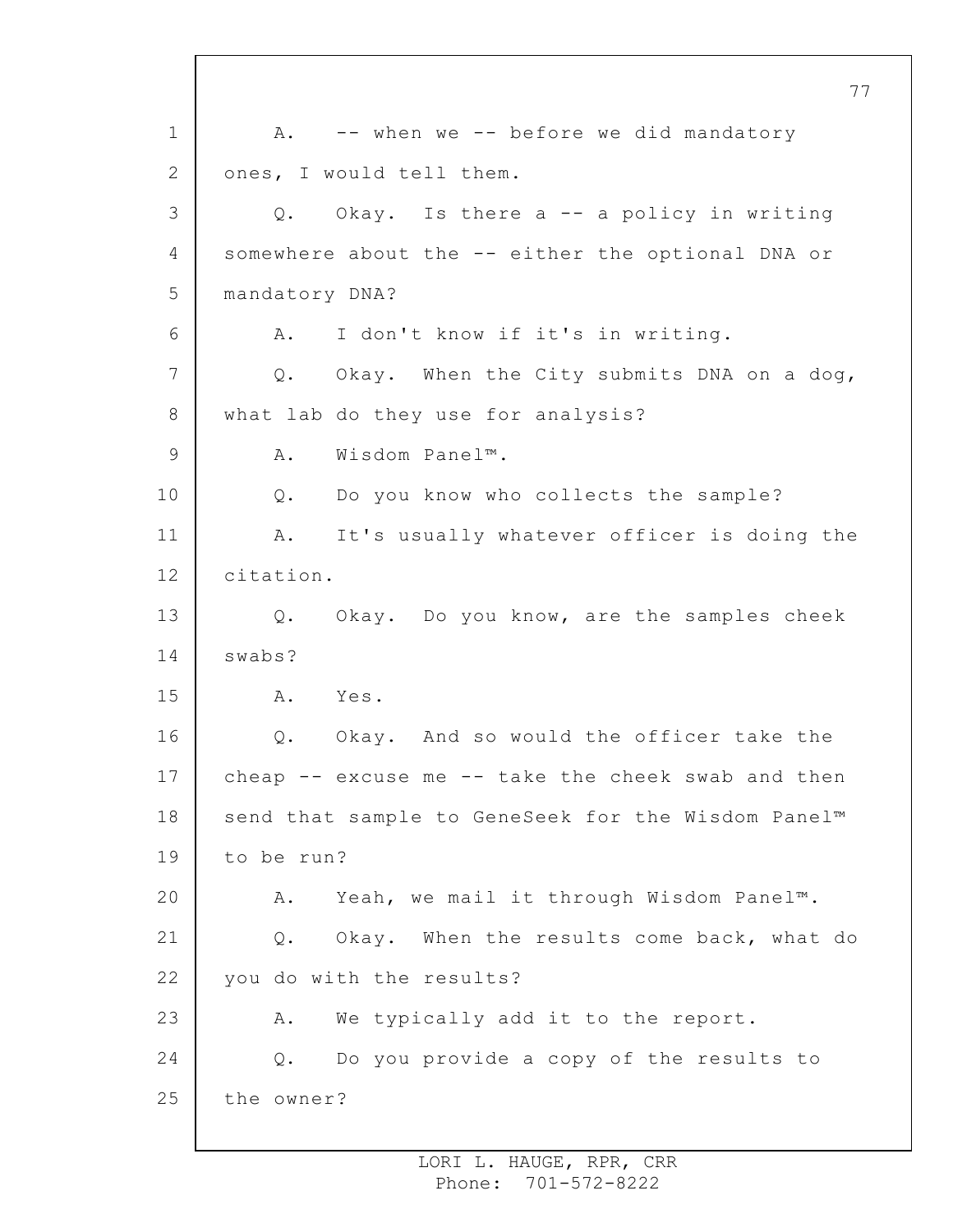1 2 3 4 5 6 7 8 9 10 11 12 13 14 15 16 17 18 19 20 21 22 23 24 25 78 A. They can request it through records. Q. Okay. So if they don't request it, do you provide a copy? A. No. Everything for their case has to be requested through records. Q. Well, what does "requested through records" mean? A. A formal records request to our records department. Q. Are owners informed that they have to make a formal record request to get DNA results? A. If they ask for the results, we tell them that, yes. Q. Okay. If they -- if they don't ask about the results, then they're not informed the results came in? A. No. Q. Okay. MR. SCHMIDT: On this line of questioning, I'm just going to -- I don't want to interpose all the time -- MR. SUMMERLIN: Oh. MR. SCHMIDT: -- on this, but just for your understanding, she's testifying in her capacity as an animal control officer.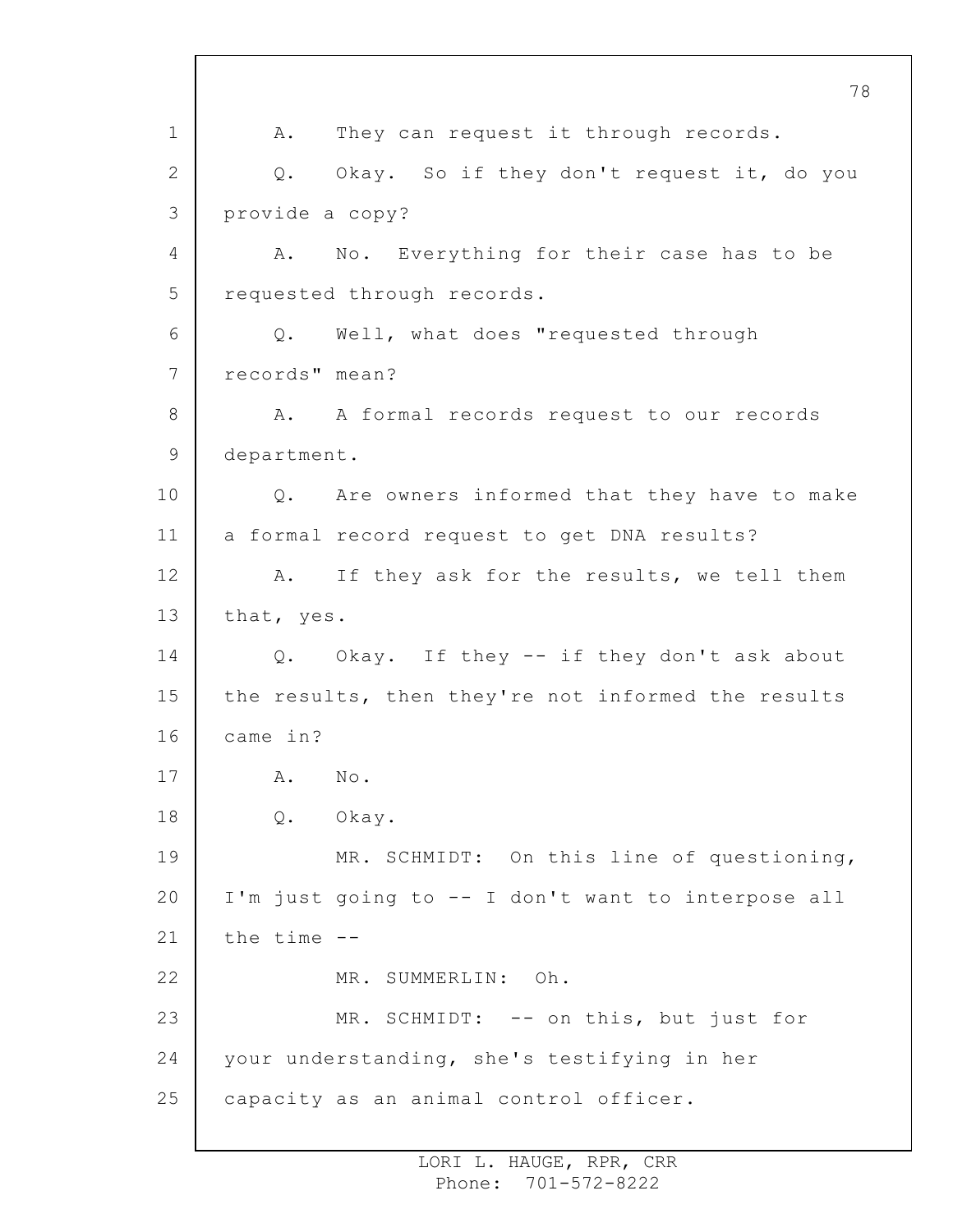1 2 3 4 5 6 7 8 9 10 11 12 13 14 15 16 17 18 19 20 21 22 23 24 25 79 Understanding these cases are in litigation, there are different rules that apply to the -- MR. SUMMERLIN: Yes. MR. SCHMIDT: -- exchange of information. MR. SUMMERLIN: Sure. BY MR. SUMMERLIN: Q. So since the City has started to DNA-test every dog that's been cited, do you know whether every animal control officer informs the owner that a DNA test will be run on their dog? A. I don't know. Q. Okay. A. If the owner pleads not guilty, it's also something that gets brought into court. So they would be informed that way, so  $-$ -Q. Okay. But if an owner pled guilty, they may never know that the DNA test was run? A. It depends on the circumstance. Q. Okay. A. If the dog is in our custody, we can take the DNA. If the dog is in their custody, then we have them sign an authorization to collect DNA. Q. Okay. So if the dog is in your custody, you don't necessarily get the owner's permission to collect DNA from the dog?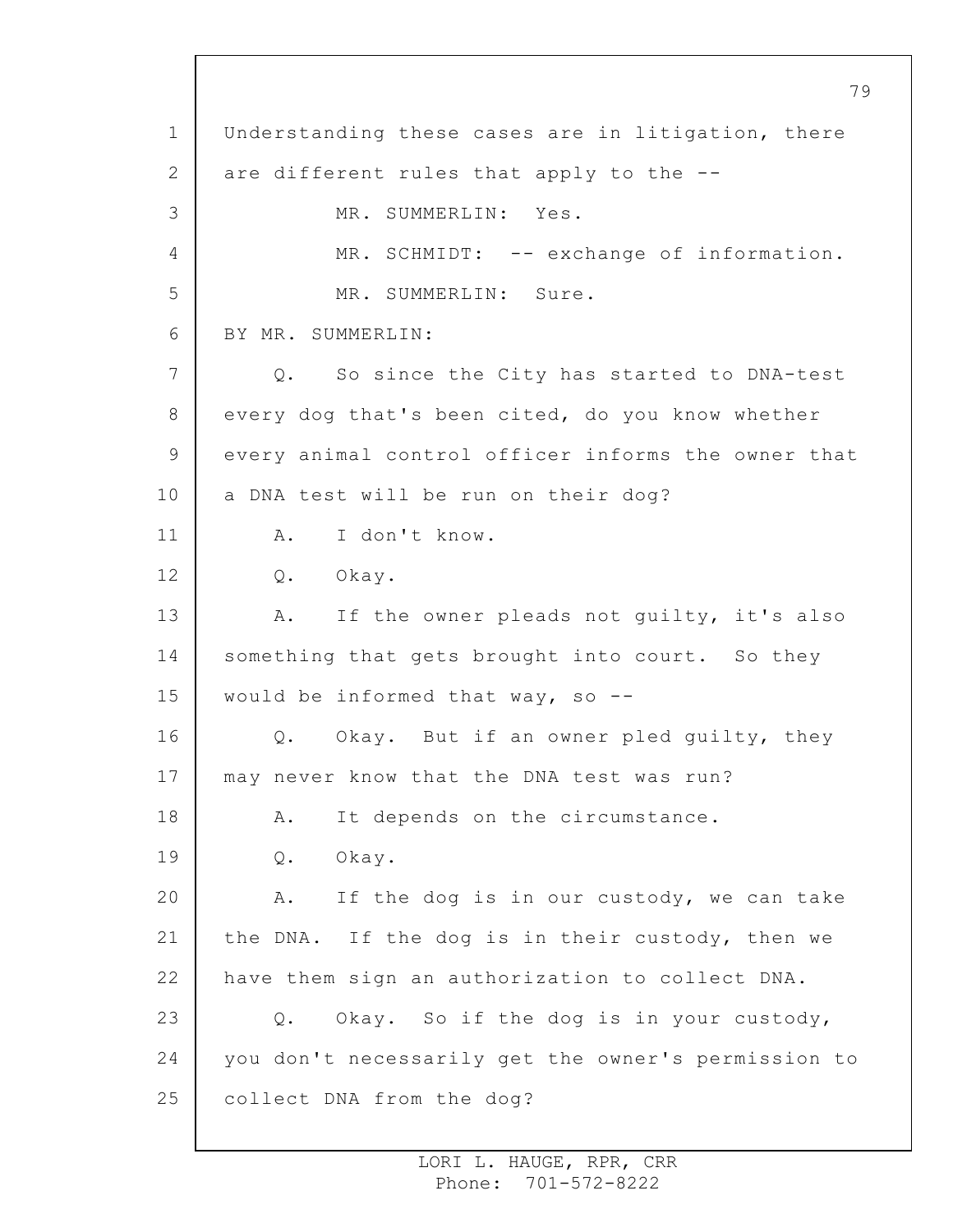1 2 3 4 5 6 7 8 9 10 11 12 13 14 15 16 17 18 19 20 21 22 23 24 25 A. If it's being held as evidence, it's my understanding we don't need permission. Q. Okay. Okay. (There was a discussion off the record between Mr. Summerlin and Ms. Wall. Deposition Exhibit Number 5 was marked for identification by the court reporter.) BY MR. SUMMERLIN: Q. All right. I'll hand you what's been marked as Exhibit 5 (doing so) and ask you to take a look at that. A. (The deponent complied with Counsel's request.) Q. Do you recognize that? A. Yes. Q. What is it? A. Which part? Q. Well, if you need to break it up, break it up for me. A. Well, the first two pages are our Statement Forms, the Inmate Animal Custody form, Animal Relinquishment form, Notice of Impoundment form, Adoption Form, and then our basic training packet. Q. Okay. So from page 464 to the end, is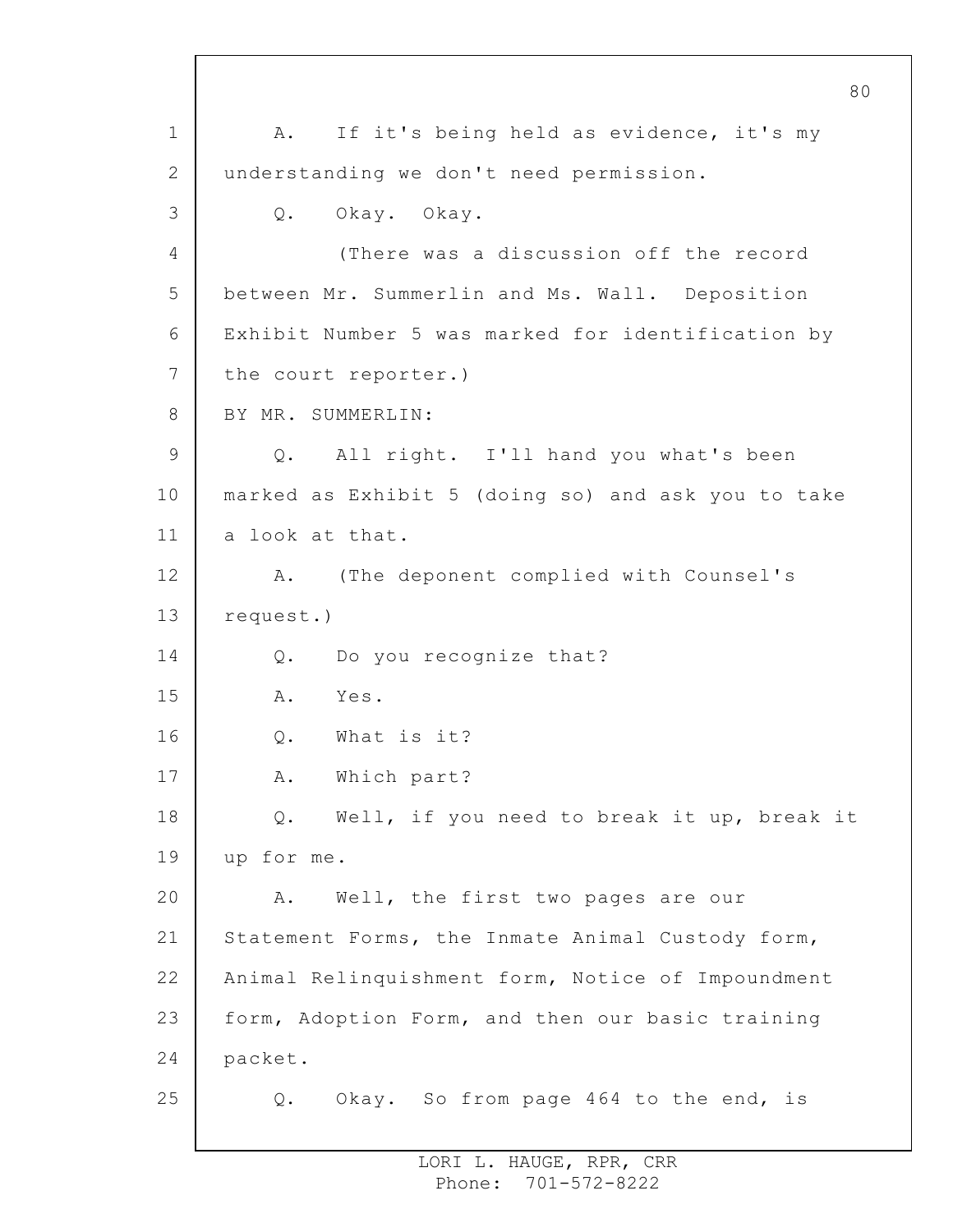1 2 3 4 5 6 7 8 9 10 11 12 13 14 15 16 17 18 19 20 21 22 23 24 25 81 that the training packet? A. Yes. Q. Okay. All right. So if you go to page 483, the top of that is titled "Animal Control Procedures." A. (The deponent complied with Counsel's request.) Q. Correct? A. Yes. Q. Okay. And that's part of your training packet? A. Yes. Q. All right. So I want to look at paragraph number 3 on page 483, and that's titled "Pit Bull  $Car'' -- "Calls"?$ A. Yes. Q. Okay. So this portion of the animal control procedures relates to enforcement of the Williston pit bull ban? A. Yes. Q. Okay. So a couple questions on this. If you look at paragraph 3(g) and 3(h) on page 483 and  $484 - -$ A. (The deponent complied with Counsel's request.)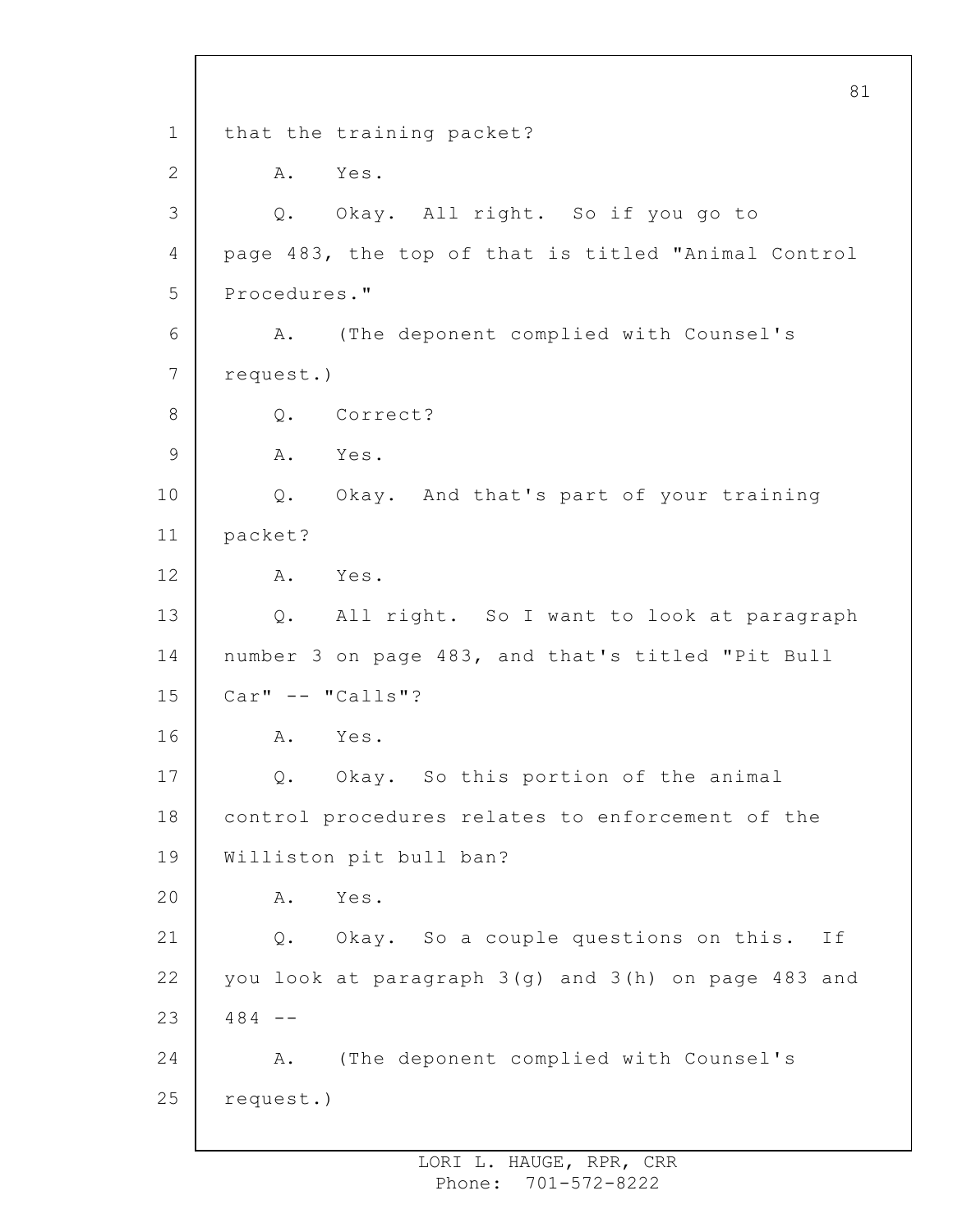1 2 3 4 5 6 7 8 9 10 11 12 13 14 15 16 17 18 19 20 21 22 23 24 25 Q. -- this states that "The dog is left with the owner unless vicious, and owner is cited with pit bull in the city limits and given a mandatory court appearance" in 3(g); correct? A. Yeah, that's what it states. Q. Okay. That's not the practice? A. It previously was until we were advised by the city attorney to impound all pit bulls. Q. Okay. When were you instructed to begin impounding all pit bulls? A. Early last year. Q. Okay. Were you told why this policy was being changed? A. No. Q. Do you know whether the written policy has been changed? A. I don't know. Q. Okay. You've not been provided with a new animal control procedures booklet or printout? A. I'm not sure. Q. Okay. Well, do you recall seeing anything in writing telling you that Section 3(g) of the animal control procedures is being amended and you'll now impound every pit bull? A. No.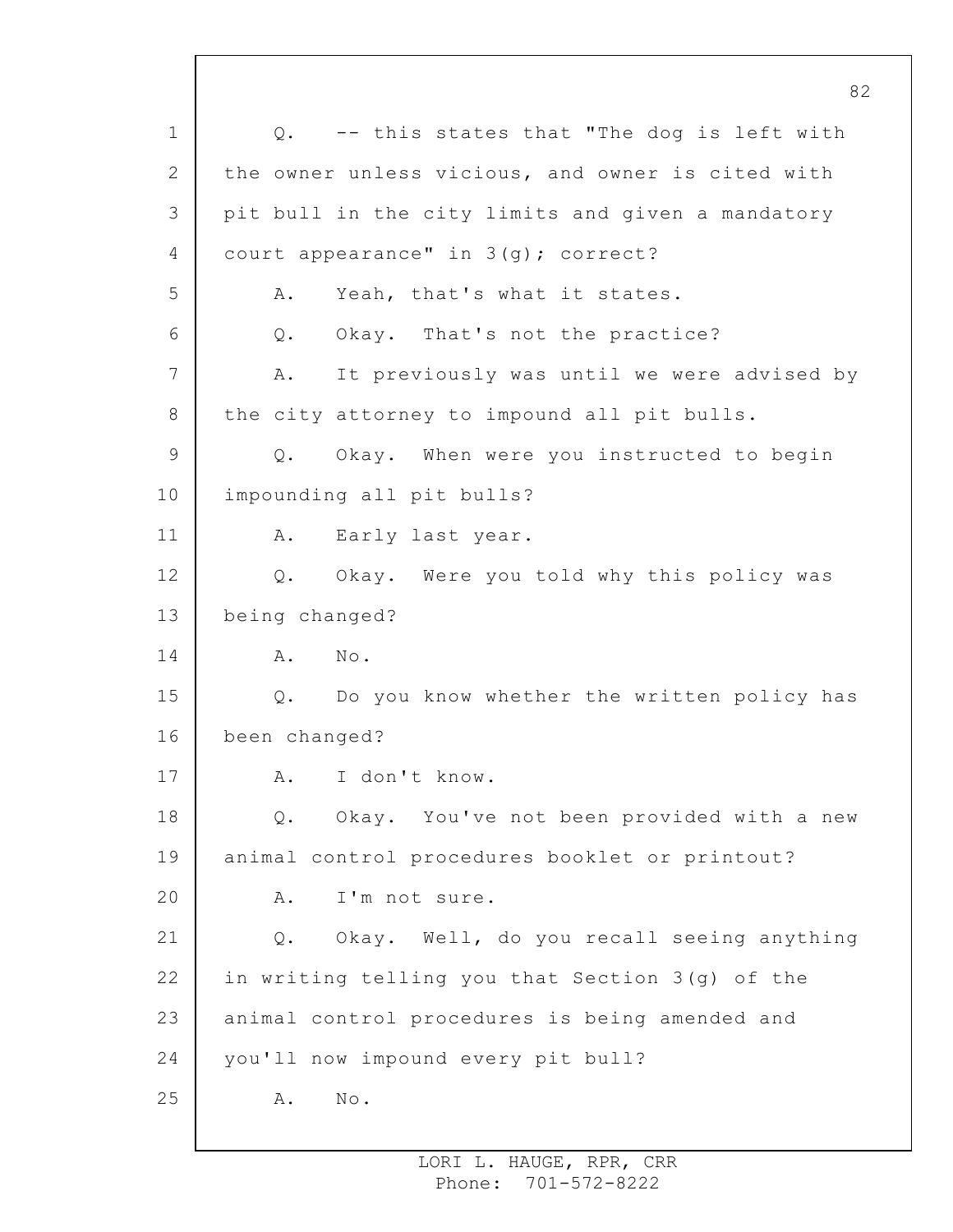1 2 3 4 5 6 7 8 9 10 11 12 13 14 15 16 17 18 19 20 21 22 23 24 25 83 Q. Okay. So were you just, like -- were you told, at work, by someone, "Oh, start impounding these dogs"? A. I don't know if it was via phone or email, but the city attorney advised Carli Wade to impound all pit bulls. Q. Okay. (There was a discussion off the record between Mr. Summerlin and Ms. Wall.) MR. SUMMERLIN: You guys, do you want to take a couple-minute break? MR. SCHMIDT: Yeah. (The proceedings recessed at 12:01 p.m. Deposition Exhibit Number 6 was marked for identification by the court reporter. The proceedings reconvened with everyone present at 12:05 p.m.) BY MR. SUMMERLIN: Q. Okay. I just want to -- let's grab Exhibit 4, which is the dog photos. Before we go on to anything else, I want to make sure that we've got our page numbers -- MR. SUMMERLIN: Brian, do you mind if I mark page numbers on the exhibit? MR. SCHMIDT: No. I think that would be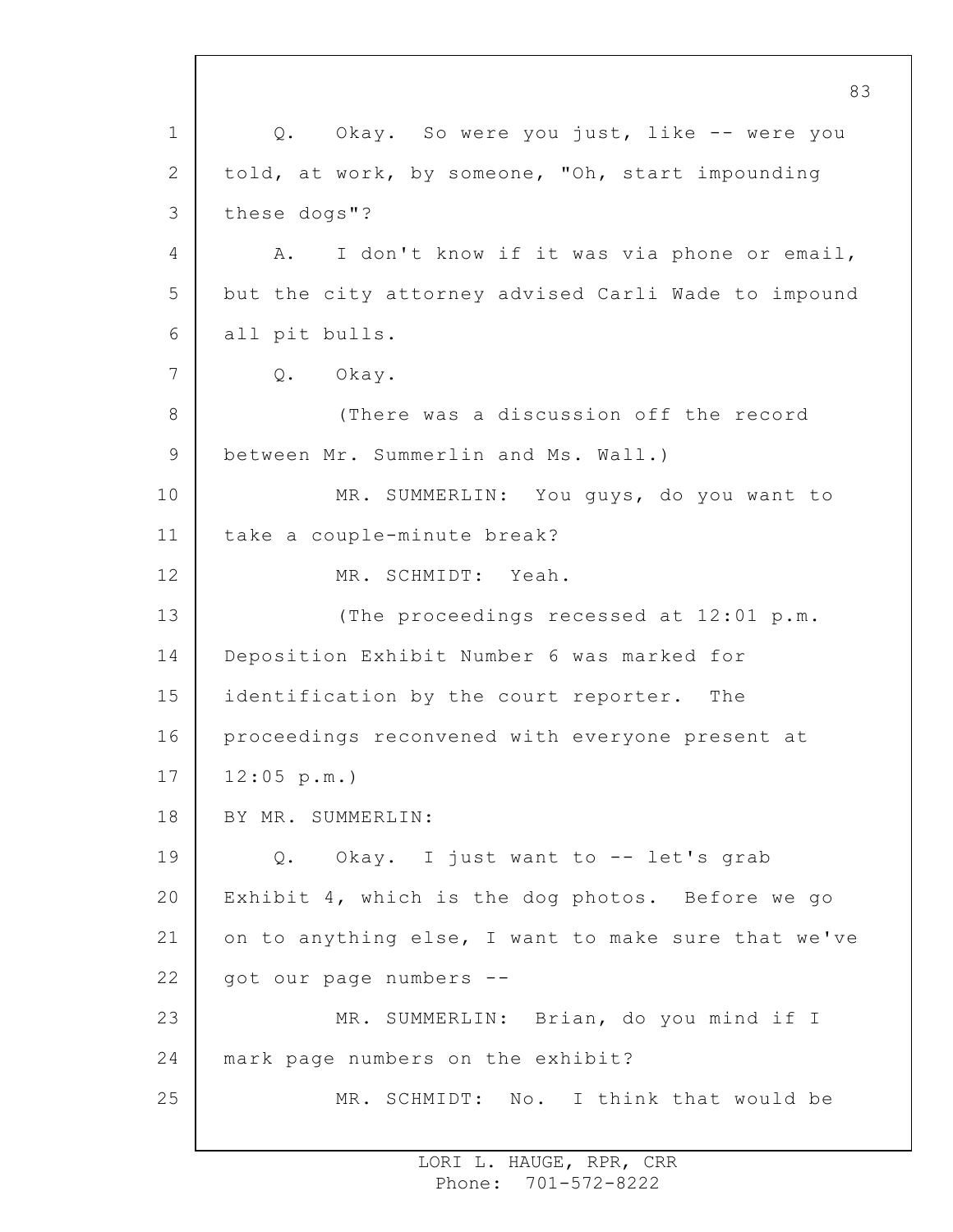```
1
 2
 3
 4
5
 6
7
8
9
10
11
12
13
14
15
16
17
18
19
20
21
22
23
24
25
                                                         84
     pretty helpful, actually.
              MR. SUMMERLIN: And then that way, if
     we've got a mistake, we'll figure it out before
     it's too late.
              MR. SCHMIDT: Yeah. No, let's -- let's
     for sure do that.
              MR. SUMMERLIN: Okay. So page 1 of
     Exhibit 4 is the dog sitting on a bench.
              Page 2 is a dog lying on a wooden floor --
     a brown dog lying on a wooden floor with a yellow
     dog lying next to it.
              Page 3 is that same brown dog sitting on a
     floor.
              Page 4 is a dog with unusually large ears
     on grass.
              Page 5 is a picture of that same dog.
              Page 6 is a picture of a yellow dog
     sitting on grass.
              Page 7 is a picture of the same dog lying
     on grass.
              Page 8 is a picture of a dog with a green
     neckerchief.
              Page 9 is a picture of the same dog lying
     on a mat.
              Page 10 is a picture of a small dog with a
```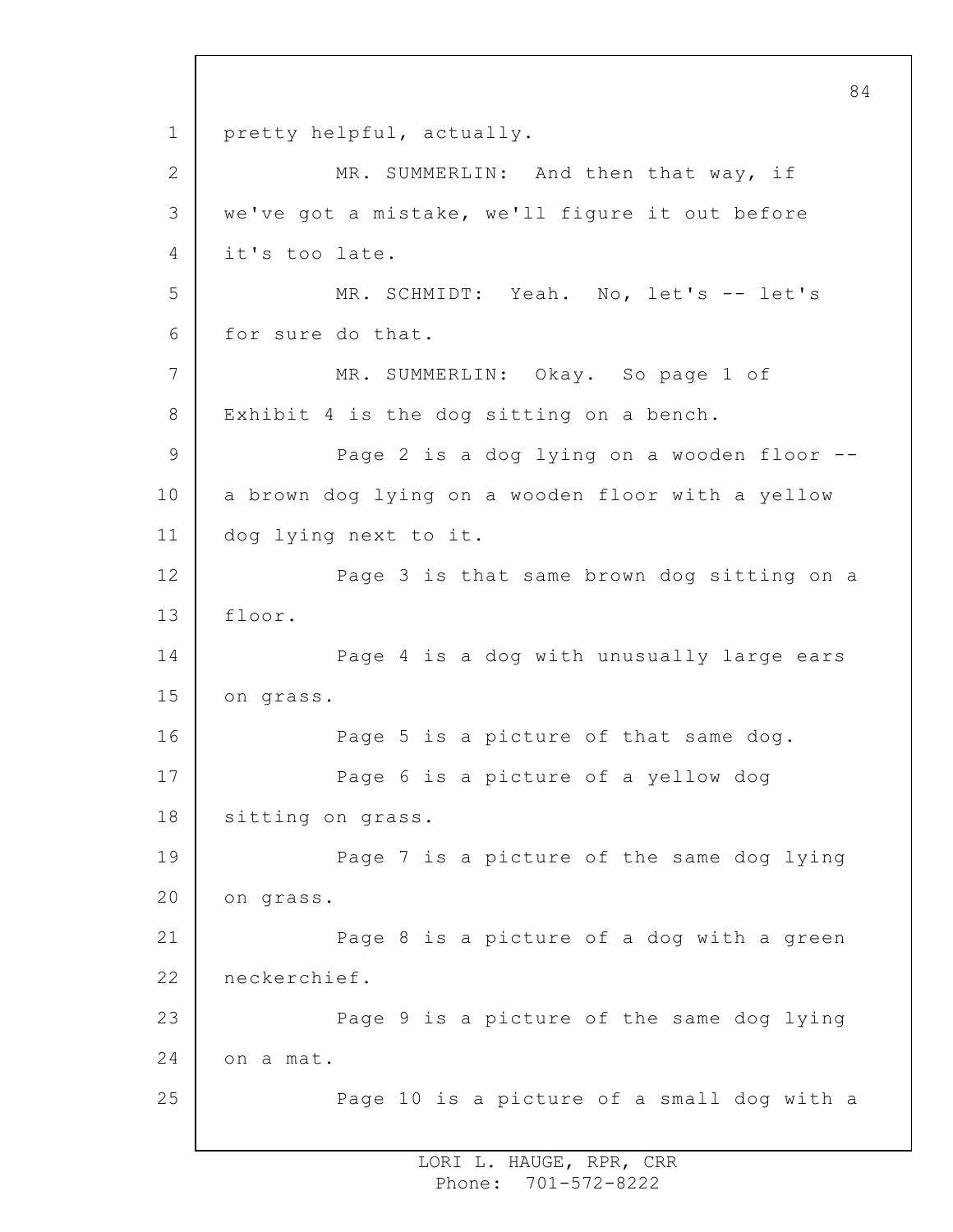1 2 3 4 5 6 7 8 9 10 11 12 13 14 15 16 17 18 19 20 21 22 23 24 25 85 red collar that is black and brown. Page 11 is a picture of a dog with a multicolored handkerchief around its neck and its tongue hanging out. Page 12 is a picture of a brown dog with a vampire-shape-head coloring pattern on his head. Page 13 is a picture of the same dog sitting on a footstool. Page 14 is a picture of a brindle dog lying on what appears to be sand. Page 15 is a picture of that same dog with a red collar on. And then these -- page 16 and page 17 is a brown dog standing on brick and then standing on a floor. And I believe for pages 16 and 17, earlier in the deposition, I referred to that as pages 17 and 18 because I had  $-$ MR. SCHMIDT: Okay. MR. SUMMERLIN: -- misnumbered. Hopefully that will be clear as mud at some point. MR. SCHMIDT: And, Gene, just so we're clear on the -- on the record on this, I'm preserving objections to this -- MR. SUMMERLIN: Sure. MR. SCHMIDT: -- I guess it would be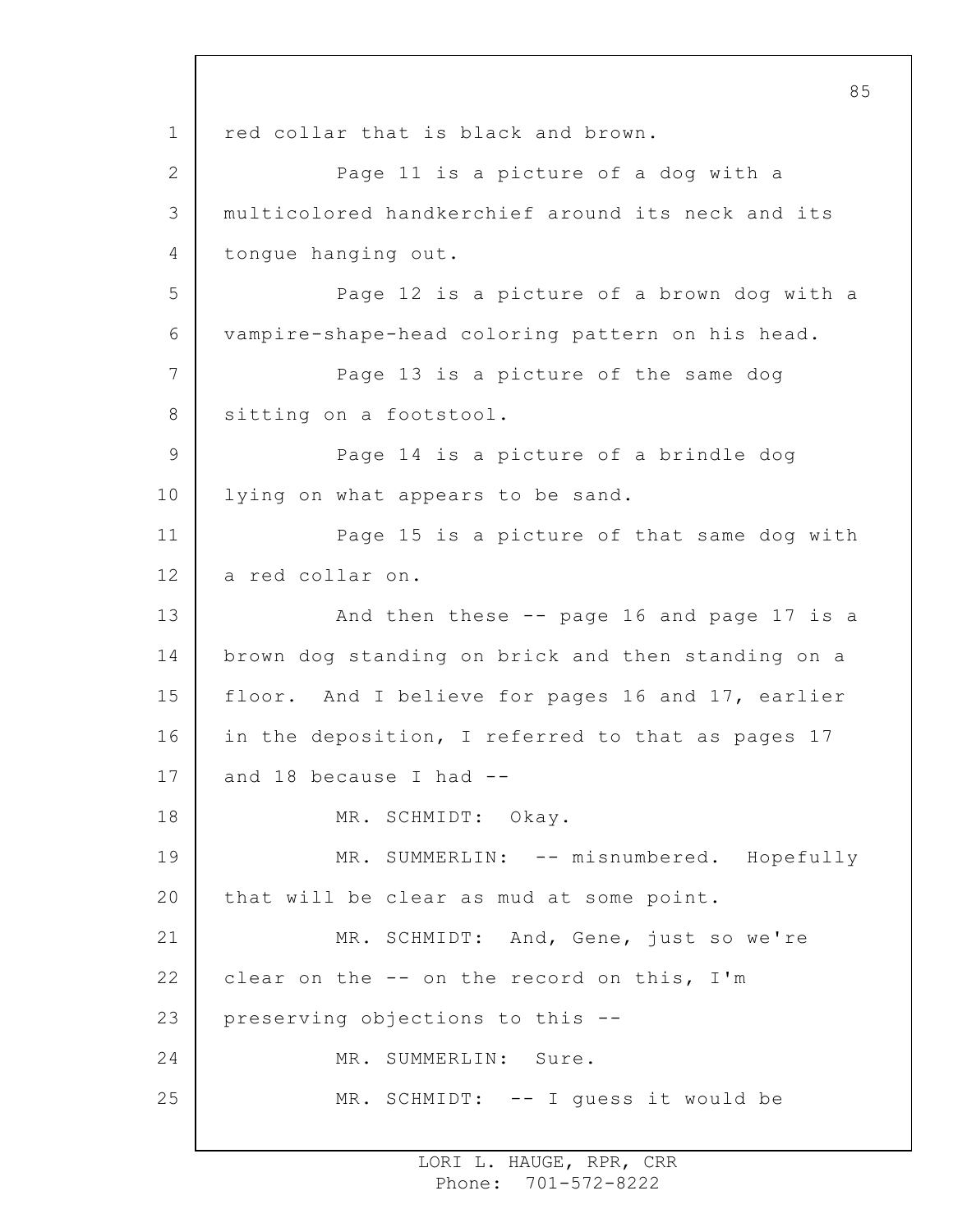1 2 3 4 5 6 7 8 9 10 11 12 13 14 15 16 17 18 19 20 21 22 23 24 25 86 Exhibit Number 4. MR. SUMMERLIN: Correct. Okay. And I gave you what we've marked as Exhibit 6. BY MR. SUMMERLIN: Q. So I hand you what's been marked as Exhibit 6 (doing so) and ask you -- well, first, let me tell you what this is. So this is just pictures of several dogs -- it appear -- it is 14 pages -- along with Embark DNA breed tests for those dogs. Would you just take a look at those pictures, and I want to ask you a couple questions. A. (The deponent complied with Counsel's request.) MR. SCHMIDT: And, again, Gene, I think we have an understanding on it -- MR. SUMMERLIN: Yeah. MR. SCHMIDT: -- but I'm preserving all objections to Exhibit Number 6, but you can certainly ask questions about it. BY MR. SUMMERLIN: Q. Have you had a chance to review the -- the photographs in Exhibit 6? A. Yep.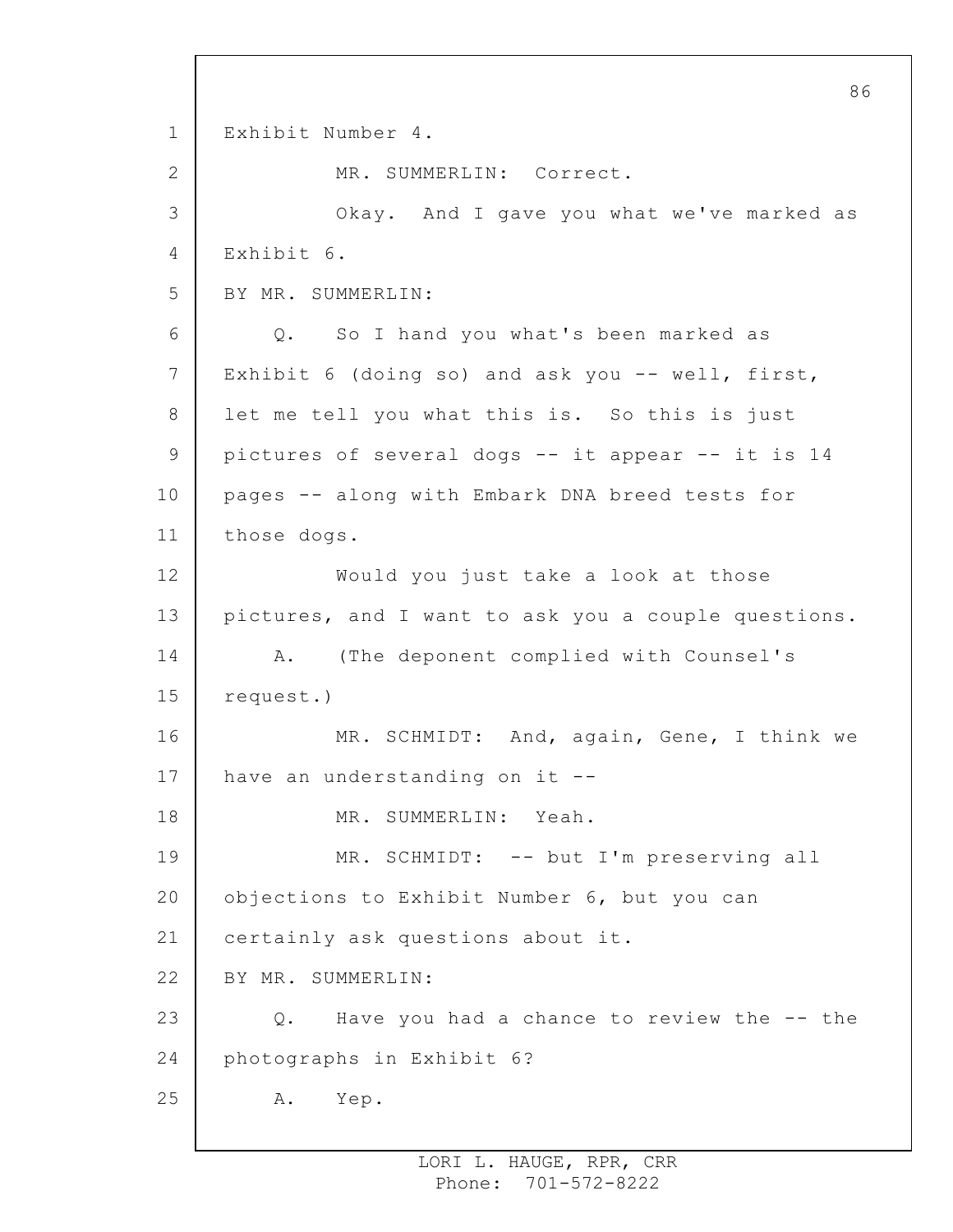1 2 3 4 5 6 7 8 9 10 11 12 13 14 15 16 17 18 19 20 21 22 23 24 25 Q. Okay. Would you agree with me that the dogs that are represented in these photographs have a variety of phenotypic -- have a variety of phenotypes? A. Yes. Q. So it's kind of a spectrum of dogs? A. Yes. Q. Okay. Would you also agree with me that all of the dogs identified in Exhibit 6, according to the Embark DNA test, are--well, with the exception of the dog that appears on page 6--mixed-breed dogs? A. Yes. Q. And you may not know this, or you might. Do you know what the -- the makeup of an American bulldog is?  $A.$  What  $-$ Q. The breed makeup. A. What do you mean? Q. Are you familiar with the American bulldog? A. Yes. Q. Okay. That's a breed? A. Yes. Q. Do you know if that's a breed that's a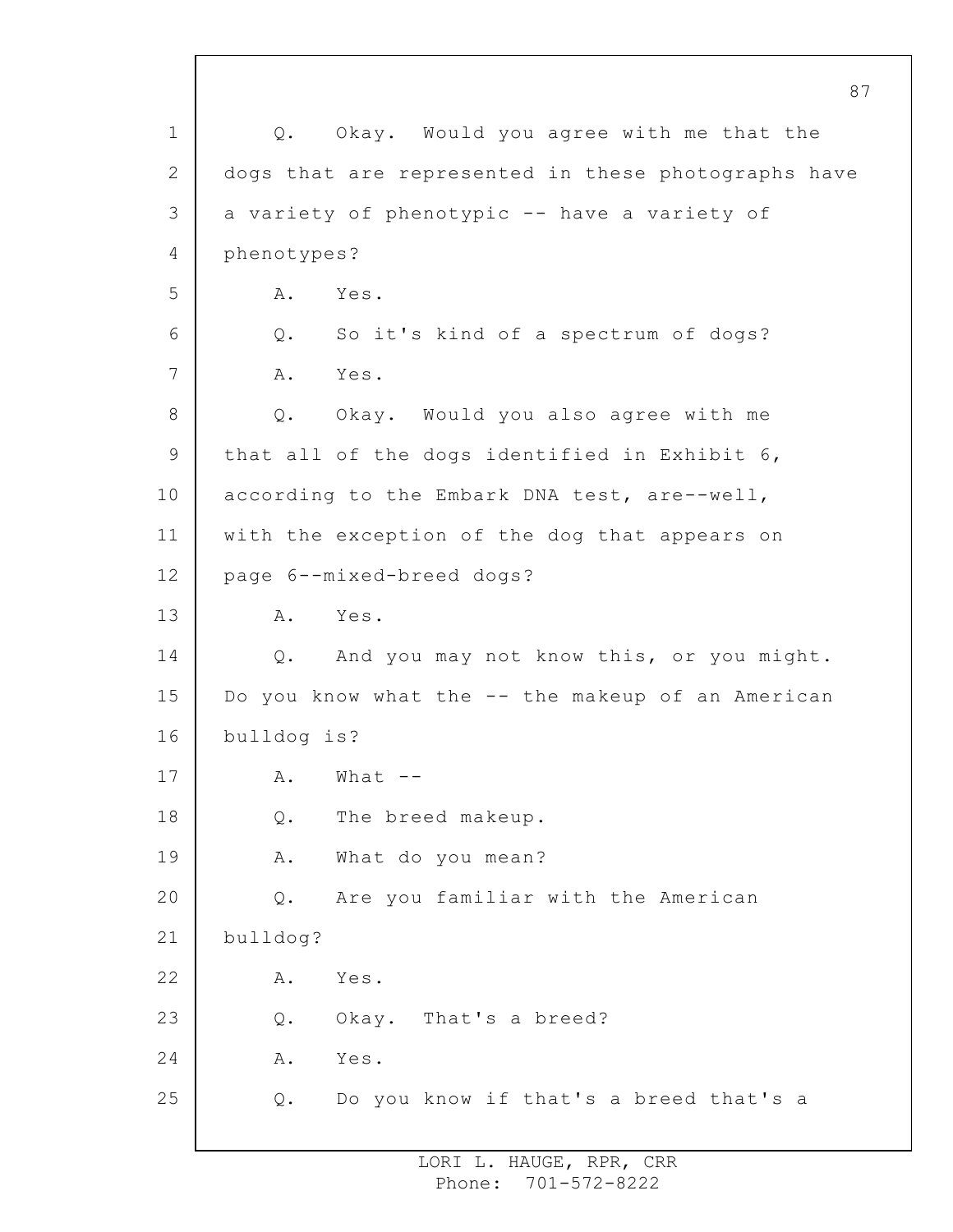1 2 3 4 5 6 7 8 9 10 11 12 13 14 15 16 17 18 19 20 21 22 23 24 25 88 combination of two other breeds? A. No. I'm -- Q. Okay. A. I don't know. Q. All right. If we look at the dogs that appear on pages 1 through 5 of Exhibit 6, all of those dogs contain some percentage of a breed that is banned under the Williston ordinance; correct? A. Correct. Q. Okay. If you were to look at the photographs of those dogs, without knowing their breed makeup, are there any of those dogs that, based on the photographs, you would cite as being in violation of the Williston ordinance? A. No. Q. Okay. Are there any of those dogs that if you had the genetic makeup, you would cite under the Williston ordinance? A. If the owner told me that they are part pit bull. Q. Okay. So all of those dogs, if the owner said, "Hey, I got this Embark test. Here are the results," each one of those dogs on pages 1 through 5, you would cite as being in violation of the ordinance?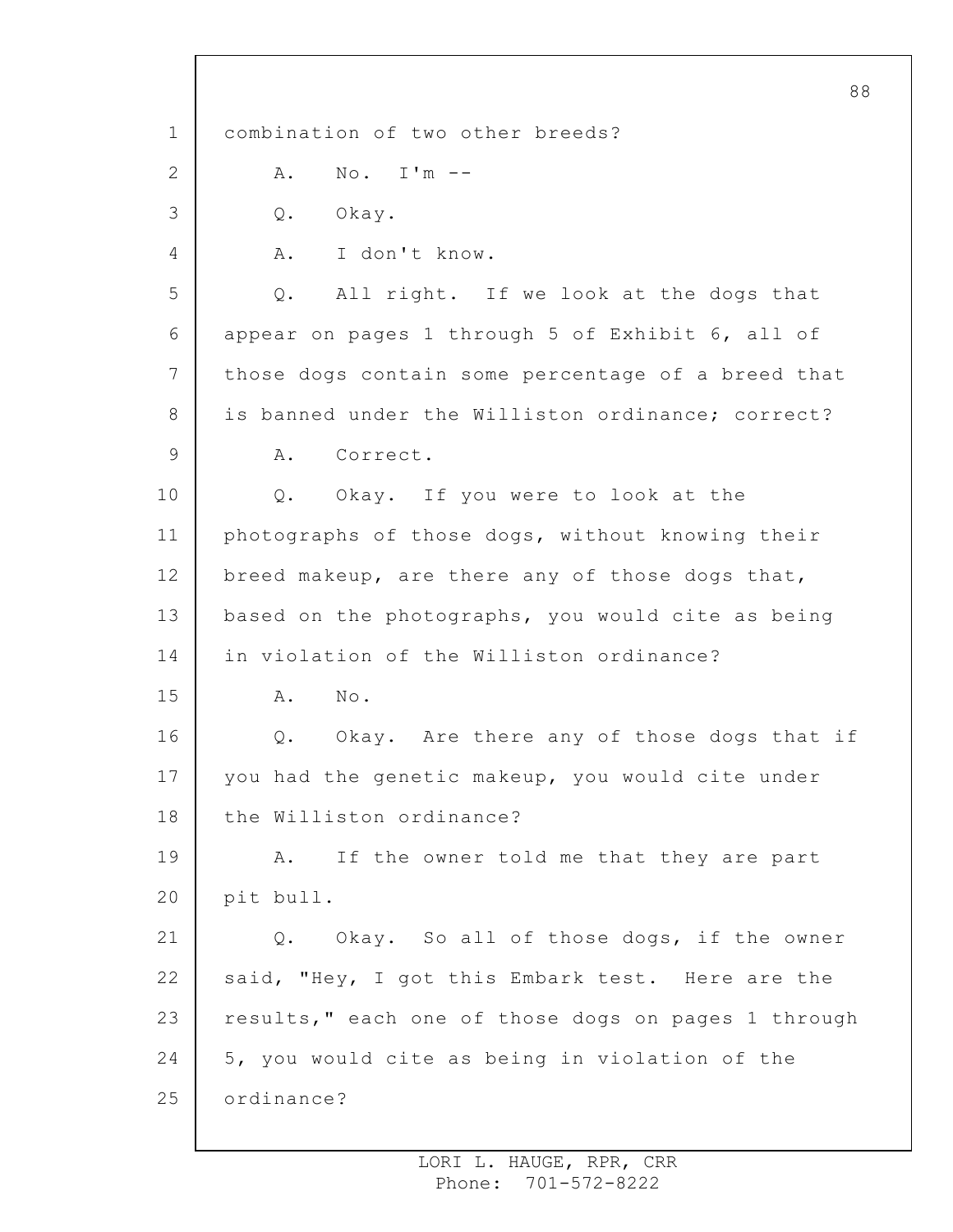1 2 3 4 5 6 7 8 9 10 11 12 13 14 15 16 17 18 19 20 21 22 23 24 25 A. Yes, because they would be admitting to violating it. Q. Okay. I'd like you to take a look at pages 7 and 8 of Exhibit 6. A. (The deponent complied with Counsel's request.) Q. If you didn't have the DNA test results of the dogs that appear on pages 7 and 8, would you cite either of those dogs under the Williston ordinance? A. Number 8, for sure no. Number 7 is a little trickier. However, it would be difficult to determine without seeing the dog in person. Q. Okay. So Number -- Number 7 possibly, but you'd want to see the dog in person; Number 8, you said no? A. Correct. Q. Okay. What about the dog on Number 9, if you didn't have the DNA? A. No. Q. Okay. And for Number 9, if you did have the DNA, you would cite? A. Yes, if the owners admitted to violating the ordinance.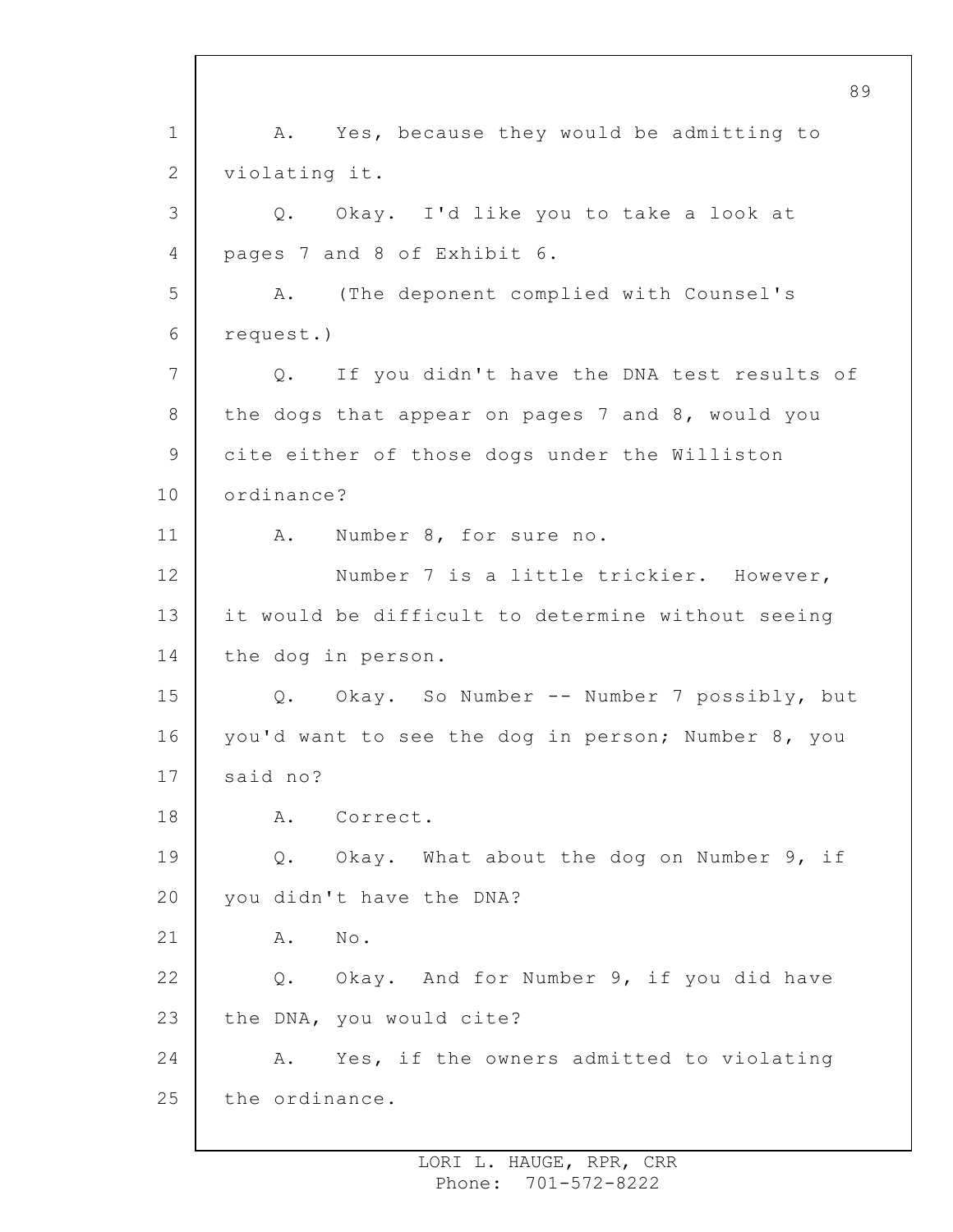1 2 3 4 5 6 7 8 9 10 11 12 13 14 15 16 17 18 19 20 21 22 23 24 25 Q. Okay. Well, and, again, I -- I'm not saying the owner is admitting to violating the ordinance. What I'm saying is the owner would say, "Here's the DNA for the dog." And so the DNA would show, for the dog on 9, 39 percent American pit bull terrier. A. Yes. So they'd be admitting to violating it. Q. Okay. So that's -- when you've said "admitted to violation" as we've talked about these photos, you're meaning you would show me the DNA that shows the percentage of a banned breed? A. Yep. Q. Okay. A. Yes. Q. So on page 10, again, without the DNA, is there anything about those photos that would cause you to think you would cite that dog? A. No. Q. Okay. And if the owner did provide the DNA that shows the dog is thir -- is 35.8 percent pit bull terrier, you would cite? A. Hmm, yeah. Q. Okay. Same thing for 11? Without the DNA, would you cite?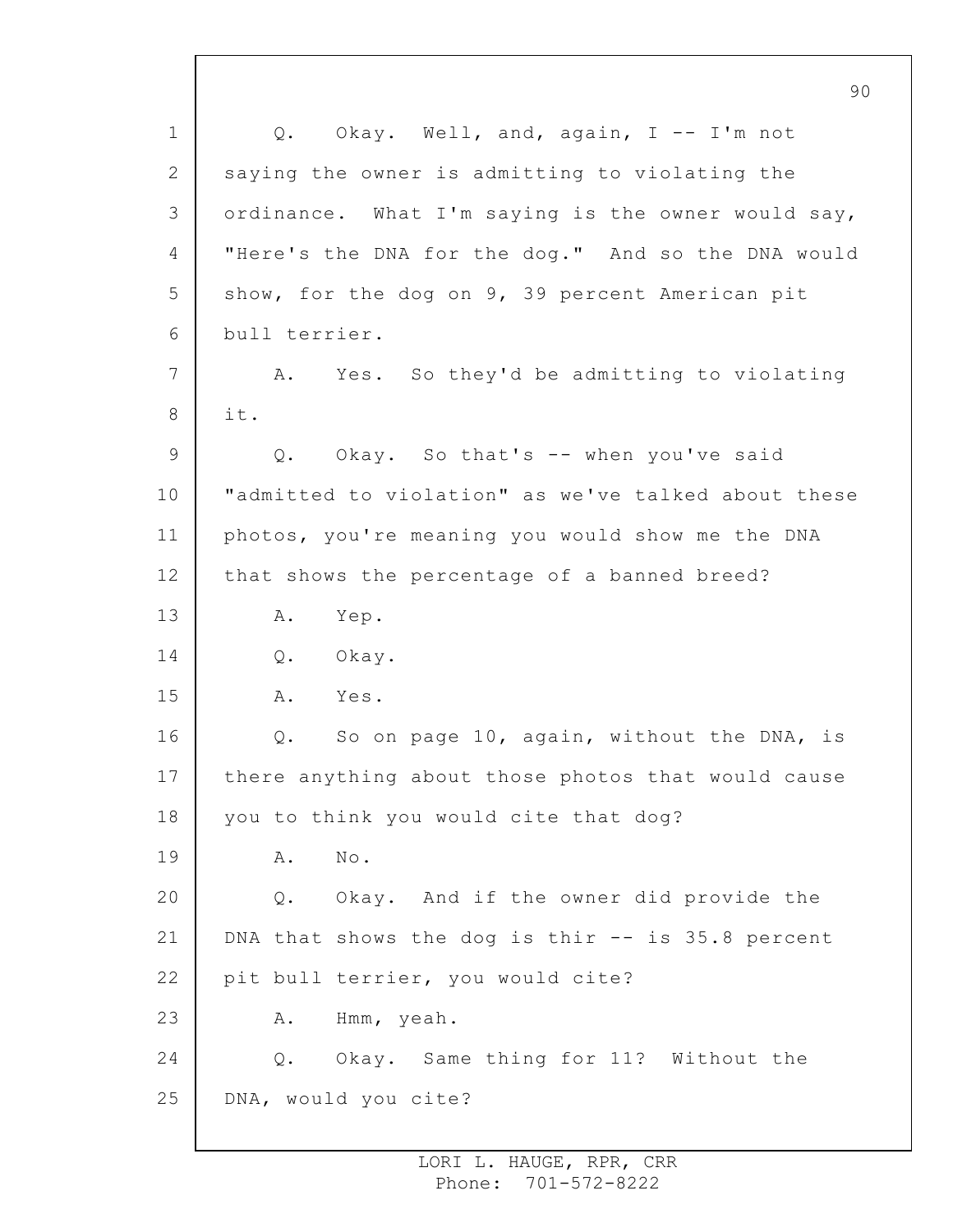1 2 3 4 5 6 7 8 9 10 11 12 13 14 15 16 17 18 19 20 21 22 23 24 25 91 A. No. Q. With the DNA, would you cite? A. Yes. Q. And then for 12, without the DNA, would you cite? A. No. Q. With the DNA, would you cite? A. Yeah, if they admitted that it had pit bull in it. Q. Okay. And then 13, without the DNA, would you cite? A. No. Q. With the DNA, would you cite? A. Mm-hmm. Yeah. Q. Okay. And then 14, without the DNA, would you cite? A. No. Q. With the DNA, would you cite? A. Yes. Q. All right. All right. When you have looked at dogs, as an animal control officer, to see if they violate Williston's pit bull ordinance, I know, like, as we've looked at photographs--and, obviously, photographs aren't the same as having the dog in the room with us--you've said a couple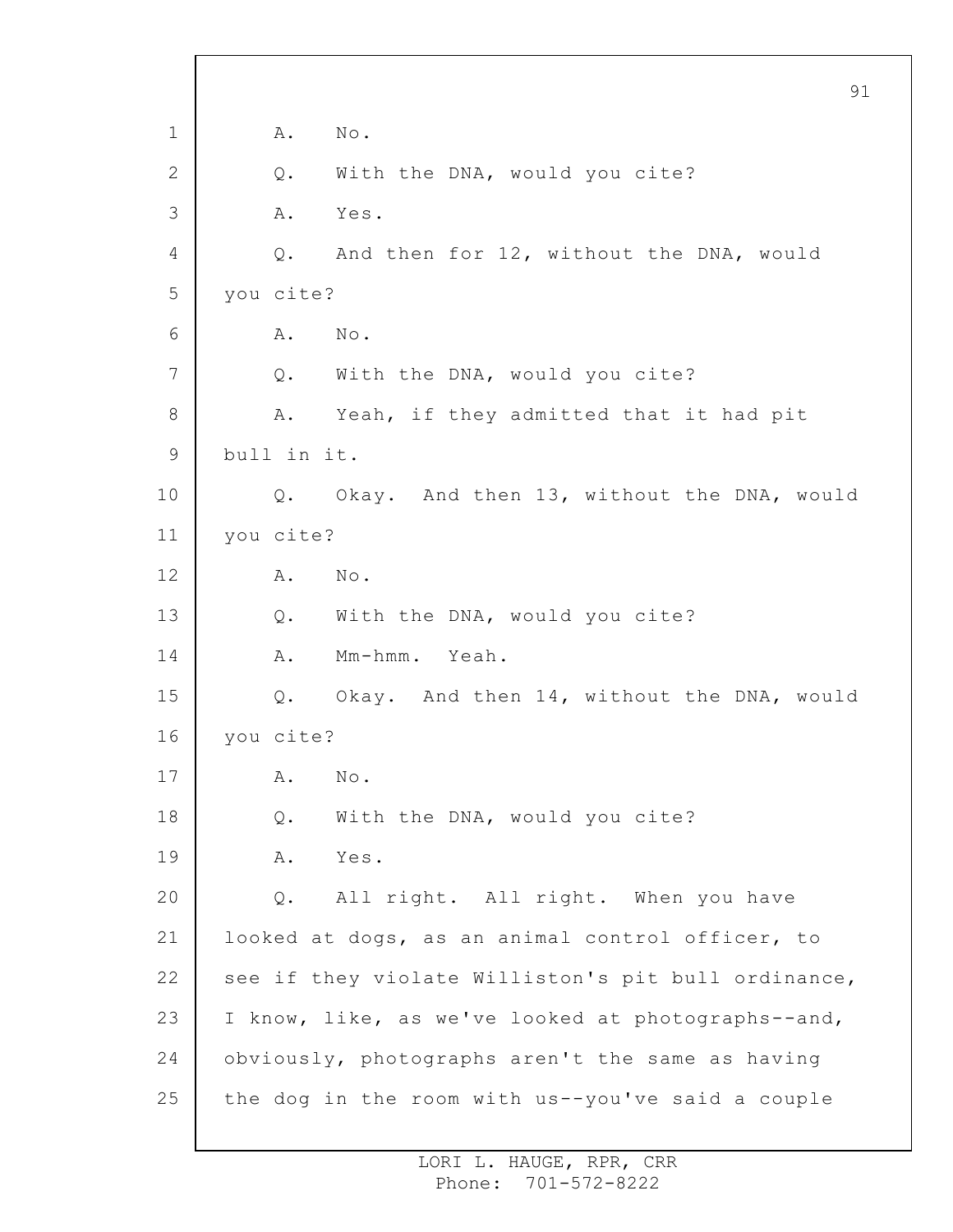1 2 3 4 5 6 7 8 9 10 11 12 13 14 15 16 17 18 19 20 21 22 23 24 25 times that you'd like to see the dog in person; right? A. Mm-hmm. Q. Have you ever cited an owner when you've not been able to physically inspect the dog? A. I believe so. Q. Okay. Tell me about those or that situation. A. The one occasion that I recall, we were sent pictures of the dog, and the pictures were definite. There was no question in my mind based off of those. It was not a scenario where I felt I needed to see it to prove that it was. And the owner would not open the door for us. They would not call us. They would not make contact with us at all. So we created a warrant for pit bull in the city limits for them. Q. Okay. Have you ever had situations where you've cited just based on looking at a dog, like, through a window? A. I -- yes, I believe so. Q. Okay. So is it fair to say that while physically inspecting a dog right in front of you may be preferable, it's not always necessary? A. Correct.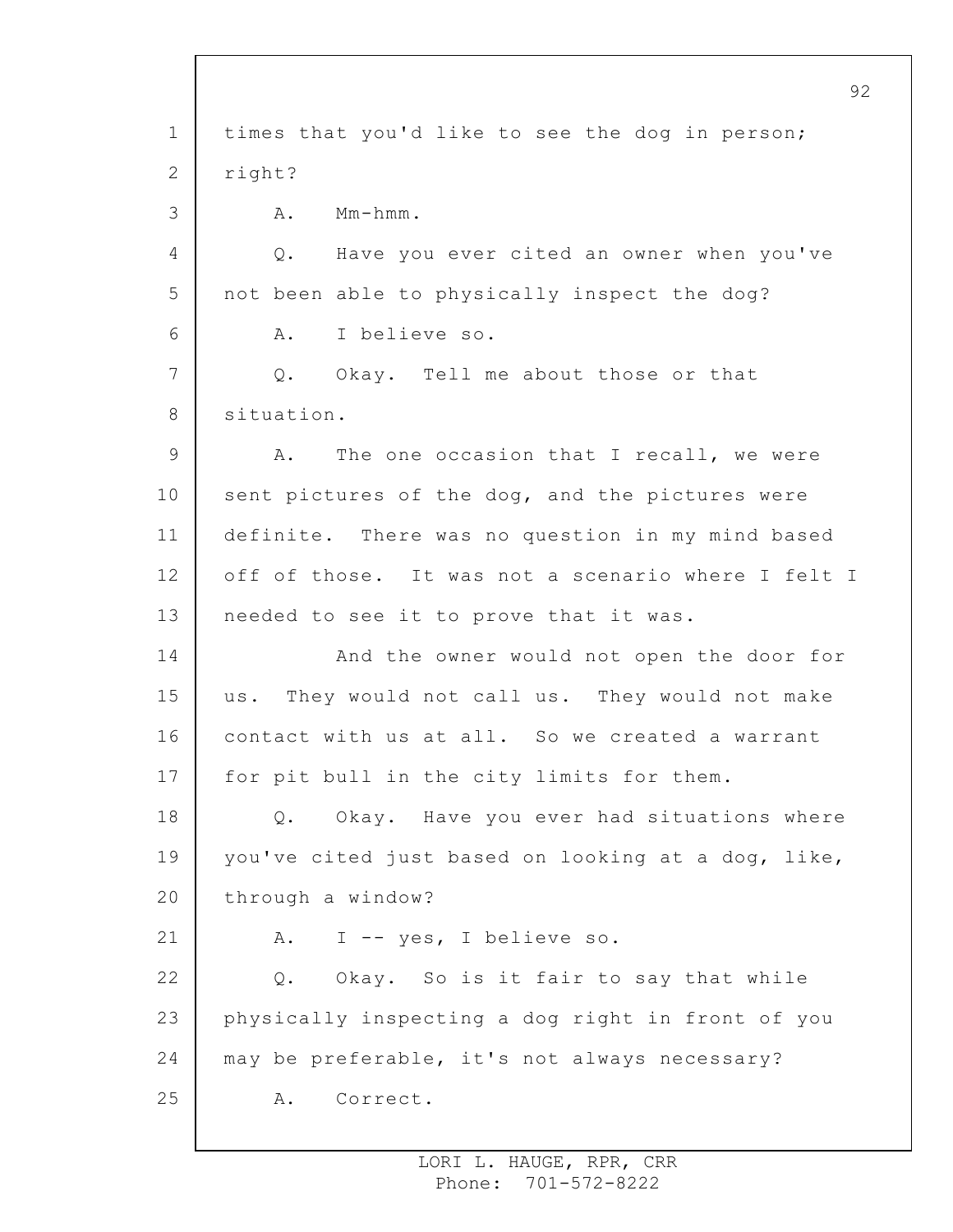1 2 3 4 5 6 7 8 9 10 11 12 13 14 15 16 17 18 19 20 21 22 23 24 25 Q. Okay. So I've asked you a lot of questions this morning about, you know, your understanding, as an animal control officer, about various things. So I want to ask you outside of your role as an animal control officer, do you have a personal opinion as to whether pit bulls are more dangerous than other dogs of similar size? A. I'm pretty neutral. Q. Okay. (There was a discussion off the record between Mr. Summerlin and Ms. Wall.) MR. SUMMERLIN: Sorry. MS. WALL: We'll go off the record just briefly. Thank you. (The proceedings recessed at 12:19 p.m. and reconvened with everyone present at 12:20 p.m.) BY MR. SUMMERLIN: Q. So outside of your interaction with pit bull-type dogs as an animal control officer, do you have other personal experience interacting with pit bull-type dogs? A. Yeah. Q. Okay. Kind of generally, what's that? A. I've known people who have owned them. I've spent some time with them outside of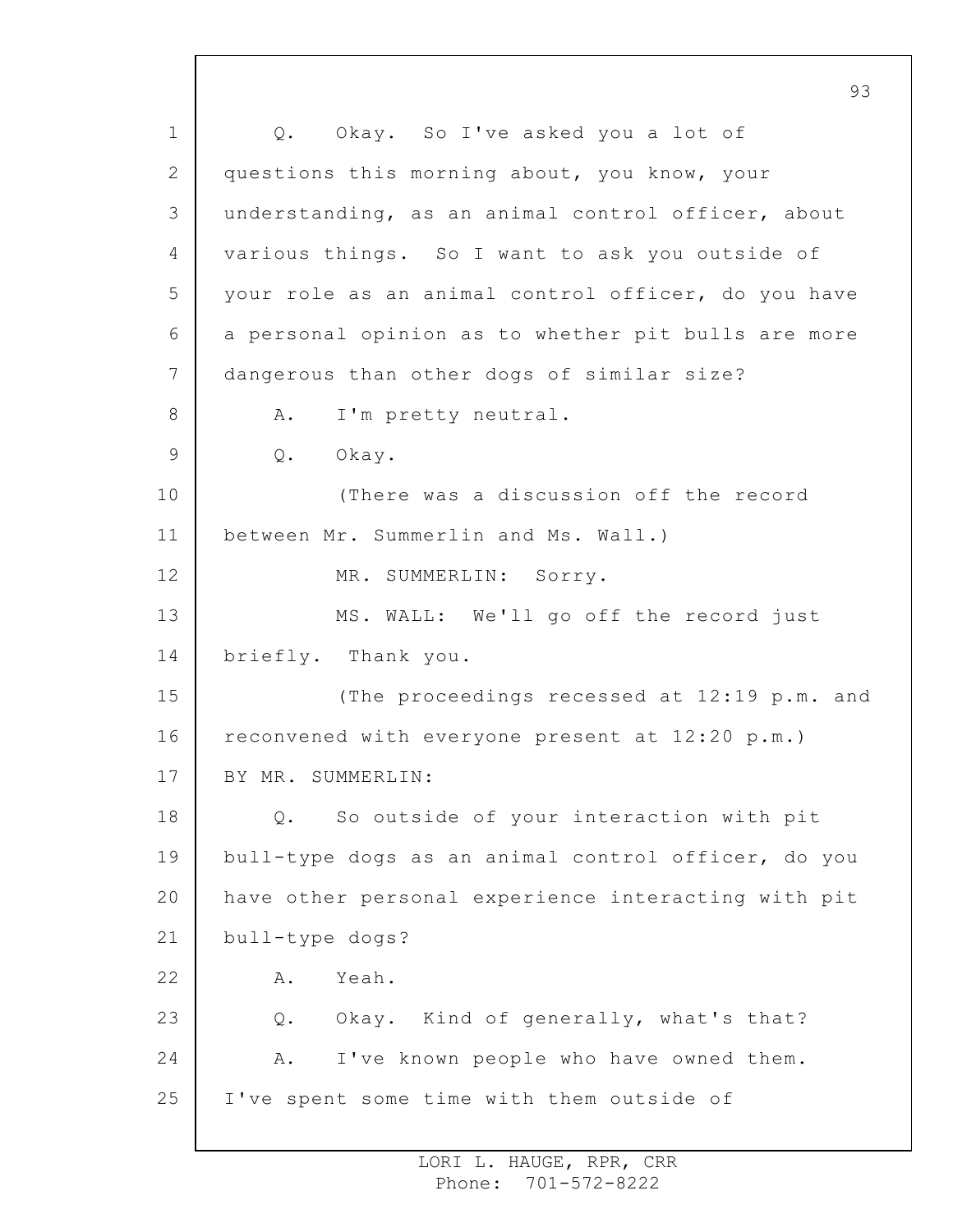1 2 3 4 5 6 7 8 9 10 11 12 13 14 15 16 17 18 19 20 21 22 23 24 25 94 Williston, not here. Q. Okay. And in the interaction that you've had with pit bull dogs, those dogs that you've had interactions with, did they appear to be unusually aggressive or dangerous? A. Outside of work? Q. Correct. A. No, they didn't. Q. Okay. Have you ever, in your capacity as an animal control officer, sought a search warrant for a pit bull-type dog? A. I believe so. Q. Okay. In what kind of circumstances do you do that? A. I can't -- I can't recall a circumstance except in an ongoing case -- Q. So there's a -- A. -- to my -- to my recollection. Q. There's an ongoing case that you obtained a search warrant? A. We didn't obtain one, but we were going to. Q. Okay. A. It didn't end up being necessary. Q. And then other than that ongoing case, you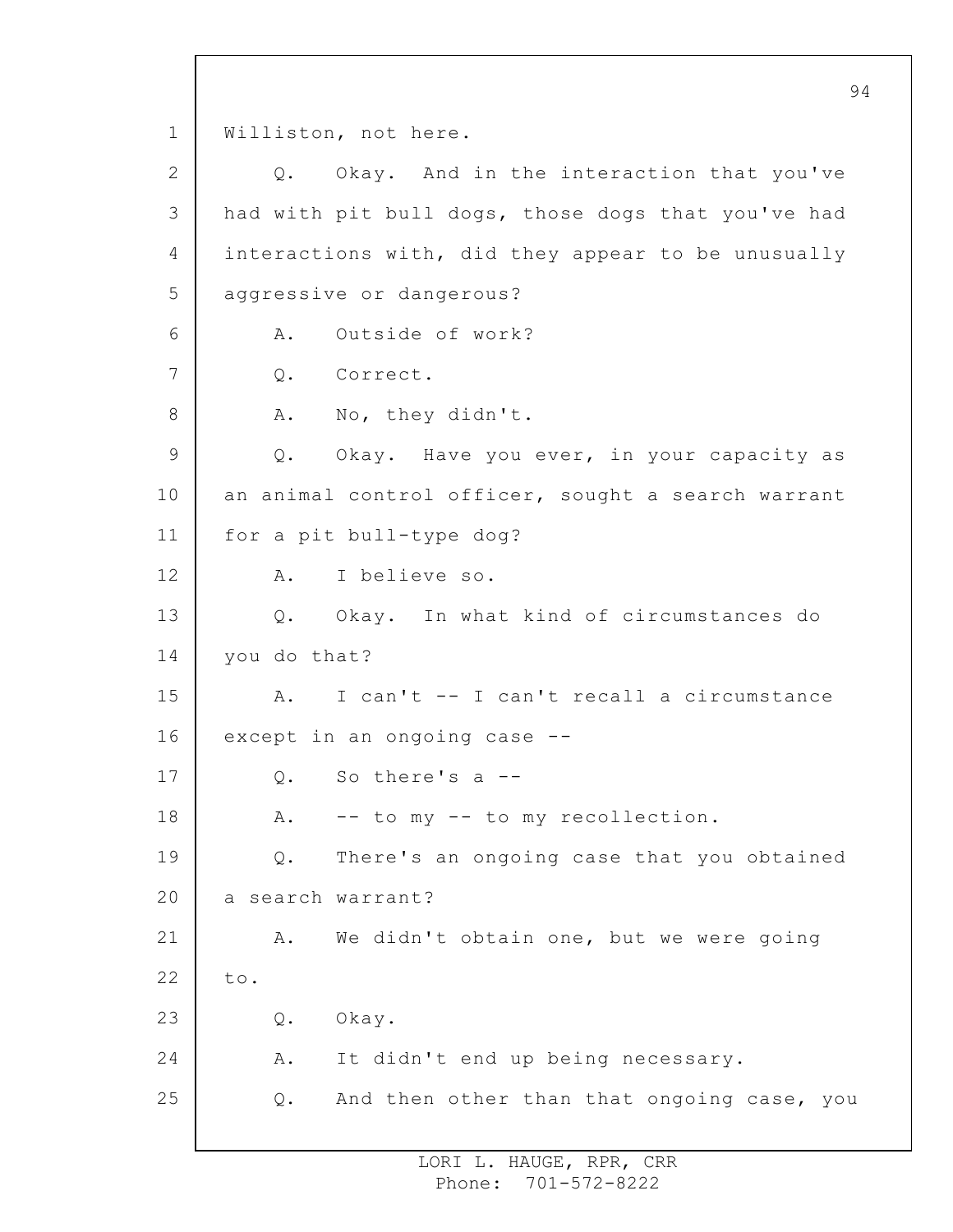1 2 3 4 5 6 7 8 9 10 11 12 13 14 15 16 17 18 19 20 21 22 23 24 25 95 don't recall -- A. Not that I recall, no. Q. Okay. So you -- other than the on - well, and in the ongoing case, you didn't end up getting a search warrant; is that correct? A. Correct. Q. So you're not aware -- are you aware of situations where someone else within animal control obtained and executed a search warrant specifically to look for a pit bull dog? A. Not that I can think of. MR. SUMMERLIN: Okay. Thank you very much. I appreciate you spending your morning with us. MR. SCHMIDT: Read and sign. (The proceedings concluded at 12:23 p.m.)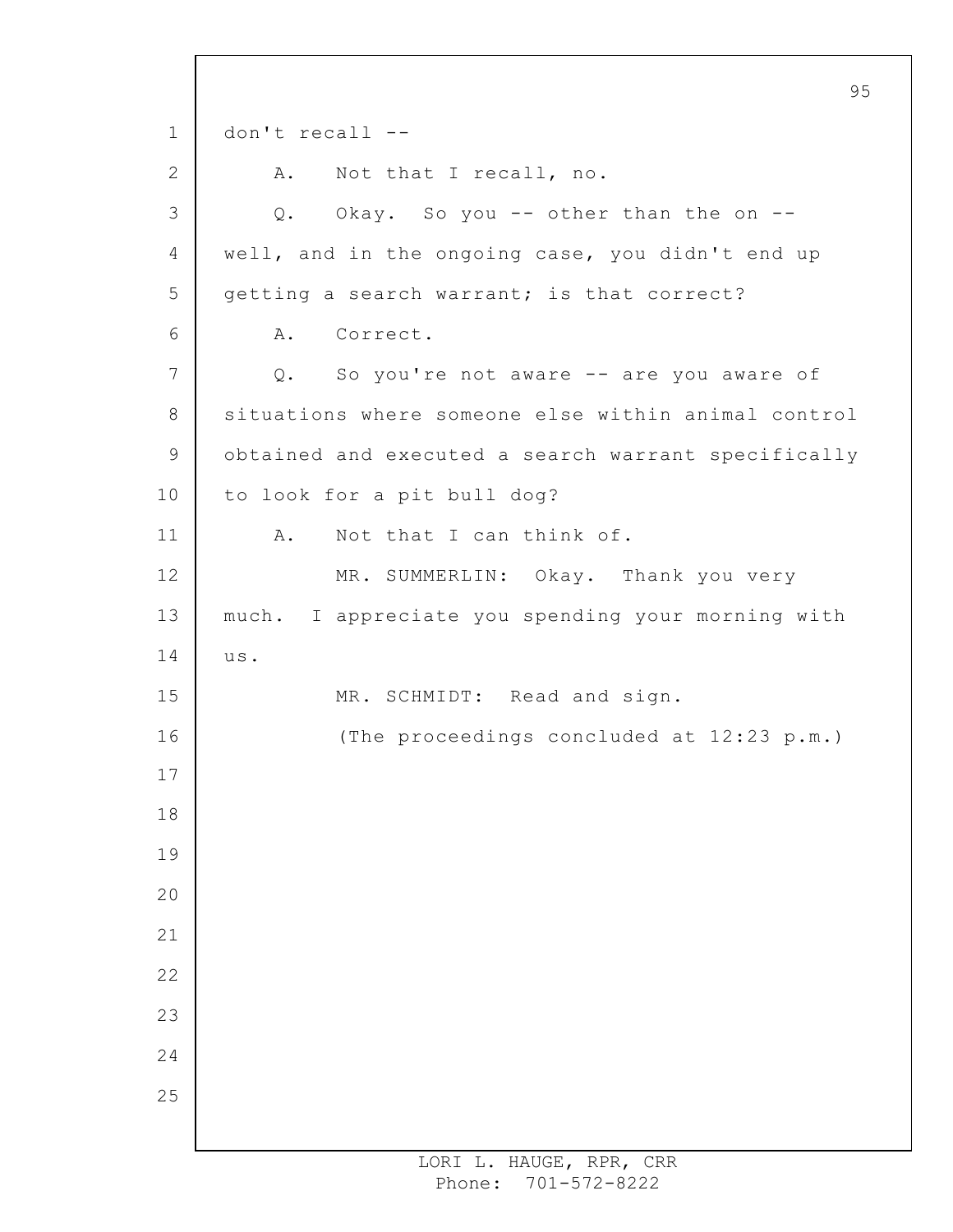|              | 96                                                                         |
|--------------|----------------------------------------------------------------------------|
| $\mathbf 1$  | CERTIFICATE OF DEPONENT                                                    |
| $\mathbf{2}$ | I, Madison Ambrosini, the deponent in the                                  |
| 3            | foregoing deposition, certify that I have read the                         |
| 4            | attached 95 typewritten pages of my deposition upon                        |
| 5            | oral examination, taken at the time and place                              |
| 6            | indicated, and that it is a complete and accurate                          |
| 7            | transcript of my deposition, with corrections, if                          |
| 8            | any, noted herein along with the reason for each                           |
| 9            | correction.                                                                |
| 10           |                                                                            |
| 11           | Dated at Bedford, Texas, this ________ day of                              |
| 12           |                                                                            |
| 13           |                                                                            |
| 14           |                                                                            |
| 15           |                                                                            |
| 16           | MADISON AMBROSINI                                                          |
| 17           | $\star$<br>$\star$<br>$\star$<br>$\star$<br>$\star$<br>$\star$<br>$^\star$ |
| 18           | PAGE:<br>REASON:                                                           |
| 19           | LINE:<br>CHANGE:                                                           |
| 20           | PAGE:<br>REASON:                                                           |
| 21           | LINE:<br>CHANGE:                                                           |
| 22           | PAGE:<br>REASON:                                                           |
| 23           | LINE:<br>CHANGE:                                                           |
| 24           | PAGE:<br>REASON:                                                           |
| 25           | LINE:<br>CHANGE:                                                           |
|              |                                                                            |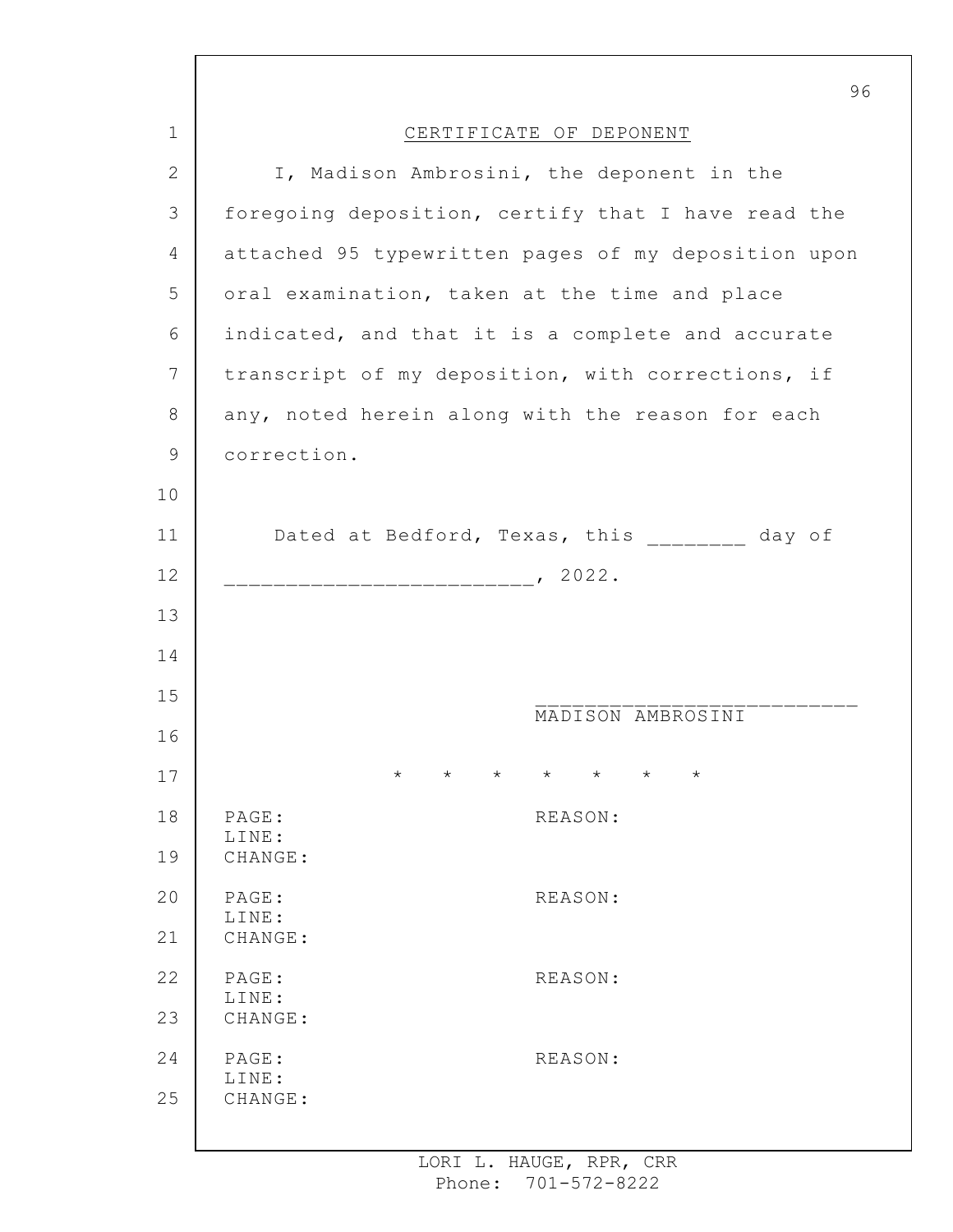|                                                    | - 1:6                                       | 80:10, 84:16, 88:6,                        | 96:6                                          | 37:16, 38:4, 49:4,                        |
|----------------------------------------------------|---------------------------------------------|--------------------------------------------|-----------------------------------------------|-------------------------------------------|
| \$                                                 | $22$ [1] - 1:20                             | 88:24                                      | actual $[2] - 45:24$ ,                        | 56:24, 59:11, 59:14,                      |
| \$400 [2] - 20:15,                                 | 23 [2] - 17:10, 17:13                       | $50$ [6] - 37:1, 42:23,                    | 62:24                                         | 59:25, 66:2, 66:3,                        |
| 20:20                                              | $24$ [2] - 18:7, 43:6                       | 48.5, 49.21, 53:10,                        | add $[1] - 77:23$                             | 67:6, 72:5, 72:11,                        |
|                                                    | 25 [5] - 42:25, 43:6,                       | 53:25                                      | admit $[1] - 38:14$                           | 87:15, 87:20, 90:5                        |
| $\blacksquare$                                     | 50:11, 53:22, 53:23                         | $51$ [1] - 73:13                           | admitted [3] - 89:24,                         | <b>amount</b> [1] - 48:22                 |
|                                                    | 29 [4] - 18:22, 19:1,                       | $52$ [4] - 57:8, 57:22,                    | 90:10, 91:8                                   | analysis $[1]$ - 77:8                     |
| <b>This</b> $[2] - 26:20$ ,                        | 19:12, 27:3                                 | 60:1, 74:7                                 | admitting $[3] - 89.1$ ,                      | analyst $[1] - 5:7$                       |
| 26:21                                              |                                             | $53$ [2] - 57:9, 74:7                      | 90:2, 90:7                                    | <b>Animal</b> $[9] - 3.9$                 |
|                                                    | 3                                           | $55$ [2] - 3:14                            | <b>Adoption [2] - 3:19,</b>                   | 3:11, 3:18, 19:2, 31:1,                   |
| 1                                                  |                                             | $58$ [1] - 17:14                           | 80:23                                         | 54:5, 80:21, 80:22                        |
|                                                    | 3 [15] - 3:14, 55:19,                       |                                            | advised [2] - 82:7.                           | animal [79] - 6:4, 6:8,                   |
| <b>1</b> [15] $-3.9, 8.14$ ,<br>8:18, 17:10, 56:5, | 55:23, 56:11, 57:2,                         | 6                                          | 83.5                                          | 6:22, 6:23, 6:25, 7:12,                   |
| 57:2, 57:23, 57:24,                                | 57:13, 57:17, 57:21,                        |                                            | <b>affects</b> $[3] - 45.8$ ,                 | 7:16, 7:17, 7:20, 7:23,                   |
| 58.2, 60.1, 61.12,                                 | 59.21, 59.23, 62.4,                         | $6$ [15] - 3:22, 56:17,                    | 55:6, 55:11                                   | 12:5, 12:19, 14:17,                       |
| 73:14, 84:7, 88:6,                                 | 71.4, 74.8, 81.14,<br>84:12                 | 57:5, 62:10, 62:17,<br>83:14, 84:17, 86:4, | affirmatively [6] -                           | 16:23, 18:2, 19:4,<br>19:8, 19:15, 19:18, |
| 88:23                                              | $3(g_{[3]} - 81:22, 82:4,$                  | 86:7, 86:20, 86:24,                        | 12:7, 13:17, 13:25,                           | 20:3, 21:12, 21:20,                       |
| <b>10</b> [4] - 63:20, 65:5,                       | 82:22                                       | 87:9, 87:12, 88:6,                         | 47:3, 50:2, 65:8                              | 22:3, 22:11, 23:18,                       |
| 84:25, 90:16                                       | $3(h$ [1] - 81:22                           | 89:4                                       | affirmatively) [20] -<br>5:4, 6:1, 6:18, 9:1, | 23:22, 23:23, 24:15,                      |
| $10:32$ [1] - 29:16                                | $30$ [2] - 20:10, 27:2                      | 60-pound [1] - 62:25                       | 12:24, 14:4, 14:19,                           | 24:19, 24:22, 25:1,                       |
| <b>10:34</b> [1] - 29:17                           | $31$ [2] - 27:5, 27:25                      | 61 $[2] - 3:15$                            | 14:21, 14:23, 19:5,                           | 25:6, 25:8, 25:15,                        |
| 11 [5] - 66:24, 67:14,                             | $32$ [1] - 27:13                            | $64$ [1] - 11:23                           | 26:14, 33:6, 43:4,                            | 26:5, 26:11, 27:17,                       |
| 67:21, 85:2, 90:24                                 | $33.9$ [1] - 67:6                           |                                            | 44:3, 47:1, 47:5,                             | 27:21, 28:1, 28:6,                        |
| <b>12</b> [4] - 67:25, 69:7,                       | 35 [2] - 29:11, 29:21                       | $\overline{7}$                             | 53:16, 57:14, 60:25,                          | 28:13, 31:5, 31:13,                       |
| 85.5, 91:4                                         | $35.8$ [1] - 90:21                          |                                            | 63:8                                          | 31:22, 31:25, 32:6,                       |
| $122$ [1] - 2:15                                   | $36$ [1] - 30:15                            | 7 [10] - 56:19, 57:17,                     | afternoon [1] - 9:19                          | 33:13, 33:20, 33:24,                      |
| 12:01 [1] - 83:13                                  | 39 [2] - 30:22, 90:5                        | 57:21, 59:20, 63:5,                        | age $[1] - 68.6$                              | 34:4, 35:11, 35:14,                       |
| <b>12:05</b> [1] - 83:17                           |                                             | 84:19, 89:4, 89:8,                         | aggressive <sup>[1]</sup> - 94:5              | 35:19, 41:7, 41:12,                       |
| $12:19$ [1] - 93:15                                | 4                                           | 89:12, 89:15                               | ago [3] - 4:10, 48:24,                        | 42:8, 44:7, 44:20,                        |
| 12:20 $[1] - 93:16$                                |                                             | <b>74.6</b> $[1]$ - 66:2                   | 74:11                                         | 49:22, 50:18, 54:16,                      |
| $12:23$ [1] - 95:16                                | 4 [12] - 3:4, 3:15,                         |                                            | <b>agree</b> [5] - 20:4,                      | 74:13, 75:1, 76:19,                       |
| 13 [4] - 69:11, 70:7,                              | 56:13, 57:2, 61:7,                          | 8                                          | 75:2, 75:5, 87:1, 87:8                        | 76:21, 78:25, 79.9,                       |
| 85:7, 91:10                                        | 61:11, 61:12, 62:7,                         | 8 [9] - 3:10, 56:22,                       | agreed [1] - 75:7                             | 81:4, 81:17, 82:19,                       |
| 13330 $[1] - 2:9$                                  | 83:20, 84:8, 84:14,                         | 63.6, 84:21, 89.4,                         | agrees [2] - 43:11,                           | 82:23, 91:21, 93:3,                       |
| <b>14</b> [13] - 68:14,                            | 86:1                                        | 89.8, 89.11, 89.16                         | 75:3                                          | 93:5, 93:19, 94:10,<br>95:8               |
| 68.19, 68:25, 69.4,                                | $4 - 10$ [1] - 31:1                         | $80$ [2] - 3:21                            | ahead [3] - 21:15,                            | <b>Animals</b> [1] - 27:9                 |
| 69:16, 69:25, 70:1,                                | $4 - 23$ [1] - 34:12                        | $83$ [1] - 3:22                            | 24:12, 25:25                                  | animals $[8] - 6:24$ ,                    |
| 70.8, 70.14, 70.15,                                | $4 - 5$ [1] - 19:2                          | $86$ [1] - 3:22                            | ALBERTSON[1]-                                 | 6:25, 17:1, 17:3,                         |
| 85:9, 86:9, 91:15<br>$15$ [10] - 3:13, 68:17,      | $4-6$ [1] - 27:8                            |                                            | 1:4                                           | 17:16, 18:15, 20:5,                       |
| 68:19, 69:2, 69:5,                                 | $4 - 8$ [1] - 29:22<br>$4 - 89$ [1] - 37:4  | 9                                          | align $[1] - 49.1$                            | 30:3                                      |
| 69:19, 70:14, 70:17,                               | 4-H [1] - 17:2                              |                                            | allowed [1] - 30:2                            | answer [2] - 51:7,                        |
| 85:11                                              | $4.9$ [1] - 66:4                            | $9$ [7] - 56:25, 57:5,                     | <b>allows</b> $[2] - 39.7$ ,<br>58:4          | 63:19                                     |
| $16$ [3] - 69:3, 85:13,                            | 40 $[1] - 32:9$                             | 63.9, 84.23, 89.19,                        | almost $[2] - 52.25$ ,                        | $anyplace[1] - 21.9$                      |
| 85:15                                              | 44 [1] - 34:9                               | 89:22, 90:5                                | 55:1                                          | appear [4] - 86:9,                        |
| 16.6 $[1] - 66:3$                                  | 45 [1] - 34:16                              | $95$ [1] - 96:4                            | alone $[4] - 46:13$ ,                         | 88.6, 89.8, 94.4                          |
| 17 [5] - 70:22, 70:24,                             | 453-456 [1] - 3:13                          | <b>96</b> [1] - $3:24$                     | 65:23, 67:13, 67:17                           | appearance [24] -                         |
| 85:13, 85:15, 85:16                                | 455 [1] - 15:15                             | $97$ [1] - 3:25                            | <b>ALSO</b> [1] - 2:19                        | 38:1, 38:12, 38:16,                       |
| 18 $[4] - 1.22, 70.22,$                            | 458-502 [1] - 3:21                          | $9:57$ [2] - 1:22, 4:1                     | altogether $[1] - 61:2$                       | 43.22, 43.25, 44.4,                       |
| 70:25, 85:17                                       | 460 $[1] - 2:15$                            |                                            | $AMANDA_{[1]} - 2:8$                          | 45:9, 45:12, 45:14,                       |
|                                                    | 464 [1] - 80:25                             | A                                          | <b>Amber</b> [3] $-8.3, 8.4,$                 | 45:23, 48:6, 49:11,                       |
| $\boldsymbol{2}$                                   | 483 [3] - 81.4, 81.14,                      | $a.m$ [4] - 1:22, 4:1,                     | 86                                            | 49.12, 49.19, 50.4,                       |
|                                                    | 81:22                                       | 29:16, 29:17                               | <b>Ambrosini</b> [2] - 4:18,                  | 50:24, 51:4, 57:20,                       |
| $2$ [9] - 3:11, 15:6,                              | 484 [1] - 81:23                             | able [5] - 31:16,                          | 96:2                                          | 57:22, 65:23, 67:13,<br>68:8, 71:14, 82:4 |
| 15:12, 43:6, 50:14,                                |                                             | 61.15, 62.13, 65.13,                       | <b>AMBROSINI</b> [5] -                        | Appearances [1] -                         |
| 56:8, 57:2, 62:1, 84:9<br>$200$ [1] - 2:9          | 5                                           | 92:5                                       | 1.14, 2.19, 3.3, 4.3,                         | 1:24                                      |
| <b>2022</b> [2] - 1:22, 96:12                      |                                             | <b>according</b> $[1] - 87:10$             | 96:15                                         | <b>appeared</b> $[2] - 2:10$ ,            |
| 21-cv-00012-CRH [1]                                | $5$ [9] - 3:16, 56:15,<br>57:3, 62:9, 80:6, | <b>accurate</b> [2] - 45:22,               | amended [1] - 82:23                           | 2:16                                      |
|                                                    |                                             |                                            | American [17] -                               |                                           |
|                                                    |                                             |                                            |                                               |                                           |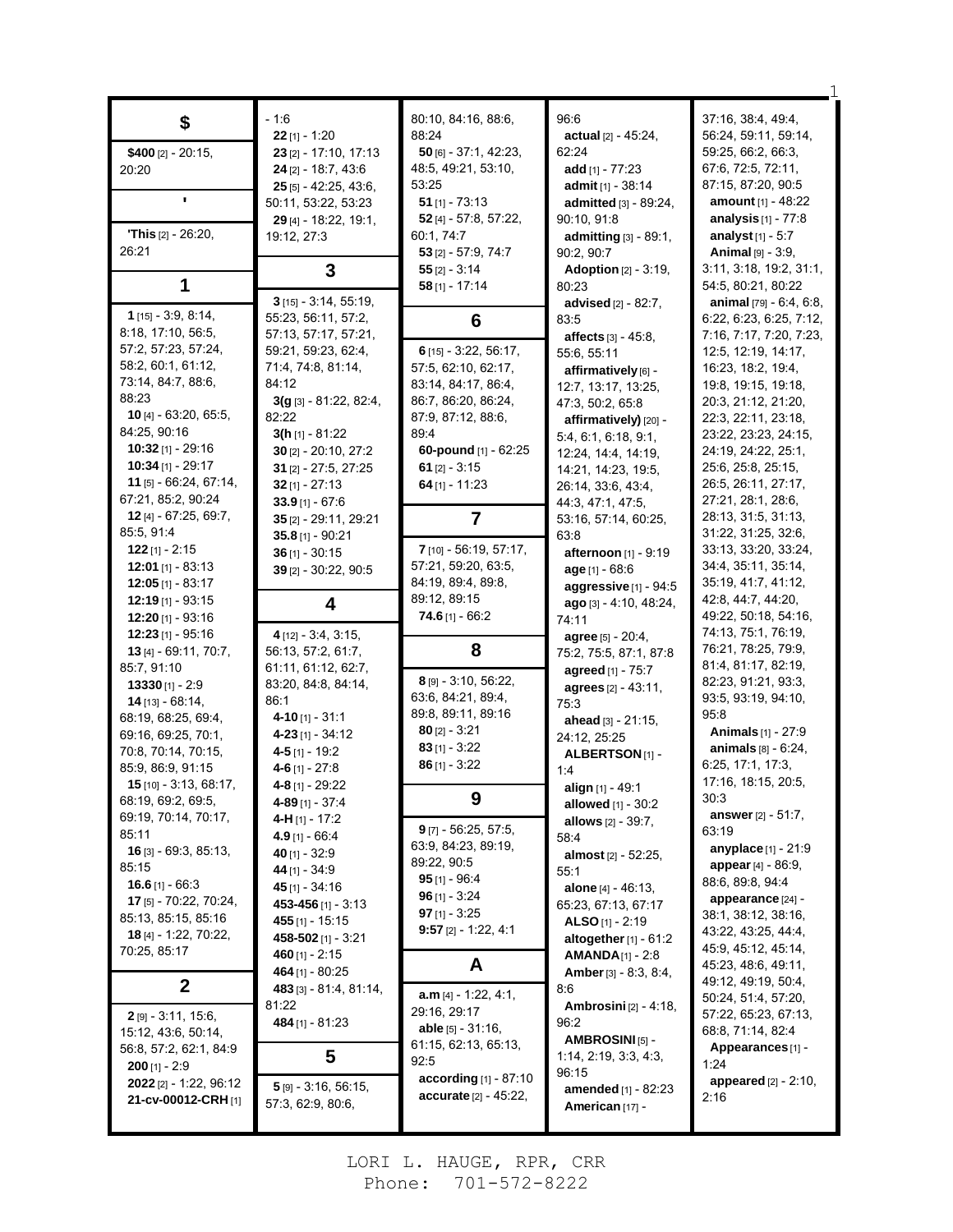|                                     |                                 | 67:21                           | 38:3, 38:8, 38:24,              |                                             |
|-------------------------------------|---------------------------------|---------------------------------|---------------------------------|---------------------------------------------|
| APPEARING[1] -<br>2:19              | B                               | <b>blue</b> $[4] - 47:8, 47:9,$ | 39.8, 39.9, 39.10,              | <b>bulldog</b> [3] - 56:24,<br>87:16, 87:21 |
|                                     |                                 |                                 | 39:14, 42:10, 43:8,             |                                             |
| <b>applies</b> [1] - 43:23          | <b>ban</b> $[4] - 38.19$ ,      | 47:16, 70:24                    | 44:11, 44:14, 44:16,            | <b>bullet</b> $[6] - 28:2$                  |
| apply [2] - 17:16,                  | 73:19, 74:15, 81:19             | <b>body</b> [1] - 72:18         |                                 | 28:12, 30:6, 31:4,                          |
| 79:2                                | <b>bandanna</b> $[1]$ - 70:17   | <b>bond</b> $[1] - 20:15$       | 44:23, 44:25, 45:3,             | 33:1, 48:5                                  |
| applying [1] - 12:25                | <b>banned</b> $[30] - 38:24$ ,  | <b>bonded</b> [1] - 36:2        | 46:15, 48:7, 48:15,             | bullmastiff [5] -                           |
| appreciate [1] -                    | 39:12, 42:10, 43:8,             | <b>book</b> [4] - 40:5,         | 50:8, 50:12, 50:15,             | 57:17, 57:21, 58:4,                         |
| 95:13                               | 44.11, 44.14, 45.3,             | 40.11, 40.12, 40.19             | 51:13, 53:15, 53:19,            | 59:11, 60:24                                |
| areas $[1]$ - 71:17                 | 46:15, 48:8, 49:2,              | <b>Book</b> [3] $-$ 40:8,       | 55:12, 58:5, 58:11,             | bullmastiff's [2] -                         |
| Armstrong $[1]$ - 2:14              | 49:22, 50:7, 50:12,             | 40:15, 40:16                    | 60:12, 61:12, 65:3,             | 59:19, 60:16                                |
| arrest [24] - 20:24,                | 50:15, 51:12, 53:15,            | <b>booklet</b> [1] - 82:19      | 65:12, 65:19, 66:10,            | bullmastiffs [1] -                          |
| 21:3, 21:21, 21:24,                 | 53:18, 58:5, 58:11,             | <b>books</b> $[8] - 17:8$ ,     | 66:18, 72:13, 73:4,             | 60:20                                       |
| 22:4, 22:7, 22:12,                  | 58:16, 58:25, 59:6,             | 39:19, 39:21, 40:2,             | 74:25, 88:1                     | <b>bulls</b> $[7] - 38:15$ ,                |
| 22:17, 22:19, 22:22,                | 62:20, 65:12, 65:14,            | 40:21, 40:25, 41:3              | <b>BRIAN</b> $[1]$ - 2:13       | 44:10, 47:17, 82:8,                         |
| 23:4, 27:17, 27:22,                 | 65:17, 66:17, 88:8,             | <b>border</b> [1] - 63:17       | <b>Brian</b> $[1]$ - 83:23      | 82:10, 83:6, 93:6                           |
| 28.8, 28.14, 28:18,                 | 90:12                           | <b>bottom</b> $[2] - 28:3$ ,    | <b>brick</b> $[1]$ - 85:14      | $BY$ [25] - 4:8, 5:18,                      |
| 30.20, 34:25, 35:3,                 | <b>barking</b> $[1]$ - 28:14    | 28:12                           | <b>briefing</b> $[1] - 11:1$    | 8:16, 15:10, 21:18,                         |
| 35:5, 35:24, 36:18,                 | <b>barks</b> [1] - 28:12        | <b>Box</b> $[1]$ - 2:15         | <b>briefly</b> $[3] - 5:1$ ,    | 22.24, 24:13, 26:3,                         |
| 36.21, 36:24                        | <b>based</b> [19] - $25:9$ ,    | <b>boxer</b> [1] - 47:8         | 17:14, 93:14                    | 27:1, 29:20, 48:3,                          |
| arrestable [12] -                   | 25:22, 26:21, 33:13,            | <b>boxers</b> [1] - 47:8        | <b>brindle</b> $[4] - 47:16$ ,  | 49:17, 51:1, 55:21,                         |
| 22:18, 23:8, 35:4,                  | 41.3, 41.14, 41.20,             | boy $[1] - 59:17$               | 59:1, 70:15, 85:9               | 58:1, 59:22, 61:9,                          |
| 35.6, 35.23, 36.3,                  | 49:10, 49:18, 50:18,            | <b>brain</b> $[1] - 60:11$      | brindle-colored [1] -           | 61:22, 70:13, 79:6,                         |
| 36.6, 36.11, 36.16,                 | 52:23, 62:14, 65:22,            | <b>BRANDY</b> $[1] - 1.4$       | 70:15                           | 80.8, 83:18, 86:5,                          |
| 36.17, 36.19, 36.23                 | 67:17, 68:7, 72:24,             | <b>break</b> $[3]$ - 80:18,     | <b>Broadway</b> [2] - 1:21,     | 86:22, 93:17                                |
| arrested $[9] - 20:14$ ,            | 88:13, 92:11, 92:19             | 83:11                           | 2:15                            |                                             |
| 20:19, 28:15, 28:24,                | <b>basic</b> $[1] - 80.23$      | <b>breed</b> $[87] - 15:2$ ,    | <b>broke</b> $[1] - 9:21$       | C                                           |
| 29:2, 32:17, 36:2,                  | <b>Basic</b> [1] - $3:20$       | 15:19, 16:5, 16:9,              | <b>brought</b> $[1]$ - 79:14    |                                             |
| 73:22, 73:23                        | <b>BAUMSTARK[1]-</b>            | 37:20, 37:21, 37:22,            | <b>brown</b> $[5] - 84:10$ ,    | California [4] - 2:9,                       |
| arresting $[1]$ - 21:22             | 1:5                             | 38:5, 38:11, 40:5,              | 84:12, 85:1, 85:5,              | 5:22, 6:17, 16:21                           |
| <b>arrests</b> $[1] - 21:13$        | beat $[1]$ - 19:14              | 41:15, 41:21, 41:24,            | 85:14                           | cane $[3] - 56:18$ ,                        |
| assign [1] - 43:20                  | <b>became</b> $[2] - 6:6$ ,     | 43.14, 43.20, 44.2,             | bull [79] - 24:1, 24:3,         | 56:20, 57:1                                 |
| <b>assist</b> [1] - 64:20           | 41:12                           | 44:5, 44:10, 45:12,             | 24:6, 37:9, 37:13,              | canine [1] - 45:8                           |
| assistant $[1] - 6:16$              | <b>become</b> $[2] - 7:16$ ,    | 45:16, 45:18, 45:21,            | 37:15, 37:16, 37:22,            | capable [3] - 44:21,                        |
| associate [1] - 55:16               | 39:16                           | 45:24, 46:6, 49:2,              | 37:23, 38:3, 38:4,              | 44.24, 45.4                                 |
| Association [1] -                   | <b>becomes</b> $[3] - 35:11$ ,  | 49:3, 49:7, 49:22,              | 38.6, 38.15, 38.23,             | capacity [2] - 78:25,                       |
| 54.5                                | 35:25, 36:8                     | 50:22, 50:23, 51:3,             | 40:16, 47:10, 47:13,            | 94:9                                        |
| association [1] -                   | Bedford [1] - 96:11             | 51:4, 51:11, 52:20,             | 47:15, 48:13, 48:17,            | $Car[1] - 81:15$                            |
| 54:16                               | begin [1] - 82:9                | 52:22, 54:20, 54:25,            | 48:19, 48:20, 48:25,            | caring [1] - 6:24                           |
| <b>assume</b> $[2] - 7:4$ ,         | <b>behalf</b> $[2] - 2:11$ ,    | 55:1, 55:6, 55:11,              | 49:3, 49:4, 49:5,               | Carli [19] - 3:9, 7:21,                     |
| 12:2                                | 2:17                            | 55:15, 55:16, 56:6,             | 49:20, 51:10, 51:16,            | 8:1, 8:20, 9:7, 11:8,                       |
| assumption $[1]$ -                  | <b>behavior</b> $[2] - 55.6$ ,  | 58:15, 58:16, 58:25,            | 51:20, 51:22, 51:24,            | 11:16, 12:3, 12:9,                          |
| 17:20                               | 55:12                           | 59.6, 61.12, 61.16,             | 52:15, 53:10, 53:13,            | 14:9, 14:12, 17:25,                         |
| <b>asterisks</b> [1] - 33:1         | <b>behaviors</b> $[1]$ - 55:15  | 61:23, 62:5, 62:20,             | 56:7, 56:10, 56:12,             | 19:7, 20:23, 22:9,                          |
| attached [1] - 96:4                 | <b>bench</b> $[1] - 84.8$       | 63:14, 64:7, 64:10,             | 56:14, 56:16, 59:11,            | 43:10, 74:9, 75:3,                          |
| <b>attack</b> $[2] - 44:22$         | <b>best</b> $[4] - 10:12$       | 64:14, 64:17, 64:20,            | 59:14, 59:24, 59:25,            | 83:5                                        |
| 45:5                                | 46.8, 59.18, 75.9               | 65:15, 67:24, 68:7,             | 61:1, 64:7, 64:9,               | case $[6] - 4.12, 78.4,$                    |
| Attorney [4] - 1:15,                | <b>between</b> [15] - 8:6,      | 70:18, 71:1, 71:11,             | 64:12, 64:24, 65:5,             | 94:16, 94:19, 94:25,                        |
|                                     | 10:11, 10:13, 13:10,            | 71:14, 71:15, 71:21,            | 66:3, 66:4, 66:7, 67:7,         | 95:4                                        |
| 2.7, 2.8, 2.13                      | 15:5, 25:14, 42:18,             | 71:23, 72:9, 72:15,             | 67:10, 67:16, 67:23,            | <b>Case</b> [1] - 1:6                       |
| <b>attorney</b> [2] - 82:8,<br>83:5 | 48:2, 53:5, 59:19,              | 72:20, 72:21, 72:24,            | 68:10, 73:19, 75:24,            | cases $[5] - 20:1$ ,                        |
|                                     | 60:16, 61:6, 80:5,              | 72:25, 75:2, 75:8,              | 81:14, 81:19, 82:3,             | 37:8, 43:11, 75:19,                         |
| <b>attribute</b> [1] - 56:6         | 83.9, 93.11                     | 75:11, 86:10, 87:12,            | 82:24, 88:20, 90:6,             | 79:1                                        |
| auditor's [1] - 30:9                |                                 | 87:18, 87:23, 87:25,            | 90:22, 91:9, 91:22,             | <b>Cat</b> $[2] - 34:13$                    |
| authorization [1] -                 | <b>big</b> $[1]$ - 64:16        | 88:7, 88:12, 90:12              | 92:17, 93:19, 93:21,            | Catherine [3] -                             |
| 79:22                               | <b>bigger</b> $[1] - 60:24$     | <b>breeding</b> $[3] - 71:20$ , | 94:3, 94:11, 95:10              | 13:19, 14:1, 14:6                           |
| automatically [1] -                 | <b>Bismarck</b> $[2] - 2:16$ ,  | 72:11, 72:15                    | <b>Bull</b> $[1]$ - 37:5        | caught $[1] - 8.4$                          |
| 76.5                                | 21:8                            | <b>Breeds</b> $[2] - 40:7$ ,    | <b>bull's</b> $[1]$ - 60:16     | cautious [1] - 68:12                        |
| <b>available</b> [1] - 12:20        | <b>bit</b> $[2]$ - 34.23, 58.8  | 40:16                           | <b>bull-type</b> $[7] - 37.9$ , | <b>Celander</b> [2] - 13:20,                |
| <b>Avenue</b> $[1] - 2:15$          | <b>black</b> $[2] - 72:2, 85:1$ | <b>breeds</b> $[42] - 15:21$ ,  | 37:13, 47:10, 67:23,            | 14:2                                        |
| <b>aware</b> [2] - 95:7             | <b>Blackwell</b> $[1]$ - 2:9    | 16:2, 17:9, 37:20,              | 93:19, 93:21, 94:11             | <b>Center</b> $[1] - 21.8$                  |
|                                     | <b>blocky</b> $[2] - 51.19$ ,   |                                 |                                 |                                             |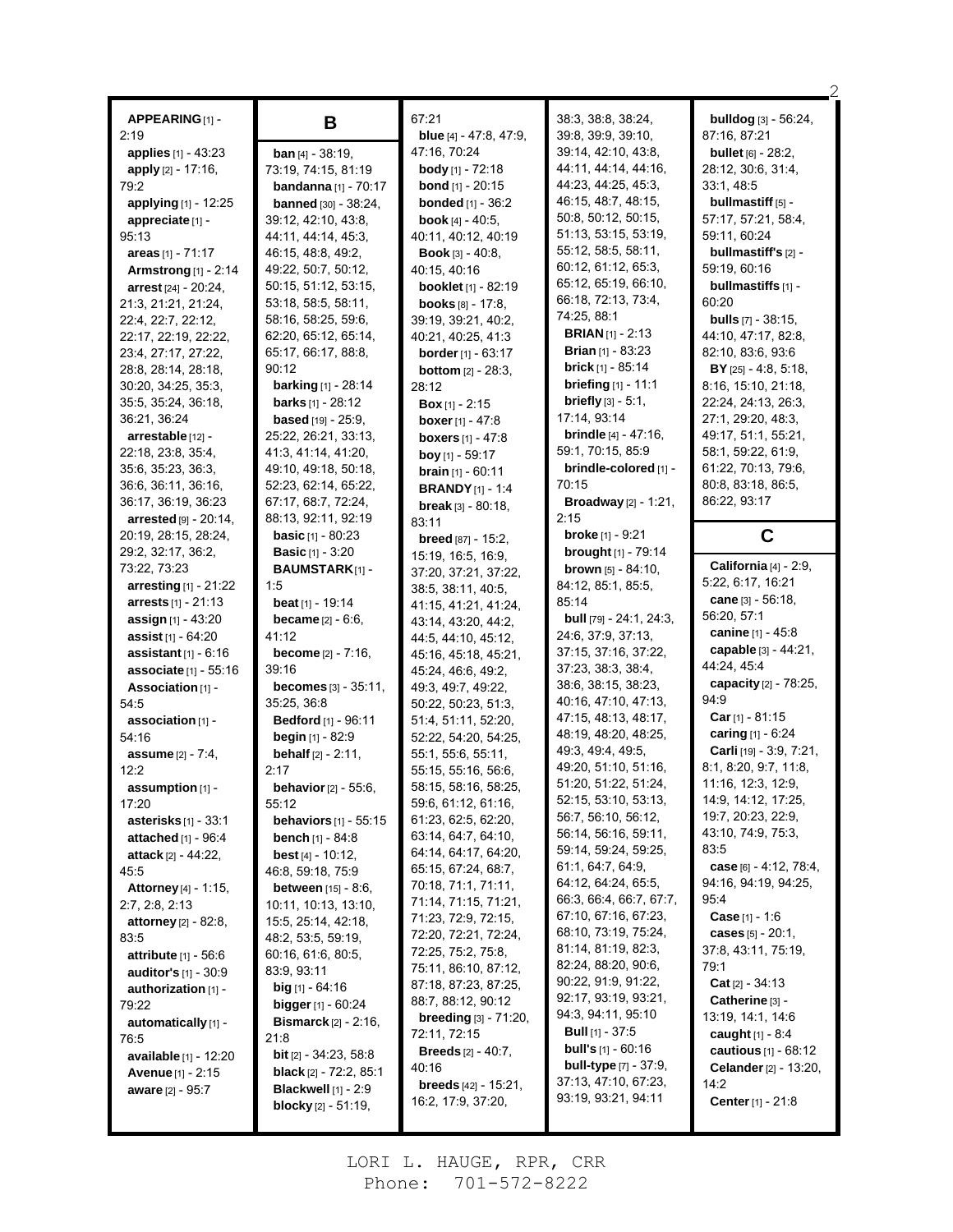| certain [4] - 22:13,                                                                      | 92:19                                                                              | community [8] -                                                                          | 82:19, 82:23, 91:21,                                                                       | couple-minute [1] -                                                           |
|-------------------------------------------------------------------------------------------|------------------------------------------------------------------------------------|------------------------------------------------------------------------------------------|--------------------------------------------------------------------------------------------|-------------------------------------------------------------------------------|
| 23:5, 47:11, 51:4                                                                         | citing [1] - 65:7                                                                  | 4:18, 4:20, 5:24, 6:2,                                                                   | 93:3, 93:5, 93:19,                                                                         | 83:11                                                                         |
| certainly $[1]$ - 86:21                                                                   | city $[26] - 7:8, 17:17,$                                                          | 6.6, 6.10, 6.20, 12:19                                                                   | 94:10, 95:8                                                                                | <b>Court</b> $[2] - 3.25, 4.13$                                               |
| certainty [4] - 61:15,                                                                    | 24.24, 25:10, 26.6,                                                                | comparatively [1] -                                                                      | convicted $[1]$ - 33:2                                                                     | <b>COURT</b> [4] - 1:1, 5:9,                                                  |
| 62:6, 62:8, 65:14                                                                         | 30:8, 30:9, 30:12,                                                                 | 44:15                                                                                    | copy $[4] - 11.4, 11.5,$                                                                   | 5:12, 5:15                                                                    |
| Certificate $[2] - 3.24$ ,                                                                | 31:6, 31:14, 31:21,                                                                | compared [4] -                                                                           | 77:24, 78:3                                                                                | court $[12] - 8.15$ ,                                                         |
| 3:25                                                                                      | 31:23, 32:1, 33:4,                                                                 | 44:24, 52:21, 72:20,                                                                     | corner [1] - 59:25                                                                         | 8:18, 15:7, 26:18,                                                            |
| <b>CERTIFICATE</b> [1] -                                                                  | 33:16, 33:17, 33:21,                                                               | 72:25                                                                                    | <b>correct</b> $[86] - 4.14$ ,                                                             | 55:20, 61:8, 76:14,                                                           |
| 96:1                                                                                      | 34:1, 34:7, 37:9,                                                                  | comparing [1] -                                                                          | 17:20, 18:13, 19:19,                                                                       | 76:20, 79:14, 80:7,                                                           |
| certify [1] - 96:3                                                                        | 44:11, 82:3, 82:8,                                                                 | 57:20                                                                                    | 19:20, 20:7, 20:11,                                                                        | 82:4, 83:15                                                                   |
| chance [1] - 86:23                                                                        | 83:5, 92:17                                                                        | Complete [3] - 40:7,                                                                     | 20:12, 20:16, 20:17,                                                                       | cover $[1] - 13.3$                                                            |
| change $[2] - 6.11$ ,                                                                     | <b>CITY</b> $[1]$ - 1:9                                                            | 40:15                                                                                    | 20:22, 22:5, 22:8,                                                                         | created [1] - 92:16                                                           |
| 68:11                                                                                     | City $[14] - 1:20, 3:13,$                                                          | complete [1] - 96:6                                                                      | 27:9, 27:10, 27:18,                                                                        | criminal $[7] - 24:17$ ,                                                      |
| <b>CHANGE</b> [4] - 96:19,                                                                | 3:21, 4:23, 6:3, 8:19,                                                             | complied [27] -                                                                          | 28:4, 28:5, 29:23,                                                                         | 25:2, 25:6, 25:7, 25:9,                                                       |
| 96:21, 96:23, 96:25                                                                       | 13:7, 24:16, 26:13,                                                                | 15:16, 17:11, 17:21,                                                                     | 29:24, 30:9, 30:10,                                                                        | 25:11, 25:17                                                                  |
| changed $[4] - 6:10$ ,                                                                    | 32:1, 33:14, 75:23,                                                                | 18:8, 18:23, 27:6,                                                                       | 30:14, 30:21, 31:2,                                                                        | cruelly [1] - 19:14                                                           |
| 6:12, 82:13, 82:16                                                                        | 77:7, 79:7                                                                         | 27:14, 29:12, 30:16,                                                                     | 31:7, 31:8, 32:5, 32:8,                                                                    | Cruelty [1] - 19:2                                                            |
| char $[1] - 47:20$                                                                        | Civil [1] - 1:17                                                                   | 30:23, 32:10, 34:10,                                                                     | 32:13, 32:14, 32:18,                                                                       | cruelty [1] - 19:4                                                            |
| characteristics [32] -                                                                    | classifications [1] -                                                              | 34:17, 37:2, 55:25,                                                                      | 32.21, 32:24, 34:8,                                                                        | $CSO$ [1] - 3:9                                                               |
| 38:2, 38:18, 38:23,<br>41:14, 45:18, 46:14,<br>46:16, 46:18, 47:20,                       | 24:18<br>clear $[3] - 23:16$ ,<br>85:20, 85:22<br>clearly $[2] - 51.21$ ,          | 57:10, 57:18, 62:2,<br>63:21, 66:25, 68:15,<br>73:15, 80:12, 81:6,<br>81:24, 86:14, 89:5 | 34:14, 34:15, 34:21,<br>34:22, 34:25, 35:1,<br>35:3, 35:10, 35:16,<br>36:13, 37:5, 37:6,   | curly [1] - 47:2<br>current [1] - 7:19<br>Custody [2] - 3:18,                 |
| 48:6, 49:1, 50:5,<br>52:22, 58:3, 61:14,<br>62.19, 63.10, 63.24,<br>64.2, 64.4, 64.11,    | 51:24<br><b>clinic</b> $[1] - 5.6$<br>close $[1] - 49:16$                          | complying [1] - 8:24<br>concluded [1] -<br>95:16                                         | 37:10, 37:18, 37:24,<br>38:7, 38:9, 38:20,<br>41.4, 41.5, 41.22,                           | 80:21<br>custody [3] - 79:20,<br>79:21, 79:23                                 |
| 64:25, 65:6, 65:10,                                                                       | coat $[4] - 58.21$ ,                                                               | Conference [1] -                                                                         | 42.6, 44.6, 44.12,                                                                         | D                                                                             |
| 67:3, 67:11, 67:15,                                                                       | 58:24, 62:15                                                                       | 1:20                                                                                     | 45:15, 48:9, 51:5,                                                                         |                                                                               |
| 67:19, 71:22, 73:9,<br>73:10<br>charge [3] - 28:20,                                       | cold $[4]$ - 19:19,<br>19:23, 20:6, 20:8                                           | conference [1] -<br>10:24                                                                | 51:6, 51:8, 51:14,<br>51:18, 51:21, 57:7,<br>57:13, 60:12, 65:25,                          | dad [1] - 73:8<br>$DAKOTA[2] - 1:2,$                                          |
|                                                                                           |                                                                                    |                                                                                          |                                                                                            |                                                                               |
| 28:25, 76:15<br>cheap [1] - 77:17                                                         | <b>COLE</b> $[1] - 1.6$<br>COLE-PEREA [1] -<br>1:6                                 | confidence [1] -<br>43:20<br>confident [5] - 43:9,                                       | 71:15, 73:12, 73:24,<br>74:5, 74:22, 81:8,<br>82:4, 86:2, 88:8, 88:9,                      | 1:10<br>Dakota [6] - 1:19,<br>1:21, 2:16, 4:14, 5:19,                         |
| cheek [2] - 77:13,                                                                        | collar [7] - 28:3,                                                                 | 43:15, 43:16, 51:3,                                                                      | 89:18, 92:25, 94:7,                                                                        | 17:18                                                                         |
| 77:17                                                                                     | 28:7, 35:15, 70:25,                                                                | 65.6                                                                                     | 95:5, 95:6                                                                                 | <b>damage</b> [3] - 44:22,                                                    |
| chocolate $[1]$ - 72:3                                                                    | 85:1, 85:12                                                                        | consist [1] - 14:15                                                                      | correction [1] - 96:9                                                                      | 44:24, 45:4                                                                   |
| circumstance <sup>[2]</sup> -<br>79:18, 94:15<br>circumstances [1] -<br>94:13             | collect [2] - 79:22,<br>79:25<br>collects [1] - 77:10<br>collie [2] - 51:11,       | consistent [4] -<br>62:20, 67:12, 67:16,<br>67:23<br>contact [1] - 92:16                 | corrections $[1]$ -<br>96:7<br><b>corso</b> $[3] - 56:18$ ,                                | dangerous [4] -<br>44:15, 44:18, 93:7,<br>94:5<br><b>DANIKA</b> $[1]$ - 1:5   |
| citation [4] - 20:15,                                                                     | 63:17                                                                              | contain [1] - 88:7                                                                       | 56:21, 57:1                                                                                | Dated [1] - 96:11                                                             |
| 20:21, 66:22, 77:12                                                                       | collies $[1] - 51.14$                                                              | Control [3] - 3:9,                                                                       | counsel [2] - 2:10,                                                                        | <b>days</b> $[2] - 9.12, 33.4$                                                |
| <b>Citations</b> $[1] - 18:11$                                                            | color $[9] - 46.21$ ,                                                              | 3:12, 54:5                                                                               | 2:16                                                                                       | deal [2] - 23:19, 24:8                                                        |
| cite $[37] - 33.24$ ,                                                                     | 47:4, 47:6, 47:11,                                                                 | control [59] - 6:5,                                                                      | Counsel's [28] -                                                                           | deals $[3] - 27:8$ ,                                                          |
| 43.9, 48.12, 48.21,                                                                       | 58:22, 58:24, 62:15,                                                               | 6:8, 6:22, 6:23, 7:12,                                                                   | 8:24, 15:16, 17:11,                                                                        | 30:25, 34:12                                                                  |
| 48:23, 51:21, 63:2,                                                                       | 63:13, 72:6                                                                        | 7:16, 7:17, 7:20, 7:23,                                                                  | 17:21, 18:8, 18:23,                                                                        | dealt $[2] - 24:3, 24:6$                                                      |
| 63:3, 64:25, 65:15,<br>65:21, 65:23, 66:5,<br>66:11, 66:13, 66:16,                        | colored [1] - 70:15<br>coloring [1] - 85:6<br>combination [11] -                   | 12:5, 12:19, 14:17,<br>16:23, 18:2, 19:8,<br>20:3, 21:12, 21:20,                         | 27:6, 27:14, 29:12,<br>30:16, 30:23, 32:10,<br>34:10, 34:17, 37:2,<br>55:25, 57:10, 57:18, | <b>decide</b> $[2] - 31:24$ ,<br>66:16<br>decided $[1] - 28:25$               |
| 67:7, 67:13, 68:1,<br>75:13, 75:14, 88:13,<br>88:17, 88:24, 89:9,<br>89:23, 90:18, 90:22, | 38.8, 46.10, 46.13,<br>47:18, 48:15, 48:20,<br>52:10, 52:11, 52:12,<br>74:20, 88:1 | 22:3, 22:11, 24:15,<br>24:19, 25:1, 25:8,<br>25:15, 25:16, 26:5,<br>26:11, 28:6, 28:13,  | 62:2, 63:21, 66:25,<br>68:15, 73:15, 80:12,<br>81.6, 81.24, 86.14,                         | decision [2] - 33:9,<br>33:10<br>Declared [1] - 27:9<br>declared [2] - 27:22, |
| 90:25, 91:2, 91:5,                                                                        | <b>combine</b> [1] - 52:2                                                          | 31:22, 32:6, 33:14,                                                                      | 89.5                                                                                       | 31:20                                                                         |
| 91:7, 91:11, 91:13,                                                                       | comfortable [1] -                                                                  | 33:20, 33:25, 34:4,                                                                      | <b>counting</b> $[1] - 41.9$                                                               | <b>Defendant</b> $[2] - 1:11$ ,                                               |
| 91:16, 91:18                                                                              | 68:7                                                                               | 41:7, 41:13, 42:8,                                                                       | <b>County</b> $[5] - 1.18$ ,                                                               | 2:17                                                                          |
| <b>cited</b> $[11] - 28.13$ ,                                                             | commenced $[1] - 4:1$                                                              | 44:7, 49:22, 50:20,                                                                      | 5:8, 5:12, 5:14, 5:17                                                                      | defines $[1] - 37:14$                                                         |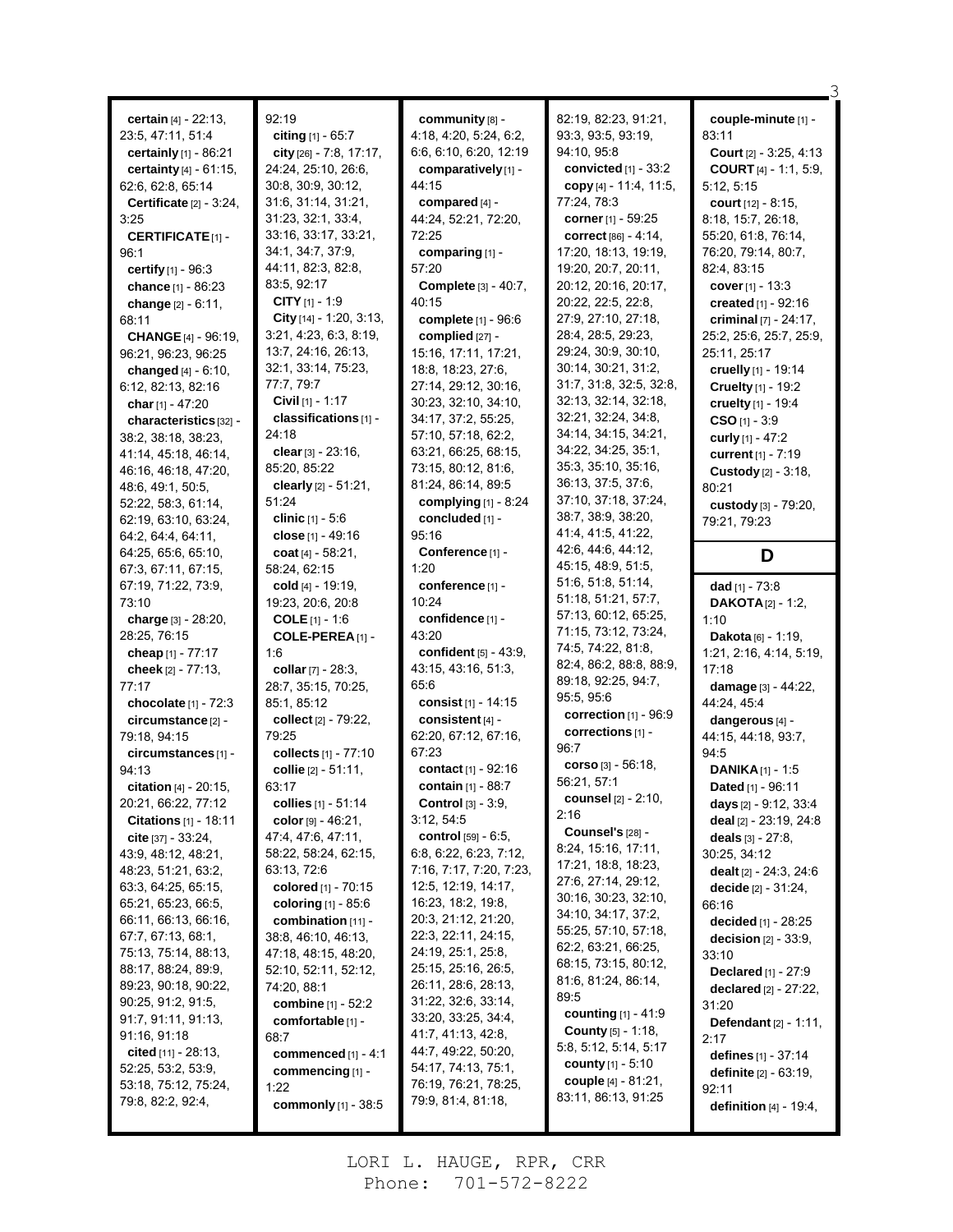| 19:12, 19:13, 19:17            | determine [13] -              | 91:2, 91:4, 91:7,                        | 92:5, 92:10, 92:19,            | 77:4, 89:9                                   |
|--------------------------------|-------------------------------|------------------------------------------|--------------------------------|----------------------------------------------|
| degree [1] - 5:5               | 38:22, 42:9, 44:1,            | 91:10, 91:13, 91:15,                     | 92:23, 94:11, 95:10            | <b>email</b> $[1]$ - 83:4                    |
| department [13] -              | 44.2, 63.11, 63.25,           | 91:18                                    | $\log$ [3] - 40:7, 40:15       | <b>Embark</b> [3] - 86:10,                   |
| 10:22, 12:15, 23:11,           | 64:3, 64:6, 64:8,             | DNA-test [1] - 79:7                      | dog's [9] - 44:2,              | 87:10, 88:22                                 |
| 23:12, 23:13, 23:14,           | 64:10, 68:5, 72:23,           | DNA-tested [4] -                         | 44:5, 45:9, 45:24,             | <b>EMILY</b> $[1] - 1.6$                     |
| 29:6, 29:8, 32:19,             | 89:13                         | 43:12, 52:25, 53:9,                      | 49:12, 49:19, 55:6,            | employed $[4] - 4.23$ ,                      |
| 32:23, 35:20, 40:6,            | determined [1] -              | 53:18                                    | 60.9                           | 6:3, 24:16, 26:12                            |
| 78.9                           | 45:17                         | document [2] - 8:19,                     | <b>dogs</b> $[60] - 17:6$ ,    | employment $[1]$ - 5:2                       |
| Department [4] -               | determines $[1]$ - 32:6       | 15:9                                     | 17:7, 17:8, 37:11,             | encounter [1] - 28:7                         |
| 3:11, 3:16, 3:20, 4:19         | difference [2] -              | documents [1] -                          | 37:20, 39:23, 40:24,           | end $[3] - 80:25$ ,                          |
| dependent [1] -                | 59:19, 60:15                  | 11:10                                    | 41:3, 41:14, 43:12,            | 94:24, 95:4                                  |
| 33:10                          | differences $[1]$ - $60:9$    | $dog$ [153] - 16:6,                      | 44.9, 45.12, 45.16,            | ended [1] - 70:10                            |
| <b>DEPONENT</b> [8] -          | different [16] - 16:15,       | 28:7, 28:11, 28:14,                      | 45:21, 47:10, 51:15,           | enforce [1] - 34:6                           |
| 5.11, 5.14, 5.16,              | 34:24, 52:20, 58:17,          | 31:17, 31:19, 31:21,                     | 52:20, 52:25, 53:1,            | Enforcement <sub>[1]</sub> -                 |
| 26:23, 50:21, 69:8,            | 58:18, 58:20, 59:10,          | 31:22, 32:13, 33:2,                      | 53:8, 53:12, 53:17,            | 21:8                                         |
| 69:18, 96:1                    | 60:22, 71:24, 71:25,          | 33:4, 33:11, 33:15,                      | 55:12, 55:14, 57:2,            | enforcement [5] -                            |
| deponent [34] -                | 72:12, 72:13, 72:15,          | 35:15, 37:9, 37:13,                      | 57:5, 57:12, 57:22,            | 6:22, 7:23, 21:4,                            |
| 13:17, 13:25, 15:16,           | 73:8, 74:4, 79:2              | 37:22, 38:1, 38:11,                      | 61:2, 65:3, 71:13,             | 43:24, 81:18                                 |
| 17:11, 17:21, 18:8,            | difficult [7] - 38:25,        | 38:17, 38:22, 41:20,                     | 71:15, 72:20, 72:25,           | enforces [1] - 18:2                          |
| 18:23, 27:6, 27:14,            | 46:11, 59:12, 59:17,          | 42:9, 43:5, 43:19,                       | 74:14, 75:24, 83:3,            | enforcing [2] - 6:25,                        |
| 29:12, 30:16, 30:23,           | 68:5, 72:23, 89:13            | 43:21, 43:25, 45:18,                     | 86:9, 86:11, 87:2,             | 20:3                                         |
| 32:10, 34:10, 34:17,           | disagree $[2] - 54:15$ ,      | 46:5, 47:8, 47:12,                       | 87:6, 87:9, 87:12,             | <b>English</b> $[2] - 72.5$ ,                |
| 37:2, 46:4, 47:3, 50:2,        | 76:15                         | 48:5, 48:12, 48:18,                      | 88:5, 88:7, 88:11,             | 72:11                                        |
| 55:25, 57:10, 57:18,           | disagreed $[1]$ - 75:16       | 49:7, 49:10, 49:18,                      | 88:12, 88:16, 88:21,           | <b>entire</b> $[3] - 9.18$ ,                 |
| 62.2, 63.21, 65.8,             | discretion $[8] - 20:2$ ,     | 49:21, 49:23, 50:7,                      | 88:23, 89:8, 89:9,             | 9:19, 17:1                                   |
| 66:25, 68:15, 73:15,           | 28:10, 28:18, 28:20,          | 50:11, 50:14, 50:23,                     | 91:21, 93:7, 93:19,            |                                              |
| 80:12, 81:6, 81:24,            | 28:23, 35:24, 36:20,          | 51:4, 51:9, 51:10,                       | 93:21, 94:3                    | especially [2] -                             |
| 86:14, 89:5, 96:2              | 66:20                         | 51:12, 51:19, 51:23,                     | <b>Dogs</b> $[3] - 34:13$ ,    | 64:15, 68:4                                  |
| <b>Deponent</b> $[2] - 2:20$ , | discussed [1] - 19.1          | 52:3, 55:1, 56:5, 56:6,                  | 37:5                           | essentially [1] - 8:7                        |
| 3:24                           | discusses $[2] - 37:4$ ,      | 56:9, 58:4, 59:7,                        | <b>dominant</b> $[1] - 64:14$  | euthanized [1] -                             |
| deposition $[7] - 4:12$ ,      | 73:18                         | 61:11, 61:13, 61:23,                     | done $[5] - 42:14$ ,           | 31:14                                        |
| 10:1, 53:14, 85:16,            |                               | 62:4, 62:5, 62:9,                        | 42:16, 52:18, 52:24,           | evidence [7] - 65:20,                        |
| 96:3, 96:4, 96:7               | discussing [2] -              | 62:12, 62:16, 62:17,                     | 75:20                          | 66:13, 66:19, 66:21,                         |
| <b>DEPOSITION</b> [1] -        | 18:1, 74:9                    | 62:24, 63:1, 63:5,                       | door [1] - 92:14               | 67:5, 68:2, 80:1                             |
| 1:14                           | discussion [10] -             | 63.6, 63.9, 63.12,                       | down $[4] - 9.3, 9.7,$         | Examination [1] -                            |
| Deposition [6] -               | 8:13, 15:4, 19:21,            | 63:23, 64:5, 64:16,                      | 70:16, 70:17                   | 3:4                                          |
| 8:14, 15:5, 55:19,             | 19:24, 19:25, 48:1,           | 64:18, 65:4, 65:7,                       | downtown [1] - 7:7             | EXAMINATION $[1]$ -                          |
| 61:6, 80:5, 83:14              | 61:5, 80:4, 83:8,             | 65:10, 65:11, 65:22,                     |                                | 4:7                                          |
|                                | 93:10                         | 65:24, 66:2, 66:5,                       | driving $[1] - 7.5$            | examination [2] -                            |
| deprive [1] - 19:13            | discussions [5] -             | 66:10, 66:12, 66:15,                     | duly $[1] - 4:5$               | 52:9, 96:5                                   |
| describe [18] - 9:2,           | 19:6, 20:23, 22:9,            | 66:17, 67:2, 67:6,                       | during [1] - 19:7              | examined $[1] - 4.5$                         |
| 11:15, 38:25, 40:16,           | 74:12, 74:18                  | 67:7, 67:14, 67:25,                      | <b>Dustin</b> $[3] - 13:20$ ,  | examining [1] -                              |
| 46:8, 46:11, 49:8,             | <b>disguise</b> $[1]$ - 69:6  | 68.9, 68.13, 68.17,                      | 14:2, 14:6                     | 38:22                                        |
| 51:25, 54:12, 58:19,           | distinction $[1]$ -           | 68:18, 68:19, 69:5,                      | <b>duties</b> $[3] - 6:20$ ,   | <b>example</b> $[4] - 25:10$ ,               |
| 59:12, 59:18, 60:2,            | 25:14                         | 69:13, 70:15, 70:19,                     | 7:17, 8:7                      | 40:14, 47:7, 48:18                           |
| 60.4, 60.8, 60.11              | <b>District</b> $[2] - 4:13$  | 70:24, 70:25, 71:1,                      |                                | <b>except</b> $[2] - 54:12$ ,                |
| Description [1] - 3:8          | <b>DISTRICT</b> $[2] - 1:1$ , | 71:10, 74:1, 74:4,                       | Е                              | 94:16                                        |
| destroyed $[1]$ - 31:5         | 1:2                           | 75:12, 76:12, 77:7,                      |                                | <b>exception</b> $[1] - 87:11$               |
| detailed $[1] - 11:15$         | divided [1] - 7:13            | 79:8, 79:10, 79:20,                      | ear $[3] - 46:19, 52:3,$       | exchange [1] - 79:4                          |
| determination [25] -           | <b>DNA</b> $[42] - 43:12$ ,   | 79:21, 79:23, 79:25,                     | 63:13                          | <b>exclusive</b> $[1] - 47:17$               |
| 31:12, 35:17, 38:19,           | 49.21, 50:6, 52:23,           |                                          | early $[1] - 82:11$            | excuse [2] - 5:9,                            |
| 43.7, 43.14, 46.6,             | 52:25, 53:9, 53:18,           | 82:1, 83:20, 84:8,                       | ears [6] - 58:6,               | 77:17                                        |
| 49.20, 51:3, 51:12,            | 66:1, 66:9, 75:20,            | 84.9, 84.10, 84.11,                      | 58:13, 58:15, 58:16,           | executed [1] - 95:9                          |
| 61:24, 62:5, 62:16,            | 75:23, 76:5, 76:12,           | 84:12, 84:14, 84:16,                     | 62:15, 84:14                   | <b>exercise</b> $[1] - 20.3$                 |
| 63:14, 64:5, 64:7,             | 76:14, 77:4, 77:5,            | 84:17, 84:19, 84:21,                     | <b>East</b> $[2] - 1:20, 2:15$ | <b>exercises</b> $[1] - 33.16$               |
| 64:20, 65:13, 66:17,           | 77:7, 78:11, 79:7,            | 84:23, 84:25, 85:2,<br>85:5, 85:7, 85:9, | <b>educated</b> $[1] - 45.8$   | exhibit $[4] - 46:14$ ,                      |
| 67:4, 68:7, 70:18,             | 79:10, 79:17, 79:21,          |                                          | educational $[1]$ - 5:2        | 59:23, 83:14, 83:24                          |
| 71:1, 75:2, 75:8,              | 79:22, 79:25, 86:10,          | 85:11, 85:14, 87:11,                     | $effectuate$ [2] -             | <b>Exhibit</b> $[32] - 8.14$ ,               |
| 75:11                          | 87:10, 89:7, 89:20,           | 89:14, 89:16, 89:19,                     | 20:24, 21:13                   | 8:18, 15:6, 15:12,                           |
| determinations [1] -           |                               |                                          |                                |                                              |
|                                | 89:23, 90:4, 90:11,           | 90.4, 90.5, 90.18,                       | either $[6] - 31.13$ ,         |                                              |
| 52:22                          | 90:16, 90:21, 90:25,          | 90:21, 91:25, 92:1,                      | 43:7, 46:13, 76:19,            | 17:10, 55:19, 55:23,<br>57:13, 57:17, 57:21, |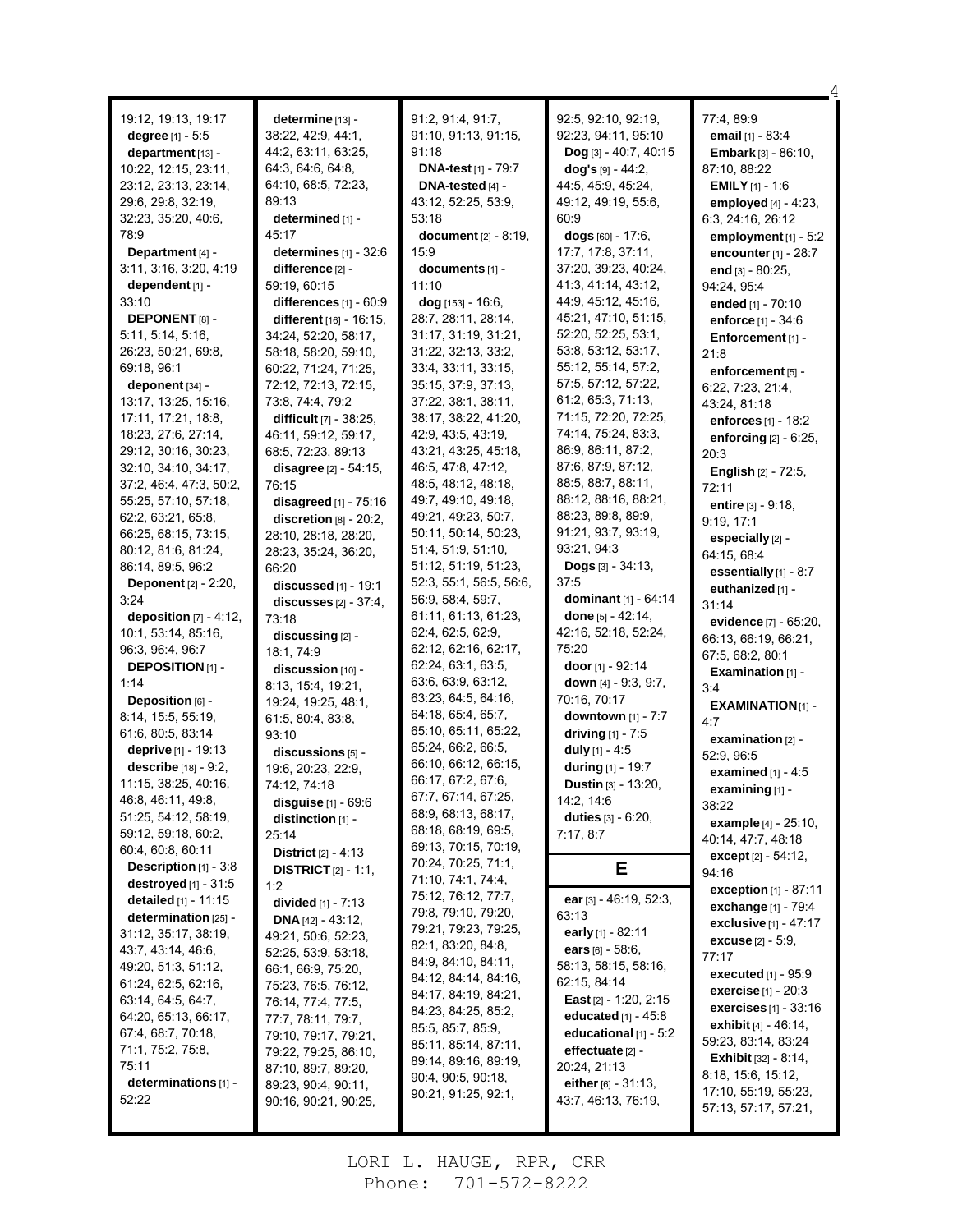| 57:22, 58:2, 59:20,               | 30.6, 30.8, 36.1, 36.5,                     | 55:14, 71:11, 71:13,<br>71:15, 82:3       | hiring $[3] - 6.4$ ,            | indicated [2] - 13:11,          |
|-----------------------------------|---------------------------------------------|-------------------------------------------|---------------------------------|---------------------------------|
| 60.1, 61.7, 61.11,                | 36:7, 36:9, 36:15,                          |                                           | 13:11, 15:1                     | 96:6                            |
| 61.12, 71.4, 73.14,               | 36:18, 36:20, 36:24,                        | $grab$ [1] - 83:19                        | history $[1]$ - 5:2             | <b>indicates</b> [1] - 18:11    |
| 74:8, 80:6, 80:10,                | 70:8, 73:21, 73:25,                         | $qrass$ [3] - 84:15,                      | $hmm$ [30] - 5.4, 6.1,          | indicating [3] -                |
| 83:20, 84:8, 86:1,                | 80:20, 86:7                                 | 84:18, 84:20                              | 6:18.9:1.10:20.                 | 69:14, 70:2, 71:4               |
| 86:4, 86:7, 86:20,                | first-offense <sup>[2]</sup> -              | gray $[1] - 43.3$                         | 12:24, 14:4, 14:19,             | indicating) [3] - 69:1,         |
| 86.24, 87.9, 88.6,                | 36:9, 36:20                                 | green [1] - 84:21                         | 14:23, 15:25, 18:14,            | 69:17, 69:20                    |
| 89:4                              | five $[1] - 33.3$                           | grew [1] - 17:1                           | 19:5, 19:16, 26:7,              | individual [1] - 43:19          |
| <b>EXHIBITS</b> $[1] - 3:7$       | fix $[2] - 21.16$ , $26.1$                  | grow [1] - 68:11                          | 33:6, 43:4, 44:3, 47:1,         | inform $[1] - 76:23$            |
| exist $[1] - 71:18$               | flipped [1] - 40:12                         | growing [1] - 40:23                       | 47:5, 53:16, 57:14,             | information $[2]$ -             |
| expect $[4] - 21:24$ ,            | <b>Floor</b> $[1]$ - 1:19                   | guess [12] - 10:12,                       | 59.4, 59.9, 60.25,              | 67:8, 79:4                      |
| 71:11, 71:14, 72:9                | floor $[4] - 84.9$ ,                        | 11:13, 19:10, 27:3,                       | 63.4, 63.8, 72.7,               | Information [1] -               |
| exper $[1] - 45:22$               | 84:10, 84:13, 85:15                         | 35:7, 41:25, 43:23,                       | 90:23, 91:14, 92:3              | 3:21                            |
| experience [19] -                 | <b>follows</b> $[1] - 4.6$                  | 63:16, 63:17, 64:10,                      | <b>HOLLY</b> $[1] - 1.6$        | <b>informed</b> $[7] - 13:7$ ,  |
| 16:22, 17:4, 17:5,                | food [1] - 19:14                            | 64:17, 85:25                              | home [1] - 31:20                | 76:16, 76:18, 76:22,            |
| 23:25, 39:5, 39:6,                | foot $[1] - 64:18$                          | guessing [1] - 65:2                       | hopefully [1] - 85:19           | 78:10, 78:15, 79:15             |
| 39:13, 39:18, 39:22,              | footstool [1] - 85:8                        | guilty [2] - 79:13,                       | <b>hours</b> $[3] - 10:6$ ,     | informs [1] - 79:9              |
| 41.2, 41.8, 41.9,                 | FOR $[1] - 1:2$                             | 79:16                                     | 10:9, 10:12                     | infraction $[5]$ -              |
| 41:10, 41:21, 41:23,              | foregoing [1] - 96:3                        | guys [3] - 11:17,                         | <b>HR</b> $[1]$ - 13:19         | 25:13, 25:16, 25:21,            |
| 42.5, 60.13, 74.24,               | forgot $[1] - 26:15$                        | 15:8, 83:10                               | human [1] - 44:20               | 26:20, 27:11                    |
| 93:20                             | Form [4] - 3:17, 3:17,                      |                                           | hundred [2] - 42:21.            | <b>Inmate</b> $[2] - 3:17$ ,    |
| experiment [2] -                  | 3:19, 80:23                                 | Н                                         | 54:2                            | 80:21                           |
| 52:19, 52:24                      | form $[9] - 15:12$ ,                        |                                           | <b>Husch</b> $[1] - 2:8$        | inspect [1] - 92:5              |
| explain [1] - 11:20               | 16:16, 21:14, 22:23,                        | hair $[9] - 46:23$ ,                      | hypothetical [1] -              | inspecting [1] -                |
| explained $[1] - 11:20$           | 24:11, 25:24, 80:21,                        | 46:25, 47:2, 59:2,                        | 49:10                           | 92:23                           |
| explanation [1] -                 | 80:22, 80:23                                | 59:3, 59:5, 59:7                          |                                 | inspection [1] -                |
| 54:15                             | formal $[2] - 78.8$ ,                       | half [5] - 4:22, 5:25,                    | ı                               | 49:12                           |
| expose [1] - 19:18                | 78:11                                       | 7:18, 51:10                               |                                 | instances [1] - 31:15           |
| exposed [1] - 20:5                | format <sub>[1]</sub> - 15:18               | <b>Hall</b> $[1]$ - 1:20                  | idea [1] - 55:8                 | instructed [3] - 23:3,          |
| express [2] - 45:19,              | <b>Forms</b> $[1] - 80:21$                  | hallway [1] - 10:25                       | identification [11] -           |                                 |
|                                   |                                             |                                           |                                 |                                 |
| 55:15                             |                                             | <b>hand</b> $[5] - 8:17$ ,                | 8:15, 15:3, 15:6,               | 34:4, 82:9                      |
|                                   | formula [1] - 52:13                         | 55:22, 61:10, 80:9,                       | 41:24, 54:21, 54:25,            | intended [1] - 44:9             |
| <b>extreme</b> $[1] - 20.8$       | forth [1] - 25:17                           | 86.6                                      | 55:20, 61:7, 72:24,             | interacting [1] -               |
|                                   | four $[4] - 10.2$ , 10.11,                  | handing [1] - 15:11                       | 80:6, 83:15                     | 93:20                           |
| F                                 | 18:12, 52:15                                | handkerchief [1] -                        | Identified [1] - 3:8            | interaction [2] -               |
| factor [1] - 60:18                | fourth [7] - 18:13.                         | 85:3                                      | identified $[1]$ - 87:9         | 93:18, 94:2                     |
| fail $[1] - 60.3$                 | 18:16, 35:2, 35:8,                          | hanging [1] - 85:4                        | <b>identify</b> $[5] - 15:21$ , | interactions [1] -              |
| fair [2] - 17:23, 92:22           | 35:18, 36:9, 36:10                          | hard [5] - 11:4, 11:5,                    | 41:15, 41:21, 54:25,            | 94:4                            |
| falling [3] - 56:9,               | front [2] - 16:1, 92:23                     | 46:7, 56:23, 64:15                        | 74:14                           | interested [1] - 17:8           |
| 56:12, 56:14                      |                                             | harm [1] - 44:19                          | identifying [1] -               | <b>intern</b> $[1] - 5:7$       |
| <b>falls</b> $[1]$ - 38:19        | G                                           | harmfully [1] - 19:18                     | 74:25                           | <b>interpose</b> [1] - 78:20    |
| <b>familiar</b> $[8] - 17.9$ ,    | <b>GENE</b> $[1] - 2:7$                     | harness [1] - 70:16                       | immediately $[1]$ - $6:9$       | interprets $[1]$ - 19:8         |
| 23:18, 39:8, 39:9,                | Gene [5] - 1:15, 4:9,                       | Hauge [1] - 1:17                          | important $[1]$ - 52:8          | Interview $[1] - 3.12$          |
| 39:15, 39:16, 40:24,              |                                             |                                           | impossible $[1]$ - 55:1         | interview $[6] - 13.5$ ,        |
| 87:20                             | 8:11, 85:21, 86:16                          | head [14] - 10:18,<br>26:23, 46:4, 46:19, | <b>impound</b> $[3] - 82.8$ ,   | 13:6, 13:12, 13:21,             |
| father $[1] - 73:11$              | generally [6] - 6:19,<br>7:3, 43:23, 48:21, | 46.22, 51:19, 52:3,                       | 82:24, 83:5                     | 14:5, 15:2                      |
| <b>Federal</b> $[2] - 1.16$ ,     | 71:11, 93:23                                |                                           | impounding [2] -                | interviews [6] -                |
| 4:13                              | GeneSeek [1] -                              | 58:6, 62:14, 63:12,<br>67:17, 67:22, 85:6 | 82:10, 83:2                     | 13:16, 13:18, 13:24,            |
| felt $[2] - 62:18, 92:12$         | 77:18                                       | heads $[2] - 51:16$ ,                     | Impoundment [2] -               | 14:7, 14:10, 14:24              |
| few $[1] - 47.16$                 | genetic [5] - 44:5.                         | 60:21                                     | 3:19, 80:22                     | <b>Introduction</b> $[1] - 3:9$ |
| <b>FFA</b> $[1]$ - 17:2           | 50:8, 50:12, 50:15,                         | heat [4] - 19:18,                         | impression [1] -                | involve [1] - 17:6              |
| field $[1]$ - 28:10               | 88:17                                       | 19:22, 20:5, 20:8                         | 65:11                           | involved $[5] - 7:23$ ,         |
| <b>figure</b> $[2] - 38.10$ ,     | genetically [1] -                           | held $[1] - 80:1$                         | $IN[1] - 1:1$                   | 12:25, 17:3, 74:13,             |
| 84:3                              | 45:17                                       | helpful [1] - 84:1                        | $in$ [1] - 26:21                | 75:19                           |
| fill $[3]$ - 13:4, 15:13,         | <b>genetics</b> $[2] - 45.8$ ,              | <b>herein</b> $[2] - 1:24$ ,              | include [1] - 28:2              | itself [2] - 25:18,             |
| 15:22                             | 46:1                                        | 96:8                                      | includes $[2] - 37:20$ ,        | 49:3                            |
| filled [1] - 15:14                | geography $[1]$ - 5:5                       | <b>hi</b> $[1] - 4.9$                     | 38:1                            |                                 |
| <b>first</b> $[23] - 4.5, 13.21,$ | <b>GIS</b> $[1]$ - 5:7                      | hire [1] - 13:7                           | incorrectly [1] -               | J                               |
| 14:1, 18:11, 19:12,               | given $[9] - 15.2$ ,                        | hired [3] - 6:8, 21:23,                   | 30:11                           | jaw [1] - 46:19                 |
| 20:13, 22:20, 30:5,               | 20:15, 20:20, 33:3,                         | 75:23                                     | Indeed [1] - 12:21              | Jimenez [2] - 8:3, 8:5          |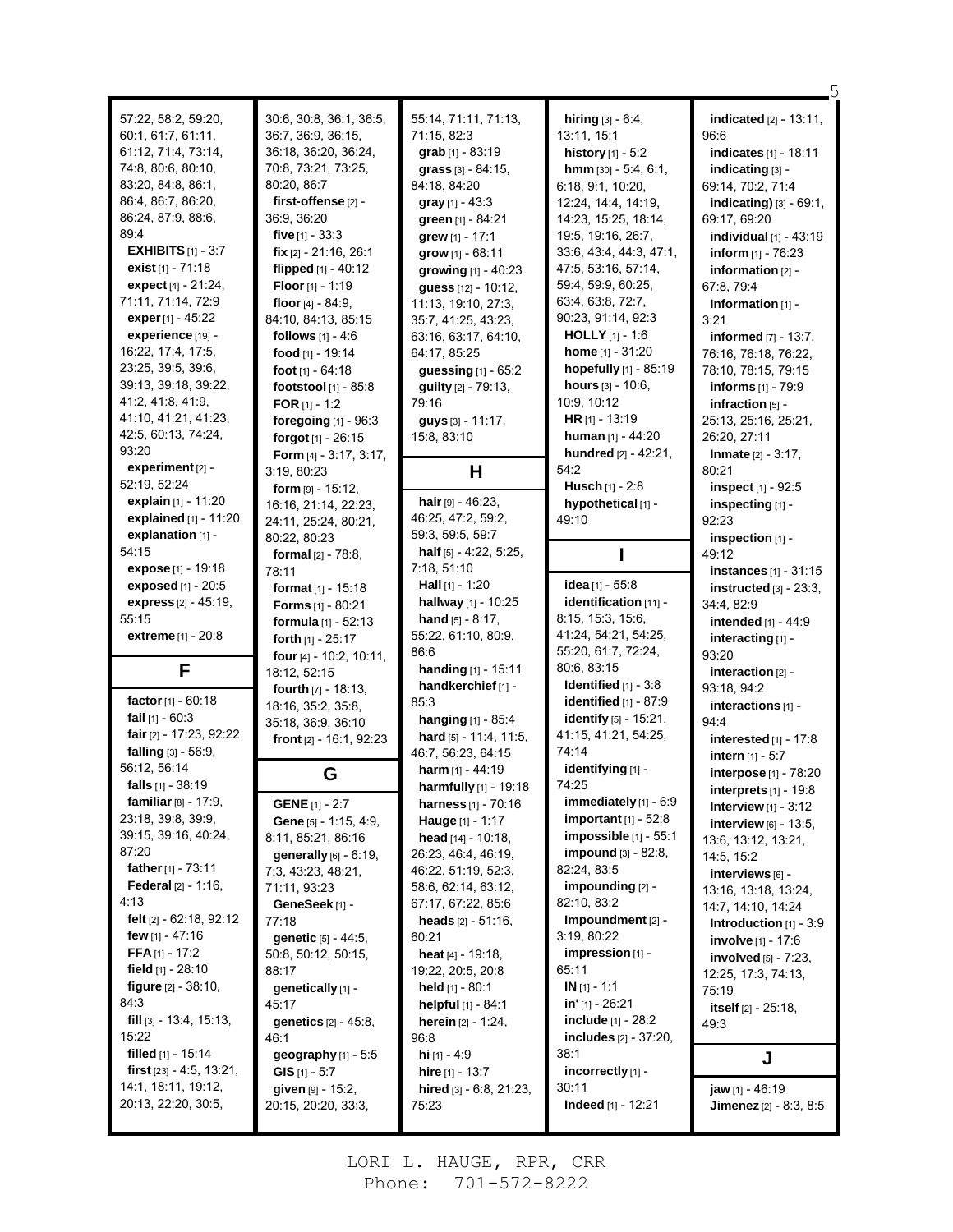| job [13] - 6:11, 6:20,          | $last$ [5] - 31:4, 33:1,                             | 65:9, 66:15, 66:24,<br>67:9, 67:20, 71:10, | matter [1] - 73:25           | 19:25                         |
|---------------------------------|------------------------------------------------------|--------------------------------------------|------------------------------|-------------------------------|
| 7:10, 8:7, 14:20,               | 48:5, 76:6, 82:11                                    |                                            | mean $[15] - 5:3, 6:23$ ,    | month [1] - 7:18              |
| 21:12, 21:20, 41:6,             | late [1] - 84:4                                      | 71:13, 71:25, 73:8,                        | 19:11, 19:22, 35:23,         | morning [3] - 9:19,           |
| 41:10, 41:11, 41:16,            | $law_{[1]} - 21:4$                                   | 74:19, 80:11, 81:13,                       | 36:3, 38:17, 42:1,           | 93:2, 95:13                   |
| 41:19, 42:2                     | Law [5] - 1:15, 2:7,                                 | 81:22, 86:12, 88:5,                        | 48:11, 48:17, 48:25,         | most $[5] - 37:8$ ,           |
| <b>jobs</b> $[1]$ - 12:23       | 2:8, 2:13, 21:8                                      | 88.10, 89.3, 95.10                         | 65.9, 71.7, 78.7,            | 43:11, 49:1, 75:21,           |
| jowls [1] - 60:5                | laws $[1] - 17:16$                                   | <b>looked</b> $[15] - 40.2$ ,              | 87:19                        | 76:21                         |
| <b>judge</b> [2] - 31:24,       | leaner [1] - 58:12                                   | 40:4, 43:5, 49:10,                         | meaning [1] - 90:11          | <b>mostly</b> $[3] - 48:13$ , |
| 32:7                            | learn [2] - 12:18,                                   | 51:9, 51:10, 51:11,                        | <b>means</b> $[3] - 36.4$ ,  | 48:17, 49:20                  |
| <b>judge's</b> $[1] - 33.9$     | 54:23                                                | 52:19, 57:13, 65:22,                       | 36:20, 36:22                 | mother $[1] - 73:10$          |
| jurisdiction [1] -              | $least$ [1] - 15:18                                  | 71:3, 74:8, 74:10,                         | <b>meant</b> $[1] - 69:2$    | MR [92] - 2:7, 2:13,          |
| 33:17                           | left [2] - 18.10, 82:1                               | 91:21, 91:23                               | member [1] - 54:7            | 4:8, 5:18, 8:11, 8:16,        |
| <b>justify</b> $[1] - 66.22$    | legal $[1] - 32.4$                                   | looking [9] - 7:5,                         | memory $[1] - 11:13$         | 15:8, 15:10, 21:14,           |
| $JYL$ [1] - 1:4                 | $less$ [11] - 42:19,                                 | 10:18, 43:25, 52:14,                       | Mendelian $[2] - 46:1$ ,     | 21:16, 21:18, 22:23,          |
|                                 | 42:21, 42:22, 42.23,                                 | 56:5, 67:14, 70:14,                        | 46:3                         | 22:24, 24:11, 24:13,          |
| Κ                               | 42:24, 42:25, 49:21,                                 | 71:5, 92:19                                | mentioned [4] -              | 25:24, 26:1, 26:3,            |
|                                 | 53:6, 53:22, 53:23,                                  | looks [8] - 43:25,                         | 16:20, 37:21, 66:11,         | 26:16, 27:1, 29:14,           |
| <b>Keeping</b> [1] - 37:5       | 53:25                                                | 48:13, 51:22, 51:24,                       | 74:25                        | 29:15, 29:18, 29:20,          |
| <b>keeping</b> $[1] - 37:8$     | letter [1] - 13:3                                    | 56:18, 57:1, 59:2,                         | <b>met</b> $[1] - 4:10$      | 48.3, 49.14, 49.17,           |
| <b>kennel</b> [2] - 6:16,       | license [9] - 25:10,                                 | 68:4                                       | meter [2] - 7:5, 7:8         | 50:17, 50:19, 50:20,          |
| 30:7                            | 28:4, 28:7, 30:1, 30:3,                              | <b>Lori</b> [1] - 1:17                     | might $[3] - 48:19$ ,        | 51:1, 55:21, 57:23,           |
| <b>Kennels</b> [1] - 29:22      | 30:6, 30:9, 30:13,                                   | loud $[1] - 51:7$                          | 58:25, 87:14                 | 57:24, 57:25, 58:1,           |
| kind [19] - 7:10, 7:13,         | 30:19                                                | lunch [1] - 9:21                           | $mid$ $[3] - 51:10$ ,        | 59:21, 59:22, 61:9,           |
| 7:15, 9:2, 17:15,               | License [1] - 34:13                                  | lying [8] - 70:15,                         | 83:23, 92:11                 | 61:20, 61:22, 68:19,          |
| 17:18, 19:3, 19:7,              | <b>licensed</b> $[2] - 21:2$ ,                       | 70:17, 84:9, 84:10,                        | mine $[1] - 69.8$            | 68:20, 68:23, 68:24,          |
| 25:12, 43:2, 49:9,              | 35:9                                                 | 84:11, 84:19, 84:23,                       | minute [2] - 11:24,          | 68:25, 69:2, 69:4,            |
| 52:18, 55:8, 56:20,             | Licenses [1] - 34:14                                 | 85:10                                      | 83:11                        | 69:6, 69:12, 69:15,           |
| 63:17, 71:22, 87:6,             | <b>licenses</b> $[1] - 34:20$                        | <b>LYNETTE</b> $[1]$ - 1:5                 | minutes $[3] - 10:2$ ,       | 69:21, 69:23, 70:1,           |
| 93.23, 94:13                    | licensing [1] - 25:11                                |                                            | 10:11, 29:14                 | 70:4, 70:5, 70:7, 70:9,       |
| <b>kinds</b> $[2] - 37:11$ ,    |                                                      | Μ                                          |                              | 70:10, 70:12, 70:13,          |
|                                 | Lieutenant [1] -                                     |                                            | misdemeanor [17] -           |                               |
| 72:8                            | 13:20                                                |                                            | 22:21, 23:3, 23:16,          | 78:19, 78:22, 78:23,          |
| knowing [1] - 88:11             | life [1] - 17:1                                      | <b>Madison</b> [4] - 4:9,                  | 23:22, 24:10, 25:17,         | 79:3, 79:4, 79:5, 79:6,       |
| knowingly [1] -                 | likely [3] - 44:19,                                  | 4:18, 8:17, 96:2                           | 25:22, 26:21, 26:25,         | 80:8, 83:10, 83:12,           |
| 19:18                           | 47:14, 63:2                                          | <b>MADISON</b> [5] - 1:14,                 | 27:11, 27:12, 35:9,          | 83:18, 83:23, 83:25,          |
| knowledge [12] -                |                                                      | 2:19, 3:3, 4:3, 96:15                      | 35:12, 35:19, 36:15,         | 84:2, 84:5, 84:7,             |
| 24:21, 29:7, 39:5,              | <b>limits</b> $[12] - 31:6$ ,<br>31:14, 31:21, 33:4, | mail $[1] - 77:20$                         | 36:20, 36:22                 | 85:18, 85:19, 85:21,          |
| 39:6, 43:17, 45:11,             | 33:16, 33:17, 33:21,                                 | major $[1] - 31:17$                        | misdemeanors [12] -          | 85:24, 85:25, 86:2,           |
| 53:24, 60:14, 75:9,             | 34:1, 34:7, 37:9, 82:3,                              | makeup [9] - 44:5,                         | 22:18, 23:17, 23:21,         | 86:5, 86:16, 86:18,           |
| 75:17, 76:13, 76:17             | 92:17                                                | 45:24, 50:8, 50:12,                        | 23:23, 23:25, 24:19,         | 86:19, 86:22, 93:12,          |
| known [4] - 37:22,              |                                                      | 50:16, 87:15, 87:18,                       | 24:20, 24:22, 25:7,          | 93:17, 95:12, 95:15           |
| 38:5, 46:15, 93:24              | LINE [4] - 96:18,<br>96:20, 96:22, 96:24             | 88:12, 88:17                               | 35:5, 36:14                  | MS [11] - 2:8, 2:19,          |
|                                 | line [2] - 30:5, 78:19                               | mandatory [3] -                            | misnumbered [1] -            | 61:18, 69:7, 69:10,           |
| L                               | <b>listed</b> [1] - 39:10                            | 77:1, 77:5, 82:3                           | 85:19                        | 69:13, 69:16, 69:19,          |
|                                 | <b>lists</b> $[1] - 48:7$                            | <b>MANUEL</b> $[1]$ - 1:6                  | <b>mistake</b> [1] - 84:3    | 69:22, 69:25, 93:13           |
| $lab_{[1]} - 77:8$              | litigation $[1]$ - 79:1                              | <b>mark</b> [1] - 83:24                    | mix [2] - 63:17, 68:12       | <b>mud</b> [1] - $85:20$      |
| Labradors [1] -                 |                                                      | <b>Marked</b> [1] - 3:8                    | mixed [14] - 37:20,          | multicolored [1] -            |
| 51:17                           | livestock $[1]$ - 17:2                               | <b>marked</b> [13] - 8:14,                 | 37:21, 45:12, 45:16,         | 85:3                          |
| labs [4] - 71:25, 72:2,         | <b>LLP</b> $[1] - 2:9$                               | 8:18, 15:6, 15:11,                         | 45:18, 45:21, 50:22,         | multiple [2] - 9:12,          |
| 72:11                           | look $[56] - 8:21, 11:3,$<br>11:22, 17:14, 17:19,    | 55:19, 55:22, 61:7,                        | 50:23, 51:15, 55:1,          | 55:12                         |
| <b>Labs</b> $[4]$ - 72.2, 72:3, |                                                      | 61:10, 80:6, 80:10,                        | 72:20, 72:25, 73:3,          | <b>must</b> $[2] - 36.4$ ,    |
| 72:5                            | 19:11, 28:2, 29:21,<br>32:25, 34:16, 38:17,          | 83.14, 86.3, 86.6                          | 87:12                        | 68:21                         |
| $language [3] - 25:20,$         | 38:21, 39:15, 39:17,                                 | <b>master</b> $[1] - 69.6$                 | mixed-breed [8] -            |                               |
| 26:19, 26:24                    | 39:23, 41:13, 41:20,                                 | mastiff $[1] - 56:20$                      | 45:12, 45:16, 45:18,         | N                             |
| $large [2] - 52.11,$            | 42:9, 46:5, 46:9,                                    | mastiffs $[1] - 60.5$                      | 45:21, 55:1, 72:20,          |                               |
| 84:14                           | 46:12, 47:6, 47:11,                                  | $mat_{[1]} - 84:24$                        | 72:25, 87:12                 | <b>NACA</b> [4] - 54:9,       |
| $larger[7] - 58.12,$            | 47:22, 48:18, 48:22,                                 | materials [2] - 12:10,                     | mixes $[1]$ - 38:15          | 54:11, 54:19, 54:24           |
| 60:5, 60:20, 60:21,             | 49:18, 51:16, 51:20,                                 | 71:8                                       | Moldenhauer [1] -            | <b>name</b> $[2] - 4.9, 4.16$ |
| 61.2, 61.3                      | 52:2, 52:6, 52:12,                                   | mathematical [1] -                         | 2:14                         | names [2] - 16:2,             |
| <b>Larson</b> $[2] - 13:19$ ,   | 55:24, 57:16, 58:9,                                  | 52:13                                      | mom $[1] - 73:8$             | 40:20                         |
| 14:1                            | 58:10, 61:11, 65:4,                                  | <b>MATHEW</b> $[1]$ - 1:5                  | <b>moment</b> $[2] - 4:10$ , | <b>National</b> [1] - 54:4    |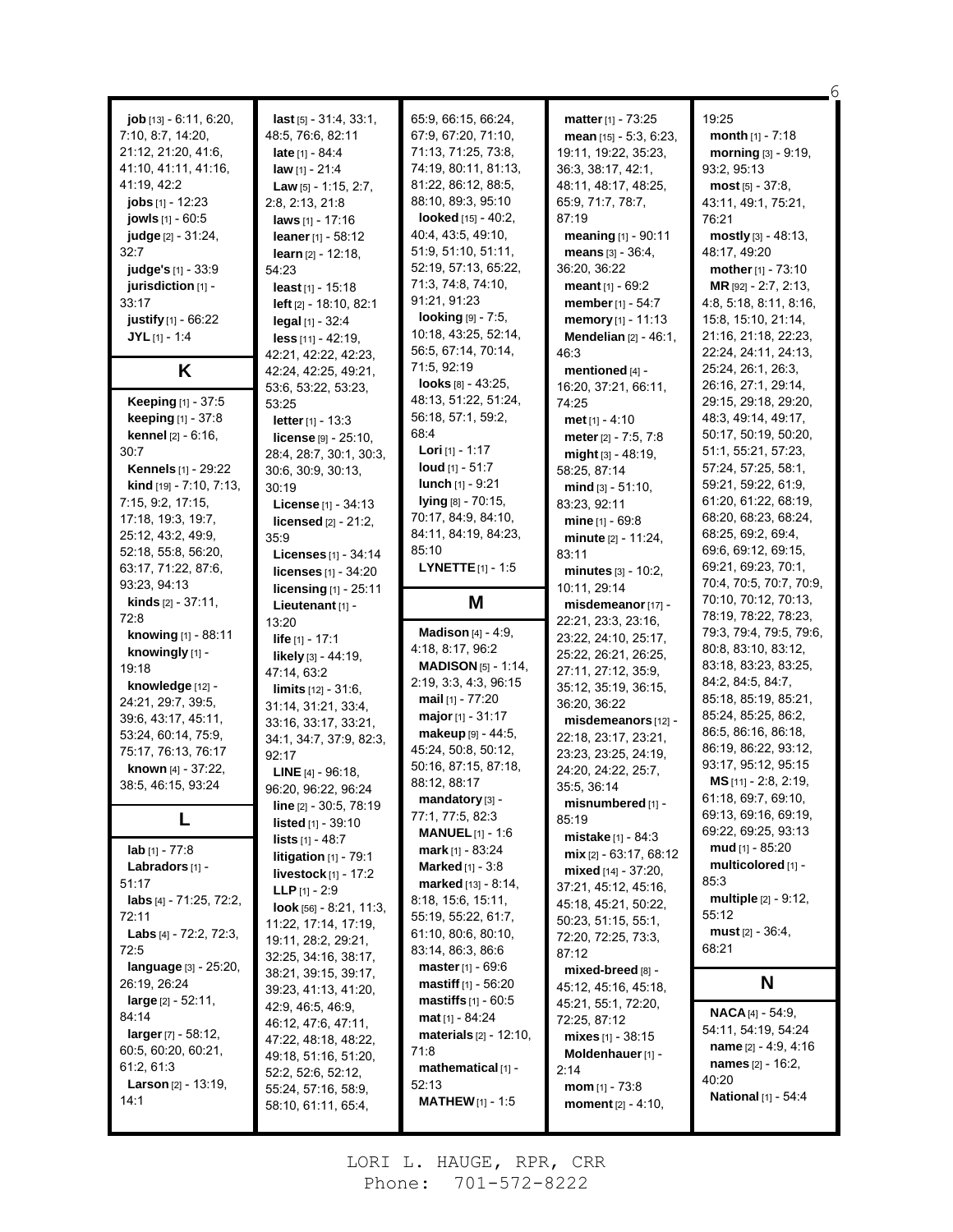| <b>Nebraska</b> $[1]$ - 2:10<br>necessarily [1] - | O                                             | <b>offspring</b> $[3] - 45:18$ ,<br>45:23, 73:9 | owned [1] - 93:24<br>owner [33] - 20:14,    | Page [3] - 3:4, 3:24,<br>3:25                  |
|---------------------------------------------------|-----------------------------------------------|-------------------------------------------------|---------------------------------------------|------------------------------------------------|
| 79:24                                             | object [4] - 21:14,                           | Omaha [1] - 2:10                                | 20:19, 27:17, 27:23,                        | pages [12] - 11:23,                            |
| necessary [3] -                                   | 22:23, 24:11, 25:24                           | one $[30] - 8.4, 8.12,$                         | 28:8, 28:14, 28:15,                         | 57:2, 57:5, 80:20,                             |
| 19.14, 92.24, 94.24                               | objections [2] -                              | 14:1, 24:2, 27:4, 27:8,                         | 28:19, 30:20, 31:19,                        | 85:15, 85:16, 86:10,                           |
| neck [2] - 70:18, 85:3                            | 85:23, 86:20                                  | 27:19, 34:23, 38:23,                            | 31:22, 31:25, 32:16,                        | 88:6, 88:23, 89:4,                             |
| neckerchief [1] -                                 | obscenity [1] - 39:2                          | 42:9, 43:7, 50:7,                               | 33:3, 47:7, 66:6, 67:6,                     | 89:8, 96:4                                     |
| 84:22                                             | obtain [1] - 94:21                            | 51:12, 52:2, 56:23,                             | 73:22, 73:23, 77:25,                        | paginated [2] -                                |
| need [7] - 62:22,                                 | obtained [2] - 94:19,                         | 57:23, 58:5, 58:10,                             | 79:9, 79:13, 79:16,                         | 61:19, 69:22                                   |
| 64.4, 64.8, 64.9,                                 | 95:9                                          | 65:4, 65:11, 65:17,                             | 82:2, 88:19, 88:21,                         | Panel <sup>™</sup> [3] - 77:9,                 |
| 64:23, 80:2, 80:18                                | <b>obvious</b> [2] - 33:12,                   | 66:17, 69:14, 69:16,                            | 90:2, 90:3, 90:20,                          | 77:18, 77:20                                   |
| needed [2] - 11:20.                               | 68:10                                         | 69.19, 72:2, 72:21,                             | 92:4, 92:14                                 | paperwork $[2] - 6:4$ ,                        |
| 92:13                                             | obviously [3] -                               | 88.23, 92.9, 94.21                              | owner's [1] - 79:24                         | 13:4                                           |
| negatively $[1]$ - 46:4                           | 41:10, 41:19, 91:24                           | ones $[1] - 77:2$                               | <b>owners</b> [7] - 38:14,                  | paragraph [2] -                                |
| neutral [1] - 93:8                                | occasion [1] - 92:9                           | ongoing [4] - 94:16,                            | 76:9, 76:11, 76:16,                         | 81:13, 81:22                                   |
| never [4] - 50:10,                                | occasionally [1] -                            | 94:19, 94:25, 95:4                              | 76:23, 78:10, 89:24                         | parking [4] - 6:22,                            |
| 52:18, 75:16, 79:17                               | 38:14                                         | oops $[1] - 68:20$                              |                                             | 7:4, 7:9, 7:12                                 |
| new [1] - 82:18                                   | occupation [1] - 4:17                         | open [1] - 92:14                                | P                                           | part [22] - 8:25, 12:4,                        |
| $next[3] - 20:9,$                                 | OF $[4] - 1:2, 1:9,$                          | operate [1] - 30:7                              |                                             | 12:10, 14:9, 14:13,                            |
| 69:10, 84:11                                      | 1:14, 96:1                                    | operates [2] - 31:10,                           | $p.m$ [5] - 83:13,                          | 14:14, 15:1, 15:13,                            |
| <b>none</b> $[2] - 47:16$ ,                       | offense [52] - 18:12,                         | 33.8                                            | 83:17, 93:15, 93:16,                        | 17:24, 21:11, 22:10,                           |
| 53:18                                             | 18:13, 18:16, 18:20,                          | operating [1] - 30:18                           | 95:16                                       | 32:3, 39:21, 41:7,                             |
| nonuniformity [1] -                               | 20:13, 20:19, 20:20,                          | <b>opinion</b> [6] - 50:18,                     | <b>P.O</b> [1] - 2:15                       | 41:23, 42:1, 42:4,                             |
| 71:19                                             | 22:13, 22:16, 22:20,                          | 55:3, 65:21, 66:23,                             | packet [3] - 80:24,                         | 73:17, 76:21, 80:17,                           |
| <b>NORTH</b> $[2] - 1:2$ ,                        | 22:22, 23:4, 23:24,                           | 75:11, 93:6                                     | 81:1, 81:11                                 | 81:10, 88:19                                   |
| 1:10                                              | 24:1, 24:3, 24:5,                             | option [5] - 75:25,                             | <b>PAGE</b> [4] - 96:18,                    | particular $[1]$ - 20:4                        |
| <b>North</b> [6] - 1:19,                          | 24:17, 25:2, 27:16,                           | 76:8, 76:11, 76:14,                             | 96:20, 96:22, 96:24                         | passenger [1] -                                |
| 1:21, 2:16, 4:13, 5:19,                           | 27:21, 27:24, 28:21,                          | 76:16                                           | page [101] - 11:17,                         | 14:18                                          |
| 17:18                                             | 28:22, 29:1, 30:18,                           | optional [1] - 77:4                             | 11:19, 11:24, 15:15,                        | past [1] - 42:4                                |
| <b>nose</b> $[13] - 46.21$ ,                      | 32:16, 34:24, 35:2,                           | oral [1] - 96:5                                 | 17:10, 17:13, 17:14,                        | patches [2] - 47:19,                           |
| 58.6, 59.8, 59.10,                                | 35:8, 35:12, 35:18,                           | order $[1] - 65:21$                             | 18:1, 18:7, 18:10,                          | 47:22                                          |
| 59:15, 59:19, 60:7,                               | 36:2, 36:5, 36:7, 36:8,                       | ordinance [42] -                                | 18:22, 19:1, 19:12,                         | patrol [1] - 33:21                             |
| 60:9, 60:16, 60:23,                               | 36.9, 36.10, 36.15,                           | 18:19, 19:8, 20:4,                              | 20:10, 27:2, 27:3,                          | pattern [5] - 47:12,                           |
| 62:14, 63:13                                      | 36:16, 36:18, 36:20,                          | 20:8, 20:11, 23:5,                              | 27:5, 27:13, 27:25,<br>29:11, 29:21, 30:15, | 47:13, 47:15, 63:13,                           |
| noses $[1] - 60.21$                               | 36:23, 36:24, 73:21,                          | 23.7, 25.1, 25.16,                              | 30:22, 31:4, 32:9,                          | 85.6                                           |
| Notary [1] - 1:18                                 | 73:22, 74:1, 74:3                             | 25:17, 25:19, 25:20,                            | 33:1, 34:9, 34:12,                          | patterns [3] - 47.4,                           |
| noted [2] - 1:24, 96:8                            | <b>offenses</b> [2] - 22:19,                  | 25:23, 26:20, 26:22,                            | 34:16, 37:1, 37:4,                          | 47:6, 47:11                                    |
| Notice [2] - 3:18.                                | 24:22                                         | 26:24, 31:10, 32:13,<br>33:8, 34:20, 36:1,      | 48:5, 56:4, 56:5, 56:8,                     | Pelzl $[1] - 8:3$                              |
| 80:22                                             | offer $[1] - 54.14$<br>office [1] - 30:9      | 37:7, 37:12, 37:14,                             | 56:11, 56:13, 56:15,                        | penalties [5] - 18:19,<br>20:10, 32:12, 34:19, |
| notice [1] - 1:16                                 |                                               | 37:19, 37:25, 43:24,                            | 56:17, 56:19, 56:22,                        | 73:18                                          |
| notified [1] - 13:11                              | officer [42] - 4:19,<br>4:21, 5:25, 6:2, 6:5, | 44:9, 45:6, 49:6,                               | 56:25, 57:8, 57:9,                          | <b>penalty</b> $[2] - 25.23$ ,                 |
| nuisance $[15]$ -<br>18:15, 18:16, 27:16,         | 6:8, 6:10, 6:21, 7:16,                        | 49:24, 50:9, 50:23,                             | 57:17, 57:21, 57:22,                        | 26:22                                          |
| 27:22, 28:1, 28:21,                               | 7:20, 12:5, 12:19,                            | 57:3, 88:8, 88:14,                              | 59:20, 60:1, 61:12,                         | pending $[1] - 4:12$                           |
| 35:11, 35:14, 35:19,                              | 16:24, 20:3, 21:3,                            | 88:18, 88:25, 89:10,                            | 62:1, 62:4, 62:7, 62:9,                     | people [9] - 7:22,                             |
| 35:25, 36:1, 36:9,                                | 21:5, 21:12, 21:20,                           | 89 25, 90 3, 91:22                              | 62:10, 62:17, 63:5,                         | 13:21, 14:2, 14:7,                             |
| 36:11, 36:12                                      | 22.3, 22.4, 24.16,                            | <b>Ordinance</b> [5] - 27:8,                    | 63.6, 63.9, 63.20,                          | 21:21, 21:25, 55:15,                           |
| <b>Nuisance</b> [1] - 27:9                        | 26:5, 26:12, 33:14,                           | 29:22, 31:1, 34:12,                             | 65:5, 67:14, 67:21,                         | 75:1, 93:24                                    |
| <b>Number</b> $[14] - 8:14$ ,                     | 33:20, 34:4, 41:7,                            | 37:4                                            | 67:25, 68:14, 68:17,                        | percent [15] - 49:22,                          |
| 15:6, 15:15, 55:19,                               | 41:13, 42:8, 44:7,                            | ordinances [11] -                               | 69.7, 69.8, 69.11,                          | 50:7, 50:11, 50:14,                            |
| 61.7, 80.6, 86.1,                                 | 49:23, 50:20, 76:19,                          | 7:1, 17:16, 18:2,                               | 69:24, 70:8, 73:13,<br>74:7, 80:25, 81:4,   | 53:10, 53:22, 53:24,                           |
| 86:20, 89:11, 89:15,                              | 77:11, 77:16, 78:25,                          | 22:11, 22:14, 23:18,                            | 81:14, 81:22, 83:22,                        | 53:25, 54:2, 66:2,                             |
| 89:16, 89:19, 89:22                               | 79:9, 91:21, 93:3,                            | 24:24, 25:8, 26:9,                              | 83:24, 84:7, 84:9,                          | 66:3, 66:4, 67:6, 90:5,                        |
| <b>number</b> $[5] - 30:2$ ,                      | 93:5, 93:19, 94:10                            | 33:25, 34:6                                     | 84:12, 84:14, 84:16,                        | 90:21                                          |
| 52:19, 81:14, 83:14,                              | Officer $[1] - 3:12$                          | <b>outside</b> $[8] - 23:21$ ,                  | 84:17, 84:19, 84:21,                        | percentage [3] -                               |
| 89:12                                             | officer/community                             | 31:21, 33:21, 34:1,                             | 84:23, 84:25, 85:2,                         | 53:22, 88:7, 90:12                             |
| <b>numbered</b> [1] - 69:9                        | $[1] - 26:12$                                 | 93:4, 93:18, 93:25,                             | 85:5, 85:7, 85:9,                           | percentages [1] -                              |
| numbers [4] - 59:23,                              | officers $[5] - 7:25$ ,                       | 94:6<br><b>OWAN</b> $[1]$ - 1:5                 | 85:11, 85:13, 87:12,                        | 66:11                                          |
| 70.6, 83.22, 83.24                                | 8:2, 54:17, 76:21,<br>76:22                   | own $[1] - 66:23$                               | 90:16                                       | <b>PEREA</b> $[2] - 1.6, 1.6$                  |
|                                                   |                                               |                                                 |                                             | permission [2] -                               |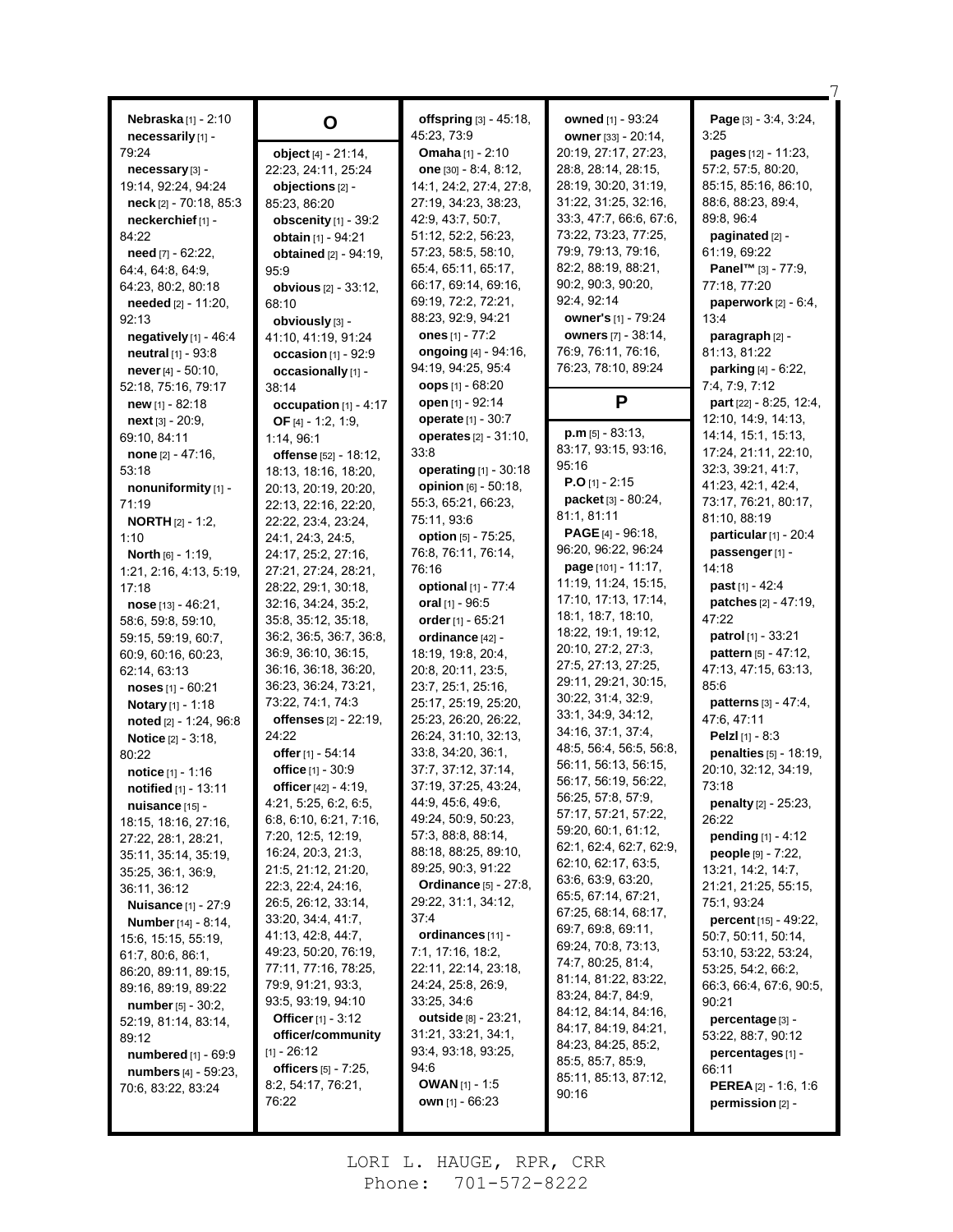| 79:24, 80:2<br>person [10] - 7:7,<br>13:19, 22:12, 62:12,<br>62:18, 62:19, 62:23,<br>89:14, 89:16, 92:1<br>person's [1] - 28:23<br><b>personal</b> $[10] - 17:4$ ,<br>39.18, 40:23, 41:2,<br>41.8, 65.21, 66.23,<br>74:24, 93:6, 93:20<br>personality [1] -<br>40:16<br>personally $[3] - 17:7$ ,<br>24:9, 48:12<br>Pet [1] - 29:22<br>pet [7] - 29:25, 30:3,<br>30:7, 30:12, 30:18, | 37:16, 37:22, 37:23,<br>38:4, 38:5, 38:15,<br>38:23, 40:16, 44:10,<br>47:10, 47:13, 47:15,<br>47:17, 48:13, 48:17,<br>48:19, 48:20, 48:25,<br>49:3, 49:4, 49:5,<br>49:20, 51:10, 51:16,<br>51:20, 51:22, 51:24,<br>52:15, 53:10, 53:13,<br>56:10, 56:12, 56:14,<br>56:16, 59:11, 59:14,<br>59:24, 59:25, 60:16,<br>61:1, 64:7, 64:9,<br>64:11, 64:24, 65:5,<br>66:3, 66:7, 67:6,<br>67:10, 67:16, 67:23,<br>68:10, 73:18, 75:24, | <b>possibly</b> $[1]$ - 89:15<br>potentially [2] -<br>51:19, 59:5<br>pound [1] - 6:25<br>PowerPoint [7] -<br>8:22, 8:23, 11:3, 11:9,<br>11:16, 17:25, 18:5<br>PR [2] - 20:15, 36:2<br><b>PR-bonded</b> [1] - 36:2<br>practice [2] - 76:23,<br>82:6<br>predominantly [5] -<br>38:2, 44:10, 48:7,<br>48:10, 50:5<br>preferable [1] -<br>92:24<br>preparation [1] - | puppy [2] - 68:5,<br>68:10<br>pure [3] - 48:19,<br>48:24, 48:25<br>purebred [8] - 68:10,<br>71:10, 71:13, 71:15,<br>71:23, 72:9, 72:20,<br>72:25<br>purebreds [1] -<br>71:19<br><b>purposes</b> [2] - 23:1,<br>53:14<br>pursuant [3] - 1:16,<br>32:19<br>put [3] - 6:4, 44:17,<br>45.6 | 78:11, 80:4, 83:8,<br>85:22, 93:10, 93:13<br>records [5] - 78:1,<br>78:5, 78:7, 78:8<br>red $[4] - 70:17$ ,<br>70:25, 85:1, 85:12<br>refer [3] - 36:1, 40:6,<br>43:10<br>reference [1] - 17:18<br>referenced $[1]$ - 18:3<br>referred $[1] - 85:16$<br>referring [3] - 10:2,<br>23:13, 76:8<br>regarding $[1]$ - 20:1<br>regardless $[1]$ - $76:2$<br>registration [1] -<br>28.4 |
|--------------------------------------------------------------------------------------------------------------------------------------------------------------------------------------------------------------------------------------------------------------------------------------------------------------------------------------------------------------------------------------|----------------------------------------------------------------------------------------------------------------------------------------------------------------------------------------------------------------------------------------------------------------------------------------------------------------------------------------------------------------------------------------------------------------------------------|------------------------------------------------------------------------------------------------------------------------------------------------------------------------------------------------------------------------------------------------------------------------------------------------------------------------------------------------------------------|----------------------------------------------------------------------------------------------------------------------------------------------------------------------------------------------------------------------------------------------------------------------------------------|----------------------------------------------------------------------------------------------------------------------------------------------------------------------------------------------------------------------------------------------------------------------------------------------------------------------------------------------------------------------------------|
| 35:9, 35:18<br>phenotype [2] -                                                                                                                                                                                                                                                                                                                                                       | 81:14, 81:19, 82:3,                                                                                                                                                                                                                                                                                                                                                                                                              | 16:23<br><b>prepared</b> $[1] - 8:20$                                                                                                                                                                                                                                                                                                                            | Q                                                                                                                                                                                                                                                                                      | related $[1] - 34:20$<br>relates [2] - 45:12,                                                                                                                                                                                                                                                                                                                                    |
| 45:13, 45:14                                                                                                                                                                                                                                                                                                                                                                         | 82.8, 82.10, 82.24,                                                                                                                                                                                                                                                                                                                                                                                                              | present [4] - 14:11,                                                                                                                                                                                                                                                                                                                                             | questioning [1] -                                                                                                                                                                                                                                                                      | 81:18                                                                                                                                                                                                                                                                                                                                                                            |
| phenotypes [2] -                                                                                                                                                                                                                                                                                                                                                                     | 83.6, 88.20, 90.5,                                                                                                                                                                                                                                                                                                                                                                                                               | 29:17, 83:16, 93:16                                                                                                                                                                                                                                                                                                                                              | 78:19                                                                                                                                                                                                                                                                                  | relation [1] - 45:23                                                                                                                                                                                                                                                                                                                                                             |
| 73.4, 87:4                                                                                                                                                                                                                                                                                                                                                                           | 90:22, 91:8, 91:22,                                                                                                                                                                                                                                                                                                                                                                                                              | $preserving [2] -$                                                                                                                                                                                                                                                                                                                                               | Questions [1] - 3:12                                                                                                                                                                                                                                                                   | release [1] - 31:22                                                                                                                                                                                                                                                                                                                                                              |
| phenotypic [1] - 87:3                                                                                                                                                                                                                                                                                                                                                                | 92:17, 93:6, 93:18,<br>93:20, 94:3, 94:11,                                                                                                                                                                                                                                                                                                                                                                                       | 85:23, 86:19                                                                                                                                                                                                                                                                                                                                                     | questions [6] -                                                                                                                                                                                                                                                                        | relinquished [1] -                                                                                                                                                                                                                                                                                                                                                               |
| philosophical [1] -                                                                                                                                                                                                                                                                                                                                                                  | 95:10                                                                                                                                                                                                                                                                                                                                                                                                                            | pretty [3] - 52:7,                                                                                                                                                                                                                                                                                                                                               | 24:14, 26:9, 81:21,                                                                                                                                                                                                                                                                    | 32:1                                                                                                                                                                                                                                                                                                                                                                             |
| 55:5                                                                                                                                                                                                                                                                                                                                                                                 | Pit $[1] - 37:4$                                                                                                                                                                                                                                                                                                                                                                                                                 | 84:1, 93:8                                                                                                                                                                                                                                                                                                                                                       | 86:13, 86:21, 93:2                                                                                                                                                                                                                                                                     | Relinquishment [2] -                                                                                                                                                                                                                                                                                                                                                             |
| <b>phone</b> $[1] - 83:4$                                                                                                                                                                                                                                                                                                                                                            | place [4] - 33:25,                                                                                                                                                                                                                                                                                                                                                                                                               | previous $[2] - 5:3$ ,                                                                                                                                                                                                                                                                                                                                           | quick [1] - 13:8<br>quickly [2] - 13:6,                                                                                                                                                                                                                                                | 3:18, 80:22                                                                                                                                                                                                                                                                                                                                                                      |
| photographs [12] -<br>55:23, 56:2, 71:4,                                                                                                                                                                                                                                                                                                                                             | 44:17, 45:6, 96:5                                                                                                                                                                                                                                                                                                                                                                                                                | 26:17                                                                                                                                                                                                                                                                                                                                                            | 17:19                                                                                                                                                                                                                                                                                  | remember [13] -                                                                                                                                                                                                                                                                                                                                                                  |
| 71.7, 74.8, 74.10,                                                                                                                                                                                                                                                                                                                                                                   | <b>Plaintiffs</b> [2] - 1:7,                                                                                                                                                                                                                                                                                                                                                                                                     | previously $[1]$ - 82:7                                                                                                                                                                                                                                                                                                                                          |                                                                                                                                                                                                                                                                                        | 9:21, 9:23, 10:16,                                                                                                                                                                                                                                                                                                                                                               |
| 86.24, 87:2, 88:11,                                                                                                                                                                                                                                                                                                                                                                  | 2:11                                                                                                                                                                                                                                                                                                                                                                                                                             | <b>printout</b> $[1]$ - 82:19<br><b>Procedure [1] - 1:17</b>                                                                                                                                                                                                                                                                                                     | R                                                                                                                                                                                                                                                                                      | 10:18, 11:11, 12:2,<br>12:8, 13:8, 13:22,                                                                                                                                                                                                                                                                                                                                        |
| 88:13, 91:23, 91:24                                                                                                                                                                                                                                                                                                                                                                  | plaintiffs $[1] - 4.4$                                                                                                                                                                                                                                                                                                                                                                                                           | procedures [4] -                                                                                                                                                                                                                                                                                                                                                 |                                                                                                                                                                                                                                                                                        | 14:3, 24:2, 39:24,                                                                                                                                                                                                                                                                                                                                                               |
| Photographs [3] -                                                                                                                                                                                                                                                                                                                                                                    | pleads $[1] - 79.13$                                                                                                                                                                                                                                                                                                                                                                                                             | 81:5, 81:18, 82:19,                                                                                                                                                                                                                                                                                                                                              | <b>raising</b> $[1] - 17:1$                                                                                                                                                                                                                                                            | 53:11                                                                                                                                                                                                                                                                                                                                                                            |
| 3:14, 3:15, 3:22                                                                                                                                                                                                                                                                                                                                                                     | <b>pled</b> [1] - 79:16                                                                                                                                                                                                                                                                                                                                                                                                          | 82:23                                                                                                                                                                                                                                                                                                                                                            | random [1] - 65:3                                                                                                                                                                                                                                                                      | reminds [1] - 75:18                                                                                                                                                                                                                                                                                                                                                              |
| photos [3] - 83:20,                                                                                                                                                                                                                                                                                                                                                                  | <b>point</b> $[8] - 28:3$ ,                                                                                                                                                                                                                                                                                                                                                                                                      | proceedings [6] -                                                                                                                                                                                                                                                                                                                                                | range $[1] - 43.3$                                                                                                                                                                                                                                                                     | remove [2] - 31:25,                                                                                                                                                                                                                                                                                                                                                              |
| 90:11, 90:17                                                                                                                                                                                                                                                                                                                                                                         | 28:12, 30:6, 31:4,                                                                                                                                                                                                                                                                                                                                                                                                               | 4:1, 29:16, 83:13,                                                                                                                                                                                                                                                                                                                                               | rare $[1]$ - 31:15                                                                                                                                                                                                                                                                     | 33:4                                                                                                                                                                                                                                                                                                                                                                             |
| physical [23] - 27:17,                                                                                                                                                                                                                                                                                                                                                               | 33:1, 48:5, 55:9,<br>85:20                                                                                                                                                                                                                                                                                                                                                                                                       | 83:16, 93:15, 95:16                                                                                                                                                                                                                                                                                                                                              | rather $[1] - 52:2$                                                                                                                                                                                                                                                                    | removed $[5] - 31:6$ ,                                                                                                                                                                                                                                                                                                                                                           |
| 38:18, 38:22, 41:14,                                                                                                                                                                                                                                                                                                                                                                 | <b>pointers</b> $[1] - 55.9$                                                                                                                                                                                                                                                                                                                                                                                                     | $process[6] - 13:9,$                                                                                                                                                                                                                                                                                                                                             | read [7] - 17:8, 24:8,                                                                                                                                                                                                                                                                 | 31:14, 31:23, 33:15,                                                                                                                                                                                                                                                                                                                                                             |
| 41:21, 44:4, 45:9,                                                                                                                                                                                                                                                                                                                                                                   | police [12] - 10:22,                                                                                                                                                                                                                                                                                                                                                                                                             | 14:14, 15:1, 15:13,                                                                                                                                                                                                                                                                                                                                              | 26:16, 26:17, 40:24,<br>95:15, 96:3                                                                                                                                                                                                                                                    | 33:19                                                                                                                                                                                                                                                                                                                                                                            |
| 45:11, 45:14, 45:17,<br>45:22, 46:17, 46:18,                                                                                                                                                                                                                                                                                                                                         | 12:15, 21:2, 22:4,                                                                                                                                                                                                                                                                                                                                                                                                               | 32:4, 60:11                                                                                                                                                                                                                                                                                                                                                      | reading $[4] - 30:11$ ,                                                                                                                                                                                                                                                                | report [1] - 77:23                                                                                                                                                                                                                                                                                                                                                               |
| 49:11, 49:19, 52:9,                                                                                                                                                                                                                                                                                                                                                                  | 23:14, 29:6, 29:8,                                                                                                                                                                                                                                                                                                                                                                                                               | produced [1] - 8:20                                                                                                                                                                                                                                                                                                                                              | 39:19, 39:20, 41:3                                                                                                                                                                                                                                                                     | <b>Reporter</b> [1] - 3:25                                                                                                                                                                                                                                                                                                                                                       |
| 57:20, 58:3, 65:10,                                                                                                                                                                                                                                                                                                                                                                  | 32:19, 32:22, 35:20,                                                                                                                                                                                                                                                                                                                                                                                                             | professional [1] -<br>54:16                                                                                                                                                                                                                                                                                                                                      | real $[1] - 5:23$                                                                                                                                                                                                                                                                      | <b>REPORTER</b> $[3] - 5:9$ ,<br>5:12, 5:15                                                                                                                                                                                                                                                                                                                                      |
| 65:23, 68:8                                                                                                                                                                                                                                                                                                                                                                          | 40:6                                                                                                                                                                                                                                                                                                                                                                                                                             | professionally [1] -                                                                                                                                                                                                                                                                                                                                             | really $[2] - 23.16$ ,                                                                                                                                                                                                                                                                 | <b>reporter</b> $[8] - 8.15$ ,                                                                                                                                                                                                                                                                                                                                                   |
| physically [10] -                                                                                                                                                                                                                                                                                                                                                                    | <b>Police</b> $[4] - 3.11$ ,                                                                                                                                                                                                                                                                                                                                                                                                     | 16:25                                                                                                                                                                                                                                                                                                                                                            | 55:3                                                                                                                                                                                                                                                                                   | 8:18, 15:7, 26:18,                                                                                                                                                                                                                                                                                                                                                               |
| 20:14, 20:19, 21:21,                                                                                                                                                                                                                                                                                                                                                                 | 3:16, 3:20, 4:19                                                                                                                                                                                                                                                                                                                                                                                                                 | prohibit [1] - 44:9                                                                                                                                                                                                                                                                                                                                              | <b>REANNAN</b> $[1]$ - 1:4                                                                                                                                                                                                                                                             | 55:20, 61:8, 80:7,                                                                                                                                                                                                                                                                                                                                                               |
| 21:22, 21:24, 32:17,                                                                                                                                                                                                                                                                                                                                                                 | policy [17] - 12:15,                                                                                                                                                                                                                                                                                                                                                                                                             | Prohibited $[1]$ - 37:5                                                                                                                                                                                                                                                                                                                                          | <b>REASON</b> [4] - 96:18,                                                                                                                                                                                                                                                             | 83:15                                                                                                                                                                                                                                                                                                                                                                            |
| 38:17, 73:22, 92:5,                                                                                                                                                                                                                                                                                                                                                                  | 22:19, 23:8, 23:11,                                                                                                                                                                                                                                                                                                                                                                                                              | prohibits $[1]$ - 37:8                                                                                                                                                                                                                                                                                                                                           | 96:20, 96:22, 96:24                                                                                                                                                                                                                                                                    | represented [1] -                                                                                                                                                                                                                                                                                                                                                                |
| 92:23                                                                                                                                                                                                                                                                                                                                                                                | 25:18, 29:4, 29:5,                                                                                                                                                                                                                                                                                                                                                                                                               | <b>prove</b> $[1]$ - 92:13                                                                                                                                                                                                                                                                                                                                       | reason $[5]$ - 19:11,                                                                                                                                                                                                                                                                  | 87:2                                                                                                                                                                                                                                                                                                                                                                             |
| <b>picking</b> $[1] - 6.24$                                                                                                                                                                                                                                                                                                                                                          | 29:9, 32:20, 32:23,<br>35:20, 35:23, 36:17,                                                                                                                                                                                                                                                                                                                                                                                      | <b>provide</b> $[3] - 77:24$ ,                                                                                                                                                                                                                                                                                                                                   | 33:14, 44:14, 45:3,                                                                                                                                                                                                                                                                    | request [34] - 15:17,                                                                                                                                                                                                                                                                                                                                                            |
| picture [15] - 62:23,                                                                                                                                                                                                                                                                                                                                                                | 36.23, 77:3, 82:12,                                                                                                                                                                                                                                                                                                                                                                                                              | 78:3, 90:20                                                                                                                                                                                                                                                                                                                                                      | 96:8                                                                                                                                                                                                                                                                                   | 17:12, 17:22, 18:9,                                                                                                                                                                                                                                                                                                                                                              |
| 64:15, 67:17, 67:20,<br>84:16, 84:17, 84:19,                                                                                                                                                                                                                                                                                                                                         | 82:15                                                                                                                                                                                                                                                                                                                                                                                                                            | <b>provided</b> $[6] - 16:22$                                                                                                                                                                                                                                                                                                                                    | <b>recently</b> $[2] - 76:1$<br>recessed $[3] - 29:16$ ,                                                                                                                                                                                                                               | 18:24, 27:7, 27:15,                                                                                                                                                                                                                                                                                                                                                              |
| 84:21, 84:23, 84:25,                                                                                                                                                                                                                                                                                                                                                                 | <b>Porsborg</b> [1] - 2:14                                                                                                                                                                                                                                                                                                                                                                                                       | 19:12, 39:22, 66:1,                                                                                                                                                                                                                                                                                                                                              | 83:13, 93:15                                                                                                                                                                                                                                                                           | 29:13, 30:17, 30:24,<br>32:11, 34:11, 34:18,                                                                                                                                                                                                                                                                                                                                     |
| 85:2, 85:5, 85:7, 85:9,                                                                                                                                                                                                                                                                                                                                                              | <b>portion</b> $[2] - 7:17$ ,                                                                                                                                                                                                                                                                                                                                                                                                    | 67:5, 82:18                                                                                                                                                                                                                                                                                                                                                      | recognize [1] - 80:14                                                                                                                                                                                                                                                                  | 37:3, 56:1, 57:11,                                                                                                                                                                                                                                                                                                                                                               |
| 85:11                                                                                                                                                                                                                                                                                                                                                                                | 81:17                                                                                                                                                                                                                                                                                                                                                                                                                            | <b>provides</b> $[2] - 25:23$ ,<br>26:22                                                                                                                                                                                                                                                                                                                         | recollection $[2]$ -                                                                                                                                                                                                                                                                   | 57:19, 62:3, 63:22,                                                                                                                                                                                                                                                                                                                                                              |
| pictures [7] - 15:20,                                                                                                                                                                                                                                                                                                                                                                | position [3] - 12:18,                                                                                                                                                                                                                                                                                                                                                                                                            | <b>proxy</b> [1] - 44:5                                                                                                                                                                                                                                                                                                                                          | 11:7, 94:18                                                                                                                                                                                                                                                                            | 67:1, 68:16, 73:16,                                                                                                                                                                                                                                                                                                                                                              |
| 16.4, 57.12, 86.9,                                                                                                                                                                                                                                                                                                                                                                   | 13:1, 54:20                                                                                                                                                                                                                                                                                                                                                                                                                      | <b>Public</b> $[1] - 1:18$                                                                                                                                                                                                                                                                                                                                       | reconvened [3] -                                                                                                                                                                                                                                                                       | 75:25, 76:3, 76:14,                                                                                                                                                                                                                                                                                                                                                              |
| 86.13, 92.10                                                                                                                                                                                                                                                                                                                                                                         | <b>positive</b> $[2] - 11:2$ ,                                                                                                                                                                                                                                                                                                                                                                                                   | publicly [1] - 54:24                                                                                                                                                                                                                                                                                                                                             | 29:17, 83:16, 93:16                                                                                                                                                                                                                                                                    | 78:1, 78:2, 78:8,                                                                                                                                                                                                                                                                                                                                                                |
| <b>pit</b> $[81] - 24:1$ , 24:3,                                                                                                                                                                                                                                                                                                                                                     | 52:7                                                                                                                                                                                                                                                                                                                                                                                                                             | <b>puppies</b> [2] - 68:5,                                                                                                                                                                                                                                                                                                                                       | <b>record</b> $[11] - 8.12$ ,                                                                                                                                                                                                                                                          | 78:11, 80:13, 81:7,                                                                                                                                                                                                                                                                                                                                                              |
| 24:5, 37:9, 37:13,                                                                                                                                                                                                                                                                                                                                                                   | <b>possi</b> $[1] - 67:18$                                                                                                                                                                                                                                                                                                                                                                                                       | 68:11                                                                                                                                                                                                                                                                                                                                                            | 8:13, 15:4, 48:1, 61:5,                                                                                                                                                                                                                                                                | 81:25, 86:15, 89:6                                                                                                                                                                                                                                                                                                                                                               |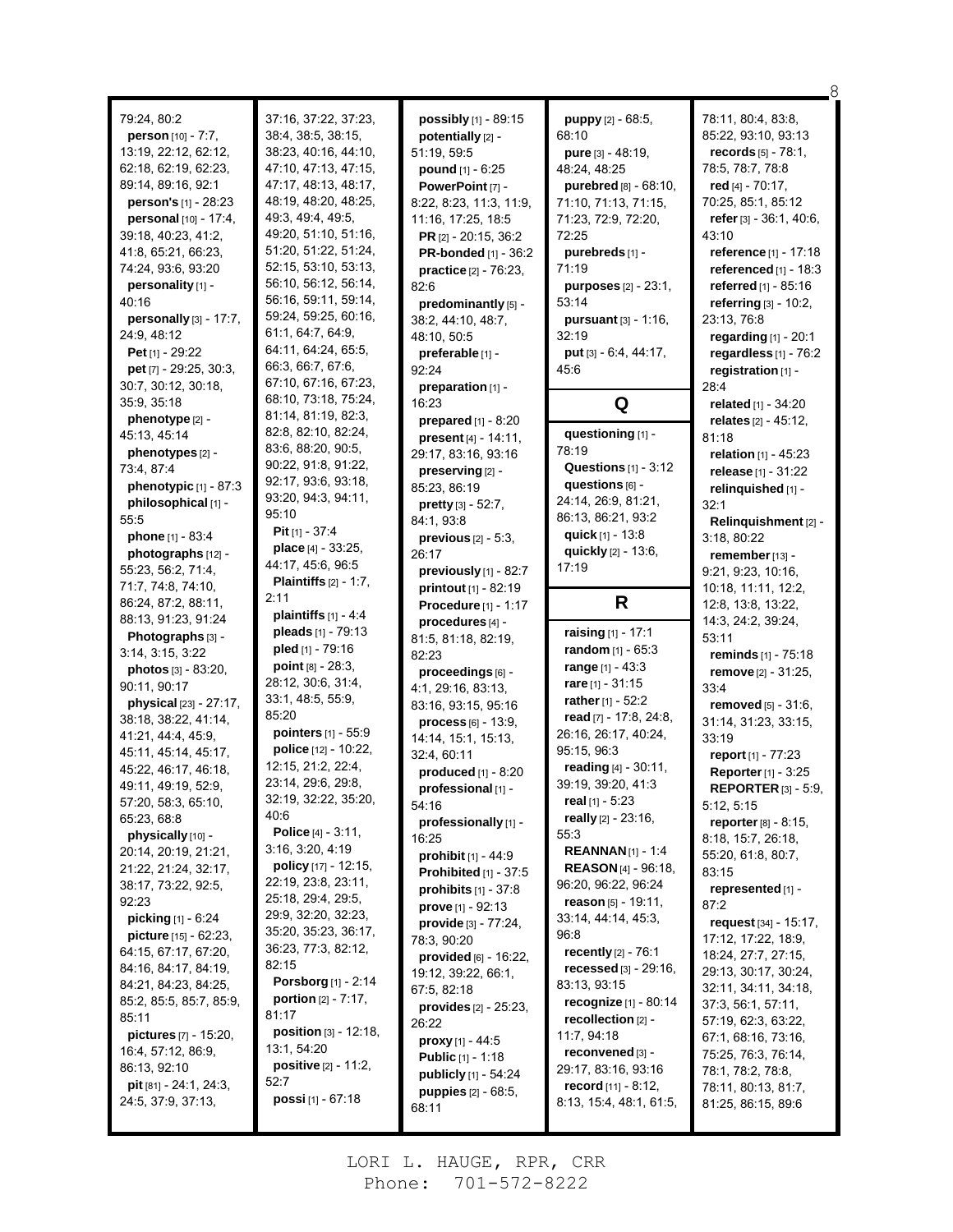| request) [1] - 8:24<br>requested $[2]$ - 78:5,<br>78:6<br>require $[5] - 21:21$ ,<br>23:3, 28:18, 30:19,<br>33:18<br><b>required</b> $[1] - 30.6$<br>requires $[2] - 22.21$ ,<br>29:25<br><b>rescue</b> $[1] - 31:16$<br>respect $[2] - 43:18$ ,<br>47:10<br>rest $[1] - 7.8$<br>restrictions [1] -<br>38:11<br>result [7] - 22:12,<br>22:16, 28:8, 34:25,<br>35:3, 35:5, 50:6<br><b>results</b> [12] - 25:16,<br>27:17, 27:22, 77:21,<br>77:22, 77:24, 78:11,<br>78:12, 78:15, 88:23,<br>89:7<br>retrieve [1] - 55:9<br>retrievers $[1]$ - 55:9<br><b>returned</b> [2] - 31:25,<br>33:3<br>review $[4] - 11.18$ ,<br>12:13, 39:21, 86:23<br>reviewed [1] - 12:4<br>ride $[3]$ - 14:12,<br>14:15, 14:25<br>ride-along [3] -<br>14:12, 14:15, 14:25<br>riding $[1]$ - 14:16 | <b>SCHMIDT</b> [31] - 2:13,<br>8:11, 21:14, 22:23,<br>24:11, 25:24, 29:15,<br>50:17, 50:20, 57:24,<br>59:21, 68:19, 68:23,<br>68.25, 69.4, 69.21,<br>70:4, 70:7, 70:10,<br>78:19, 78:23, 79:4,<br>83:12, 83:25, 84:5,<br>85:18, 85:21, 85:25,<br>86:16, 86:19, 95:15<br><b>Schweigert</b> [1] - 2:14<br>screen [1] - 11:4<br>search [4] - 94:10,<br>94:20, 95:5, 95:9<br>seat [1] - 14:18<br><b>Second</b> [1] - 1:19<br><b>second</b> $[32] - 8.4$ ,<br>8:12, 12:17, 14:5,<br>17:15, 18:12, 19:17,<br>20:18, 20:20, 22:13,<br>22:16, 22:22, 23:4,<br>23:24, 24:1, 24:3,<br>24:5, 27:16, 27:21,<br>27:24, 28:6, 28:12,<br>28:13, 28:22, 29:1,<br>30:18, 32:16, 34:24,<br>48:24, 73:22, 74:3<br>second-from-the-<br><b>bottom</b> $[1]$ - 28:12<br>second-offense [4] -<br>24:1, 24:3, 24:5<br><b>section</b> [2] - 30:25,<br>82:22<br>securing $[1]$ - 30:8 | <b>several</b> [1] - 86:9<br>shall $[1]$ - 30:7<br>shape [19] - 46:19,<br>46.21, 52.3, 58.17,<br>58:18, 58:19, 60:17,<br>60:19, 62:14, 62:15,<br>63:12, 63:13, 67:18,<br>72:18, 85:6<br><b>share</b> [1] - 15:8<br>shook [1] - 46:4<br>shop $[5] - 30.1$ , $30.3$ ,<br>30:7, 30:12, 30:19<br>Shops [1] - 29:22<br>short [5] - 5:6, 46:25,<br>59:3, 59:5, 59:7<br>shoulders [1] - 64:19<br>show $[8] - 49:21$ ,<br>63.10, 63:24, 64.2,<br>69:7, 73:4, 90:5,<br>90:11<br>showed [4] - 15:20,<br>50:6, 66:2, 66:10<br>shown [1] - 16:4<br>shows [2] - 90:12,<br>90:21<br>sic $[3] - 41.21$ , 70.22<br>side $[1] - 18:10$<br>sign [2] - 79:22,<br>95:15<br><b>similar</b> $[3] - 51:16$ ,<br>58:24, 93:7<br>similarly $[1]$ - 28:11<br>sit $[1] - 9:3$<br>sitting [4] - 84:8,<br>84:12, 84:18, 85:8 | somewhere [6] -<br>10:11, 10:13, 10:23,<br>42:18, 53:5, 77:4<br><b>Sonoma</b> [2] - 5:17,<br>5:23<br><b>soon</b> $[1] - 6:5$<br>sop [1] - 30:19<br><b>sorry</b> $[8] - 24.4$ , 27:5,<br>29:18, 49:13, 63:3,<br>64:1, 69:20, 93:12<br>sought [1] - 94:10<br><b>source</b> [1] - 71:6<br><b>specific</b> $[3] - 10:14$ ,<br>40:25, 58:8<br>specifically [2] -<br>43:18, 95.9<br><b>spectrum</b> $[1] - 87:6$<br><b>spending</b> [1] - 95:13<br>spent $[3] - 9.10$ ,<br>11:23, 93:25<br>Staffordshire [6] -<br>37:15, 37:17, 38:3,<br>38:4, 48:20, 66:4<br><b>standing</b> $[4] - 56:24$ ,<br>64:19, 85:14<br>standpoint $[1]$ - 13:1<br><b>start</b> $[4] - 39:20$ ,<br>71:12, 76:4, 83:2<br><b>started</b> $[3] - 9:23$ ,<br>76:1, 79:7<br><b>State</b> [1] - 1:19<br><b>state</b> $[2] - 4:16, 16:5$<br>Statement [3] - 3:16,<br>3:17, 80:21<br><b>states</b> $[6] - 20:13$ | 14<br>sufficiently [1] -<br>65:11<br><b>Suite</b> $[1] - 2.9$<br>Summerlin [10] -<br>1:15, 3.4, 4.9, 12:7,<br>15:5, 48:2, 61:6, 80:5,<br>83:9, 93:11<br>SUMMERLIN [61] -<br>2:7, 4:8, 5:18, 8:16,<br>15:8, 15:10, 21:16,<br>21:18, 22:24, 24:13,<br>26:1, 26:3, 26:16,<br>27:1, 29:14, 29:18,<br>29:20, 48:3, 49:14,<br>49:17, 50:19, 51:1,<br>55:21, 57:23, 57:25,<br>58:1, 59:22, 61:9,<br>61:20, 61:22, 68:20,<br>68:24, 69:2, 69:6,<br>69:12, 69:15, 69:23,<br>70:1, 70:5, 70:9,<br>70:12, 70:13, 78:22,<br>79:3, 79:5, 79:6, 80:8,<br>83:10, 83:18, 83:23,<br>84:2, 84:7, 85:19,<br>85:24, 86:2, 86:5,<br>86:18, 86:22, 93:12,<br>93:17, 95:12<br>supervisor <sub>[2]</sub> -<br>7:21, 8:1<br>Supplement [1] -<br>3:17<br><b>surprise</b> $[1]$ - 54:23<br>surprised $[1]$ - 55:2<br>swab [1] - 77:17 |
|----------------------------------------------------------------------------------------------------------------------------------------------------------------------------------------------------------------------------------------------------------------------------------------------------------------------------------------------------------------------------------------------------------------------------------------------------------------------------------------------------------------------------------------------------------------------------------------------------------------------------------------------------------------------------------------------------------------------------------------------------------------------------|-------------------------------------------------------------------------------------------------------------------------------------------------------------------------------------------------------------------------------------------------------------------------------------------------------------------------------------------------------------------------------------------------------------------------------------------------------------------------------------------------------------------------------------------------------------------------------------------------------------------------------------------------------------------------------------------------------------------------------------------------------------------------------------------------------------------------------------------------------------|-------------------------------------------------------------------------------------------------------------------------------------------------------------------------------------------------------------------------------------------------------------------------------------------------------------------------------------------------------------------------------------------------------------------------------------------------------------------------------------------------------------------------------------------------------------------------------------------------------------------------------------------------------------------------------------------------------------------------------------------------------------------------------------------------|-----------------------------------------------------------------------------------------------------------------------------------------------------------------------------------------------------------------------------------------------------------------------------------------------------------------------------------------------------------------------------------------------------------------------------------------------------------------------------------------------------------------------------------------------------------------------------------------------------------------------------------------------------------------------------------------------------------------------------------------------------------------------------------------------------------------------------------------------------------------------------|------------------------------------------------------------------------------------------------------------------------------------------------------------------------------------------------------------------------------------------------------------------------------------------------------------------------------------------------------------------------------------------------------------------------------------------------------------------------------------------------------------------------------------------------------------------------------------------------------------------------------------------------------------------------------------------------------------------------------------------------------------------------------------------------------------|
| rode $[1] - 7:19$<br>role $[1]$ - 93:5                                                                                                                                                                                                                                                                                                                                                                                                                                                                                                                                                                                                                                                                                                                                     | see [29] - 28:1, 33:5,<br>39:1, 39:3, 39:7, 46:7,                                                                                                                                                                                                                                                                                                                                                                                                                                                                                                                                                                                                                                                                                                                                                                                                           | situation [1] - 92:8<br>situations $[3] - 75.4$ ,                                                                                                                                                                                                                                                                                                                                                                                                                                                                                                                                                                                                                                                                                                                                               | 26:25, 35:2, 50:23,                                                                                                                                                                                                                                                                                                                                                                                                                                                                                                                                                                                                                                                                                                                                                                                                                                                         |                                                                                                                                                                                                                                                                                                                                                                                                                                                                                                                                                                                                                                                                                                                                                                                                            |
|                                                                                                                                                                                                                                                                                                                                                                                                                                                                                                                                                                                                                                                                                                                                                                            |                                                                                                                                                                                                                                                                                                                                                                                                                                                                                                                                                                                                                                                                                                                                                                                                                                                             |                                                                                                                                                                                                                                                                                                                                                                                                                                                                                                                                                                                                                                                                                                                                                                                                 | 82:1, 82:5                                                                                                                                                                                                                                                                                                                                                                                                                                                                                                                                                                                                                                                                                                                                                                                                                                                                  | swabs [1] - 77:14                                                                                                                                                                                                                                                                                                                                                                                                                                                                                                                                                                                                                                                                                                                                                                                          |
| <b>Room</b> $[1] - 1:20$<br>room $[6]$ - 9:3, 10:18,                                                                                                                                                                                                                                                                                                                                                                                                                                                                                                                                                                                                                                                                                                                       | 51:25, 52:17, 58:2,<br>58:25, 59:13, 60:13,                                                                                                                                                                                                                                                                                                                                                                                                                                                                                                                                                                                                                                                                                                                                                                                                                 | 92:18, 95:8<br>$\sin$ [3] - 10.5, 10.12,                                                                                                                                                                                                                                                                                                                                                                                                                                                                                                                                                                                                                                                                                                                                                        | <b>STATES</b> $[1] - 1:1$<br>stature [5] - 46:21,                                                                                                                                                                                                                                                                                                                                                                                                                                                                                                                                                                                                                                                                                                                                                                                                                           | sworn [1] - 4:5                                                                                                                                                                                                                                                                                                                                                                                                                                                                                                                                                                                                                                                                                                                                                                                            |
| 10:25, 11:1, 11:6,<br>91:25                                                                                                                                                                                                                                                                                                                                                                                                                                                                                                                                                                                                                                                                                                                                                | 62:22, 62:23, 64:11,<br>64:14, 64:23, 64:24,                                                                                                                                                                                                                                                                                                                                                                                                                                                                                                                                                                                                                                                                                                                                                                                                                | 52:16                                                                                                                                                                                                                                                                                                                                                                                                                                                                                                                                                                                                                                                                                                                                                                                           | 58:6, 58:8, 58:9,                                                                                                                                                                                                                                                                                                                                                                                                                                                                                                                                                                                                                                                                                                                                                                                                                                                           | Т                                                                                                                                                                                                                                                                                                                                                                                                                                                                                                                                                                                                                                                                                                                                                                                                          |
| roughly [1] - 64:18<br>rules $[1]$ - 79:2<br><b>Rules</b> [1] - 1:17<br>run [3] - 77:19,<br>79:10, 79:17<br><b>résumé</b> $[2] - 13:3,$<br>13:10                                                                                                                                                                                                                                                                                                                                                                                                                                                                                                                                                                                                                           | 65:5, 67:3, 67:16,<br>68:21, 72:9, 72:19,<br>75:1, 89:16, 91:22,<br>92:1, 92:13<br>seeing [5] - 56:23,<br>62:12, 82:21, 89:13<br>send $[1]$ - 77:18<br>sent $[3] - 13.3, 13.4,$                                                                                                                                                                                                                                                                                                                                                                                                                                                                                                                                                                                                                                                                             | size $[8] - 60:17$ ,<br>60:19, 62:13, 62:24,<br>63:13, 72:17, 72:18,<br>93:7<br><b>skipped</b> [1] - 70:7<br>slide [1] - 11:21<br><b>slides</b> [1] - 9:8<br>slightly [1] - 47:13                                                                                                                                                                                                                                                                                                                                                                                                                                                                                                                                                                                                               | 72:16<br><b>statures</b> $[1] - 72:12$<br>step [1] - 12:17<br><b>still</b> $[5]$ - 49:24, 50:8,<br>50:13, 50:21, 50:22<br>straight $[1] - 47.2$<br>strains [1] - 71:24<br>stray $[1] - 6.24$                                                                                                                                                                                                                                                                                                                                                                                                                                                                                                                                                                                                                                                                                | tag [2] - 28:4, 28:7<br>Tags [1] - 34:13<br>tags [2] - 34:20,<br>35:15<br>tail [2] - 46:19, 62:24<br>tall [1] - 64:19<br><b>taller</b> $[1]$ - 58:12<br>technically [3] -                                                                                                                                                                                                                                                                                                                                                                                                                                                                                                                                                                                                                                  |
| S                                                                                                                                                                                                                                                                                                                                                                                                                                                                                                                                                                                                                                                                                                                                                                          | 92:10<br>separate $[1] - 7:7$                                                                                                                                                                                                                                                                                                                                                                                                                                                                                                                                                                                                                                                                                                                                                                                                                               | small [3] - 48:22,<br>53:21, 84:25<br>Smith [2] - 2:14, 2:15                                                                                                                                                                                                                                                                                                                                                                                                                                                                                                                                                                                                                                                                                                                                    | <b>Street</b> [1] - 2:9<br><b>studied</b> $[3] - 40:10$ ,<br>40:13, 45:7                                                                                                                                                                                                                                                                                                                                                                                                                                                                                                                                                                                                                                                                                                                                                                                                    | 28:9, 50:21, 72:14<br>ten [11] - 16:12,                                                                                                                                                                                                                                                                                                                                                                                                                                                                                                                                                                                                                                                                                                                                                                    |